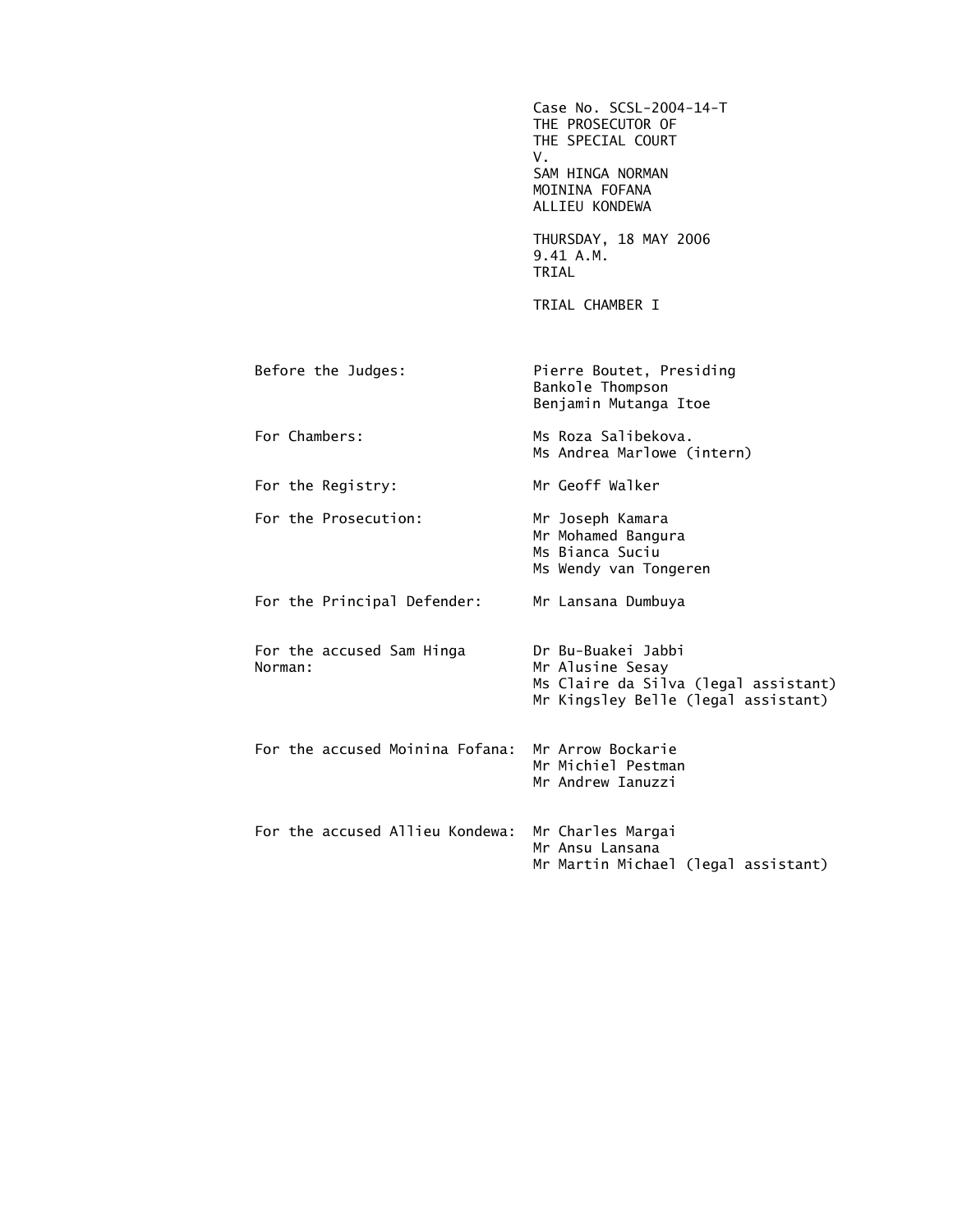1 [CDF18MAY06A - SV] 2 Thursday, 18 May 2006 3 [Open session] 4 [The accused Kondewa and Fofana present] 09:41:26 5 [The accused Norman not present] 6 [Upon commencing at 9.41 a.m.] 7 WITNESS: KEIKULA AMARA [Continued] 8 PRESIDING JUDGE: Good morning, counsel. Good morning, 9 Mr Witness. 09:42:43 10 THE WITNESS: Yes. 11 PRESIDING JUDGE: And good morning to you, Dr Jabbi. 12 Dr Jabbi, are you ready to resume the examination-in-chief of 13 your witness? 14 MR JABBI: Yes, My Lord. 09:42:55 15 PRESIDING JUDGE: Please do so. 16 MR JABBI: My Lord, first of all to again draw attention to 17 the fact that the first accused is not present today and 18 presumably for the same reasons. 19 PRESIDING JUDGE: Thank you for the information, Dr Jabbi. 09:43:18 20 EXAMINED BY MR JABBI: [Continued] 21 Q. Good morning, Mr Witness. 22 A. Yes, Dr Jabbi, good morning. 23 Q. We broke off yesterday with your narration of an incident 24 at Tongo Field when you went to visit the Kamajor office and, 09:43:58 25 according to you, there was some firing by the junta forces. You 26 remember that, do you? 27 A. Yes. 28 Q. Now, what year did that incident take place? 29 PRESIDING JUDGE: I think he had said it was in 1996.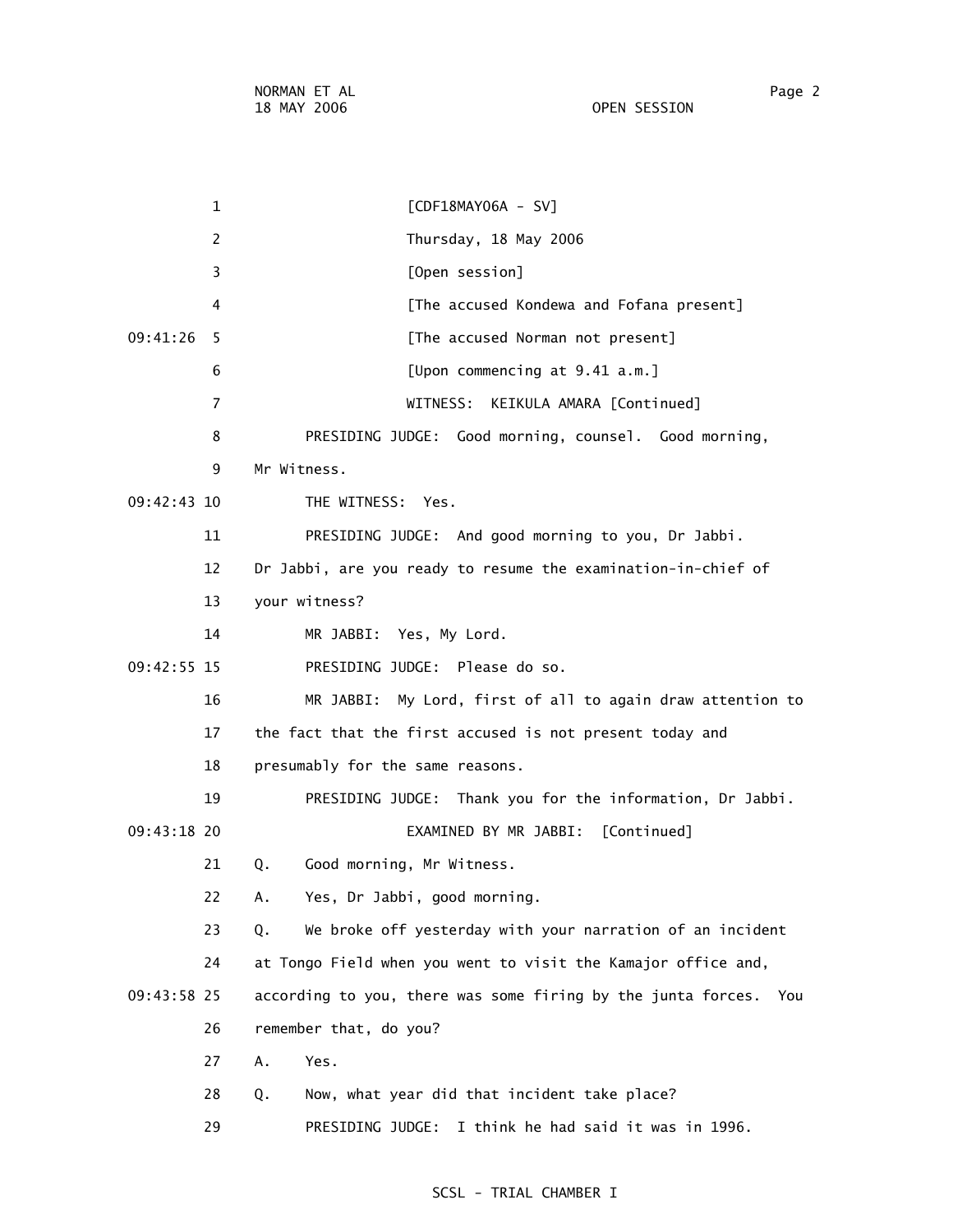| 1              |       | JUDGE ITOE:<br>1996.                                             |
|----------------|-------|------------------------------------------------------------------|
| 2              |       | MR JABBI: As Your Lordship pleases.                              |
| 3              |       | JUDGE ITOE: Yes, he had said so.                                 |
| 4              |       | MR JABBI:<br>Thank you.                                          |
| 09:44:29<br>5. | Q.    | Did anything happen after that incident?                         |
| 6              | Α.    | Yes.                                                             |
| 7              | Q.    | Yes, can you tell the Court, please?                             |
| 8              | Α.    | They killed so many Kamajors on that day.                        |
| 9              |       | PRESIDING JUDGE:<br>Yes.                                         |
| 09:45:01 10    |       | THE WITNESS: We were unable to forestall the fighting,           |
| 11             |       | because all the civilians that had come from that market came to |
| 12             | us.   |                                                                  |
| 13             |       | MR JABBI:                                                        |
| 14             | Q.    | Why did you not fight back?                                      |
| 09:45:29 15    | Α.    | If we had fought on that day, so many people would have          |
| 16             | died. |                                                                  |
| 17             | Q.    | Which people?                                                    |
| 18             | А.    | The civilians.                                                   |
| 19             | Q.    | And so what did you do?                                          |
| 09:45:50 20    | Α.    | I told the Kamajors that we should leave the ground for          |
| 21             | them. | So we pulled out.                                                |
| 22             | Q.    | Yes, did anything else happen?                                   |
| 23             | Α.    | Yes.                                                             |
| 24             | Q.    | Carry on, please.                                                |
| 09:46:28 25    | Α.    | When we pulled out, we warned all our people that they           |
| 26             |       | should leave and go to the villages around Tongo.                |
| 27             | Q.    | What do you mean by "our people"?                                |
| 28             | Α.    | Our people, the civilians. Our people.                           |
| 29             | Q.    | Yes?                                                             |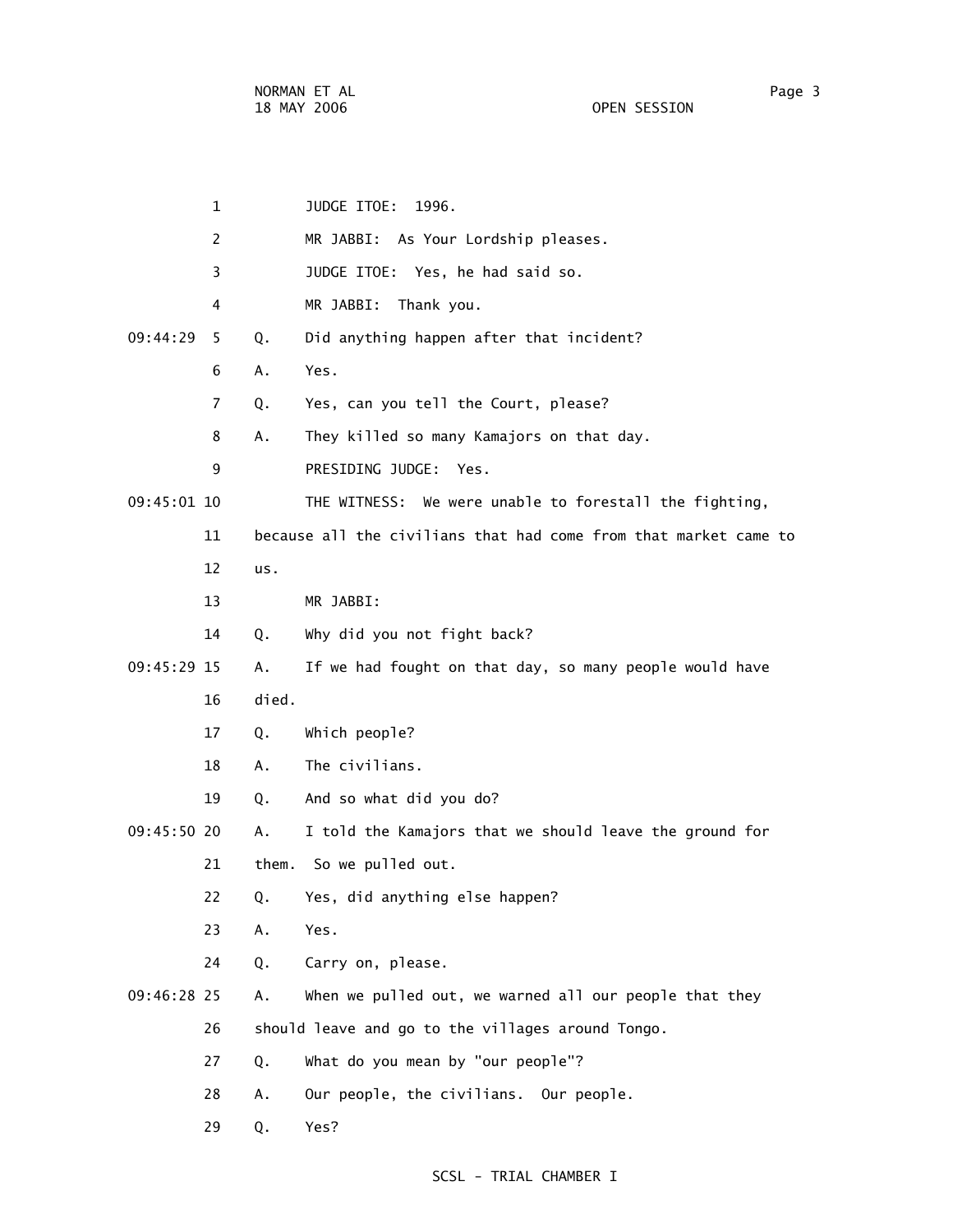|             | $\mathbf{1}$   | Α.     | They too left, all of them, and left them in the town and        |
|-------------|----------------|--------|------------------------------------------------------------------|
|             | 2              |        | they went to the villages.                                       |
|             | 3              | Q.     | They left whom in the town?                                      |
|             | 4              | А.     | They left the soldiers in the town, those who had attacked       |
| 09:47:19    | 5              | us.    | They left them in the town.                                      |
|             | 6              | Q.     | Yes, what did you do next?                                       |
|             | $\overline{7}$ | Α.     | We too assembled at Lalehun. All the Kamajors assembled          |
|             | 8              | there. |                                                                  |
|             | 9              |        | MR JABBI: Lalehun, My Lords.                                     |
| 09:48:02 10 |                |        | JUDGE THOMPSON:<br>That's okay.                                  |
|             | 11             |        | PRESIDING JUDGE: That's okay.                                    |
|             | 12             |        | JUDGE THOMPSON:<br>We can spell it.                              |
|             | 13             |        | MR JABBI:                                                        |
|             | 14             | Q.     | In what chiefdom is Lalehun?                                     |
| 09:48:15 15 |                | Α.     | Lower Bambara Chiefdom.                                          |
|             | 16             | Q.     | Yes, what happened?                                              |
|             | 17             | Α.     | We too sent our Kamajors to go and touch them, to go and         |
|             | 18             |        | touch them to find out how -- what their strength was. So they   |
|             | 19             |        | went and attacked them in Tongo.                                 |
| 09:48:49 20 |                | Q.     | How long was that after their own $-$ -                          |
|             | 21             |        | PRESIDING JUDGE: I'm not sure the witness has said to            |
|             | 22             |        | touch them. I would imagine that the translation has not been -- |
|             | 23             |        | I would doubt this is what he meant.                             |
|             | 24             |        | THE INTERPRETER: Your Honours, he actually meant to hit          |
| 09:49:05 25 |                | them.  |                                                                  |
|             | 26             |        | My Lord, I noted it but I hesitated to make<br>MR JABBI:         |
|             | 27             |        | mention of it.                                                   |
|             | 28             |        | PRESIDING JUDGE: That's fine. Touch didn't make much             |
|             | 29             |        | sense in that scenario. Hit them would make more sense to me,    |
|             |                |        |                                                                  |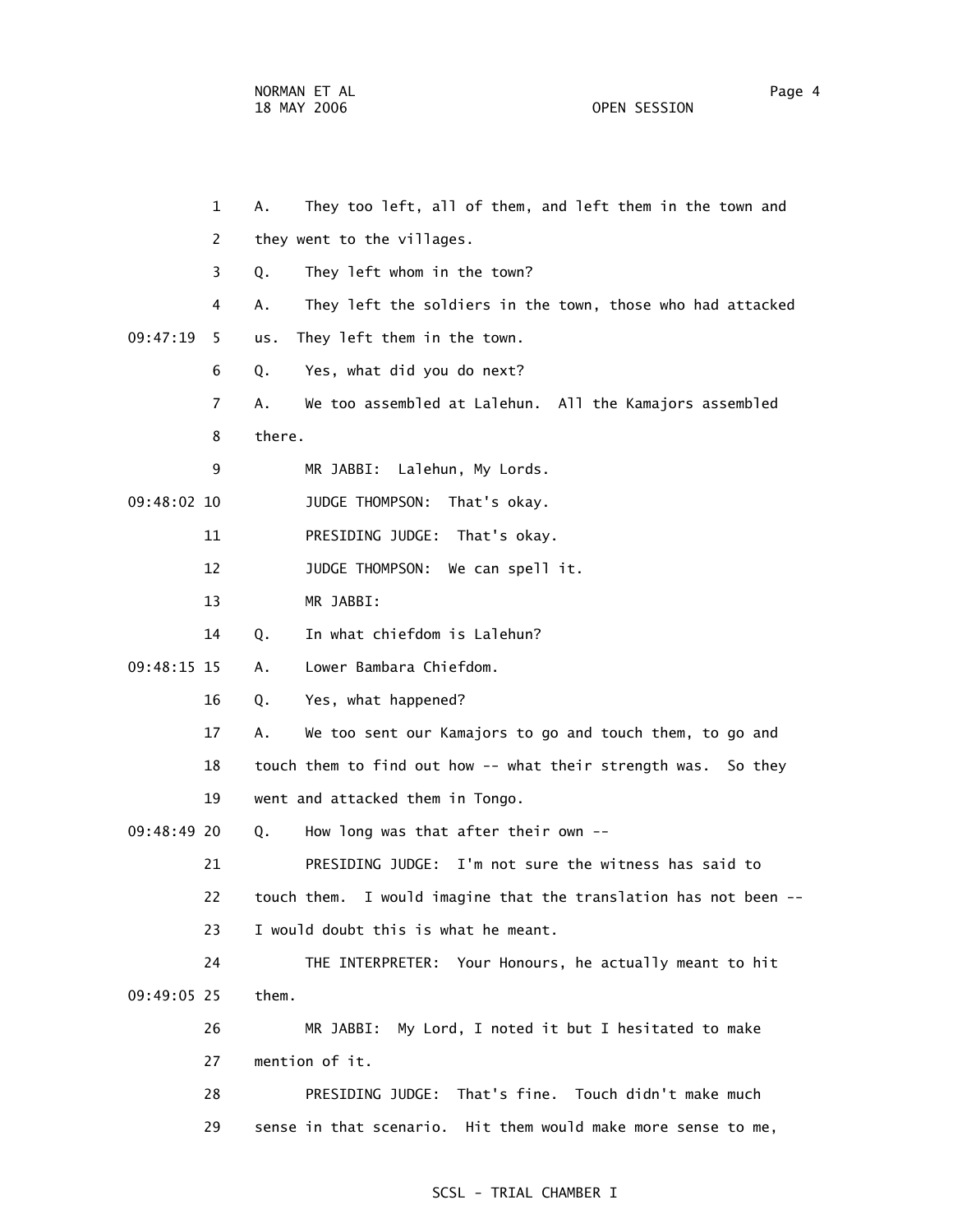1 anyhow. 2 MR JABBI: Yes, My Lord. 3 Q. How long after your own attack did you, the Kamajors, 4 attack the soldiers? 09:49:35 5 A. One week. One week was in between them. 6 Q. Can you explain what happened in that encounter? 7 A. They went and when they went at first, the Kamajors whom we 8 had sent to attack them, they were unable to overpower them. So 9 they came and told us that their strength was too much for them. 09:50:11 10 0. And so? 11 A. We too prepared ourselves. All of us to assembled and got 12 ready properly and we went. So together with all the Kamajors we 13 went and entered there. 14 Q. Entered where? 09:50:58 15 A. Tongo. 16 0. And what was the encounter? 17 A. We met them ready. Their loads were in vehicles, because a 18 spy had told them that Kamajors were coming and they were many. 19 So they were at the airfield. So their things were in the 09:51:23 20 vehicle. They were getting ready to go towards Kono. 21 Q. Was there any engagement? 22 A. We did not fight with them. We were just scaring them. 23 They were entering into their vehicles and running away and some 24 were running away on foot. 09:52:00 25 Q. Did you then do anything? 26 A. That's what we did. When we were frightening them, we were 27 going after them, they were going towards Kono and they were 28 throwing bombs and leaving fire, killing people towards that 29 Kangama end, those villages along the way.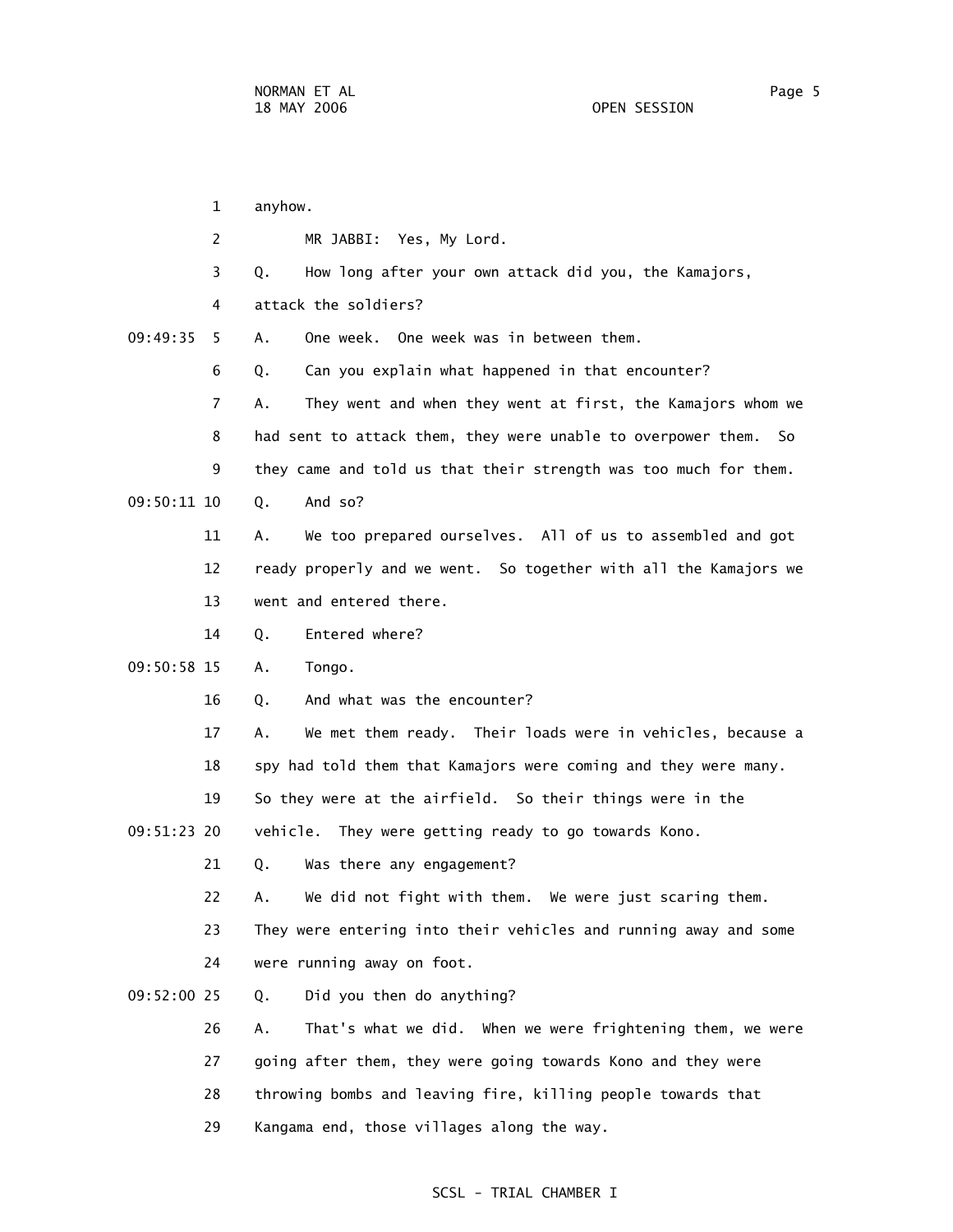|               | $\mathbf{1}$   | "Leaving fire," what do you mean by that?<br>Q.                   |
|---------------|----------------|-------------------------------------------------------------------|
|               | 2              | They were torching the houses on fire, in all those<br>Α.         |
|               | 3              | villages that were on the way to go to Kono towards Kangama, they |
|               | 4              | were burning houses on their way.                                 |
| 09:53:16      | 5.             | On the departure of the soldiers what did you do in Tongo,<br>Q.  |
|               | 6              | you the Kamajors?                                                 |
|               | $\overline{7}$ | We too settled in Tongo, called our people, all of them<br>А.     |
|               | 8              | came and we settled there just like we've been before.            |
|               | 9              | Your people meaning whom?<br>Q.                                   |
| $09:53:42$ 10 |                | My mothers, our siblings, our wives and our fathers and the<br>Α. |
|               | 11             | chiefs with whom we were all together in Tongo.                   |
|               | 12             | Can you say when this incident took place?<br>Q.                  |
|               | 13             | I can't tell the time, but when it happened I know how it<br>А.   |
|               | 14             | happened, but I do not -- I did not actually record the time.     |
| 09:54:36 15   |                | Would you be able to say whether it was, for instance,<br>Q.      |
|               | 16             | before the military coup of May 25, 1997? Was that before or      |
|               | 17             | after that?                                                       |
|               | 18             | It happened first, before the coup took place.<br>Α.              |
|               | 19             | And was that during the time when the soldiers and the<br>Q.      |
| 09:55:18 20   |                | Kamajors were supposed to be working together? Was it during      |
|               | 21             | that time?                                                        |
|               | 22             | Yes. When we were working as one, that was the time that<br>Α.    |
|               | 23             | they attacked us.                                                 |
|               | 24             | So after you had dislodged the soldiers from Tongo on this<br>Q.  |
| 09:56:22 25   |                | occasion, what happened next?                                     |
|               | 26             | At the time that we dislodged them from Tongo, they went<br>Α.    |
|               | 27             | towards Kono. As they were going towards Kono, they went to       |
|               | 28             | Makeni, went round and some of them came to Kenema and they       |
|               | 29             | stayed there for us to launch another attack on Tongo.            |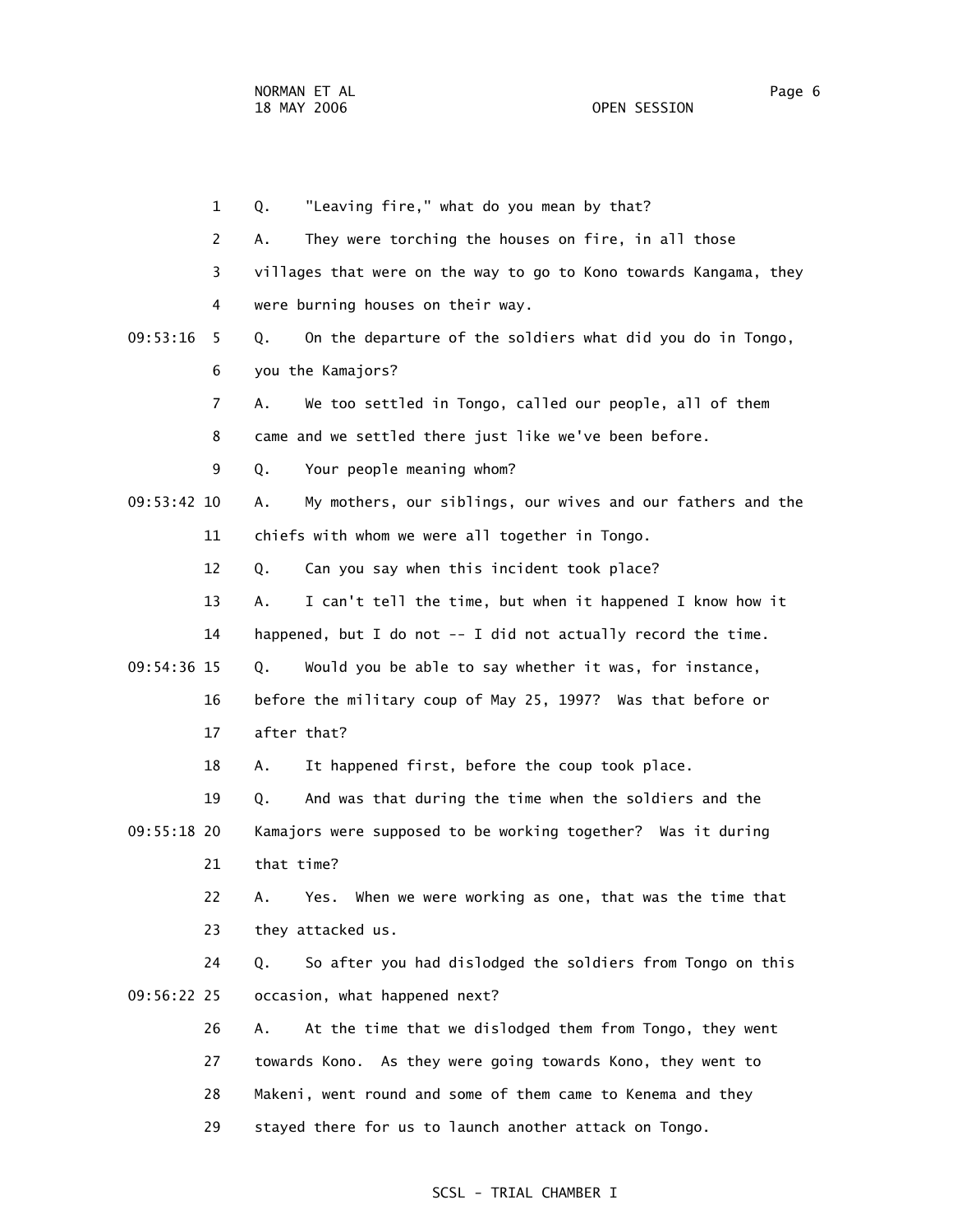1 Q. And that was still before the coup of 1997? 2 A. Yes. 3 Q. So did any major incident take place after that? 4 A. Yes. We were in Tongo when we heard that the government 09:57:51 5 had been overthrown in Freetown here. Then they announced, and 6 the person whose voice we heard on the radio was Gborie. 7 Q. Mr Witness, remember to be talking slowly as we were doing 8 yesterday so that you are taken down. 9 A. Okay. 09:58:20 10 Q. Yes? 11 A. We heard Gborie announce on the radio that whichever 12 Kamajor, you, your gun -- and your guns should be reported to any 13 nearest police station to you immediately, just like he was 14 reporting. 09:59:14 15 Q. Yes? 16 A. When we heard that announcement in Tongo, where we were we 17 decided immediately that we were not going to do that. 18 Q. Why did you decide that? 19 A. For one reason: You were together with the people as one 09:59:48 20 and they have attacked us when we were not expecting that. Now 21 they have taken over power and they are threatening us that we 22 should disarm to the police. We were not going to accept that 23 government. 24 Q. Did you have any other reason? 10:00:19 25 A. Yes. 26 Q. And what was it? 27 A. After that, immediately they started making checkpoints 28 from Kenema up to Mano Junction and they started arresting 29 relatives of Kamajors, and some of our colleague Kamajors were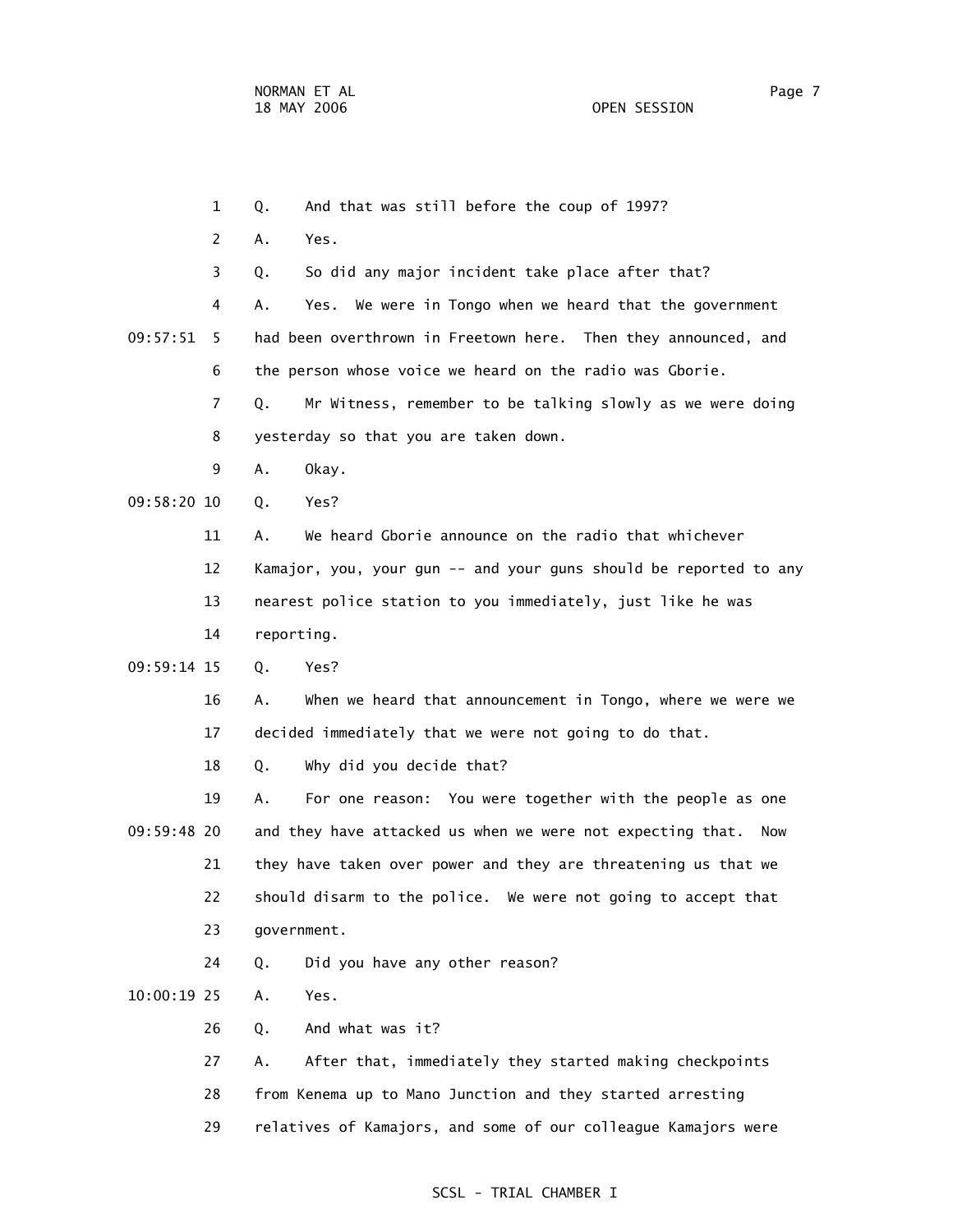|               | $\mathbf{1}$   | arrested and killed and we were getting that information in       |
|---------------|----------------|-------------------------------------------------------------------|
|               | 2              | Tongo.                                                            |
|               | 3              | PRESIDING JUDGE: Slowly, please.                                  |
|               | 4              | MR JABBI:                                                         |
| 10:00:45      | 5              | Can you go over that slowly, please?<br>Q.                        |
|               | 6              | After that had happened, immediately they erected<br>А.           |
|               | $\overline{7}$ | checkpoints. At that time they had invited the rebels from the    |
|               | 8              | bush and they had all come as one and they were doing things as   |
|               | 9              | one. So they created checkpoints from Kenema up to Mano Junction  |
| $10:01:10$ 10 |                | and they were searching people, arresting Kamajors. This is a     |
|               | 11             | Kamajor's brother, this is a Kamajor's mother, and they started   |
|               | 12             | killing them.                                                     |
|               | 13             | In what area was this happening?<br>Q.                            |
|               | 14             | Starting from Kenema up to Mano Junction, we used to hear,<br>Α.  |
| 10:01:38 15   |                | in all those areas wherever Kamajors were.                        |
|               | 16             | How far is Mano Junction from Kenema, do you know?<br>Q.          |
|               | 17             | From Mano Junction to Kenema, it could be about eight<br>А.       |
|               | 18             | From Mano Junction to Kenema.<br>miles.                           |
|               | 19             | And in what direction is that from Kenema? In what<br>Q.          |
| $10:02:17$ 20 |                | direction? Going towards what big town, for instance?             |
|               | 21             | If you left from the Kenema end, there is a road from Mano<br>А.  |
|               | 22             | Junction going to Segbwema, Daru up to Kailahun. There is a road  |
|               | 23             | coming to Tongo up to Kono.                                       |
|               | 24             | Apart from these searches between Mano Junction and Kenema,<br>Q. |
| 10:03:07 25   |                | were there any other incidents?                                   |
|               | 26             | Yes.<br>Α.                                                        |
|               | 27             | Yes, please?<br>Q.                                                |
|               | 28             | They started using force just so that they could dislodge<br>Α.   |
|               |                |                                                                   |

# 29 us from Tongo.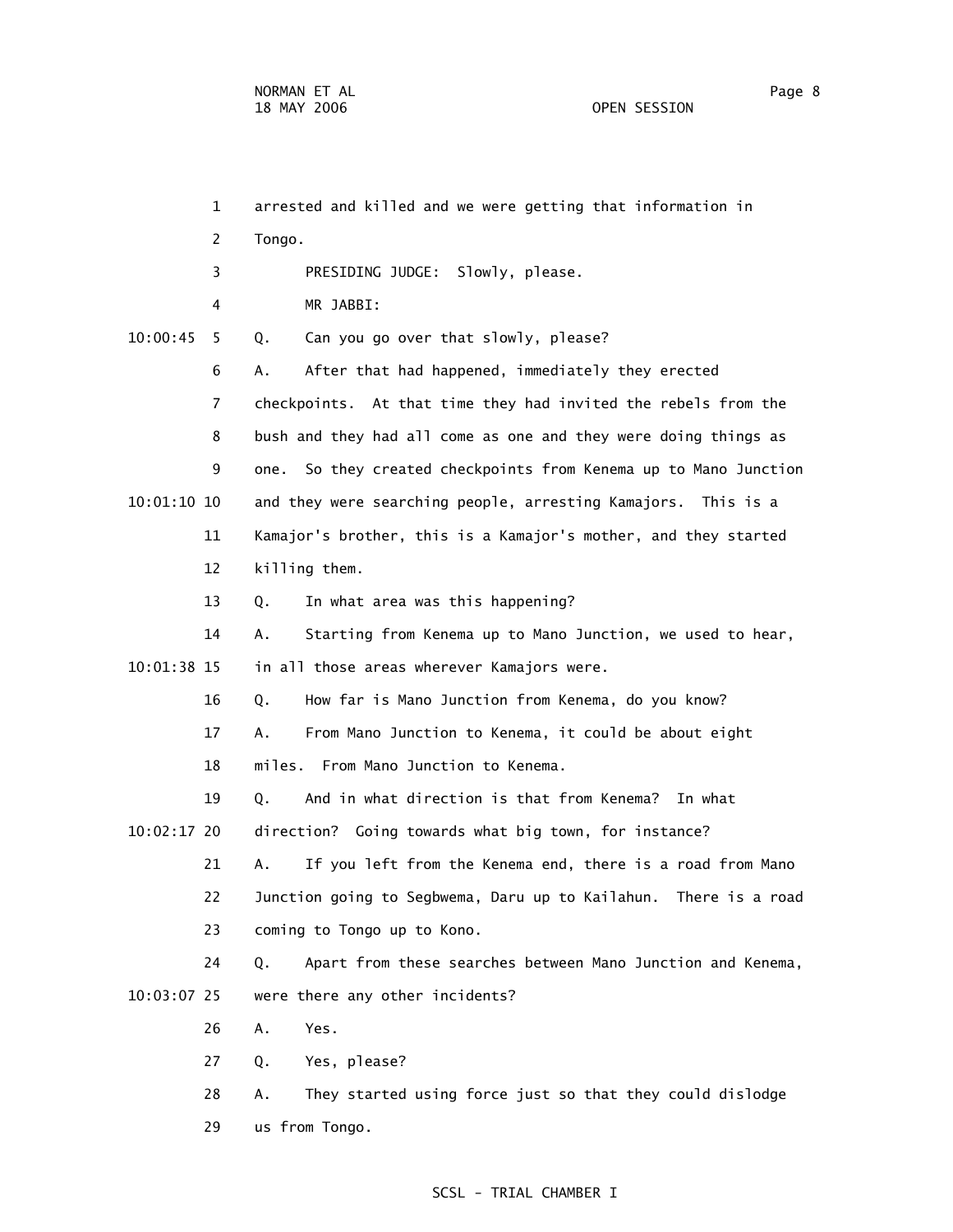|             | $\mathbf{1}$   | What do you mean by "force"? They used force to dislodge<br>Q.    |
|-------------|----------------|-------------------------------------------------------------------|
|             | 2              | you from Tongo. What do you mean by "force"?                      |
|             | 3              | They were attacking us in order to dislodge us from Tongo.<br>Α.  |
|             | 4              | How long did that take place?<br>Q.                               |
| 10:04:16    | 5              | It happened for up to two times and three times before they<br>Α. |
|             | 6              | finally dislodged us from Tongo. When they did the overthrow,     |
|             | $\overline{7}$ | three months and in the fourth month they were finally able to    |
|             | 8              | dislodge us from Tongo.                                           |
|             | 9              | Did they attack you in Tongo itself before --<br>Q.               |
| 10:04:52 10 |                | JUDGE ITOE: Did he say three months after they took over          |
|             | 11             | government?                                                       |
|             | 12             | Yes, My Lord. He said three months of attacks.<br>MR JABBI:       |
|             | 13             | Then in the fourth month, after the takeover --                   |
|             | 14             | JUDGE ITOE: After the military takeover.                          |
| 10:05:05 15 |                | MR JABBI: Yes, My Lord, the soldiers and rebels dislodged         |
|             | 16             | them from Tongo.                                                  |
|             | 17             | Now did they attack you in Tongo itself before they<br>Q.         |
|             | 18             | dislodged you from there?                                         |
|             | 19             | Α.<br>The last attack that they launched on us in Tongo that they |
| 10:05:27 20 |                | dislodged us, that was when they brought a large crowd, they      |
|             | 21             | brought AA vehicles, they continued shooting it. Those guys whom  |
|             | 22             | were at Mano Gieya --                                             |
|             | 23             | Mr Witness, please say that slowly. Don't rush your<br>Q.         |
|             | 24             | statement, please. Can you begin that and go over it slowly,      |
| 10:05:45 25 |                | please?                                                           |
|             | 26             | That last attack, when they dislodged us from Tongo, when<br>Α.   |
|             | 27             | they came, our brothers who were at Mano Gieya, they dislodged    |
|             | 28             | them there -- from there.                                         |
|             | 29             | What was the composition of these attackers?<br>Q.                |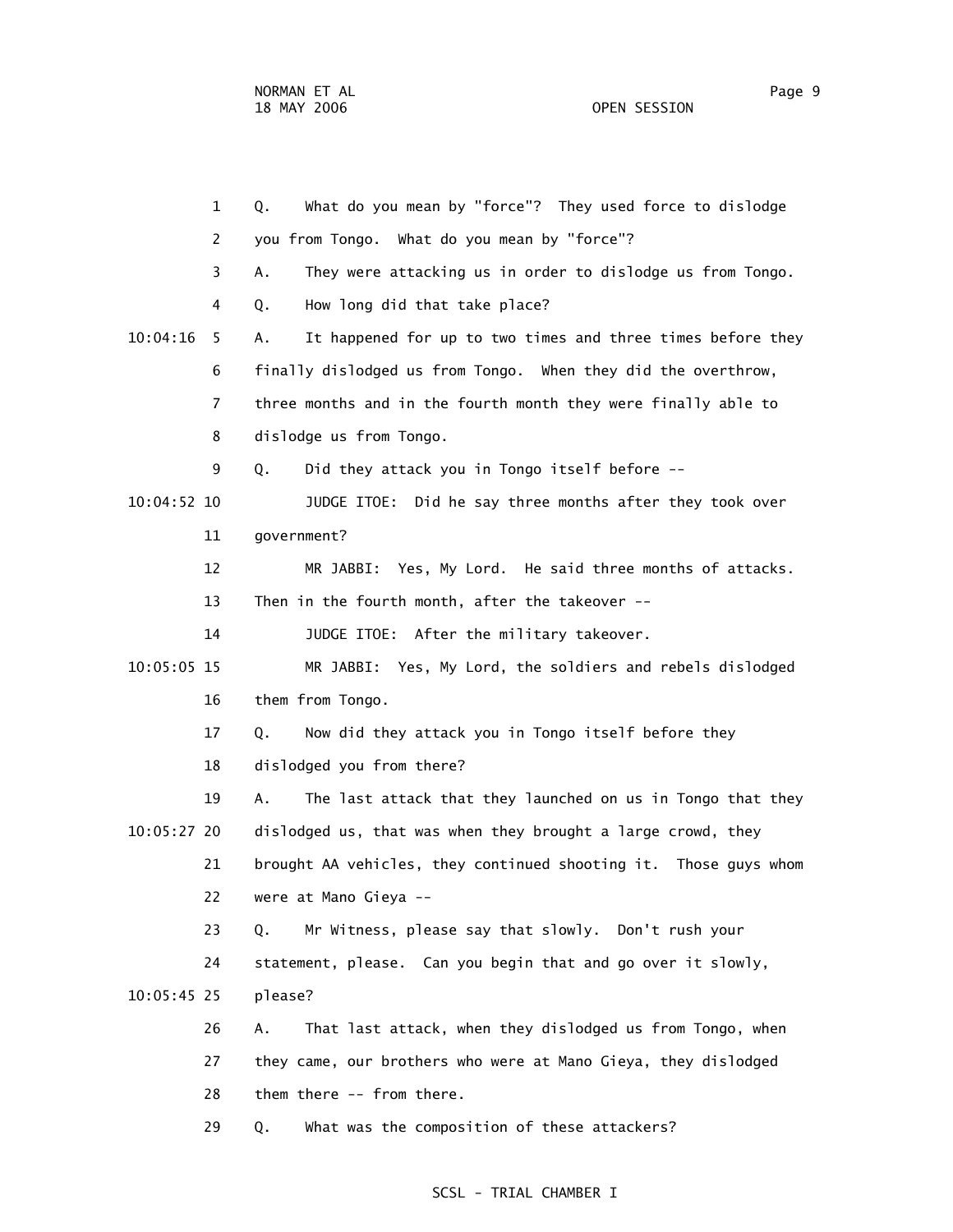1 A. The rebels and soldiers, they were together. 2 Q. Where did you go when you were dislodged from Tongo? 3 A. All of us assembled in the Dodo Chiefdom, Koyama Jago. 4 Q. And whilst you were in Dodo did you do anything? 10:07:30 5 A. Yes. 6 Q. Yes? 7 A. When we assembled at Koyama Jago we heard from our 8 brothers, the Kamajors, that they had all assembled at the Bo 9 Waterside and that all of us should meet there. 10:07:57 10 Q. You said you assembled at where before you heard about 11 Bo Njala? Where did you assemble, something Jago, you said? 12 A. Koyama Jago, that was where we assembled. When we were 13 dislodged from Tongo, we assembled at Koyama Jago. 14 MR JABBI: My Lords, any need for the spelling of Koyama? 10:08:23 15 PRESIDING JUDGE: That's okay, thank you. 16 MR JABBI: 17 Q. Yes, you heard that your colleague Kamajors had assembled 18 at Bo Waterside. What did you do then? 19 A. We too organised ourselves, because our brothers, our 10:08:49 20 sisters, our wives, we left all of them in Dodo and divided 21 ourselves. We left some of them there and we left some of our 22 Kamajors to guard over our people. 23 Q. You left them there and did what? What did you do? 24 A. We too left for Bo Waterside. 10:09:27 25 Q. When you say "we," who are you referring to? 26 A. We, the Kamajors. 27 Q. And were you yourself, as an individual, among those 28 Kamajors that decided to go to Bo Waterside? 29 A. Yes, yes.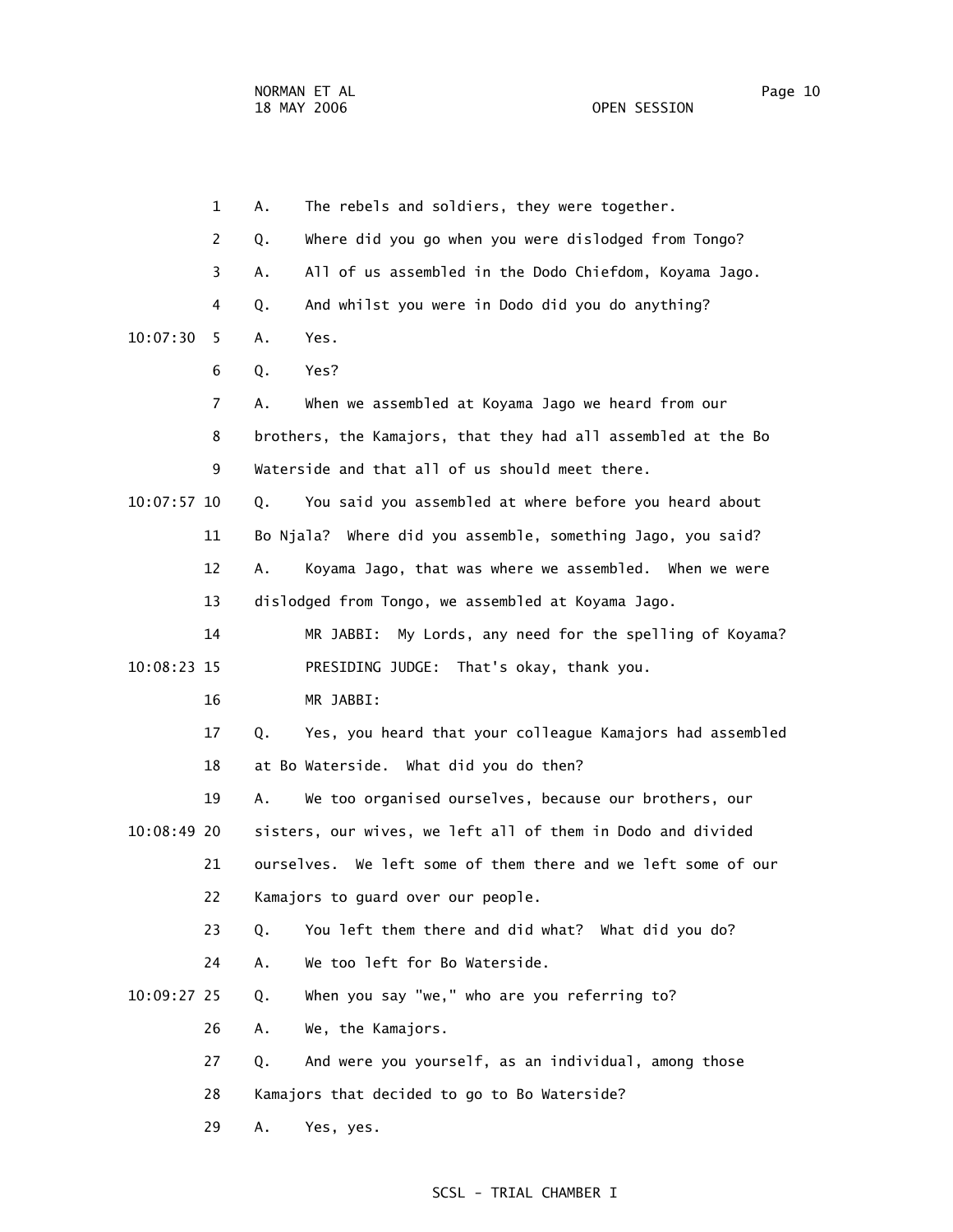1 Q. Do you know roughly how many of you decided to go there? 2 A. Yes. 3 Q. Yes? 4 A. We were about 193. 10:10:36 5 Q. Would you say whether that was the total force of Kamajors 6 in that Tongo area who went to Gendema? 7 PRESIDING JUDGE: Dr Jabbi, this is your witness. He told 8 you that they were about 193. 9 MR JABBI: No, My Lord. Maybe I did not put the question 10:11:06 10 so accurately. 11 PRESIDING JUDGE: Very well. 12 MR JABBI: 13 Q. Were those 193 Kamajors the total force of Kamajors in the 14 Tongo area before you left for Gendema? 10:11:23 15 JUDGE ITOE: But it couldn't even be, Dr Jabbi, because the 16 witness has said that he left -- 17 THE WITNESS: No. 18 JUDGE ITOE: Yes, well, you've gotten the reply. Because 19 they left some Kamajors behind to guard their families, so that 10:11:38 20 couldn't be the total force. 21 MR JABBI: As Your Lordship pleases. 22 Q. Do you know roughly how many Kamajors were left behind in 23 the Tongo area? 24 A. No, I can't tell the number because those Dodo Kamajors 10:12:06 25 were all mixed when we left them. 26 Q. Did you arrive at Bo Waterside? 27 A. Yes. 28 Q. How long did it take you to get there? 29 A. We spent seven days and seven nights on the way to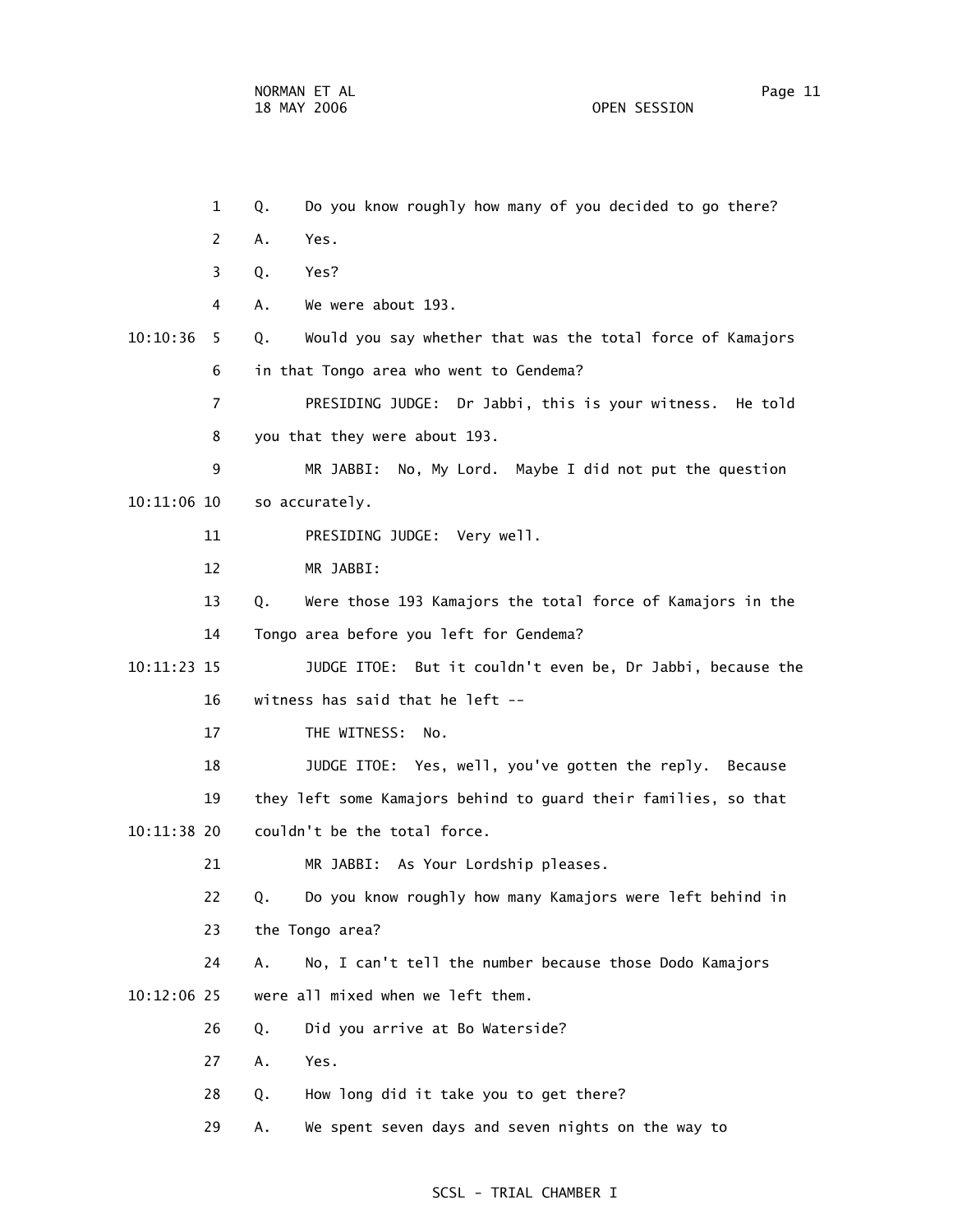1 Bo Waterside. Seven days and seven nights on foot. 2 Q. Did you have a leader on that journey? 3 A. Yes. 4 Q. Who was it? 10:13:13 5 A. Momoh Orinko. 6 Q. What was the state of affairs on arrival at Bo Waterside? 7 A. When we arrived at Bo Waterside, Orinko and some big men 8 spoke and they handed us over to Eddie Massallay. They said he 9 was leader of all the fighting in that chiefdom and that was his 10:13:58 10 birthplace. 11 Q. Whose birthplace? 12 A. Eddie Massallay, that was his birthplace, that chiefdom, 13 Pujehun District. 14 Q. Whilst you were at Bo Njala did any engagement take place 10:14:31 15 by way of fighting? 16 A. At Bo Waterside no fighting took place there when we went, 17 except where those Kamajors were, from Bo Waterside to Fairo, 18 seven miles. That was where we met Kamajors. That was where the 19 fighting was. 10:15:14 20 Q. Between what groups was the fighting taking place at Fairo? 21 A. The rebels and the juntas were fighting against the 22 Kamajors who were at Fairo. 23 Q. Do you know who was in charge of the Kamajors at Fairo at 24 that time? 10:16:09 25 A. Yes. 26 Q. Yes? 27 A. CO Bhonie was the leader of all the Kamajors at Fairo. He 28 was the ground commander then. 29 Q. And did you yourself engage in any of that fighting?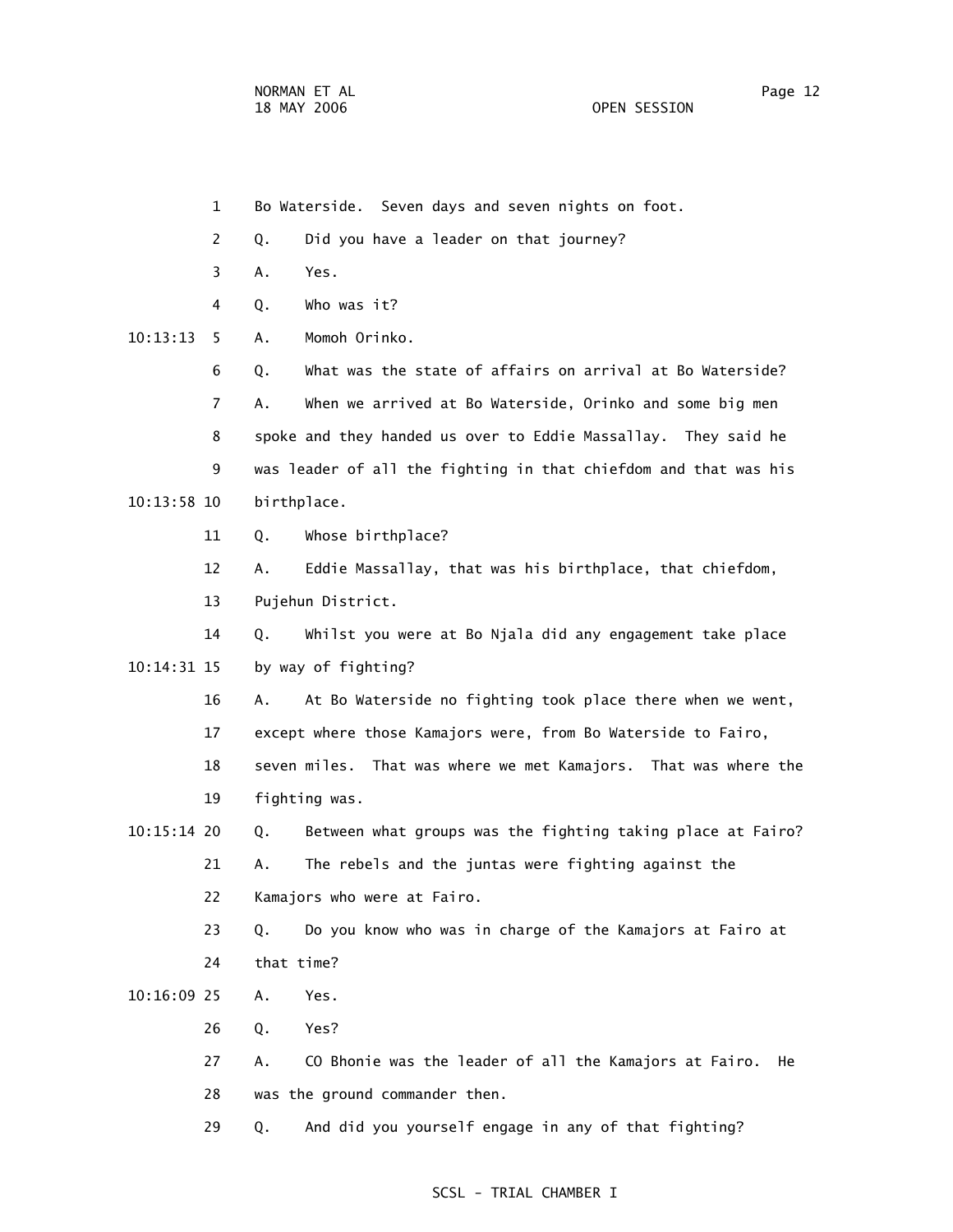|               | $\mathbf 1$    | Α.<br>Yes.                                                        |
|---------------|----------------|-------------------------------------------------------------------|
|               | $\overline{2}$ | Can you explain?<br>Q.                                            |
|               | 3              | When we arrived and Eddie Massallay sent us to Fairo to<br>А.     |
|               | 4              | CO Bhonie, on that day when we arrived CO Bhonie said I should    |
| 10:17:13      | 5              | deputise him to organise the fighting and Arthur Koroma, our pen  |
|               | 6              | pusher.                                                           |
|               | $\overline{7}$ | Where did you then engage in any fighting when you were<br>Q.     |
|               | 8              | given that instruction?                                           |
|               | 9              | We went to Gofor. We captured Gofor at night, at<br>А.            |
| $10:17:53$ 10 |                | 2 o'clock, six miles to Jimmi -- Zimmi.                           |
|               | 11             | What happened at Gofor?<br>Q.                                     |
|               | 12             | MR JABBI: My Lord, no need to spell Gofor?                        |
|               | 13             | PRESIDING JUDGE: No, that's fine. We'll let you know.             |
|               | 14             | THE WITNESS: When we reached Gofor, on that night we did          |
| $10:18:14$ 15 |                | not find any rebels there. We did not shoot a gun. We slept and   |
|               | 16             | when we woke up in the morning at ten, they came from Dumagbe and |
|               | 17             | came and attacked us, the rebels and the juntas.                  |
|               | 18             | MR JABBI:                                                         |
|               | 19             | From where?<br>Q.                                                 |
| $10:18:37$ 20 |                | They came from the Dumagbe end.<br>Α.                             |
|               | 21             | My Lords, you don't mind some assistance with<br>MR JABBI:        |
|               | 22             | Dumagbe?                                                          |
|               | 23             | PRESIDING JUDGE: That's fine.                                     |
|               | 24             | MR JABBI: Thank you, My Lord.                                     |
| $10:18:50$ 25 |                | PRESIDING JUDGE: We've told you if we do we'll let you            |
|               | 26             | Thank you for the offer, Dr Jabbi. Thank you. Let's<br>know.      |
|               | 27             | proceed, please.                                                  |
|               | 28             | MR JABBI:                                                         |
|               | 29             | Yes, any other engagement at all?<br>Q.                           |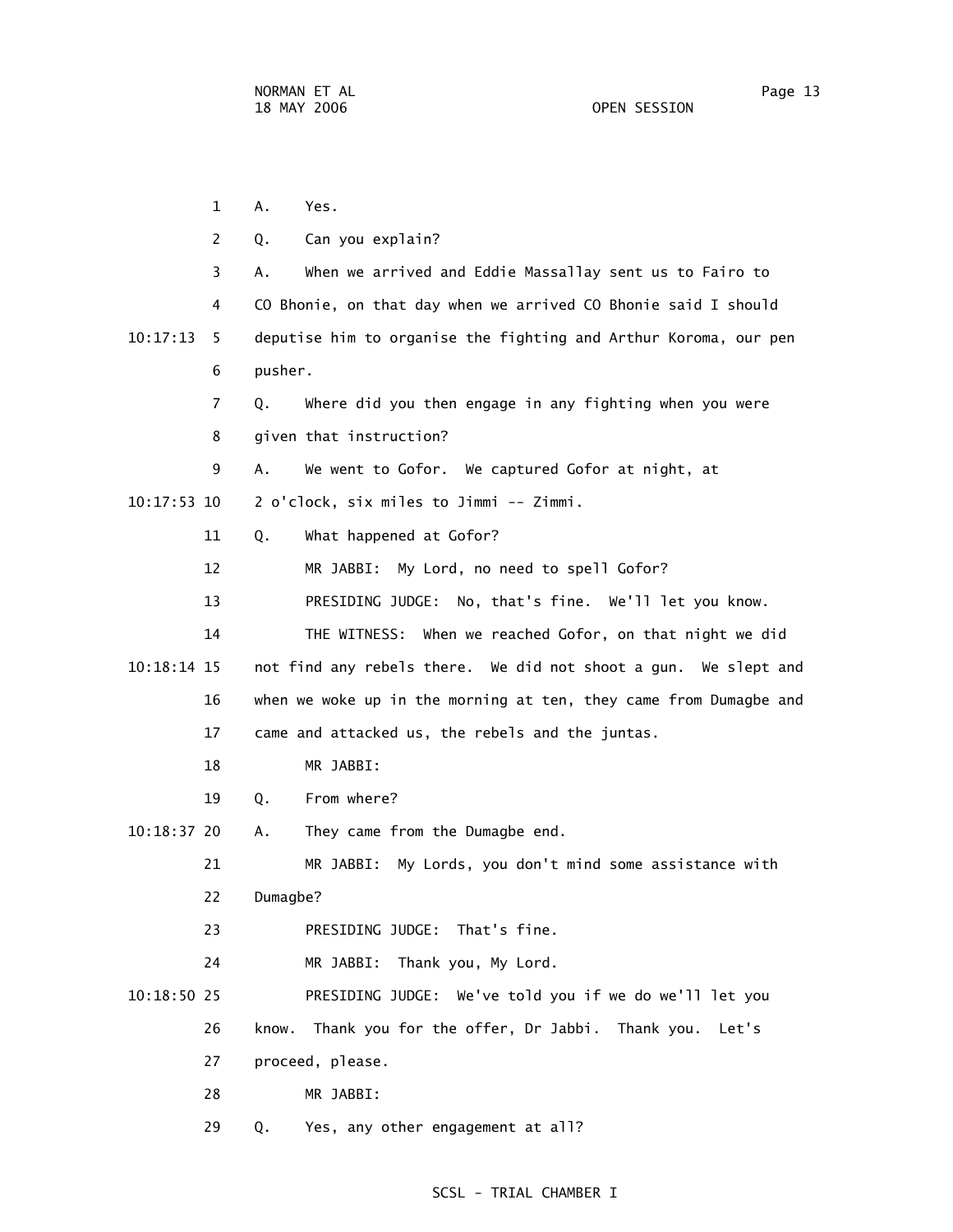1 A. Yes. 2 Q. What happened during that attack by the soldiers from 3 Dumagbe while you were at Gofor? 4 A. We repelled them. They returned and we accompanied them 10:19:25 5 for up to six miles. 6 Q. And thereafter? 7 A. When we spent the whole day on that day, at nightfall we 8 slept whole night. Very early in the morning at 5 o'clock they 9 came from the Jimmi end and attacked us with a very large crowd. 10:20:13 10 Q. Who was leading the group that was being attacked? 11 A. At that time, from what we heard, there was a Rogers, there 12 was the other one they called Hawaii [phon]. There were many. I 13 can't know all of the names of those who were leading them, their 14 own section. 10:20:50 15 Q. No, the question was who was leading your own group at the 16 time you were attacked at Gofor? 17 A. Our own group, I led the group in that fight but I was 18 guest to CO Bhonie. I was leading that fight. 19 Q. So what happened on that second attack on Gofor? 10:21:26 20 A. We chased them. We chased them to Jimmi, four miles, and 21 we returned. 22 Q. And Zimmi itself, did you ever venture? 23 A. Yes. 24 Q. Yes, can you explain? 10:22:07 25 A. After two days, on the third day we organised ourselves and 26 said, "These guys, now that we've come here, they have attacked 27 us twice. So we too should go and visit them on their 28 doorsteps." 29 Q. Did you go to attack Zimmi?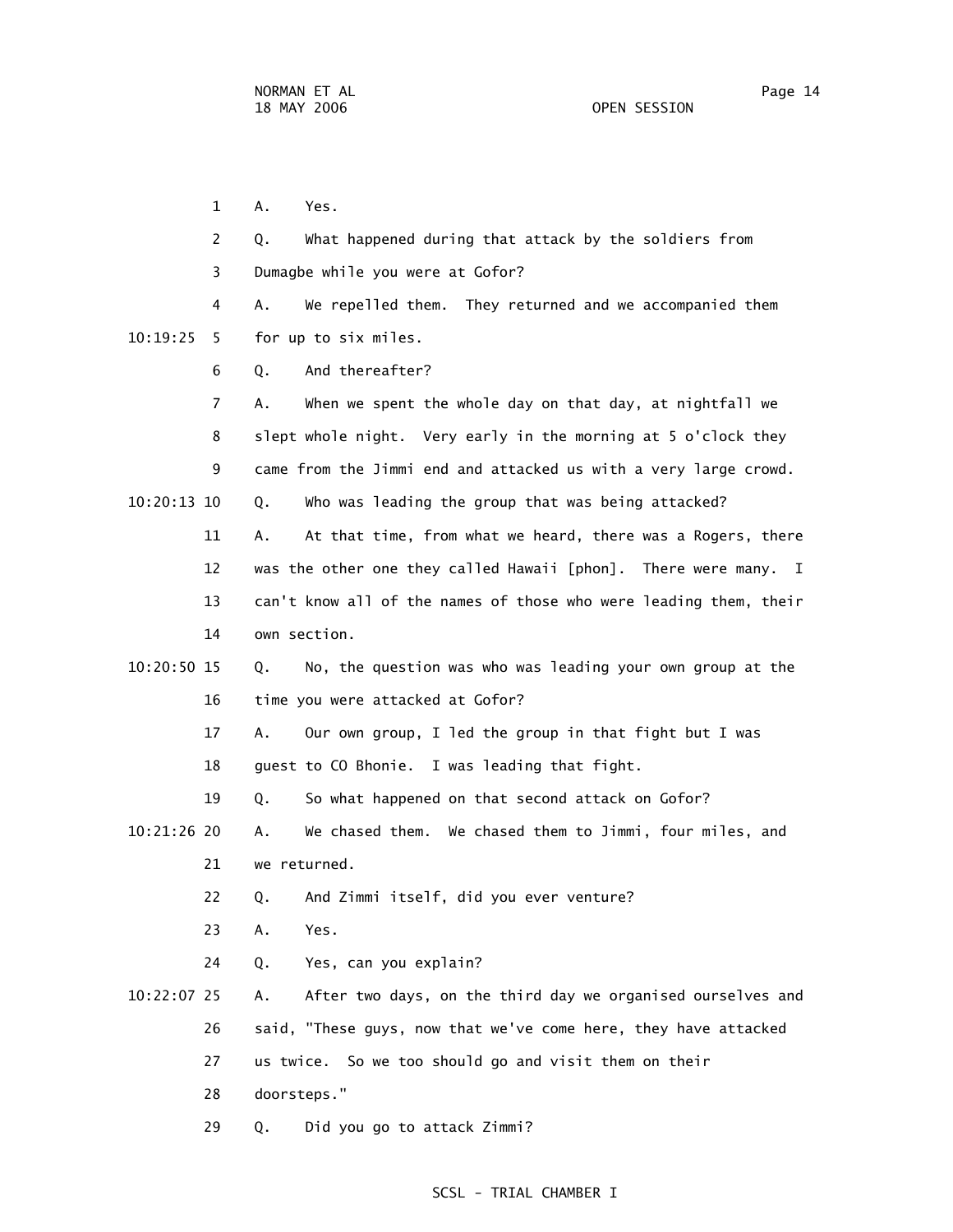1 A. Yes, on that day we went there. Two days, on the third day 2 we went there. 3 Q. Who led you? 4 A. We were two, the leaders. Those who went to Pujehun 10:22:57 5 District, they had their own leader. Those of us who came from 6 the Kenema District end, Bo, I was leading that group. It was 7 Nallo who was leading the other group. So we attacked them from 8 two fronts. 9 Q. And what was the outcome of that attack on Zimmi? 10:23:33 10 A. When we launched that attack on that day, we dislodged them 11 out of the town and took the town from them, Jimmi. 12 Q. Did you stay there in Zimmi after taking it? 13 A. No. 14 Q. What did you do? 10:24:21 15 A. We returned, but Eddie Massallay called us up and told us 16 that the government had seen that we can take over this country. 17 So we should come and organise ourselves, whichever chiefdom 18 anybody had come from should go back to that chiefdom to go and 19 defend his people. 10:24:47 20 Q. Now, Mr Witness, can you go over that again slowly, please? 21 A. Yes. 22 Q. Slowly, please. Slowly. Yes? 23 A. The reason why we didn't settle in Jimmi, it was because 24 Eddie Massallay had called us up and we were all under him in 10:25:14 25 relation to the fighting which we did in Gofor. He said that the 26 government had seen that we, the Kamajors, can defend this 27 country. So we should go and meet at the Waterside so that we 28 would be organised. Wherever anybody had come from, that person 29 should return there to go and protect his people, because they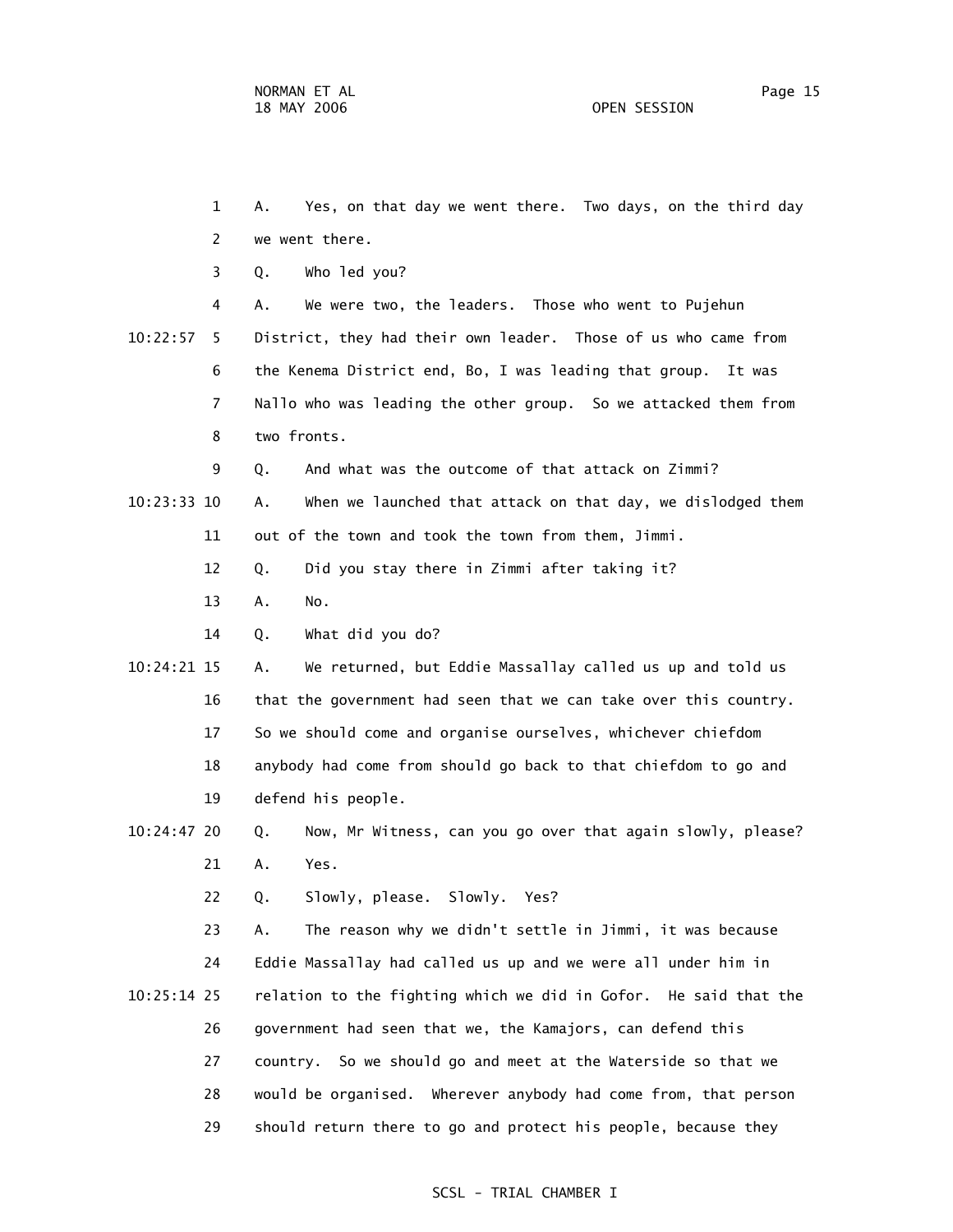1 started committing atrocities. 2 Q. Now, which government was Eddie Massallay referring to in 3 that statement? 4 A. Mr Tejan Kabbah's government, because we didn't know any 10:26:02 5 other government. Had we wanted AFRC we wouldn't have fought. 6 Q. And did you go back to Bo Njala? 7 A. Yes. 8 PRESIDING JUDGE: You mean Bo Waterside. The witness is 9 using the Bo Waterside, not what you're using. So don't confuse 10:26:32 10 the issue, Dr Jabbi. 11 JUDGE ITOE: Don't confuse us, Dr Jabbi. We're used to one 12 terminology, Bo Waterside. 13 PRESIDING JUDGE: Yes, proceed, please. 14 MR MARGAI: My Lords, for the records, there is Zimmi, 10:26:45 15 there is Jimmi, but it seems that they're being interchanged. 16 PRESIDING JUDGE: Thank you, Mr Margai. I was going to ask 17 that question. I take it that it means the same thing but I 18 would like to have some clarification. Zimmi and Jimmi is not 19 the same? 10:27:04 20 MR JABBI: My Lord, the narrative so far concerns only 21 Zimmi. Zimmi. 22 PRESIDING JUDGE: Yes, but the witness, or the 23 interpretation that has come across has said Jimmi not Zimmi. So 24 are we talking of Zimmi or Jimmi? 10:27:19 25 MR JABBI: We are talking only of Zimmi. 26 PRESIDING JUDGE: But this is not the way it came across. 27 MR JABBI: It is only Zimmi, My Lord. 28 PRESIDING JUDGE: Zimmi.

29 MR JABBI: Yes, My Lord.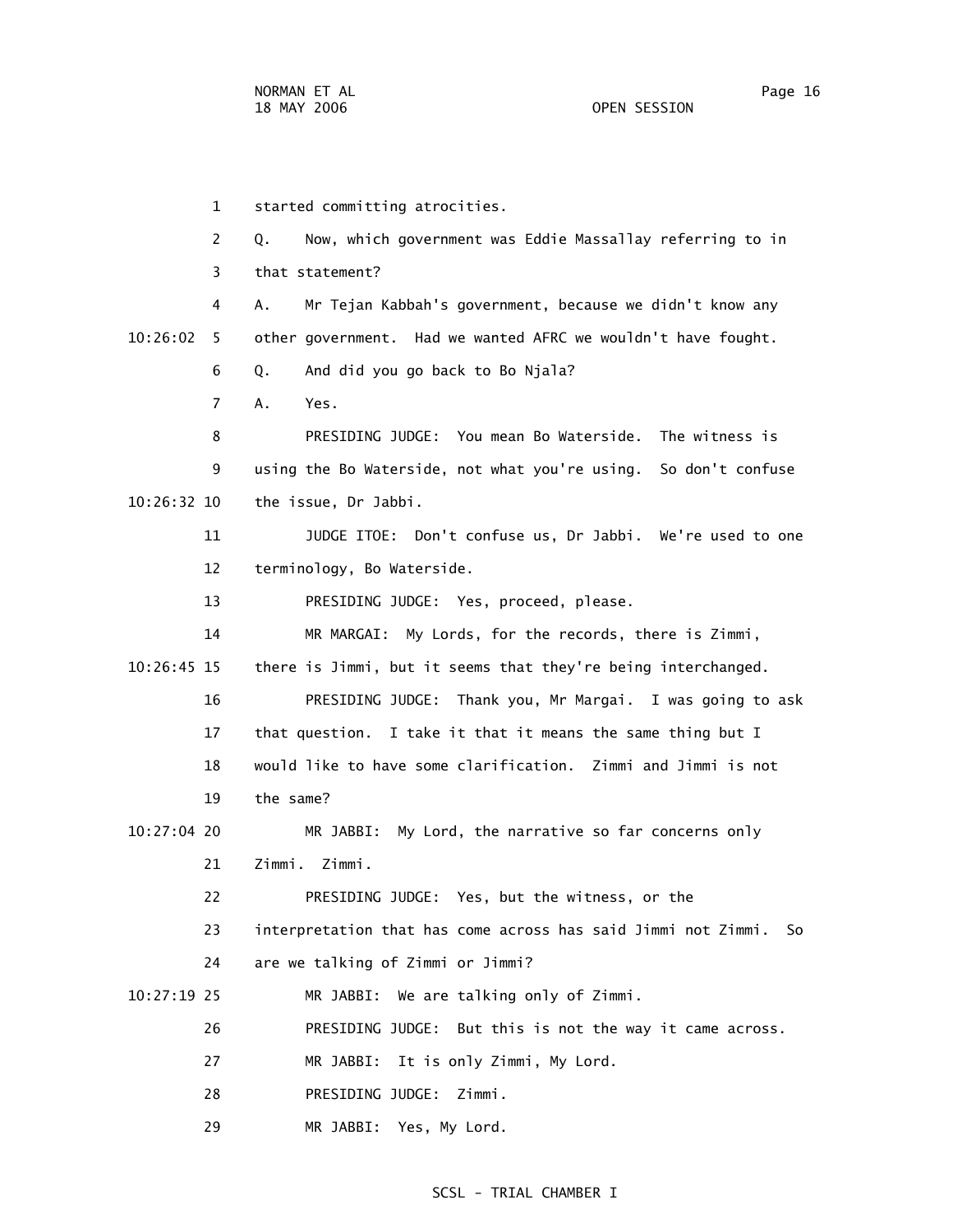1 PRESIDING JUDGE: So the witness had said Zimmi and not 2 Jimmi? 3 THE INTERPRETER: Yes. Your Honours, we want to intervene 4 at this stage. The witness is actually saying Jimmi, whilst 10:27:35 5 learned counsel is saying Zimmi. And we are only interpreting 6 what the witness is saying and according to him it's Jimmi. 7 PRESIDING JUDGE: That's fine. You're not to add to what 8 the witness is saying. 9 MR JABBI: No, no, let me ask for the distinction. 10:27:47 10 PRESIDING JUDGE: Yes, please. 11 MR JABBI: 12 Q. Mr Witness, are we talking about Jimmi or Zimmi in this 13 narrative? 14 A. We are talking about Zimmi but in Mende we call it Jimmi. 10:28:07 15 In English they say Zimmi. 16 Q. So we are talking about Zimmi, are we? 17 A. Yes, yes. 18 PRESIDING JUDGE: Please, that has clarified that matter. 19 So help us, Dr Jabbi. Don't use different language for the same 10:28:42 20 location because it will get more confusing. So Bo Waterside is 21 what the witness has said, so stick to it if you can, please. 22 MR JABBI: I will endeavour to, My Lord. I should be 23 forgiven for occasionally lapsing into the native language that 24 the witness is using, My Lord. 10:29:07 25 Q. So what decision was taken when you went back to Bo 26 Waterside? What decision was taken? 27 A. When we returned to Bo Waterside, Eddie Massallay said that 28 all the leaders who had come from the districts, the chiefdoms, 29 everybody should organise his boys that a helicopter was bringing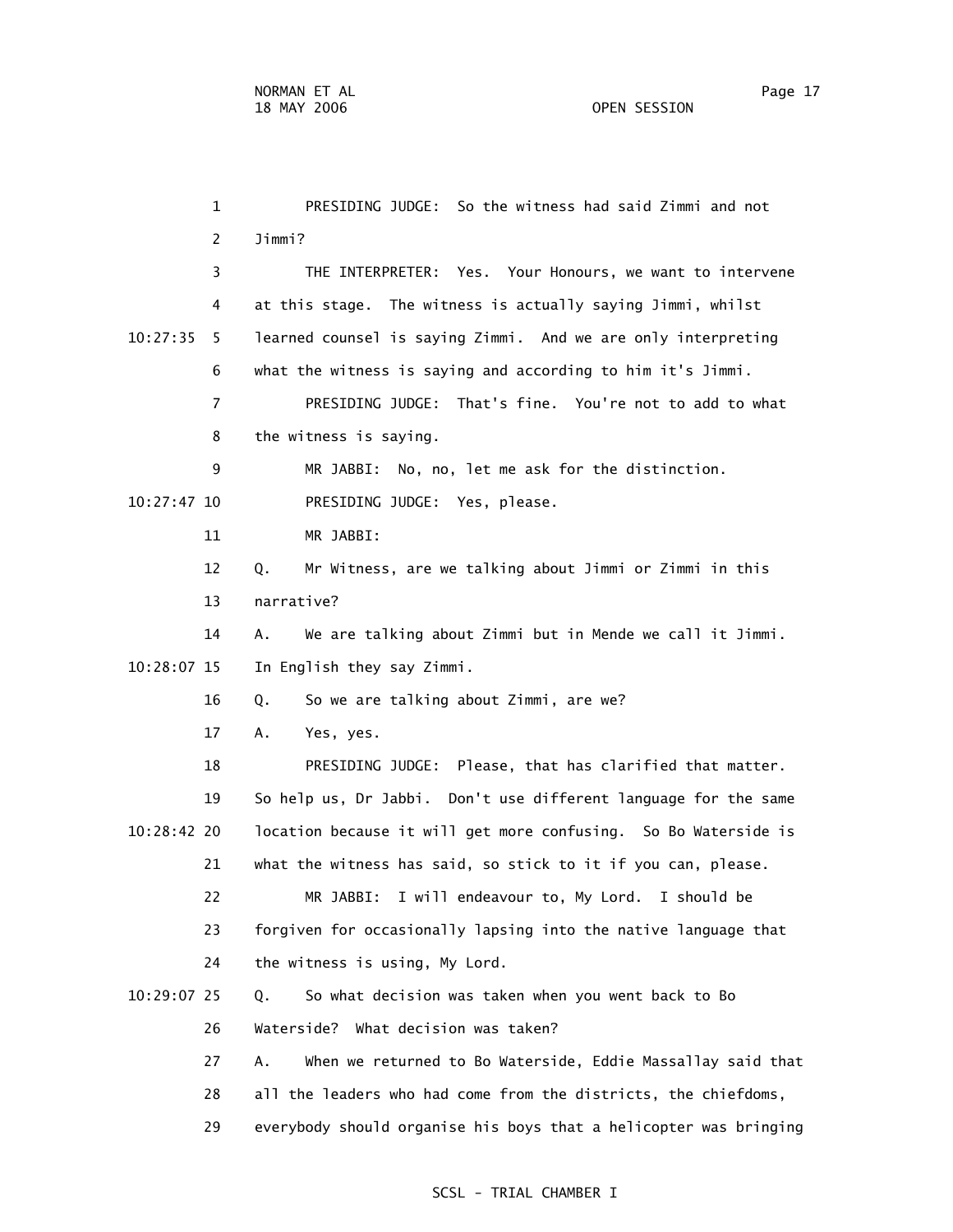1 weapons; the government was sending them. 2 Q. Did that happen? 3 A. Yes. 4 Q. And did you do as instructed by Eddie Massallay? That is, 10:30:00 5 did you leave Bo Waterside? 6 A. Yes. 7 Q. Where did you go after Bo Waterside? 8 A. When we left Bo Waterside, it was a helicopter that brought 9 us. They gave us our own weapons. It was a helicopter that 10:30:30 10 travelled with us and brought us to Vaama, Vanjai's home in Bo 11 District. 12 Q. Can you say what you're calling Vanjai's home? Can you 13 call the name again, please? 14 A. Vaama. 10:31:07 15 Q. Yes, from there? 16 A. When the helicopter dropped us at Gbaama, we too, our 17 weapons that we had brought, when we slept there and in the 18 morning we took them and left for our own land. 19 MR JABBI: My Lords, again I have heard two versions of a 10:31:39 20 certain name. I just want to have it clarified. 21 PRESIDING JUDGE: Of a name, you mean? You mean Gbaama. 22 MR JABBI: I have had Vaama, I have had Gbaama in the 23 interpretation. 24 PRESIDING JUDGE: So what's the proper spelling, according 10:31:56 25 to you, for that? 26 MR JABBI: I just want the witness to clarify whether it is 27 Vaama or Gbaama. 28 Q. Now, Mr Witness, can you give the name of the town you 29 called Vanjai's home, Vanjawai's home? What is the name of that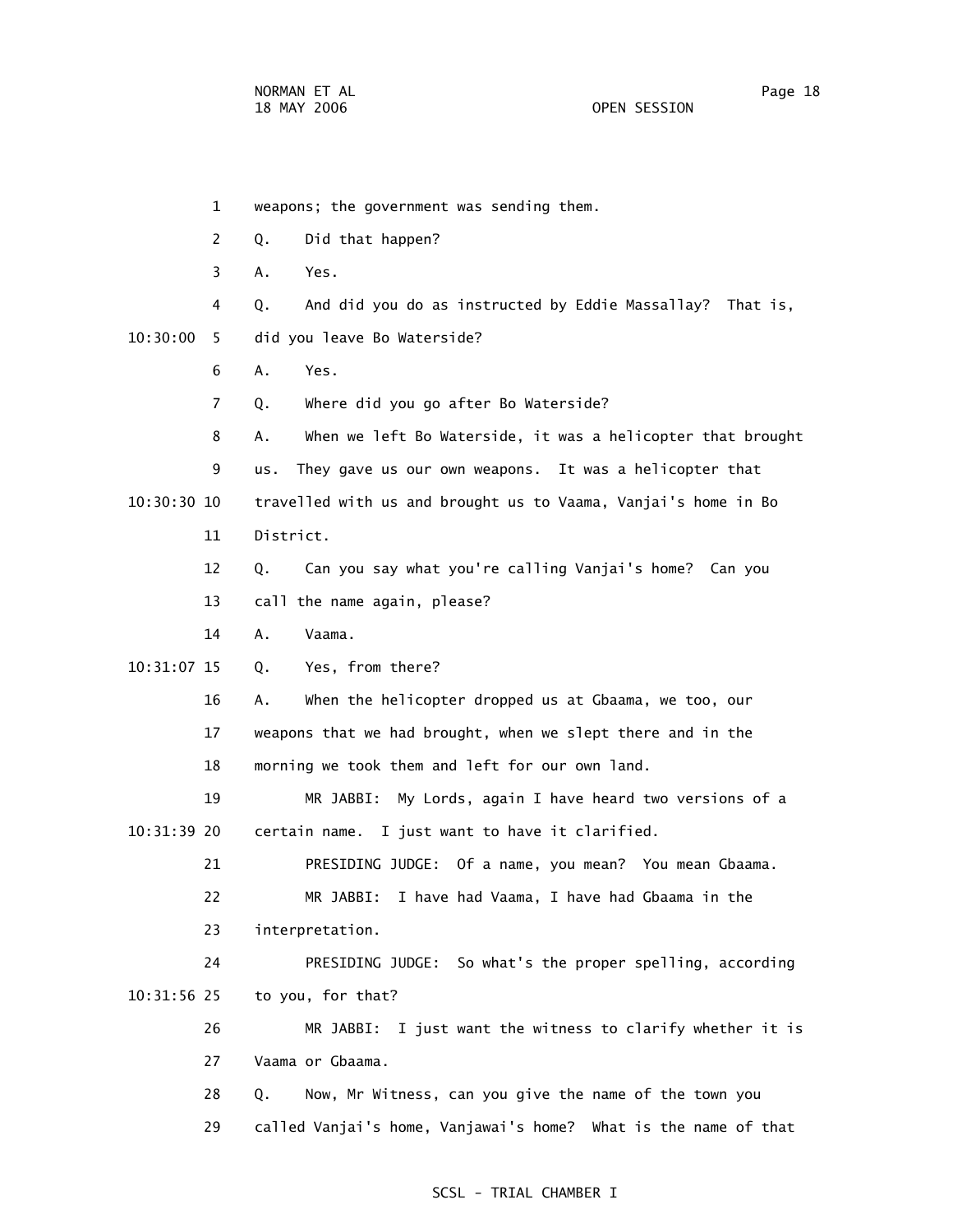1 town? 2 A. The town is called Gbaama. Gbaama. Gbaama. 3 MR JABBI: G-B-A-A-M-A, My Lord. 4 PRESIDING JUDGE: I was quite close, thank you. 10:32:39 5 MR JABBI: Occasionally, perhaps, my assistance helps. 6 Q. Yes, you have been dropped at Gbaama? 7 A. Yes. 8 Q. How long did you stay there? 9 A. We passed the night there once and in the morning we took 10:33:07 10 up our weapons and left for our home town. 11 Q. Your home town meaning? 12 A. Dodo. Dodo. Where we had left our people, Dodo. 13 Q. How long did it take you to get to Dodo? 14 A. We spent two days on the way to Dodo. 10:33:44 15 Q. And on arrival at Dodo, what did you do? 16 A. When we arrived at Dodo, we went to Taiama, it's Apati  $\wedge$  17 section in the Dodo chiefdom, Taiama. That was where Chief 18 Junisa was, a Kamajor chief in the Dodo Chiefdom. 19 Q. Can you give the full name of this Kamajor chief in the 10:34:16 20 Dodo Chiefdom? 21 A. Musa Junisa. 22 Q. Thank you. And on arrival there in Dodo, what did you do? 23 A. When we arrived in Dodo we rested for three days and Junisa 24 assembled all the Kamajors in that chiefdom. Lower Bambara 10:35:04 25 Kamajors and Dodo Kamajors, we all met in Taiama. 26 PRESIDING JUDGE: At that meeting you say these were the 27 Kamajors from the Dodo Chiefdom and? You said all Kamajors were 28 there from, and you mentioned --

29 MR JABBI: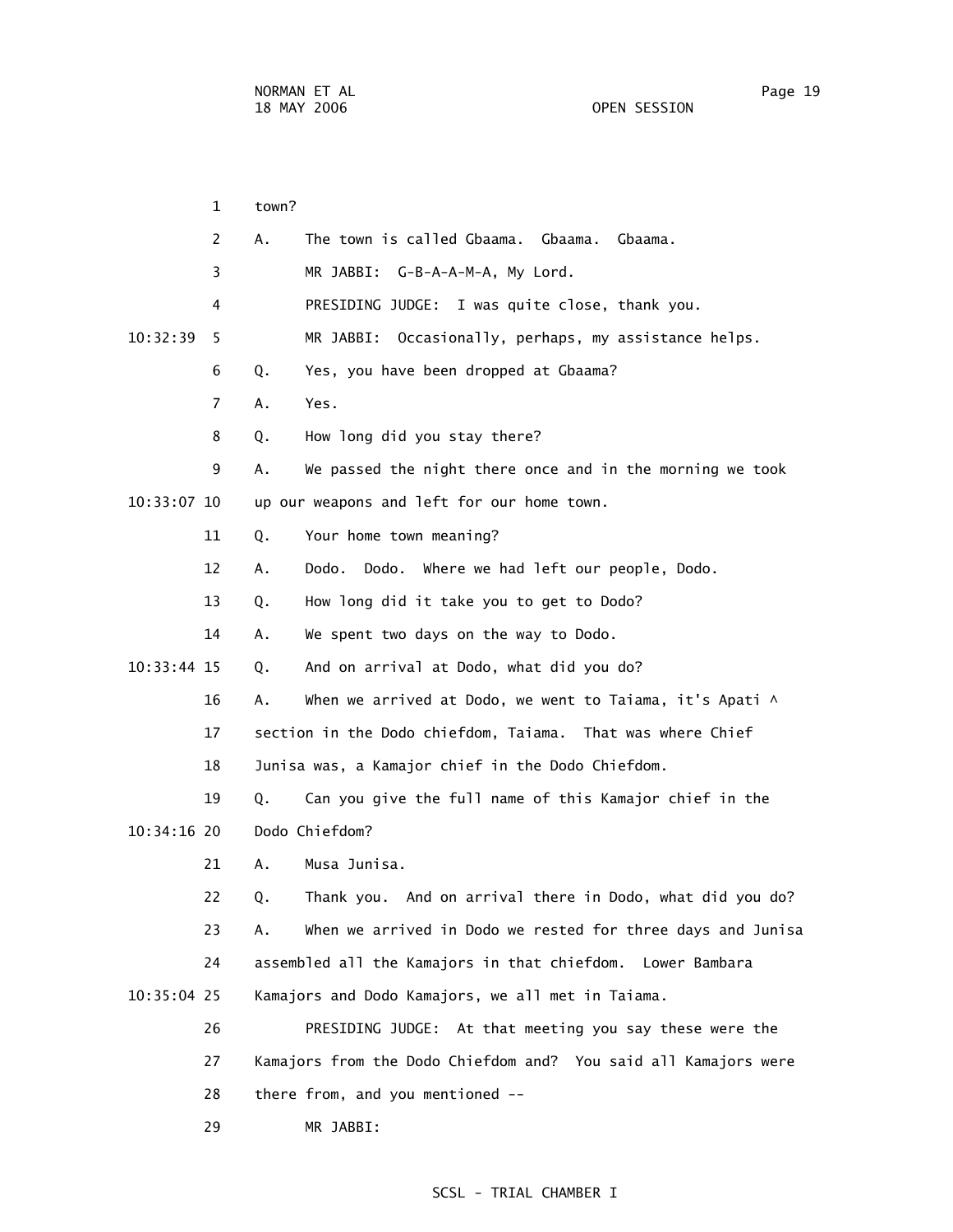1 Q. What were the other chiefdoms from which Kamajors came when 2 you met at Taiama? 3 A. Our Kamajors who had left to him, he divided them to look 4 after our people and the Dodo Chiefdom itself, the Kamajors who 10:35:53 5 were there. 6 Q. Did any Kamajors come from any other chiefdoms in your 7 meeting at Taiama, apart from Dodo Chiefdom? 8 A. On that day that did not happen. 9 Q. Thank you. Yes, what transpired at that meeting? 10:36:26 10 A. What happened was that he divided us -- he and Momoh 11 Orinko, they divided us, we, the Kamajors, into groups. 12 Q. Now this person you keep calling Momoh Orinko, can you give 13 his full name? Is that his full name? 14 A. His name is Mohamed O Musa. Mohamed O Musa. 10:37:19 15 Q. So that is Mohamed Orinko Musa -- 16 A. Yes. 17 Q. -- that you are also calling Momoh Orinko? 18 A. Yes. 19 Q. Thank you. Yes. Can you tell the Court what the 10:37:40 20 distribution was? 21 A. The weapons, he, Orinko and Junisa, they distributed the 22 weapons to us, the leaders. 23 Q. No, I am talking -- you said the Kamajors were distributed 24 to various places? 10:38:04 25 PRESIDING JUDGE: Were divided into groups. 26 MR JABBI: Yes, My Lord. 27 PRESIDING JUDGE: That's what he said. 28 MR JABBI: 29 Q. Can you give the Court the distribution of the groups of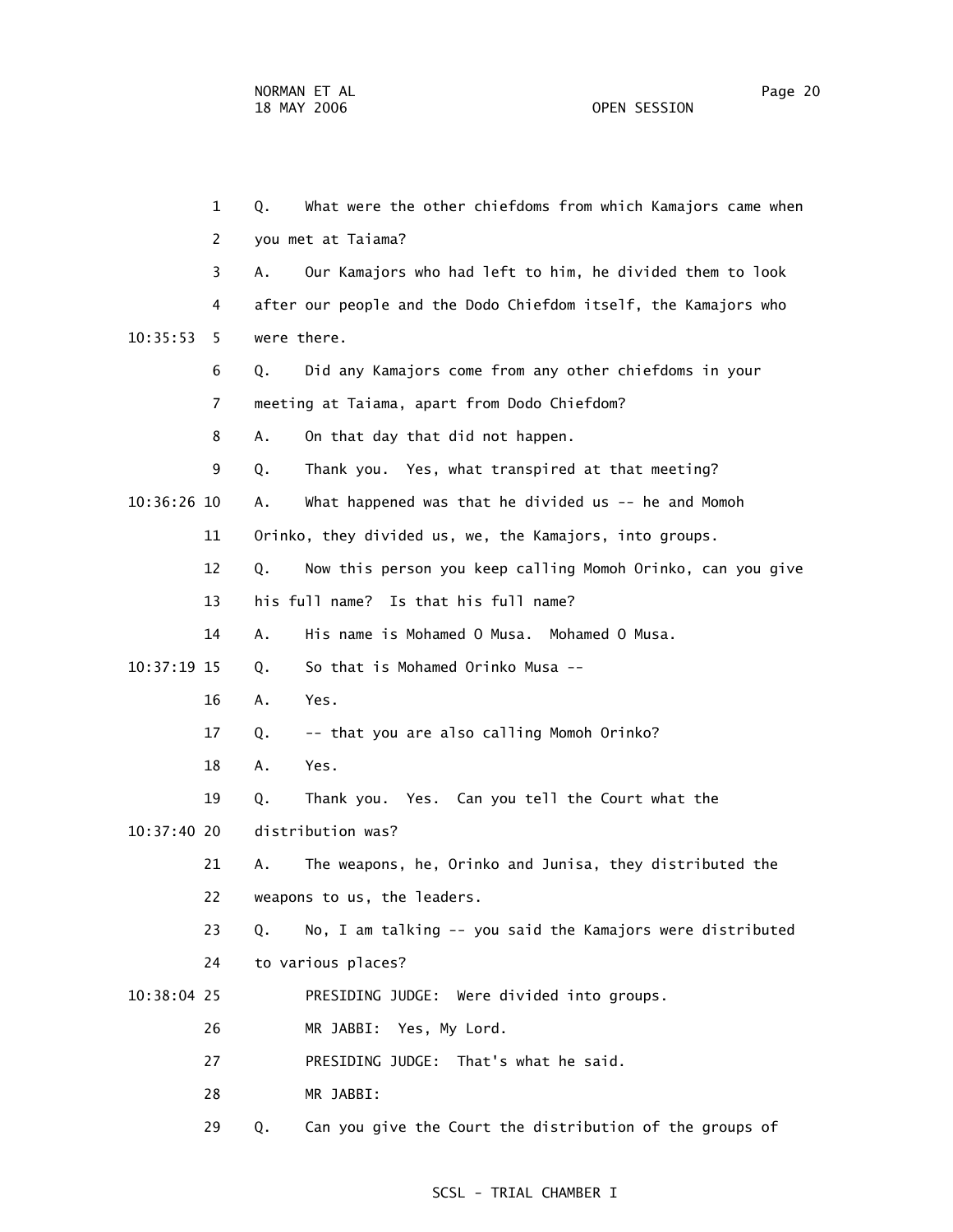1 Kamajors? 2 PRESIDING JUDGE: The division of the groups. 3 MR JABBI: 4 Q. The division of the -- the groupings of the Kamajors? 10:38:24 5 PRESIDING JUDGE: Groupings, fine. 6 MR JABBI: Thank you, My Lord. 7 THE WITNESS: When they set this CO aside they would give 8 you your own boys and give you your own weapons. When they set 9 this CO aside they would give him his own boys and give him his 10:38:47 10 own weapons; into four places. 11 MR JABBI: 12 Q. Yes, so what did they do with those groups? 13 A. We moved those groups. They said we should go in Panguma 14 and they would tell us exactly how we should go in order to reach 10:39:12 15 Tongo. 16 Q. Can you tell the Court the leaders of the groups that were 17 formed? 18 A. The first one was myself, Keikula Amara, alias Kamabotie. 19 Q. Begin with yourself again but go slowly. Yes, one group 10:39:41 20 was led by -- 21 PRESIDING JUDGE: That's fine, by yourself. 22 THE WITNESS: The first one was myself. The first group 23 was my self, Keikula Amara, alias Kamabotie. 24 PRESIDING JUDGE: Thank you. What's the second group? 10:39:55 25 MR JABBI: 26 Q. The second group? 27 A. Isiaka [sic] Lahai. 28 Q. Any other group? 29 A. Yes.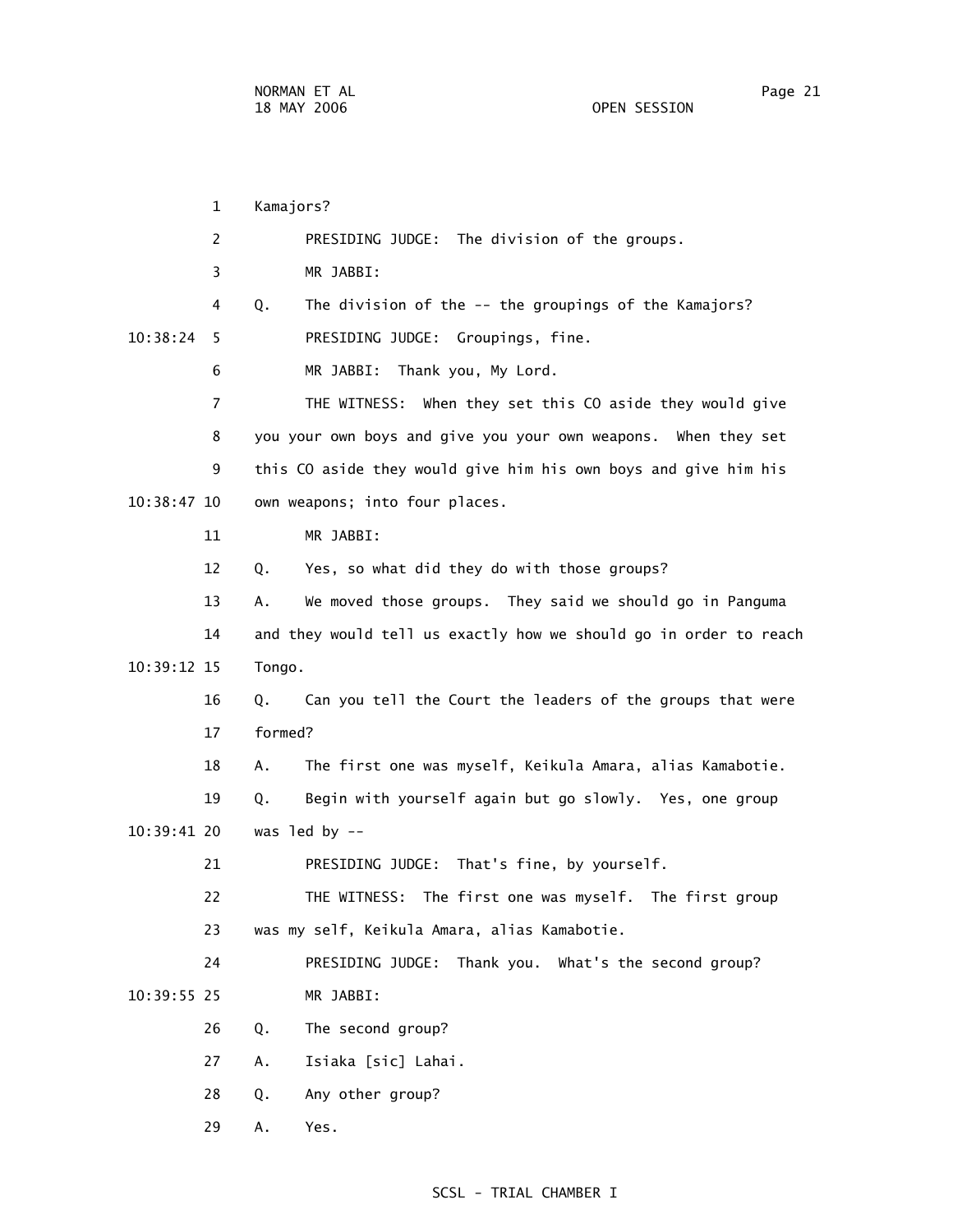1 Q. Yes? 2 A. Buakei Kaisamba. 3 Q. Any other? 4 A. Yes. CO Kailondo. 10:40:35 5 Q. Now, were these groups assigned to any particular places? 6 A. Yes. 7 Q. Tell us, please. 8 A. Kailondo, his own area of deployment was Wima in Lower 9 Bambara. 10:41:07 10 Q. Yes? 11 A. Buakei Kaisamba, Kono Highway, Lower Bambara. 12 Q. Yes? 13 A. Isiaka Lahai, Foya Base, Lower Bambara. 14 Q. Yes? 10:41:34 15 A. I myself, Kekura Amara, Talama Base, Lower Bambara. 16 Q. Now can you give the Court an idea of when and which year 17 this was taking place? 18 A. What happened I could remember, but I can't remember the 19 year, nor would I remember the day. 10:42:24 20 Q. Yes. After the deployments did anything happen? 21 A. Yes. 22 [CDF18MAY06B-RK] 23 Q. Yes. 24 A. They attacked me at Talama. 10:42:52 25 Q. Who attacked you at Talama? 26 A. RUF juntas, the rebels and the soldiers. 27 Q. Was any other deployment area attacked? 28 A. Yes. 29 Q. Which ones?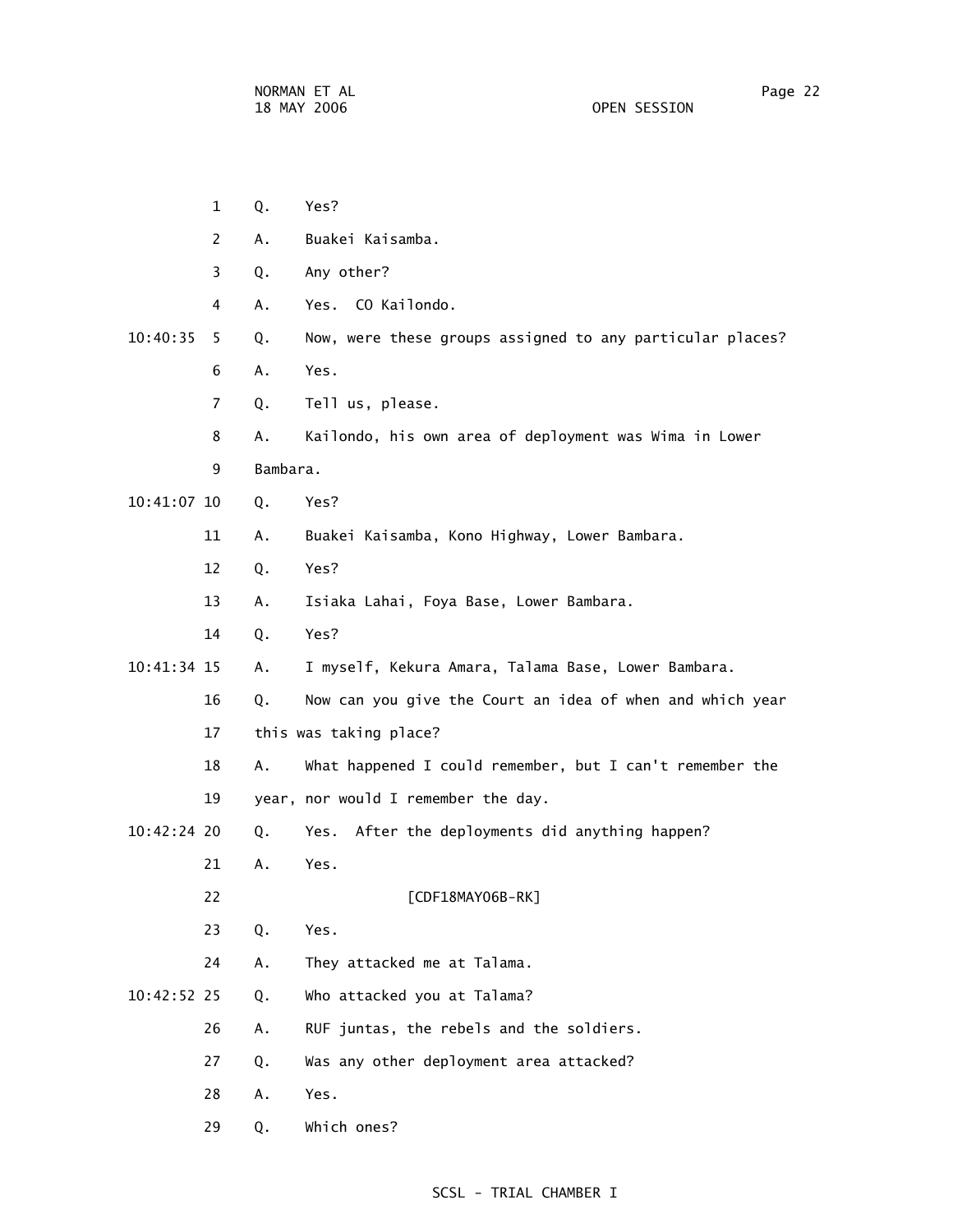1 A. The rebels and the juntas attacked Isiaka Lahai at Foya

- 2 base.
- 3 Q. Any other?
- 4 A. Yes.
- 10:44:11 5 Q. Yes, please.
	- 6 A. Buakei Kaisamba was also attacked along the Kono highway.
	- 7 In fact, he was attacked from the rear from Kangama.
	- 8 Q. Yes, any other deployment attacked?
	- 9 A. Yes.

10:44:46 10 Q. Which?

- 11 A. Kailondo was attacked at Wima, the gun ship.
- 12 Q. Can you tell the Court the outcome of these attacks?
- 13 A. The attack -- when I was attacked, two people were wounded 14 from my side and one was dead. One was killed, a Kamajor.
- 10:45:56 15 Q. Did the Kamajors do anything in reaction to these attacks?
	- 16 A. Yes.
	- 17 Q. What was it?
	- 18 A. We also fought against them and repelled them.
	- 19 PRESIDING JUDGE: Yes.
- 10:46:29 20 MR JABBI:

21 Q. Following that repelling, did anything happen?

- 22 A. Yes.
- 23 Q. Yes?

 24 A. Our chief Kamajor, Mr BJK Sei, he sent -- he sent word 10:46:52 25 around all the bases for us, the commanders, to come at Panguma.

- 26 Q. Did the commanders go to Panguma?
- 27 A. Yes.
- 28 Q. Was BJK Sei there at Panguma when the commanders went?
- 29 A. Yes. At that time he was there. In fact, I was the one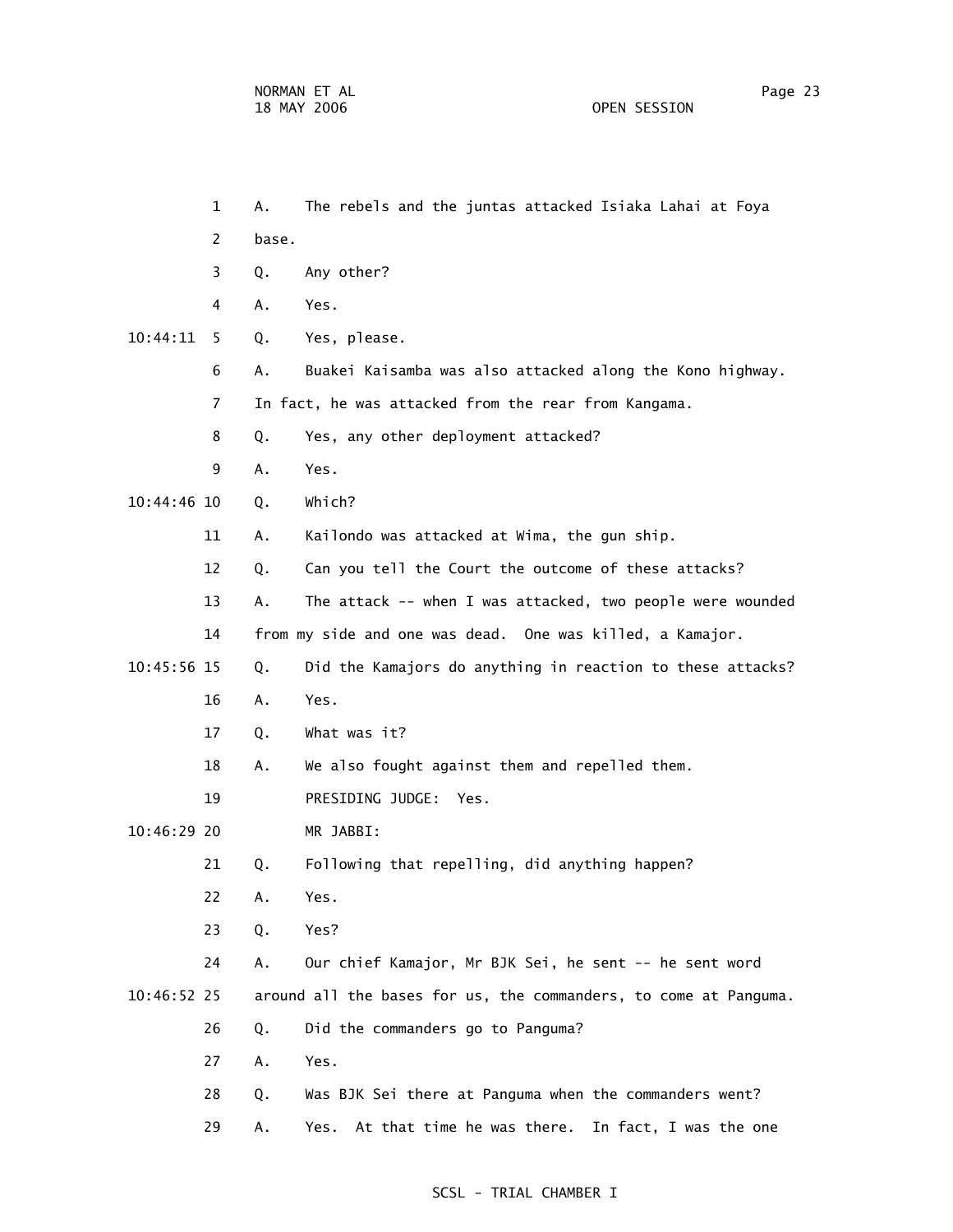1 who went and called him from where he was. He was then at 2 Panguma calling. 3 Q. Where was BJK Sei when you went to call him? 4 A. He was in one of the hideouts. He established a hideout in 10:47:54 5 one of the hills so that his children and other people would hide 6 there. At the time we moved from Tongo, that is when he 7 established a hideout on top of a hill. 8 Q. The meeting itself of commanders at Panguma, can you 9 briefly tell the Court? Briefly and slowly, please. 10:48:36 10 A. In that meeting at Panguma when our chief Kamajor called 11 us, he distributed -- he divided Tongo by sections so that if a 12 commander will fight, you stop at this point and if another 13 commander will fight at another area, he will stop at this point. 14 That was the way he divided the areas where you should fight and 10:49:00 15 stop. 16 Q. Mr Witness, can you go over that slowly once more? Slowly, 17 please. 18 A. When Mr BJK Sei called us, it was to divide the fighting 19 areas as per commanders. 10:49:34 20 Q. Slowly, slowly, please. 21 A. My own area that he gave to me, that if I came from Talama, 22 I would go to Bumpeh. When I reached to Pendembu fighting, I 23 should stop at the police checkpoint with my own group. 24 Q. Yes, slowly, please. 10:50:31 25 A. This Isiaka Lahai, he would come from Foya. He would fight 26 at Kwakuma, Mavehun and Tokpombu new site, Tokpombu II. 27 Q. Name those points again, please? Kwakuma. 28 A. Kwakuma, Mavehun, Tokpombu new site, Tokpombu II. He would 29 stop there. Tokpombu II is located in the park. He will fight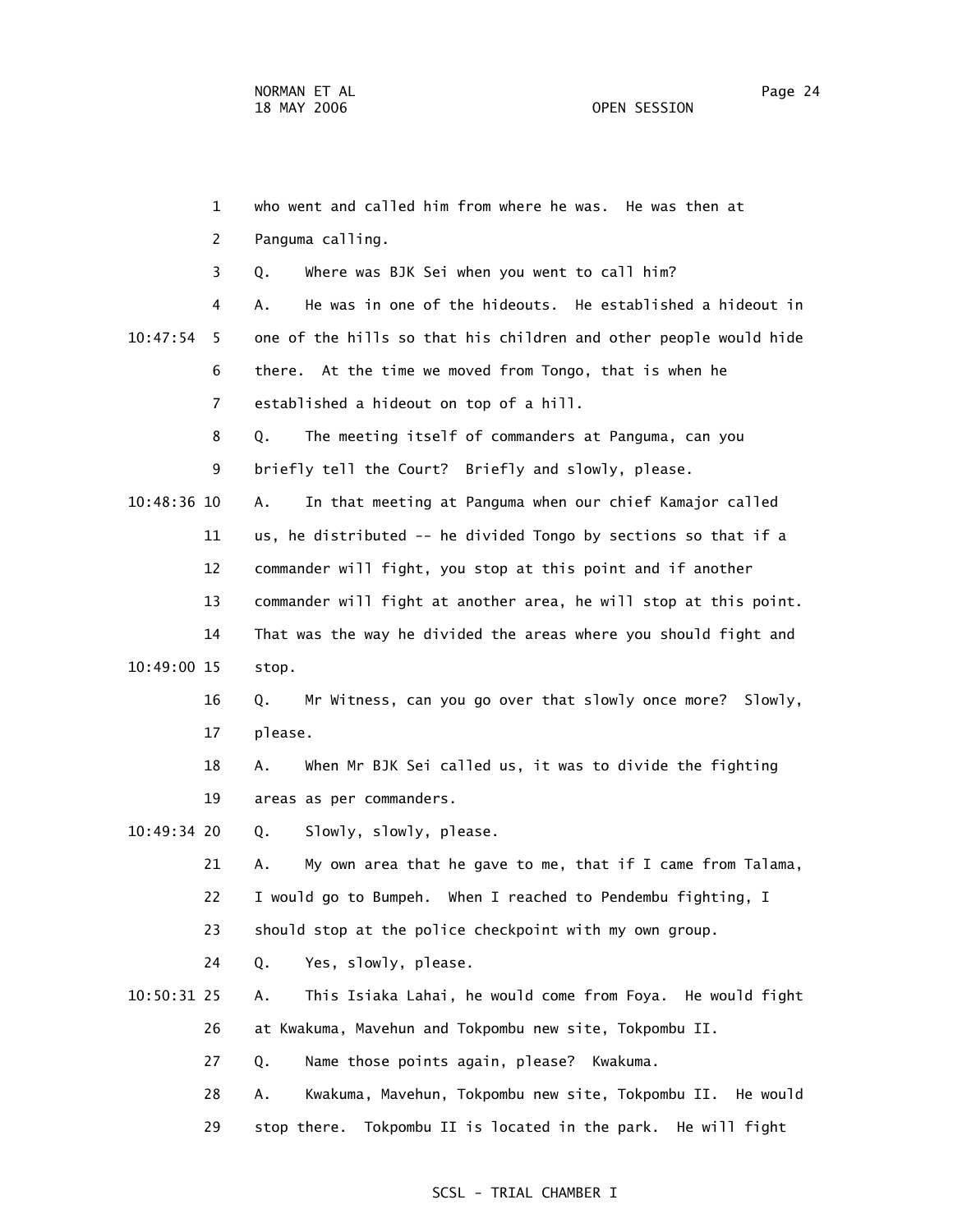1 until the park. 2 Q. These are all areas in Tongo Field? 3 A. Yes. Where the villages were, nearby villages of Tongo, 4 but they are all Tongo. They are all part of Tongo. 10:51:34 5 Q. Yes, the other group. 6 A. Buakei Kaisamba. Landoma, Bomi, hospital camp, Labour, he 7 would stop there. 8 Q. And the fourth group? 9 A. Kailondo. Semowabu, Tongola, Payima, Tokpombu Boima, Park 10:52:21 10 Street. He should stop there. That is also his own boundary to 11 the park. 12 Q. Did you in fact go to attack Tongo, as planned? 13 A. Yes. 14 Q. Did the attack go as planned with each group attacking from 10:53:11 15 those various points? 16 A. Yes. 17 Q. Now, tell the Court what happened on that attack. 18 A. The first attack, that we attacked the rebels and the 19 juntas in Tongo -- 10:53:58 20 Q. Slowly, please. 21 A. We went and just shook them a bit so that we would know how 22 they were located. 23 Q. So what happened? 24 A. We couldn't fight against them, the population; the crowd, 10:54:54 25 the civilians. 26 Q. What about the civilians? 27 A. The civilians were so many where the juntas were based in 28 Tongo. 29 Q. So what did you do?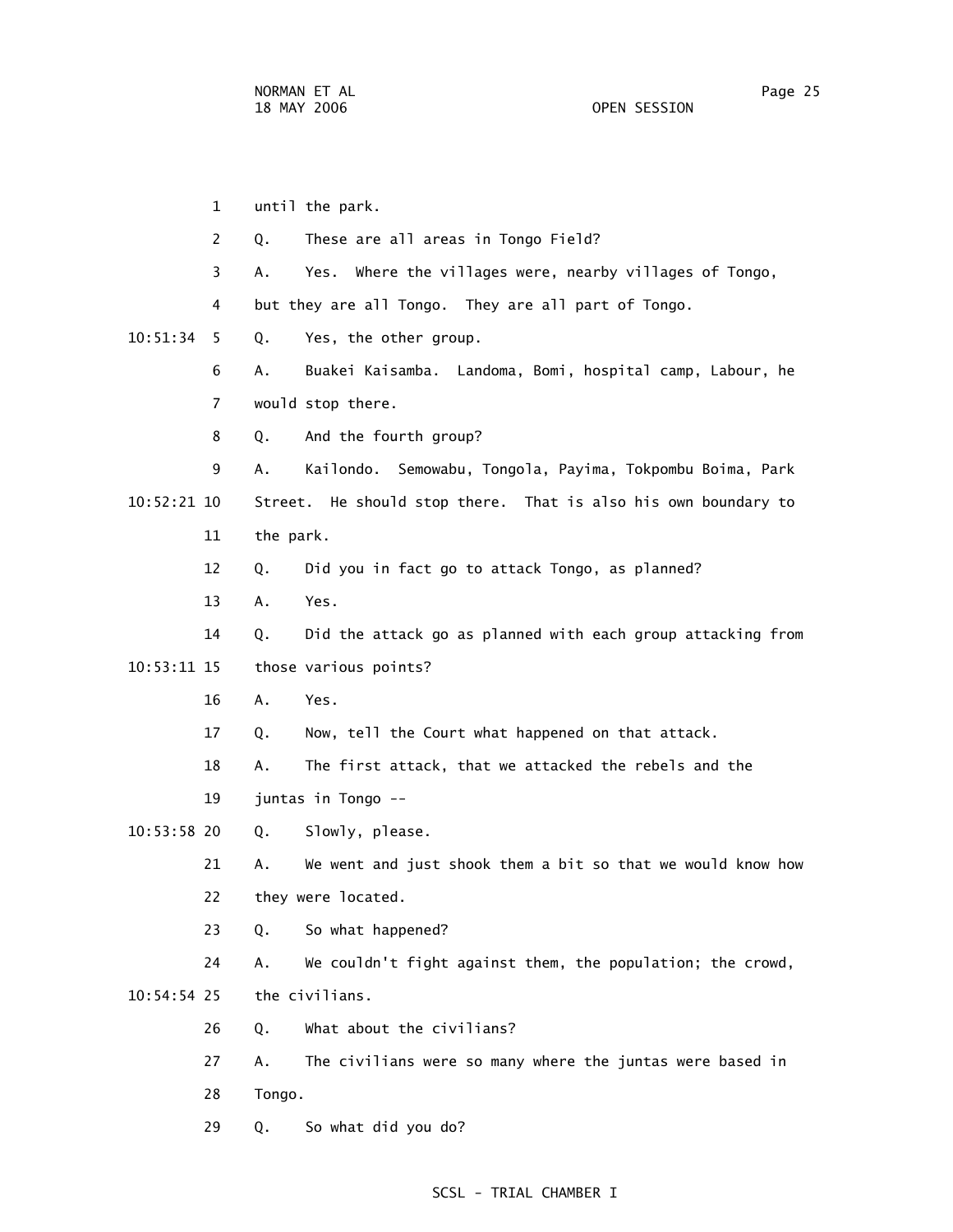| $\mathbf{1}$   | On my own side -- in fact, I had met they were already<br>А.       |
|----------------|--------------------------------------------------------------------|
| 2              | encircled. They told them they would not leave them at all.        |
| 3              | They would not go towards the Kenema area or to Panguma.<br>You    |
| 4              | would all stay here and to wait until your brothers come.<br>Ιf    |
| 10:55:44<br>5  | they were going to kill us, they would kill all of us.             |
| 6              | What happened on that front?<br>Q.                                 |
| $\overline{7}$ | Myself and my Kamajors, we fought to make sure that we take<br>Α.  |
| 8              | them away from them. No bullet pierced anyone. Nobody else was     |
| 9              | hurt and we took everybody in parked them in Bumpeh, closer to     |
| 10:56:23 10    | That is my own village where I am based.<br>Tongo.                 |
| 11             | Q.<br>By "everybody", you mean the civilians who were there?       |
| 12             | Yes, there were civilians.<br>Α.                                   |
| 13             | Was that all that happened on that particular attack?<br>Q.        |
| 14             | On that day, yes.<br>А.                                            |
| 10:57:14 15    | What about the other commanders, was there anything done by<br>Q.  |
| 16             | them on that occasion on that attack?                              |
| 17             | They did something to them. The rebels did something to<br>Α.      |
| 18             | Three people were killed from Isiaka's side - Isiaka<br>them.      |
| 19             | Lahai's. His Kamajors.                                             |
| $10:58:11$ 20  | Any other front?<br>Q.                                             |
| 21             | Α.<br>Buakei Kaisamba, his own area, three people were caught by   |
| 22             | bullets, but they did not die. One was caught around the knee,     |
| 23             | the other one by the ankle.                                        |
| 24             | Now, talking about your own group, you said you got these<br>Q.    |
| 10:58:48 25    | civilians whom you took away from the soldiers and rebels.<br>What |
| 26             | did you do with them?                                              |
| 27             | When I took them from Pendembu and brought them to Bumpeh,<br>Α.   |
| 28             | after all the Kamajors had withdrawn from the war, I distributed   |

29 my boys, put them in front of them. The one that was my deputy,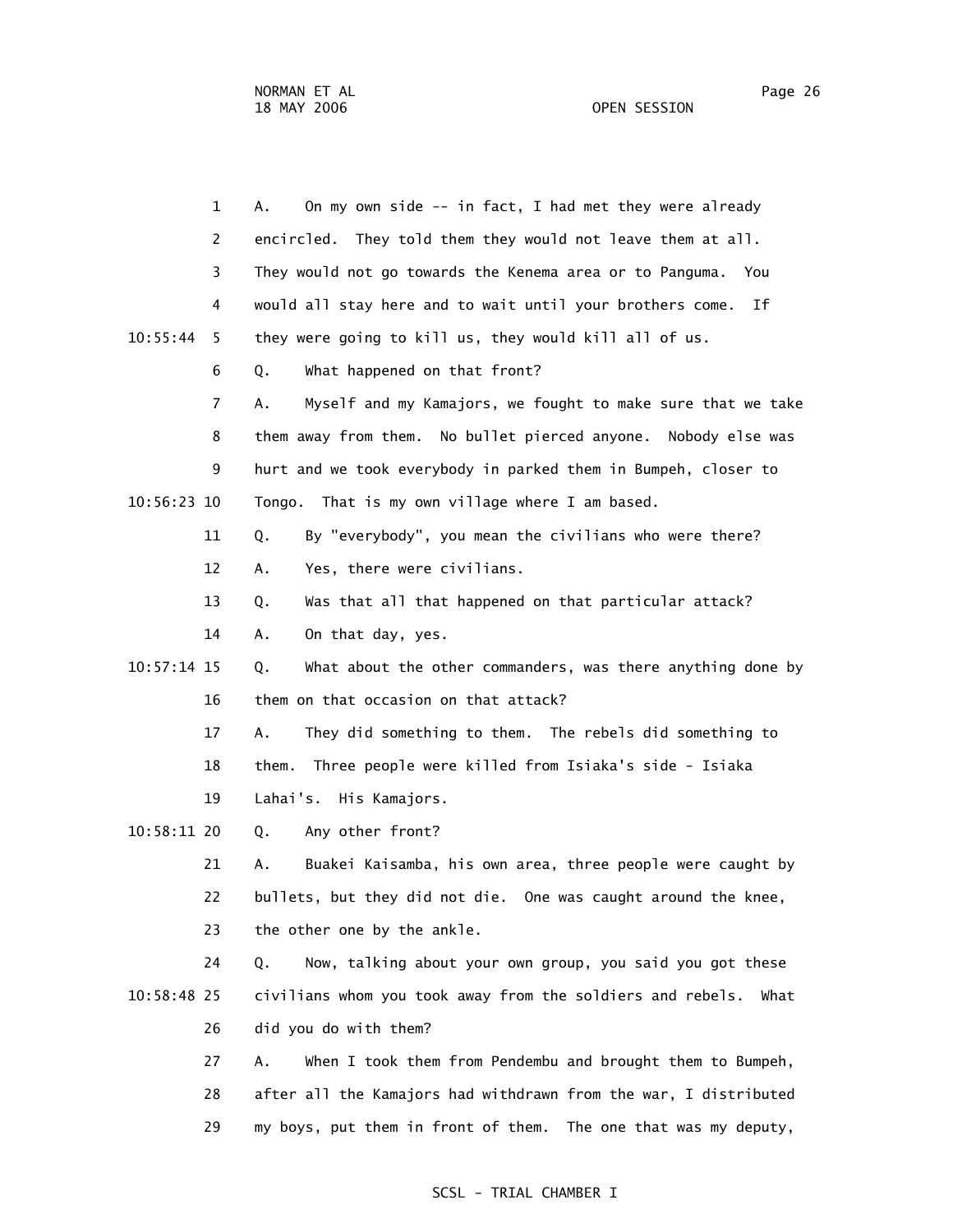1 I put him in front of them and I was at the rear, and I -- coming 2 then to the bay, Talama. 3 Q. Yes. Still with the civilians, what happened to them? 4 A. After we had arrived at Talama, I told my Kamajors to get 11:00:01 5 oranges because they had children and missed them. Five years, 6 seven years and we knew they were hungry, because they were 7 almost emaciated. 8 PRESIDING JUDGE: Yes. 9 MR JABBI: Yes. 11:00:35 10 THE WITNESS: Myself, I took a bucket and go to the stream 11 to get water for them, and I brought the water and gave them each 12 the elders. 13 Q. Did anything else happen? 14 A. Yes. 11:01:03 15 Q. Yes. 16 A. After they had sucked their oranges, drank the water, I put 17 all of them in front of me and I took them to our chief Kamajor 18 at Panguma. 19 Q. Were the civilians all in one group or did you divide them 11:01:34 20 up in taking them to Panguma? 21 A. No. Just as I brought them in that group, except the 22 children who were amongst them that I did not count, but the 23 elders that I counted were 160 -- 175. I took them to BJK at 24 Panguma. 11:02:12 25 Q. The question was whether they were still in one group or 26 divided up? 27 A. All these people that I brought, just as I put them in 28 front of me and I brought them was the same way I took them in

29 the same singular group to BJK.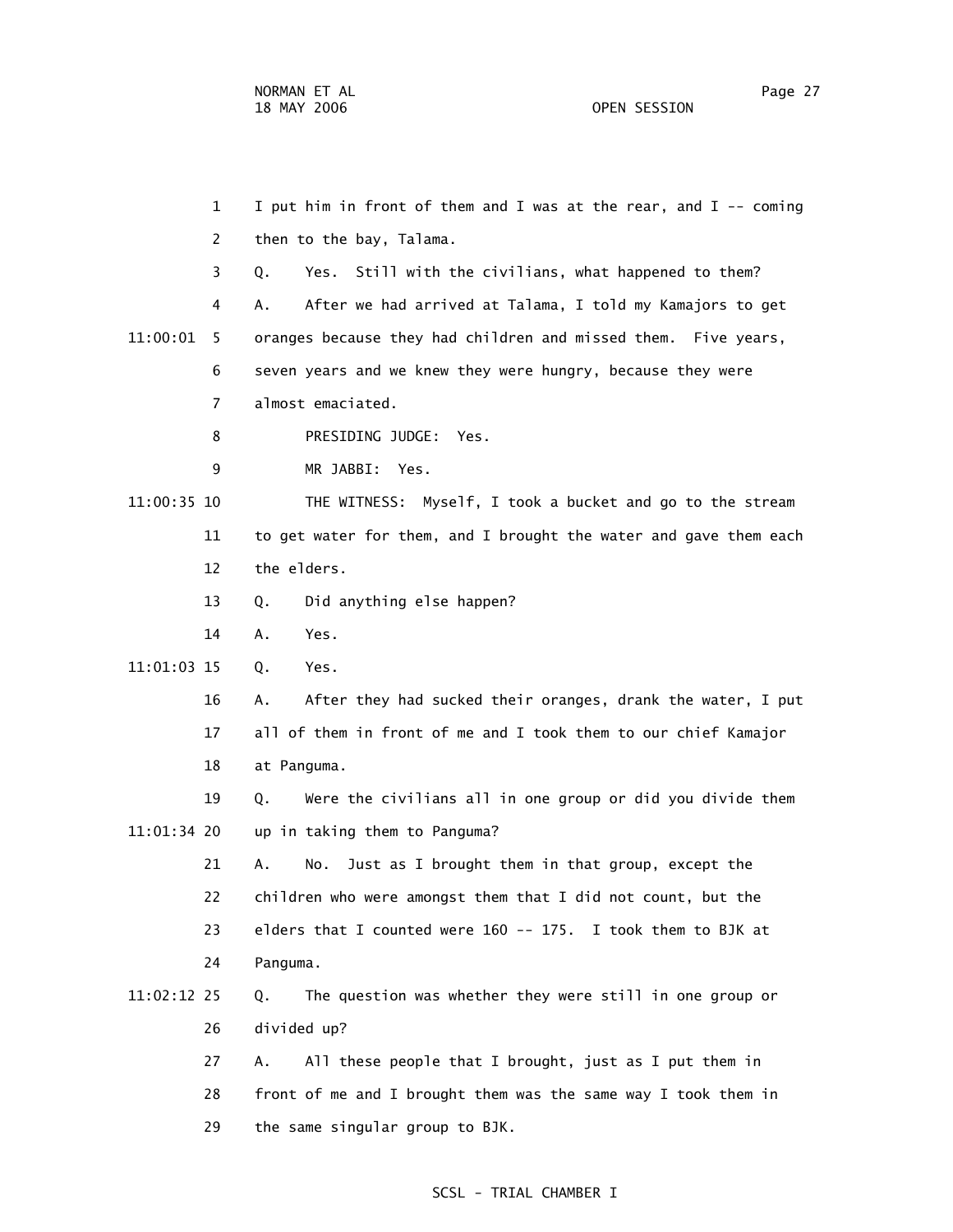1 Q. Were there any non-civilians in that group at all? 2 A. No. 3 Q. After arrival at Panguma, what happened to them? 4 A. Upon my arrival at Panguma when I handed them over to 11:03:39 5 Kamajor, our chief Kamajor -- 6 PRESIDING JUDGE: Dr Jabbi, let's move, please. 7 MR JABBI: 8 Q. Yes. 9 A. I was there when he asked them. He said if anyone knows 11:04:09 10 that your people are staying closer to this place, if your 11 relative is in Dodo, your relative is in Leppeama, your relative 12 is in Kenema, and if you know there, you are free to go there, 13 because he hadn't food where he was to give to them. So they all 14 spoke about their relatives and whosoever would talk about his 11:04:53 15 relative, he would say, "Well, take your bag and go there." 16 PRESIDING JUDGE: Yes. 17 MR JABBI: 18 Q. Was there any other engagement between the Kamajors and 19 soldiers or rebels around that time? 11:05:31 20 A. Yes. 21 Q. Yes. Can you explain briefly, please. 22 A. That day that I took that group of people from them, that 23 same day, they followed me and attacked me at Talama and they 24 captured the town from me. I also went to the rear to reorganise 11:06:07 25 myself - myself and my Kamajors - and we drove them out. 26 Q. Yes, after that, anything? 27 A. Go over that, please. 28 Q. After you had repelled the attack on Talama by the rebels

29 and soldiers, after that, did anything else happen, any other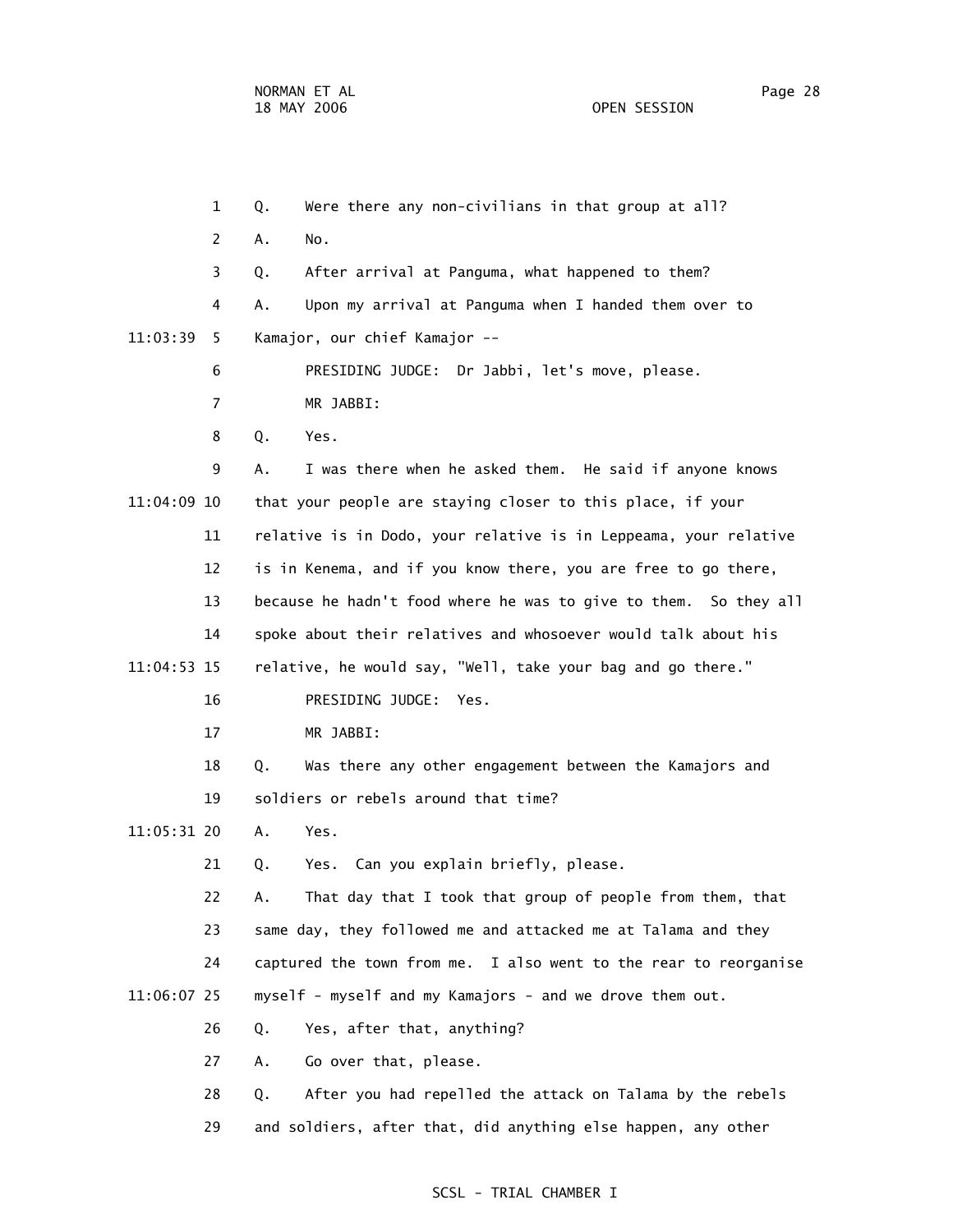1 engagement? 2 A. In Talama Town on that day -- sorry, that never happened. 3 Just when we drove them away, we settled. 4 Q. After all that, did you have any other engagement with the 11:07:30 5 rebels and soldiers, not necessarily at Talama? 6 A. Yes. 7 Q. Yes. 8 A. I have just started explaining we had three encounters. 9 I'm now explaining the second one. The other attack that we 11:08:05 10 did -- 11 Q. That is the second attack? 12 A. Yes. 13 Q. On? 14 A. On a Monday. 11:08:22 15 Q. On what town? Second attack on what town? 16 A. Go over that again. 17 Q. You said you are now going to explain the second attack. 18 The second attack on what town? 19 A. Tongo. 11:08:47 20 Q. Thank you. Can you explain? 21 A. The second attack, we entered Tongo at 4.00. We kept on 22 fighting until after 6.00 going towards 7.00 but even there, 23 there were several civilians. 24 Q. Slowly, please. 11:09:29 25 JUDGE ITOE: 6.00, 4.00. Is it a.m. or p.m.? 26 MR JABBI: 27 Q. When you said you were fighting up to 6.00, was it 6.00 in 28 the morning or the evening? 29 A. In the evening.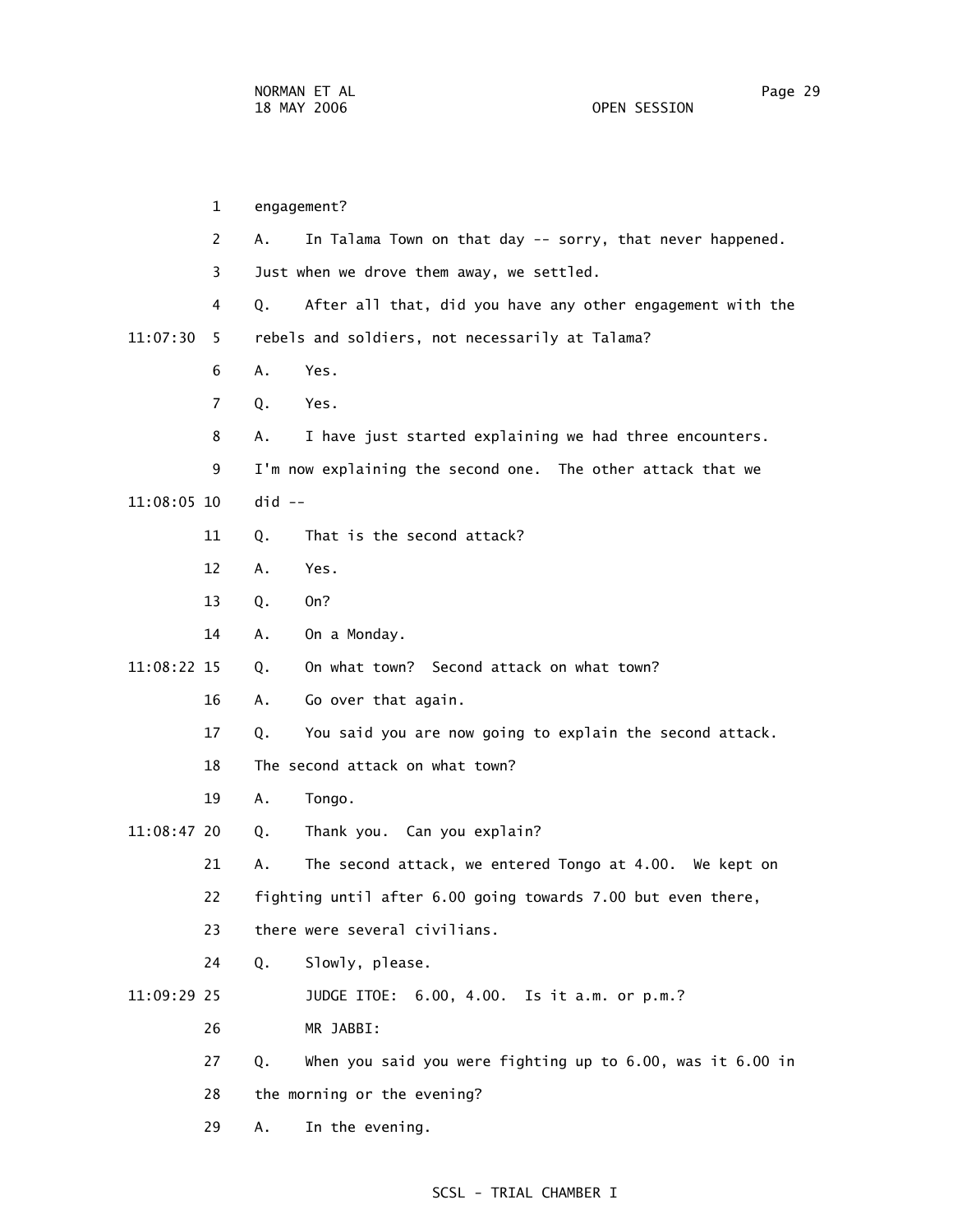- 1 Q. Yes, and you said there were many people?
- 2 A. Civilians were there many.
- 3 Q. Where?
- 4 A. Tongo.
- 11:10:06 5 Q. So what happened?
	- 6 A. On that day also, I took people from them more than 100 7 civilians.
	- 8 Q. Where were those civilians that you rescued?
	- 9 A. Tongo.

11:10:43 10 Q. Do you know any part of Tongo where they were, the ones

11 that you rescued?

 12 A. Kpandebu. My own area, if I took people from them, it 13 would have to be from my own area.

 14 Q. Well, are you saying that on this second attack, the areas 11:11:10 15 are located to the commanders and the first one remained the

- 16 same; is that what you are saying?
- 17 A. Yes.

18 Q. What happened generally on this second attack?

- 19 A. This second attack, we could not capture the town and base 11:11:55 20 there. 6.00 going to 7.00 in the evening and there were several 21 civilians in the town. If we said we had to continue with the 22 fighting at that time, there would have been several deaths. We 23 left the town, we the Kamajors. The people I had rescued, I took 24 them to Talama to BJK Sei that same night.
- 11:12:43 25 Q. Did anything happen at Tongo itself after your withdrawal? 26 A. Yes.
	-
	- 27 Q. Yes?
	- 28 A. That night we were outside town, I saw a firelight.
	- 29 Q. Yes, you saw what?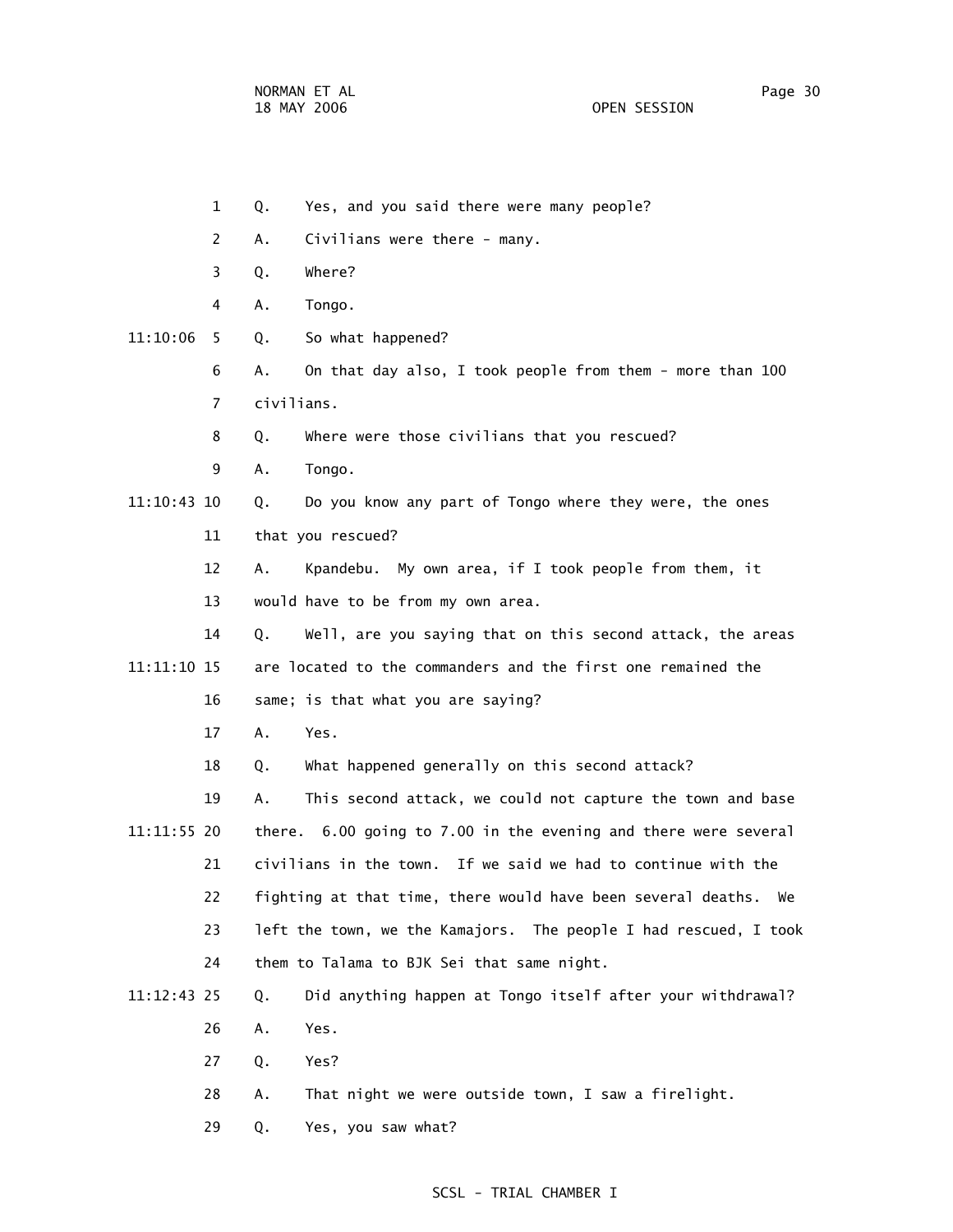1 THE INTERPRETER: Your Honours, may the witness go over 2 that bit again. 3 MR JABBI: 4 Q. Can you go over that slowly, please? 11:13:45 5 A. That evening we were outside Panguma Town, we were seeing 6 fire lighting Tongo, starting from Kpandebu going to Bomi, to 7 Semwabu. All that Tongo area there was firelight. 8 Q. Now, when you say "firelight," what do you mean? 9 A. Fire on houses. We were seeing it from the sky. When they 11:14:53 10 were burning the houses, we were seeing the light on the sky, in 11 the air. 12 Q. You mean flame of fire, you were seeing that from Panguma? 13 PRESIDING JUDGE: He didn't say flame, he says lights. 14 MR JABBI: I am asking, My Lord. 11:15:23 15 MR LANSANA: Your Honour, I incidentally happened to listen 16 to the Mende interpretation. It's wrong. It is supposed to be 17 flame. Gombuvwe in Mende is "flame" in English. 18 THE INTERPRETER: Your Honours, it could also be firelight 19 because, from the witness's explanation, they were seeing just 11:15:41 20 the light from a fire. Different towns -- referring to 21 different towns, they were not the same town, so it could also be 22 firelight, Your Honours. 23 PRESIDING JUDGE: We will stick with firelight. 24 MR JABBI: That is why I'm asking the witness to clarify 11:15:59 25 whether it was firelight or flame of fire. 26 PRESIDING JUDGE: Very well. Go ahead. 27 MR JABBI: 28 Q. Now, Mr Witness, when you talk about this fire you are 29 seeing from a distance, are you talking about flame, or fire, or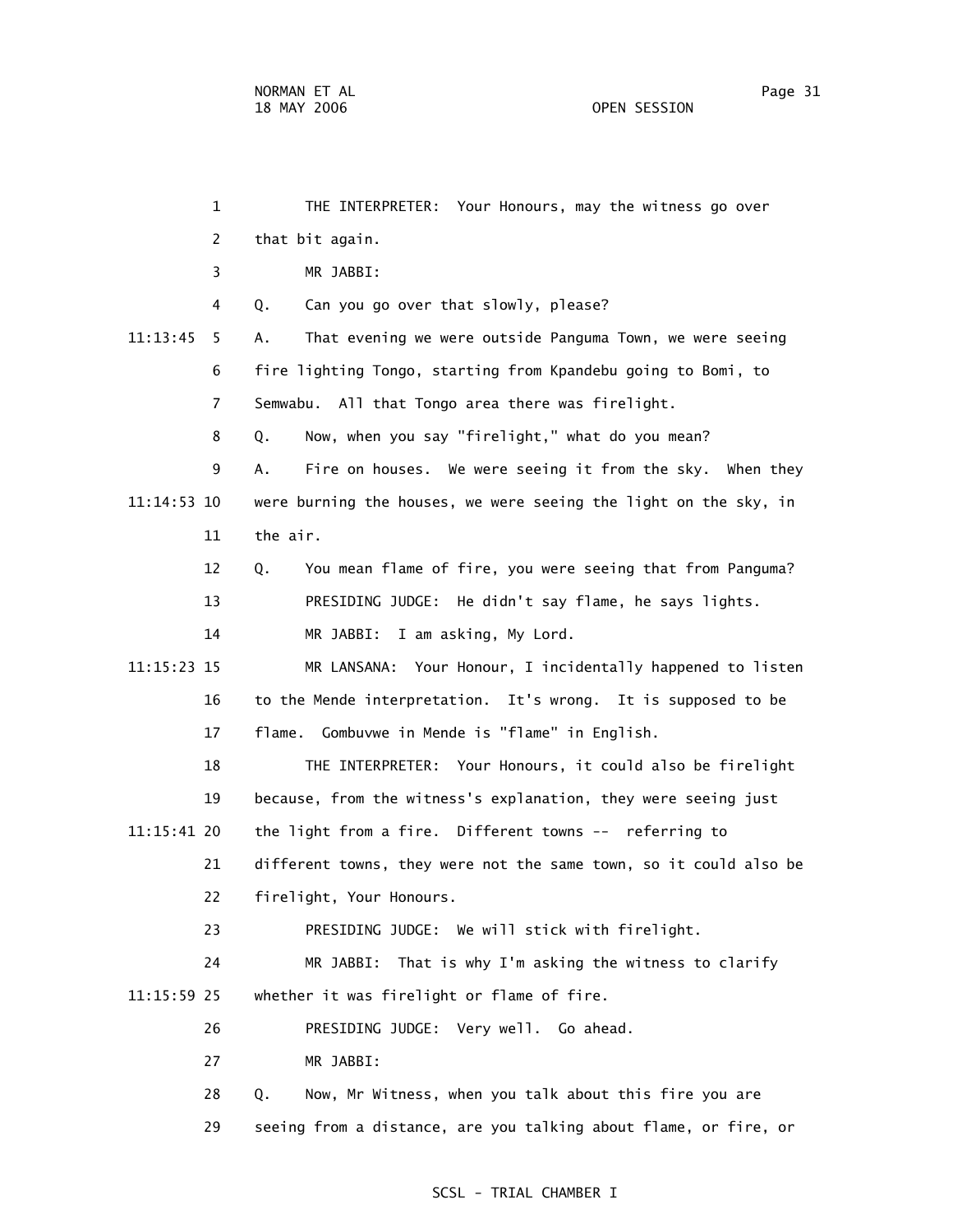1 light? 2 A. I'm talking about the fire itself. Where I was, coming to 3 Tongo it's about three and a half miles and where I'm talking 4 about, it is located on top of a hill. If the town is on fire, 11:16:39 5 you can see it. I'm talking about the fire. 6 Q. Yes, did anything else happen in Tongo after your 7 withdrawal? 8 A. That was what happened. At that night it was that fire 9 that I saw burning. 11:17:23 10 Q. Did you get any report about things happening in Tongo that 11 night? 12 A. Yes. 13 Q. Yes? 14 A. On that night not all the Kamajors left the surroundings of 11:17:48 15 the town, some of them were around the surroundings, closer to 16 the town, because at the time we -- 17 Q. Slowly. Slowly, please. So you say some Kamajors were 18 still in the surrounds of Tongo? 19 A. Yes. 11:18:16 20 Q. And so did they report anything to you? 21 A. Yes, when they went to Panguma that morning and they slept 22 nearby Tongo, they said they were hearing people shouting in 23 their houses, the soldiers were putting people into their houses 24 and setting the houses ablaze. They were hearing their cries in 11:19:00 25 the fire. 26 Q. Yes, anything more? 27 A. Yes. 28 Q. Yes? 29 A. They said several houses were set on fire.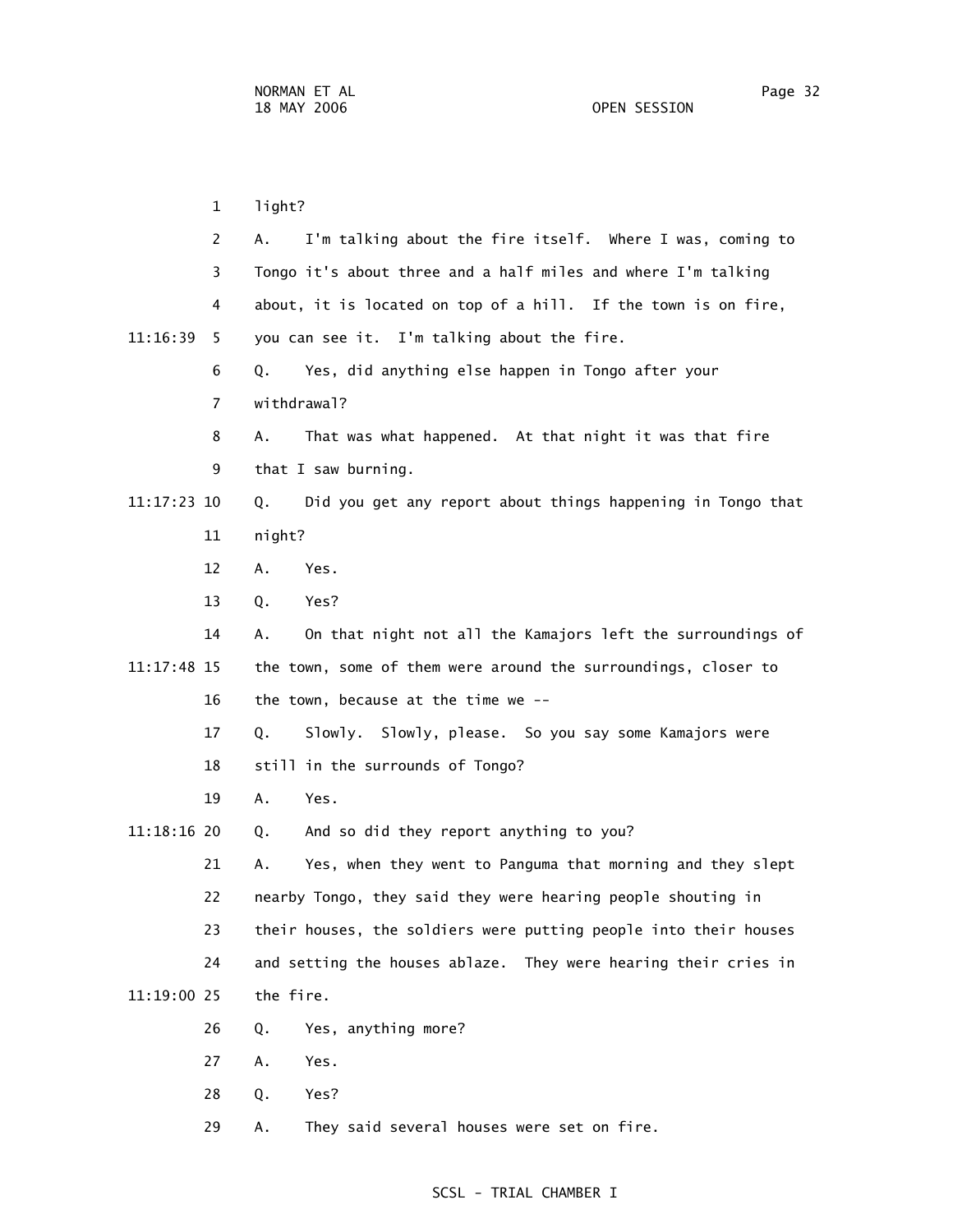| $\mathbf 1$    | Apart from the burning of the houses, anything more?<br>Q.        |
|----------------|-------------------------------------------------------------------|
| 2              | That was what they explained to us that I heard.<br>Α.            |
| 3              | Now is that the conclusion of the second attack?<br>Q.            |
| 4              | Yes.<br>Α.                                                        |
| 11:20:12<br>5  | Did the Kamajors do anything thereafter?<br>Q.                    |
| 6              | Yes.<br>Α.                                                        |
| $\overline{7}$ | Yes?<br>Q.                                                        |
| 8              | After one week, CO Kailondo came from Wima together with<br>Α.    |
| 9              | his boys, the Kamajors. They came to spy on that town Tongo.      |
| 11:21:01 10    | When they came, they didn't see any movement in the town, so they |
| 11             | sent a message. CO Kailondo sent Mr Moriba Brima to go to us.     |
| 12             | At that time I was in Dodo Lumbibu. I was suffering from          |
| 13             | malaria, I had gone for medication.                               |
| 14             | Wait for what you say to be recorded before you say the<br>Q.     |
| 11:21:47 15    | next thing, okay. That is what I mean by slowly.                  |
| 16             | Okay.<br>Α.                                                       |
| 17             | Yes, carry on, please.<br>Q.                                      |
| 18             | Mr Moriba Brima went and met me at Lumbibu in Dodo.<br>А.<br>He   |
| 19             | said CO Kailondo had sent him.                                    |
| 11:22:25 20    | Yes?<br>Q.                                                        |
| 21             | That they had come and spied on Tongo. The juntas were in<br>Α.   |
| 22             | there, so we should go there. I also told him -- I said I was     |
| 23             | not well, but you should go to Chief Junisa so that the news      |
| 24             | would go around to all the Kamajors that the juntas had left the  |
| 11:23:09 25    | ground Tongo. CO Kailondo said we should go. That evening they    |
| 26             | did not go, no Kamajor left Dodo and go. The following morning I  |
| 27             | also organised my Kamajors. I was going to Panguma, headed for    |
| 28             | Tongo, I met another messenger.                                   |
| 29             | Slowly please.<br>Q.<br>Yes?                                      |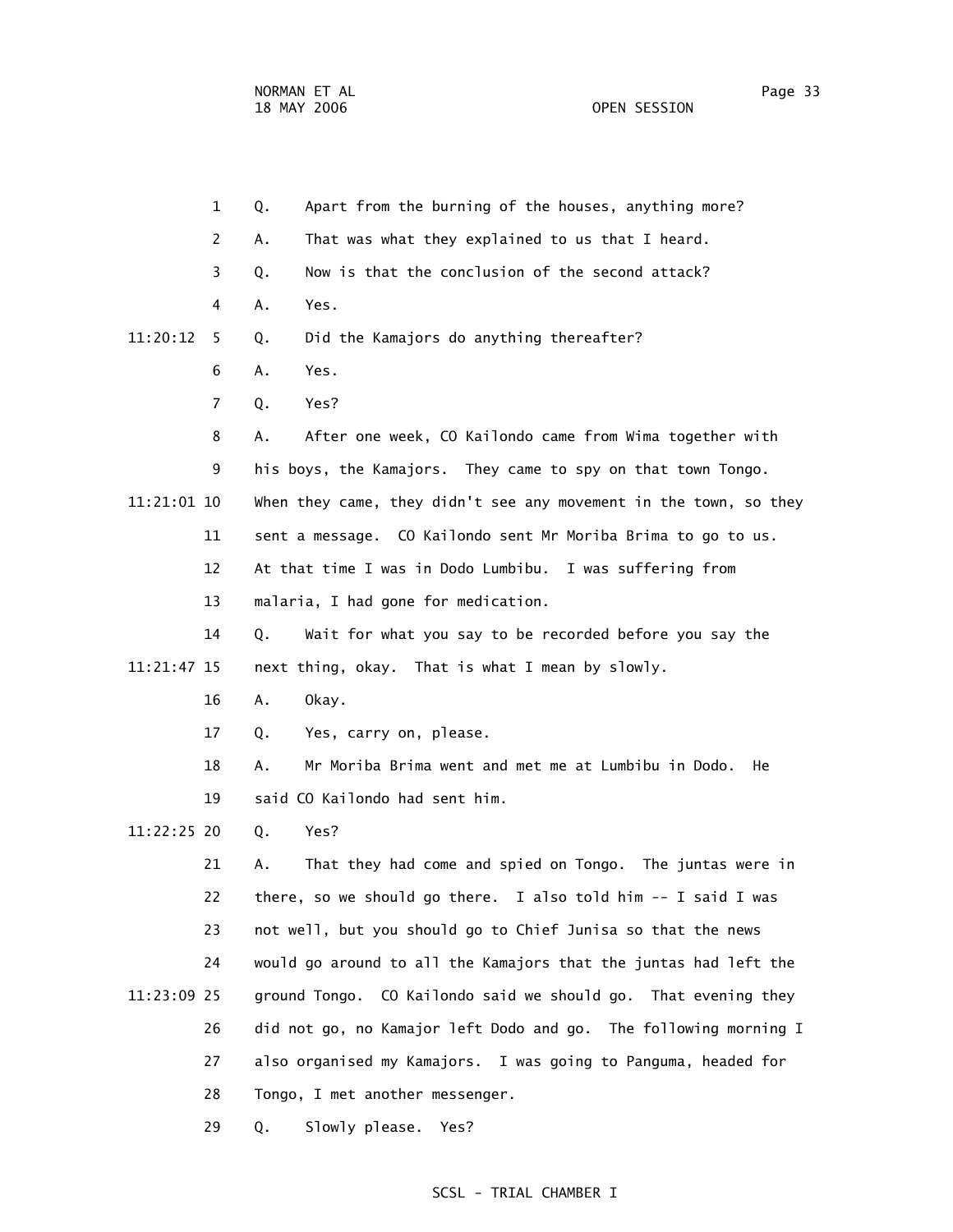|             | $\mathbf{1}$   | He said CO Kailondo had sent him. If we own our chiefdom<br>А.      |  |
|-------------|----------------|---------------------------------------------------------------------|--|
|             | $\overline{2}$ | and he had come with his own Kamajors and captured the town, he     |  |
|             | 3              | had sent to us yesterday at night, up to this moment he had not     |  |
|             | 4              | seen us. He said they were leaving the ground and returned to       |  |
| 11:24:49    | 5              | Wima together with his boys and I told him --                       |  |
|             | 6              | Take your time, please. Yes?<br>Q.                                  |  |
|             | $\overline{7}$ | And I told this messenger that I was on my way going to<br>А.       |  |
|             | 8              | Tongo.                                                              |  |
|             | 9              | Q.<br>Yes?                                                          |  |
| 11:25:30 10 |                | I said I had sent Mr Moriba to Mr Junisa, Chief Junisa,<br>А.       |  |
|             | 11             | that maybe by evening the Kamajors will come back together with     |  |
|             | 12             | their commanders.                                                   |  |
|             | 13             | Q.<br>Yes?                                                          |  |
|             | 14             | Then I arrived at Tongo.<br>Α.                                      |  |
| 11:26:15 15 |                | Yes?<br>Q.                                                          |  |
|             | 16             | Then I went to CO Kailondo at Tokpombu Boima.<br>Α.                 |  |
|             | 17             | Yes?<br>Q.                                                          |  |
|             | 18             | I met him very angry at us.<br>Α.                                   |  |
|             | 19             | Yes?<br>Q.                                                          |  |
| 11:26:55 20 |                | He said if he had not seen me, he and his Kamajors would<br>Α.      |  |
|             | 21             | have left that ground that same day.                                |  |
|             | 22             | Q.<br>Yes?                                                          |  |
|             | 23             | Then I also talked to him that our brothers were coming.<br>Α.      |  |
|             | 24             | Did other Kamajors come there, apart from your group?<br>Q.         |  |
| 11:27:36 25 |                | That evening they did not come.<br>Α.                               |  |
|             | 26             | Did they come at all?<br>Q.                                         |  |
|             | 27             | The Kamajors I sent for did not come that evening.<br>Α.<br>The day |  |
|             | 28             | that I reached, they did not come that evening.                     |  |
|             | 29             | When, if at all, did they come?<br>Q.                               |  |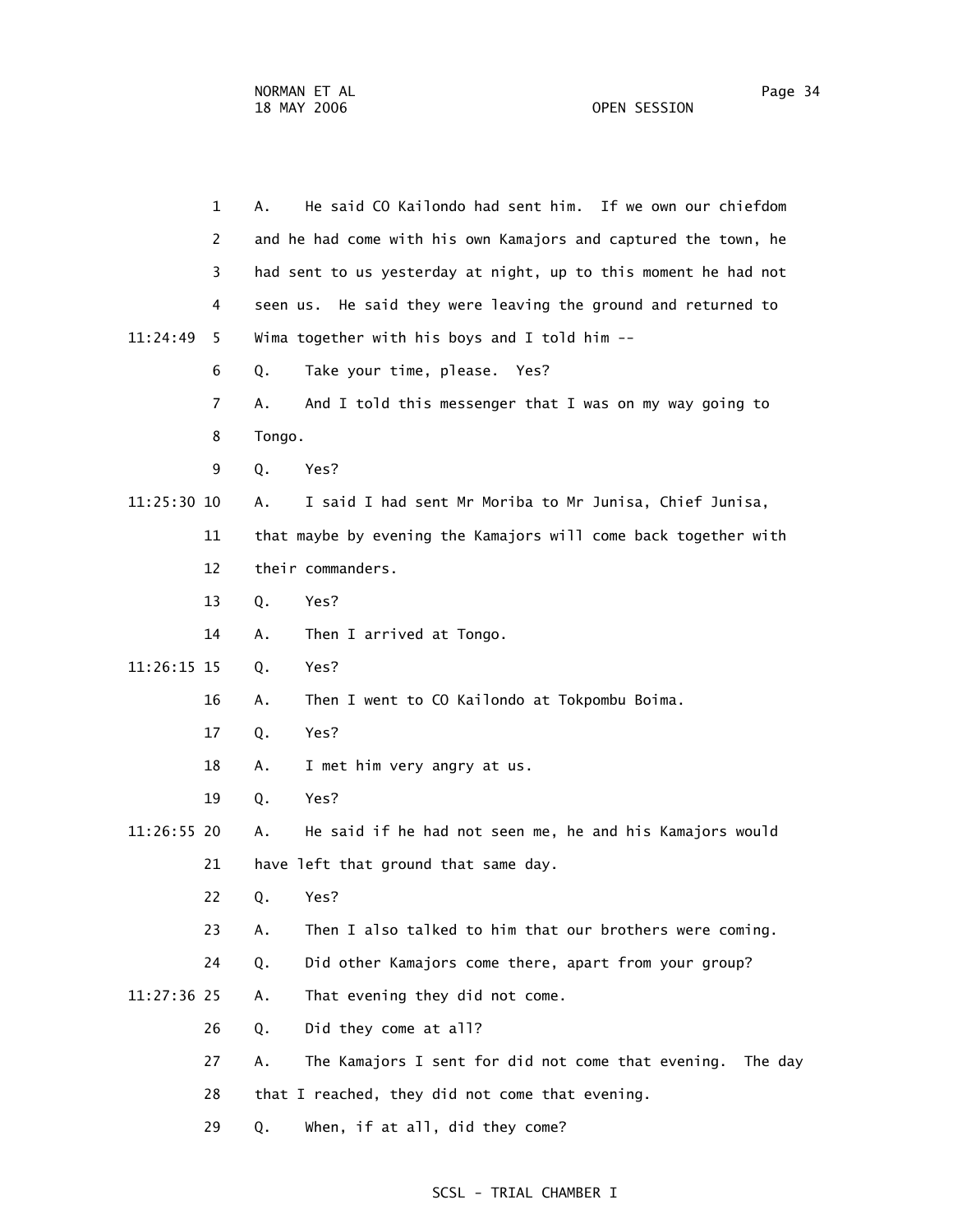1 A. When I entered, we were there for the rest of the day and 2 we slept. The following morning was when they came. 3 Q. Which groups came? 4 A. Isiaka's group came. Buakei Kaisamba's group came and the 11:28:48 5 Wima's -- Kailondo's remaining boys, he called all of them and we 6 came and based in Tongo. 7 Q. Was there any fighting on this occasion that you came and 8 settled in Tongo? 9 A. Yes. 11:29:18 10 Q. Yes, can you explain briefly? 11 A. After we were settled in Tongo, the last time that we 12 entered and based in Tongo -- 13 Q. No, excuse me, please. I'm asking whether in the process 14 of coming to settle in Tongo, when Kailondo called you, you came, 11:29:51 15 then the other groups came the following day, then you settled in 16 Tongo. During that process of the Kamajors coming into Tongo on 17 that occasion was there any fighting at all? 18 A. The last time that we based in Tongo, the time we were 19 attacked -- 11:30:23 20 PRESIDING JUDGE: Dr Jabbi, take it again to the witness. 21 The evidence is not that they were attacking. The evidence is 22 that the junta had left when they came in. Obviously he is 23 confused with your question. 24 MR JABBI: It may well be the translation, My Lord. 11:30:42 25 PRESIDING JUDGE: Well, take it again, please. Ask him 26 that night when he slept there. 27 MR JABBI: 28 Q. From the time Kailondo said he had come into Tongo and then 29 sent for the Kamajors to come, then you came, you passed the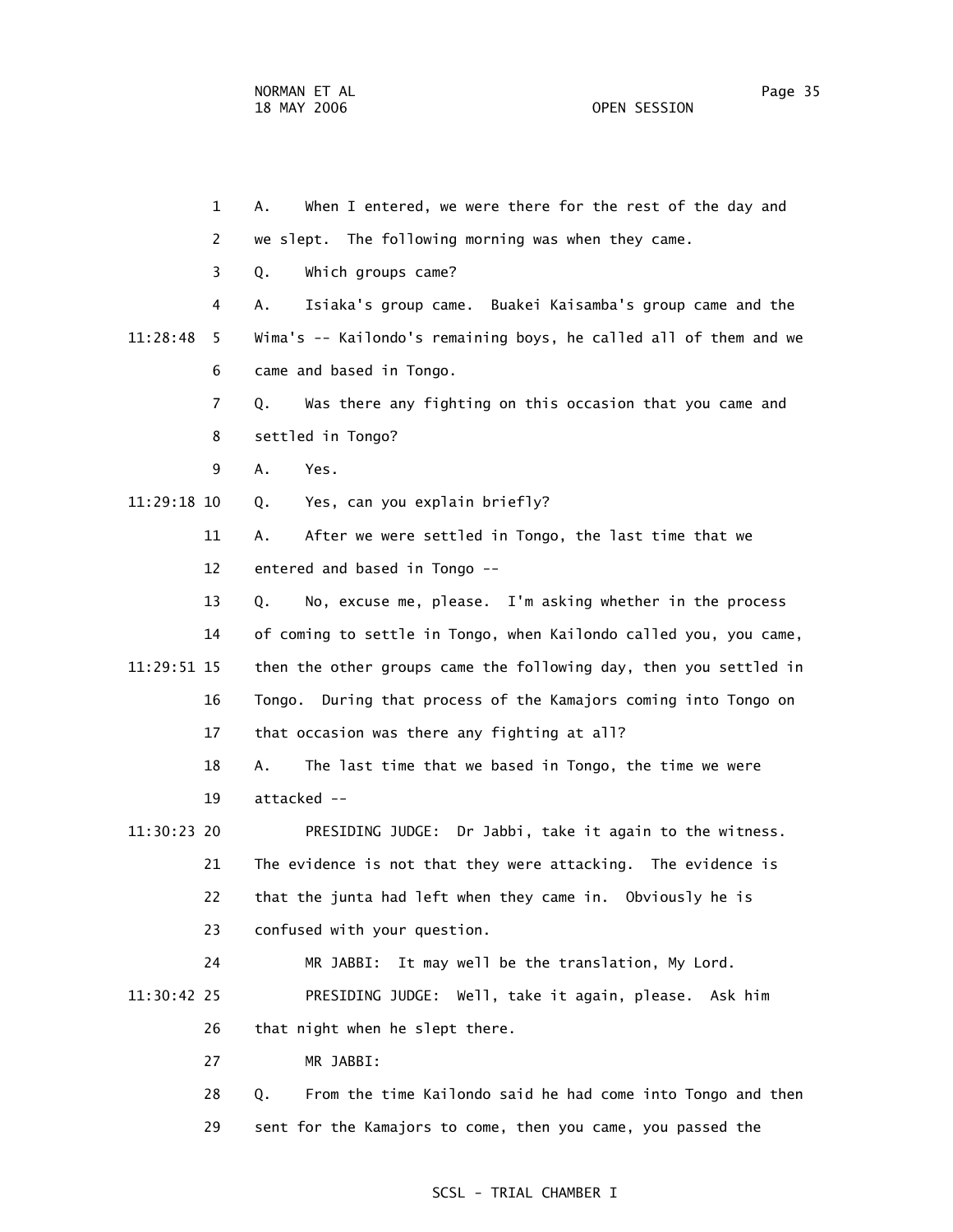1 night there, the following morning other groups of Kamajors came. 2 So from the time Kailondo came to Tongo up to the time the other 3 groups of Kamajors came and entered Tongo was there any fighting 4 in between? 11:31:43 5 A. Yes. 6 Q. Yes, can you explain. 7 A. The fight itself did not actually reach in Tongo itself. 8 Saama was attacked. The attacked Saama, Lower Bambara Chiefdom. 9 PRESIDING JUDGE: Again maybe your question was not precise 11:32:09 10 enough. You talked about attack at large, so presumably you 11 meant in Tongo. 12 MR JABBI: Yes, My Lord 13 Q. Was there any fighting inside Tongo during that period, 14 that short period, from the time Kailondo called you and from the 11:32:32 15 time the Kamajors groups entered Tongo. Was there any fighting 16 in Tongo in between that time? 17 A. At that time no fighting took place in Tongo itself. 18 PRESIDING JUDGE: We will take the pause now, Dr Jabbi. It 19 is 11.30. 11:33:00 20 MR JABBI: Yes, My Lord. 21 PRESIDING JUDGE: Unless you have another question that may 22 cause some difficulties when we come back, otherwise we are going 23 to break now. 24 MR JABBI: I will wait for us to come back. 11:33:12 25 PRESIDING JUDGE: Thank you. Court is adjourned for the 26 morning recess. 27 [Break taken at 11.34 a.m.] 28 [Upon resuming at 12.03 p.m.] 29 PRESIDING JUDGE: Dr Jabbi.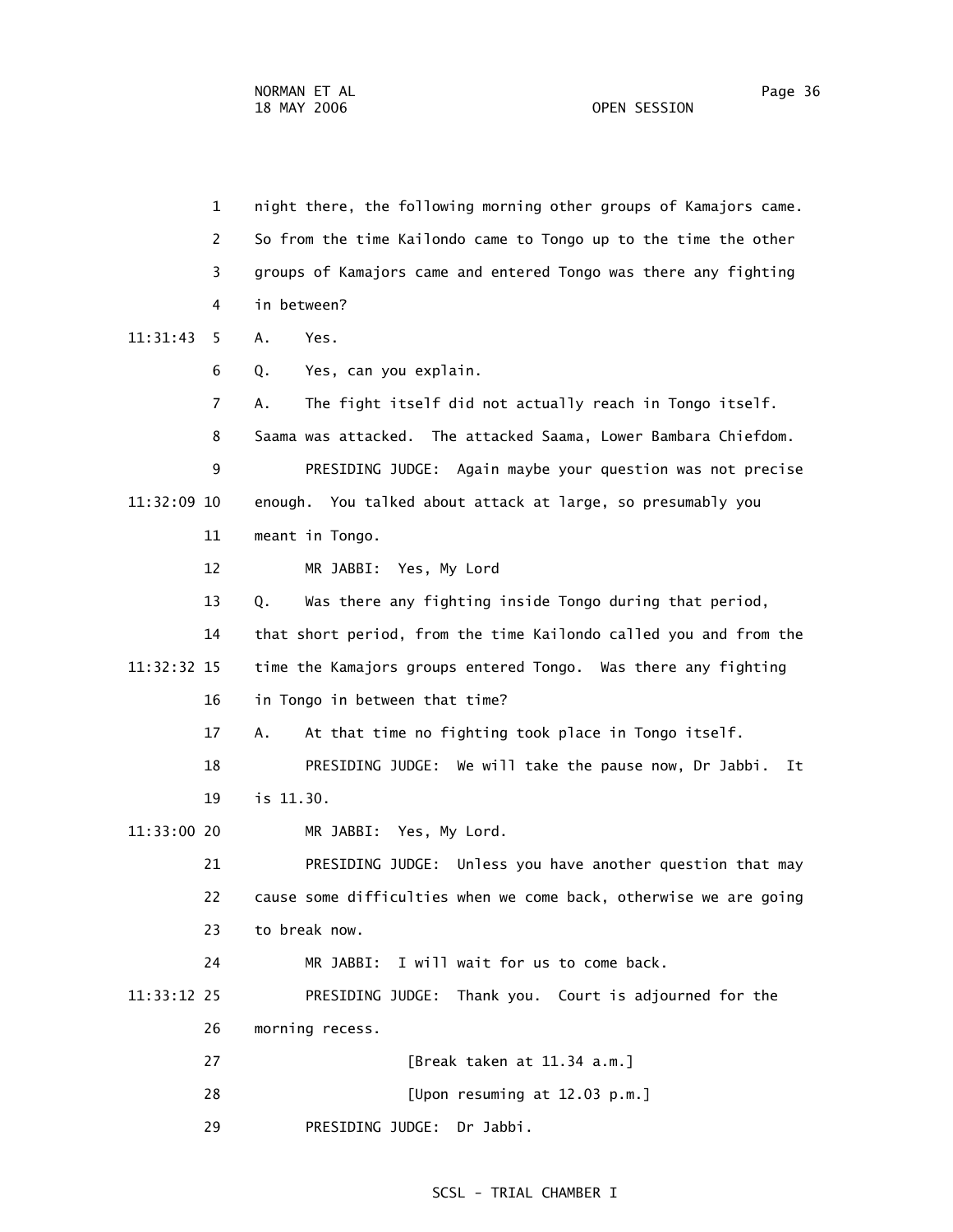1 MR JABBI: Yes, My Lord. 2 Q. Now, Mr Witness, when we were going for the break you were 3 answering questions on what happened in Tongo itself when the 4 Kamajor groups returned there after the departure of the soldiers 12:04:57 5 and rebels, and I asked you whether any fighting took place 6 inside Tongo itself at that time, that is, from the time Kailondo 7 called you up to the time the various Kamajor groups entered 8 Tongo, did any fighting take place inside Tongo itself? 9 MR KAMARA: My Lord, this question has been asked several 12:05:39 10 times and I restrained myself earlier on but I think the fact 11 that counsel will repeat a question to a particular witness until 12 he gets the answer that he wants, it is not a fair way for 13 putting those questions to this witness, and we take exception to

14 that line of practice.

 12:05:57 15 PRESIDING JUDGE: We note your comments on this, but we 16 needed that clarification. There seemed to have been confusion 17 so that's why we've allowed that, but I agree with you that there 18 is this tendency to repeat the questions when the matter is 19 already answered, so, go ahead, Dr Jabbi.

12:06:21 20 MR JABBI:

 21 Q. Yes, Mr Witness, can you answer that question? 22 A. There was fighting in Tongo. At the time we had settled in 23 Tongo when CO Kailondo called us, in the 11th month was when they 24 attacked us and they dislodged us. They were then there until 12:07:02 25 the peace accord was signed and the disarmament process went on. 26 PRESIDING JUDGE: Mr Witness, please listen to the question 27 carefully. We're talking -- the question that was asked of you 28 was: When Kailondo told you, sent a messenger to say that the 29 juntas had left, that day, at that time, that night when you came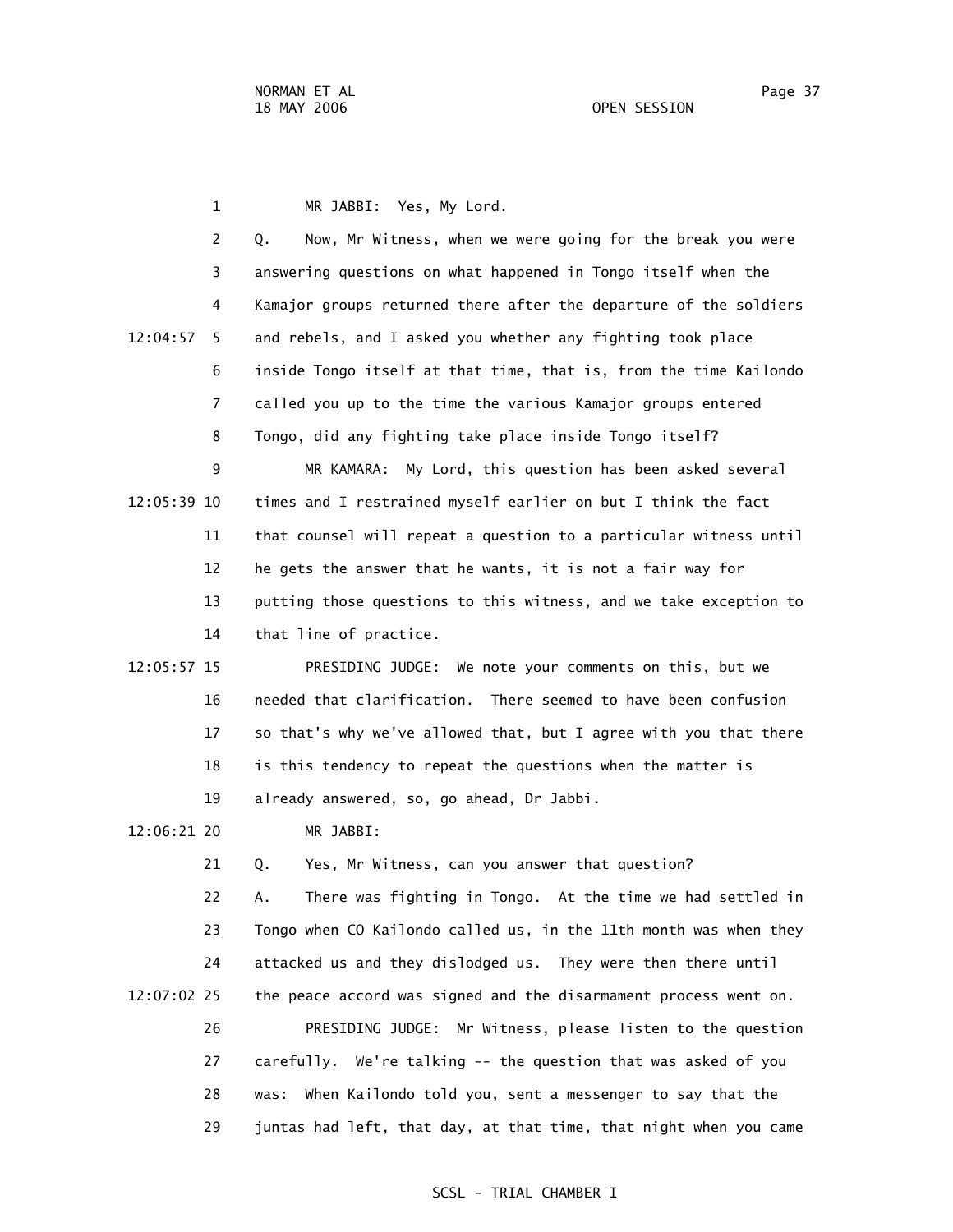1 to Tongo was there any fighting at that time? Not talking later 2 on, that time. This is the question that you are being asked. 3 THE WITNESS: No. 4 MR JABBI: Thank you, My Lord. 12:07:52 5 Q. Now at that same time, that is from the time Kailondo 6 called you up to the time the Kamajor groups came and joined 7 Kailondo, during that time, was there any fighting outside Tongo 8 as the Kamajors were coming in? 9 A. Yes. 12:08:27 10 Q. Yes, please. 11 A. It was Saama that fighting occurred. 12 Q. How far is Saama from Tongo? 13 A. Over seven miles from Tongo to Saama. 14 Q. What happened there? 12:09:01 15 A. The Kamajors drove them and they returned towards Gandorhun 16 Gbane because it was there that they came from. 17 Q. Who drove whom? 18 A. The Kamajors drove the rebels and the juntas on that attack 19 when they came from -- that attack on Saama. 12:09:36 20 Q. Which Kamajor group was involved in that Saama fighting? 21 A. CO Salifu was in Saama. 22 Q. Thank you. Now, after the Kamajor groups had settled in 23 Tongo, after the Kamajor groups had got settled in Tongo, was 24 there any other encounter? 12:10:32 25 A. Yes. 26 Q. When was that? 27 A. It was in the eleventh month that they came from Kangama 28 end and attacked us at Tongo from Kono. 29 Q. That who came?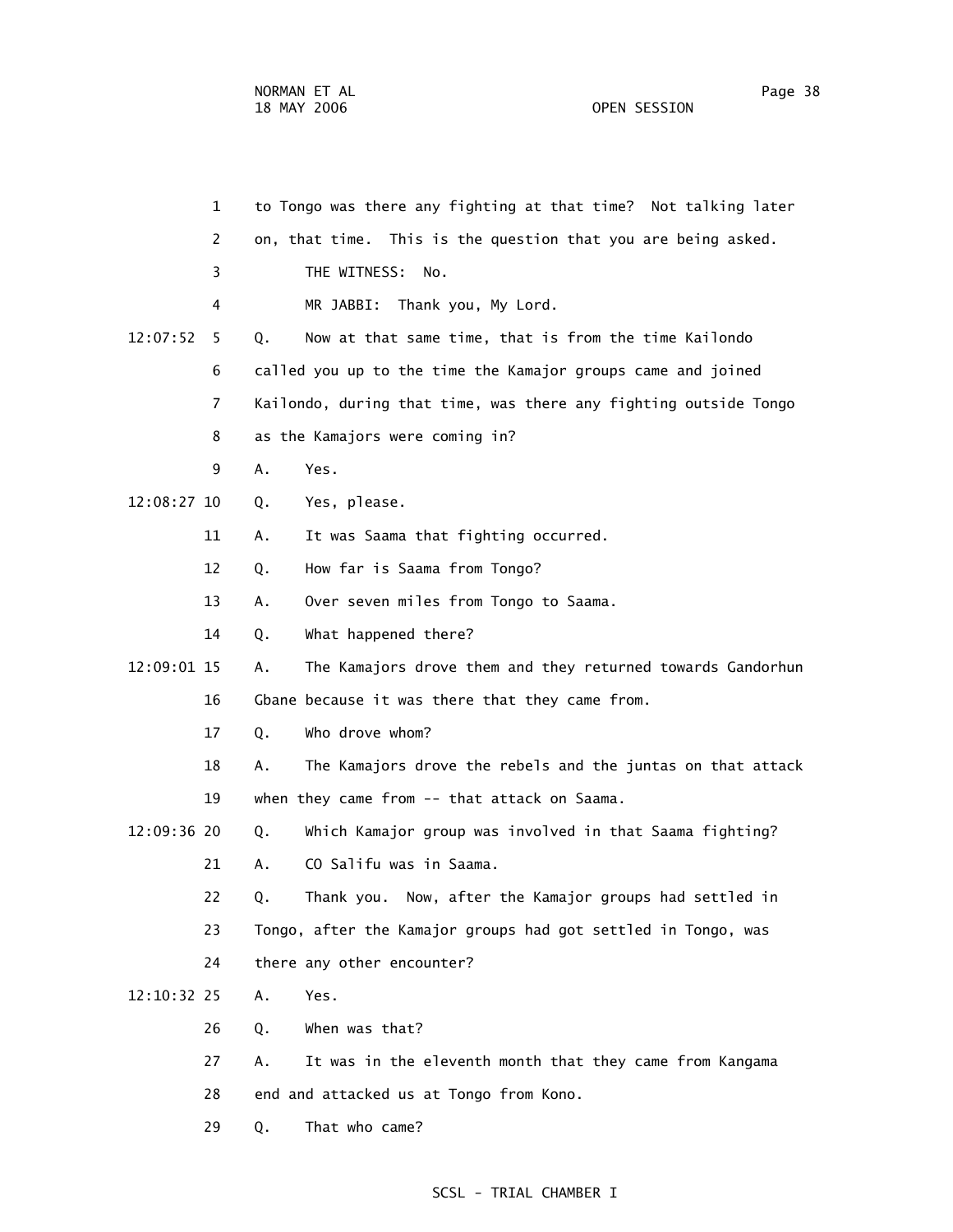1 A. The rebels and the juntas. 2 Q. So for all those 11 months, which fighting group was in 3 occupation of Tongo, for those 11 months? 4 A. It was in our hands, we the Kamajors. 12:11:51 5 PRESIDING JUDGE: I think we know that, Dr Jabbi. 6 MR JABBI: Thank you, My Lord. 7 Q. Now, can you tell the Court what happened in that attack 8 after the 11 months? 9 A. In that attack, we the Kamajors were dislodged together 12:12:22 10 with our people. 11 Q. How long were you kept out of Tongo on that occasion? 12 A. It took some time, some days. 13 Q. How long was that period when you were kept out of Tongo? 14 A. I can't say the number of days now because they were there 12:13:16 15 until the peace accord was signed and there was no fighting again 16 between us. 17 Q. Thank you. Now, Mr Witness, before you came here, some 18 witnesses have given evidence in this Court for the Prosecution. 19 I would like now to put some of that evidence to you and ask you 12:14:11 20 a few questions on each. 21 A. Okay. 22 PRESIDING JUDGE: Go ahead. 23 MR JABBI: My Lords, the first reference to the transcript 24 I wish to make this morning is to the transcript of 22 February 12:14:40 25 2005 to the evidence of TF2-027 at page 3, line 15 to page 4, 26 line 15. 27 Q. Mr Witness, do you know a place called Konia? 28 A. Yes. 29 Q. Where about is it?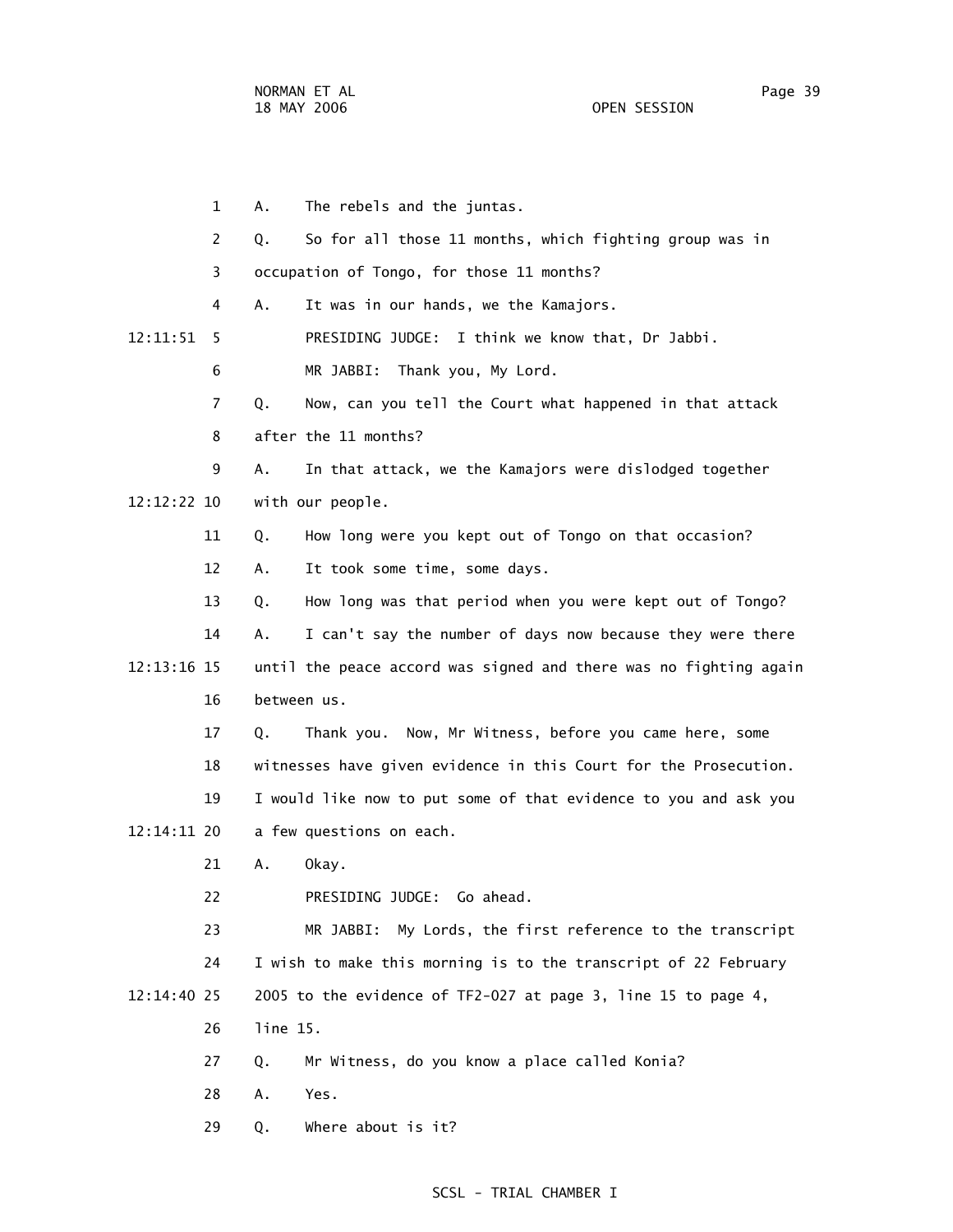1 A. It is in the Lower Bambara Chiefdom.

| 2             | Now, I want you to listen very carefully to a piece of<br>Q.    |
|---------------|-----------------------------------------------------------------|
| 3             | evidence given by one witness in this Court in respect of Konia |
| 4             | and then I will ask you some questions on it.                   |
| 12:16:38<br>5 | MR JABBI: My Lord, from line 15, the second sentence, line      |
| 6             | 15, page 3 the question is.                                     |
| 7             | [CDF18MAY06C - EKD]                                             |
| 8             | This question was put to the witness:                           |
| 9             | "Q.<br>Did you, while you were still there in Konia, did you    |
| 12:17:17 10   | hear anything else about anything else?                         |
| 11            | "A. Yes.                                                        |
| 12            | What was it?<br>"Q.                                             |
| 13            | "A.<br>Some of the Kamajors came from the bush, they came       |
| 14            | from the bush.                                                  |
| 12:17:48 15   | Slowly, please, Mr Witness.<br>"Q.                              |
| 16            | "A.<br>Some Kamajors came from the bush. I think there were     |
| 17            | about two or three. They came and one of them told the          |
| 18            | other Kamajors that they should go and bury the corpses         |
| 19            | under the coffee tree.                                          |
| 12:18:39 20   | "Q. You said some commanders came out of the bush and           |
| 21            | ordered some other Kamajors to go and bury some corpses.        |
| 22            | What was their response?                                        |
| 23            | "A. The boy said, 'Only three of us,' they said it in           |
| 24            | 'The three of us can't bury corpses that are over<br>Mende.     |
| 12:19:24 25   | $30.$ '                                                         |
| 26            | Mr Witness, do you know who was in control of the<br>"Q.        |
| 27            | point there at Konia where you were -- when you got all         |
| 28            | this information?                                               |
| 29            | "A.<br>He was my friend, CO Kamabote.<br>Yes.                   |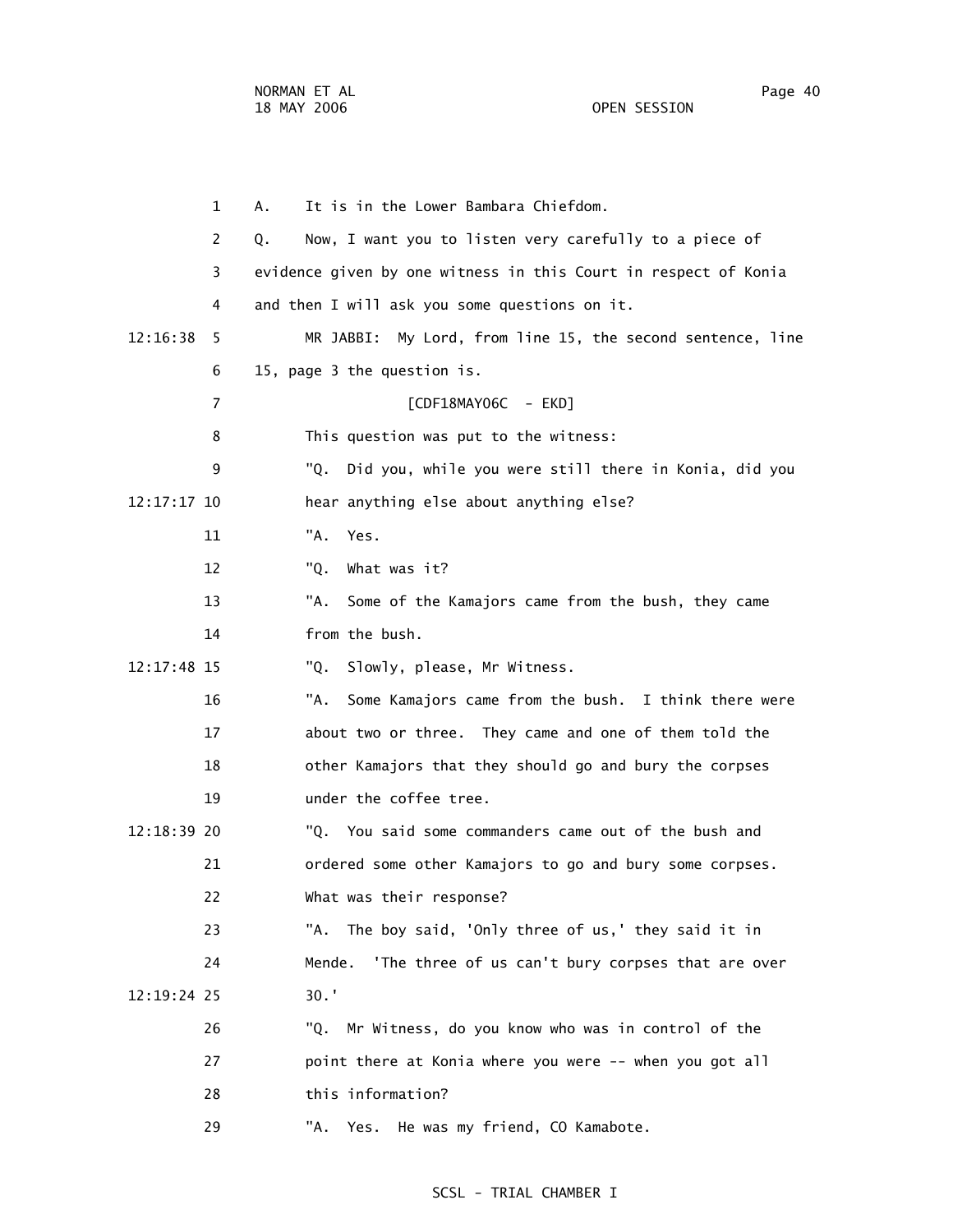1 "MR BANGURA: Your Honours, Kamabote is" -- and the 2 spelling." 3 Line 10: 4 "Q. Did you see these corpses that they talked about? 12:20:30 5 "A. No. 6 "Q. Did you eventually leave Konia? 7 "A. I was afraid and I told CO Kamabote that I wanted to 8 go and he said let me go." 9 Now, Mr Witness, do you remember an incident of the sort 12:21:20 10 I've just read out. 11 A. Regarding Konia? 12 Q. Yes. 13 A. I don't know anything about that. 14 Q. Were you at any point in control of the point at Konia? 12:22:05 15 A. No. 16 Q. Did you at any time give the okay to a friend of yours to 17 leave Konia? 18 A. No. 19 Q. Did you at any point in time know or hear of some 30 12:23:39 20 corpses under a coffee tree, which a Kamajor commander was asking 21 some children to bury? 22 A. No. 23 Q. Thank you. 24 MR JABBI: My Lords, the next areas of the transcript I 12:24:28 25 wish to look at -- 26 PRESIDING JUDGE: The same transcript? 27 MR JABBI: Yes, My Lord, but this time a different witness. 28 Same transcript, 22nd February 2005, the testimony of TF2-047. A 29 set of references to a certain incident, if I may just give the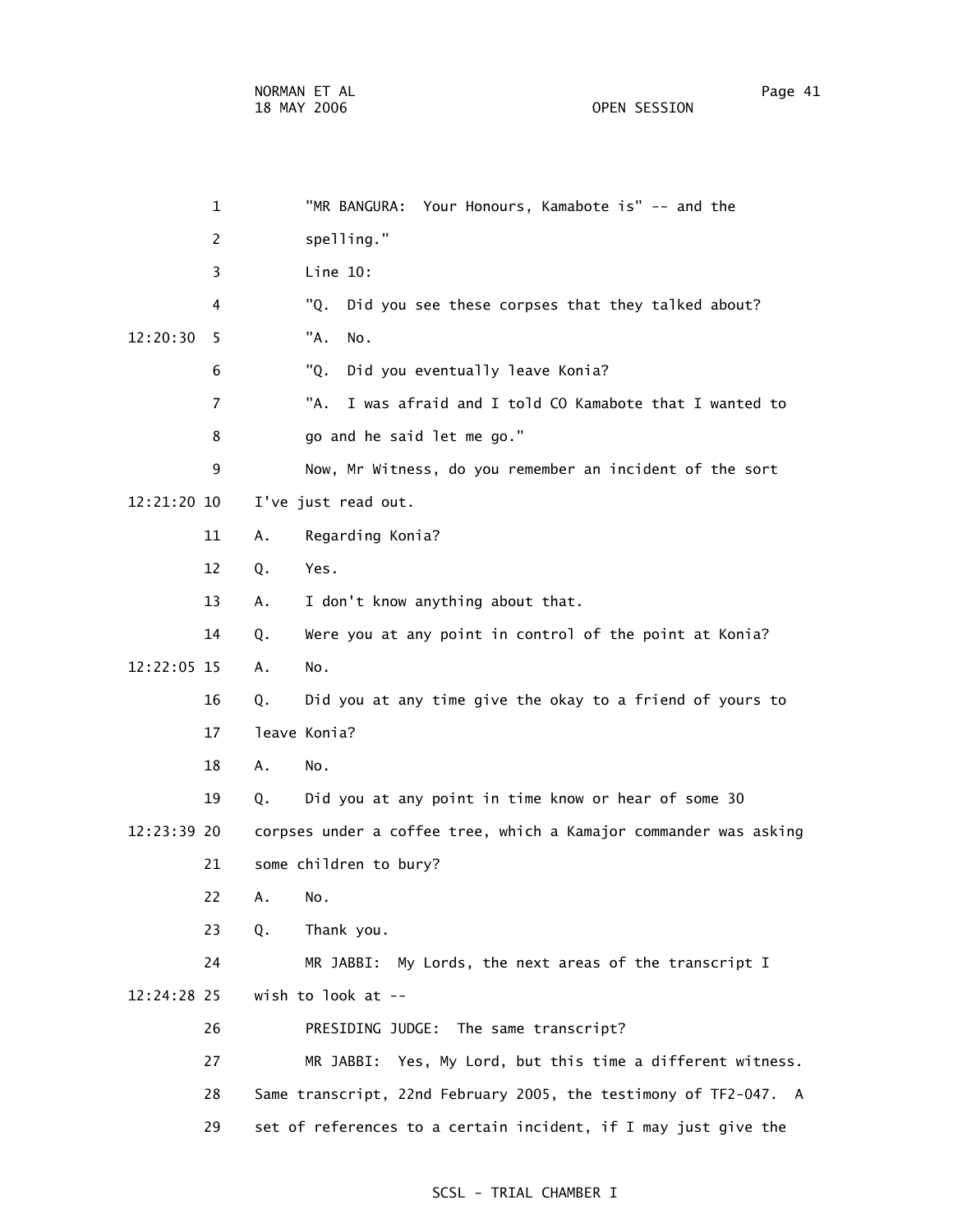1 references, first of all. 2 The references I wish to utilise, My Lord, are page 48 of 3 the said transcript, lines 19 to 29. Then page 49 of same, lines 4 1 to 11. Then page 51, lines 18 to 29, and page 52, lines 10 to 12:26:05 5 29. 6 PRESIDING JUDGE: Very well, proceed. 7 MR JABBI: Thank you, My Lord. 8 Q. Now, again, Mr Witness, I am going to read to you portions 9 of the evidence of another witness before this Court and I will 12:26:38 10 ask you questions about them as I go along. The first one page 11 48 lines 19 to 29. 12 "Q. On that day did you know any AFRC soldiers by sight? 13 "A. Yes, I saw him. 14 "Q. Could you see any in the crowd? 12:27:38 15 "A. Yes, I saw one. One was there who was called 16 Dr Blood. 17 "Q. Were there any other AFRC soldiers in the crowd 18 outside the security building? 19 "A. They were there. But when we are told to go to 12:28:22 20 headquarters, before we entered the headquarters we saw a 21 lot of corpses. Some of them were AFRC, a lot of them. 22 "Q. Okay. At that time when you were at the security area 23 did anyone speak to you or speak to the crowd?" 24 And that continues on page 49 lines 1 to 11: 12:29:17 25 "A. Yes, yes, somebody spoke to me who was a Kamajor. 26 "Q. Do you know who that was, the name of that person? 27 "A. Yes, sir. 28 "Q. Who was that?

29 "A. It was Keikula alias Kamabotie" - and he repeats it,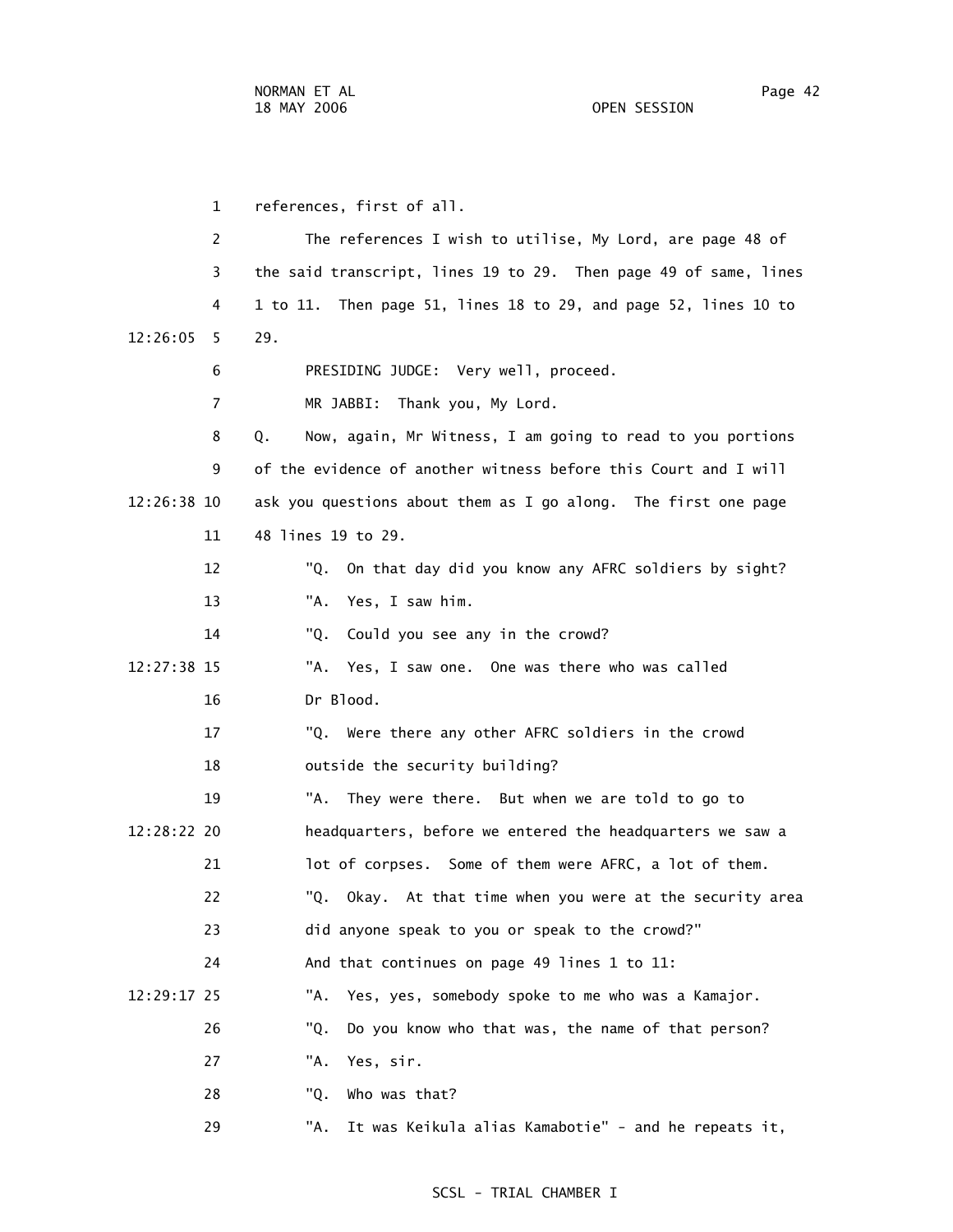|             | $\mathbf{1}$ | "Keikula alias Kamabotie," at line 11.                            |
|-------------|--------------|-------------------------------------------------------------------|
|             | 2            | PRESIDING JUDGE: Are you finished with that page?                 |
|             | 3            | MR JABBI: Yes, My Lord.                                           |
|             | 4            | Mr Witness, did you know any person by the name of<br>Q.          |
| 12:30:31    | 5            | Dr Blood?                                                         |
|             | 6            | Α.<br>No.                                                         |
|             | 7            | I go to page 51 for some continuation in respect of that.<br>Q.   |
|             | 8            | Page 51, lines 18 to 29.                                          |
|             | 9            | PRESIDING JUDGE: May I suggest to you, Dr Jabbi, that you         |
| 12:31:03 10 |              | inform your witness this is taking place in Tongo so in case      |
|             | 11           | there might be some ambiguity because in the pages leading to 49, |
|             | 12           | the Kamajors are coming into Tongo. So this is taking place in    |
|             | 13           | Tongo Town. So he knows what you are talking about, in case.      |
|             | 14           | MR JABBI: Yes, My Lord, I will clarify to him.                    |
| 12:31:26 15 |              | These incidents I am reading from the transcript are<br>Q.        |
|             | 16           | alleged to have happened inside Tongo. Okay?                      |
|             | 17           | Α.<br>No.                                                         |
|             | 18           | I am not asking you yet whether they did happen. What I am<br>Q.  |
|             | 19           | saying is --                                                      |
| 12:31:58 20 |              | PRESIDING JUDGE: The witness testified that he --                 |
|             | 21           | MR JABBI:                                                         |
|             | 22           | -- that witness who testified earlier on said that these<br>Q.    |
|             | 23           | events happened in Tongo, so I will continue to read about it.    |
|             | 24           | Then I will later on ask you.                                     |
| 12:32:24 25 |              | My Lords, I will begin this from line 15.<br>MR JABBI:            |
|             | 26           | PRESIDING JUDGE:<br>That's fine.                                  |
|             | 27           | To set the context slightly clearer.<br>MR JABBI:                 |
|             | 28           | Q.<br>"Q. When commander BJK Sei went away, did Lahai Siaka stay  |
|             | 29           | there?                                                            |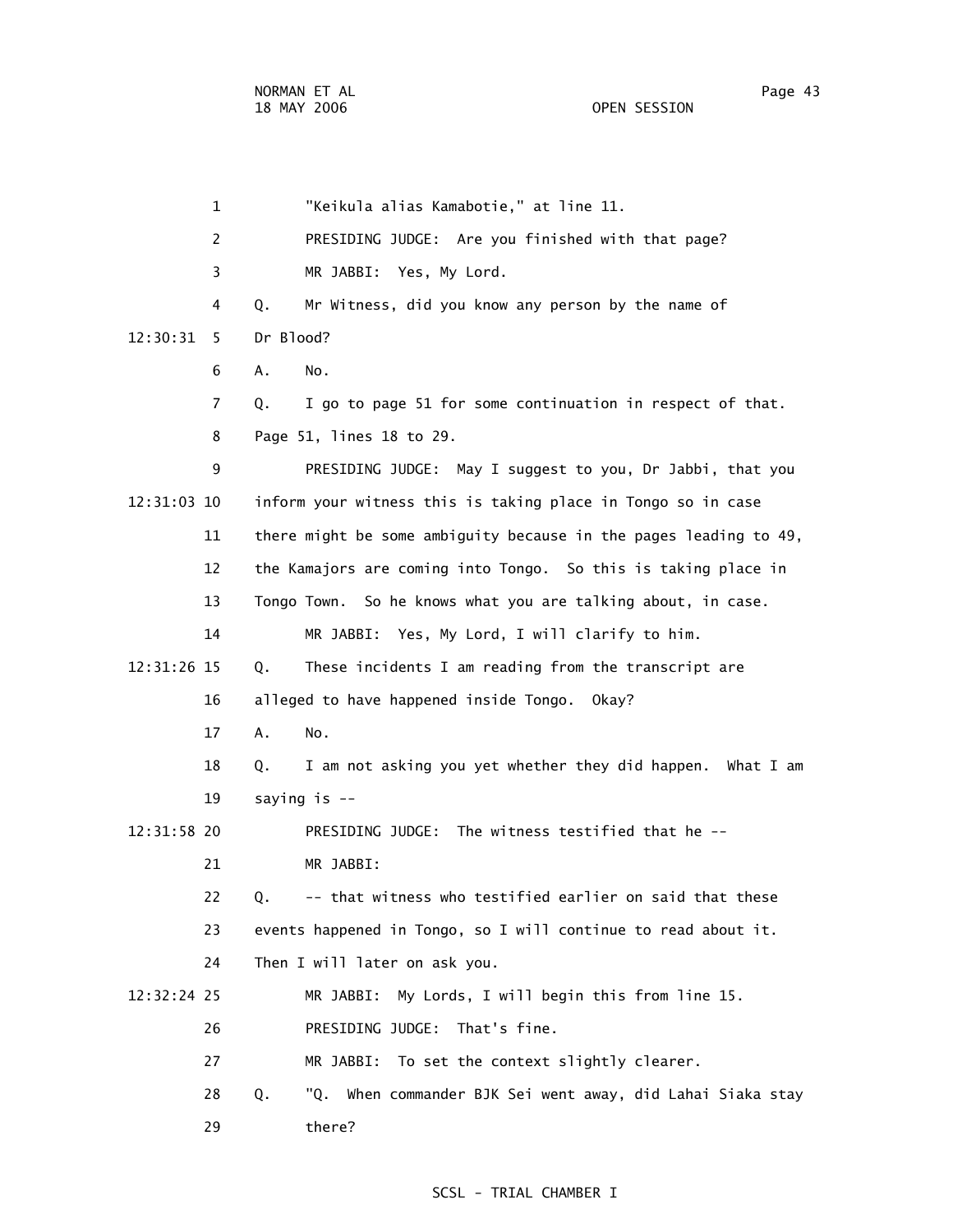| $\mathbf 1$   | "A.<br>Yes, sir, he stayed.                                     |
|---------------|-----------------------------------------------------------------|
| 2             | Okay. What did Kamabotie do at that time?<br>"Q.                |
| 3             | "A.<br>Kamabotie announced that whosoever, if you know any      |
| 4             | rebel that has done wrong to you, bring him to us.              |
| 12:33:24<br>5 | Did he say anything else about that time?<br>"Q.                |
| 6             | "A.<br>Yes.                                                     |
| 7             | "Q.<br>What did he say?                                         |
| 8             | "A.<br>After he had said that if anybody know any rebel, that   |
| 9             | is you point him out, then Fatmata Kamara said, `that man,      |
| 12:34:04 10   | Dr Blood, he used to use my rice without pay. At any time       |
| 11            | I talk to him, he abuses me.'                                   |
| 12            | "Q. So just slowly, did someone point out a person called       |
| 13            | Dr Blood?"                                                      |
| 14            | And then we continue overleaf:                                  |
| 12:34:43 15   | MR JABBI: My Lords, I will begin from line 1 although my        |
| 16            | main concern is 10 to 29.                                       |
| 17            | PRESIDING JUDGE: That's okay.                                   |
| 18            | MR JABBI:<br>Thank you.                                         |
| 19            | So to this question did someone point out a person called<br>Q. |
| 12:34:59 20   | Dr Blood?                                                       |
| 21            | "A.<br>Yes, somebody point at him, who was Fatmata Kamara.      |
| 22            | "Q.<br>Fatmata Kamara?                                          |
| 23            | "A.<br>Yes.                                                     |
| 24            | Did you know Dr Blood before that day?<br>"0.                   |
| 12:35:25 25   | Yes."<br>"A.                                                    |
| 26            | And then from line 10:                                          |
| 27            | "Q.<br>What did Fatmata Kamara say about Dr Blood?              |
| 28            | She said, 'When I used to sell my cookery, he used to<br>"A.    |
| 29            | go there to eat with his colleagues. He eat without paying      |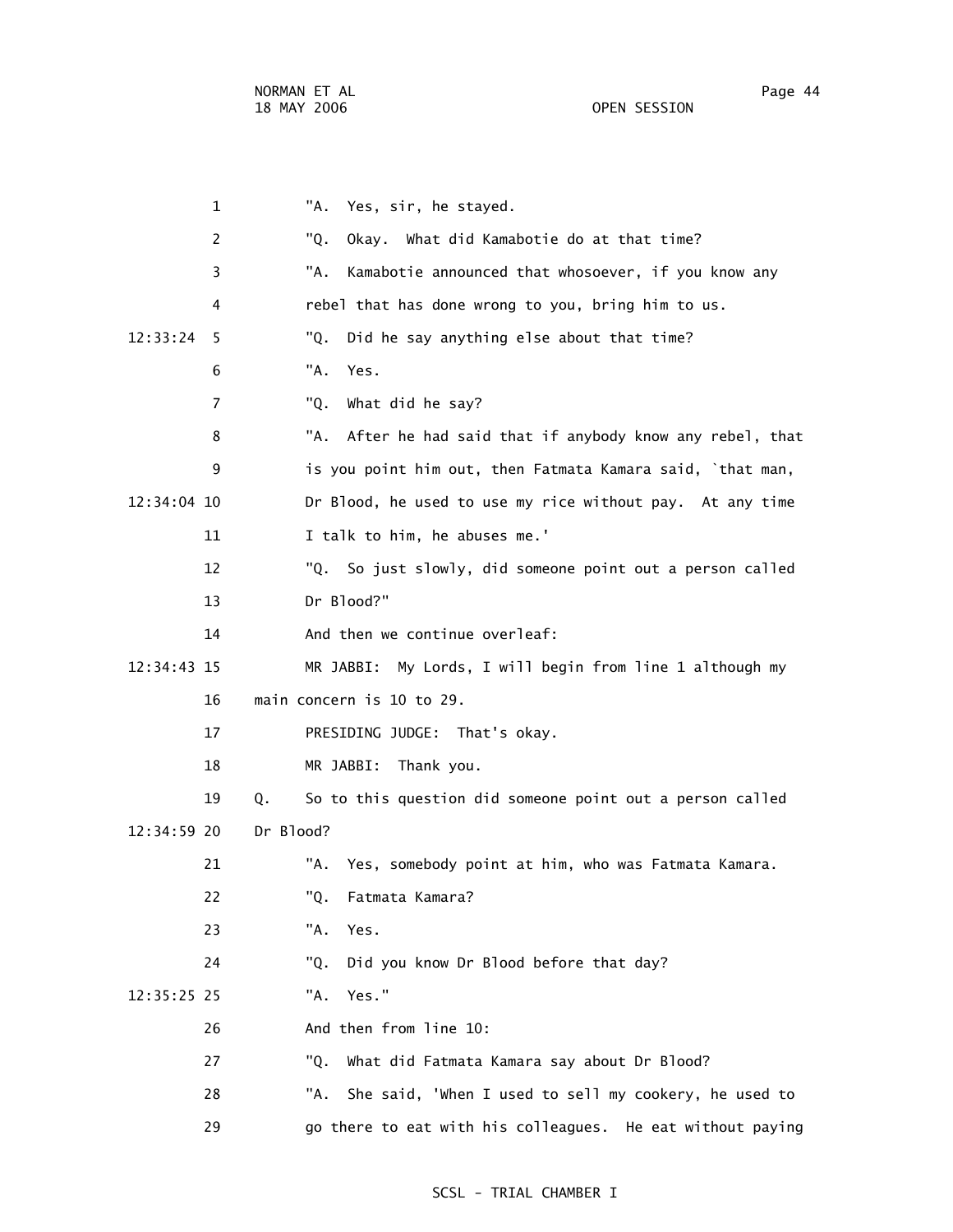OPEN SESSION

| 1              | and they eat all the food. They never paid anything.<br>If I    |
|----------------|-----------------------------------------------------------------|
| 2              | ask them he abuses me.'                                         |
| 3              | Did you know Dr Blood before that day?<br>"Q.                   |
| 4              | Yes, I knew him.<br>"A.                                         |
| 12:36:20<br>5  | What did you know Dr Blood or how did you know<br>"Q.           |
| 6              | Dr Blood?                                                       |
| $\overline{7}$ | "A.<br>He was a rebel.                                          |
| 8              | After Dr Blood had been identified, did something<br>"Q.        |
| 9              | happen?                                                         |
| 12:36:40 10    | "A.<br>Yes.                                                     |
| 11             | "Q.<br>What happened?                                           |
| 12             | "A.<br>As soon as Fatmata Bangura said 'This man was a rebel,   |
| 13             | he used to eat my food without paying,' Keikula Kamabotie       |
| 14             | called him to attention.                                        |
| 12:37:21 15    | Did anything happen to Dr Blood?<br>"Q.                         |
| 16             | "A.<br>As he was called by Keikula, he ordered him to sit       |
| 17             | Before he sat down he chopped him on the neck.<br>down.<br>The  |
| 18             | head fall on the back. It dropped."                             |
| 19             | Now, did you grasp the full force of this incident? Do you      |
| 12:38:17 20    | understand it?                                                  |
| 21             | Yes.<br>Α.                                                      |
| 22             | Once more, did you know a Dr Blood?<br>Q.                       |
| 23             | Α.<br>No.                                                       |
| 24             | I thought you had asked that question<br>PRESIDING JUDGE:       |
| 12:38:39 25    | already.                                                        |
| 26             | MR JABBI: Yes, My Lord.                                         |
| 27             | PRESIDING JUDGE: Again, there was a comment that you keep       |
| 28             | asking the same question and I agree with that. Dr Jabbi, we    |
| 29             | need not to have these same questions and answers all the time. |
|                |                                                                 |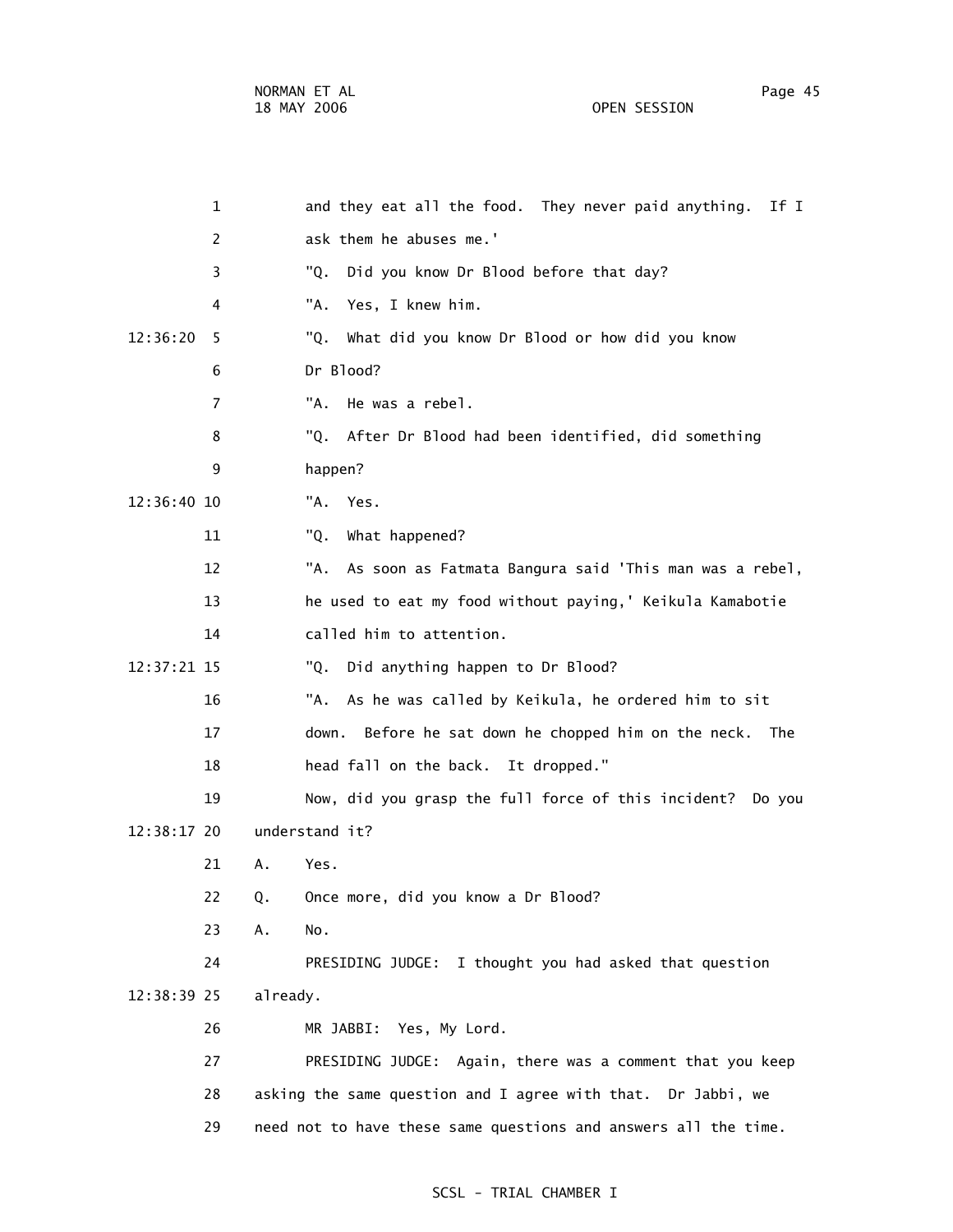1 Go ahead, please. 2 MR JABBI: As Your Lordship pleases. 3 Q. Did you know a Fatmata Kamara? 4 A. No. 12:39:15 5 Q. Did you know a Fatmata Bangura? 6 A. No. 7 Q. Do you remember any incident where a complaint was made to 8 you by a lady that somebody used to eat her cookery and did not 9 pay for it? 12:39:59 10 A. No. 11 Q. Finally on that incident, did you ever chop off the head of 12 somebody who allegedly ate cookery from a woman and did not pay 13 for it? 14 A. No. 12:40:53 15 Q. Thank you very much. 16 MR JABBI: My Lords, the next incident I wish to cite from 17 the transcript comes from the same transcript and the same 18 witness, TF2-047. This time at page 53, lines 17 to 26. 19 PRESIDING JUDGE: Proceed, please. 12:41:31 20 MR JABBI: Thank you very much. 21 Q. Again, Mr Witness, I want to read to you another incident 22 from the testimony of a witness in this Court. Listen to it very 23 carefully. When I finish reading it, I will put a few questions 24 to you this time from the answer at line 17. 12:42:11 25 "A. Well Lahai Siaka said that while we did not leave the 26 town, then Kamabotie said, `Don't ask him like that, let's 27 kill everybody. Don't do here what he has said.' 28 "Q. Where were all these people when these words were

29 spoken? Whereabouts were they?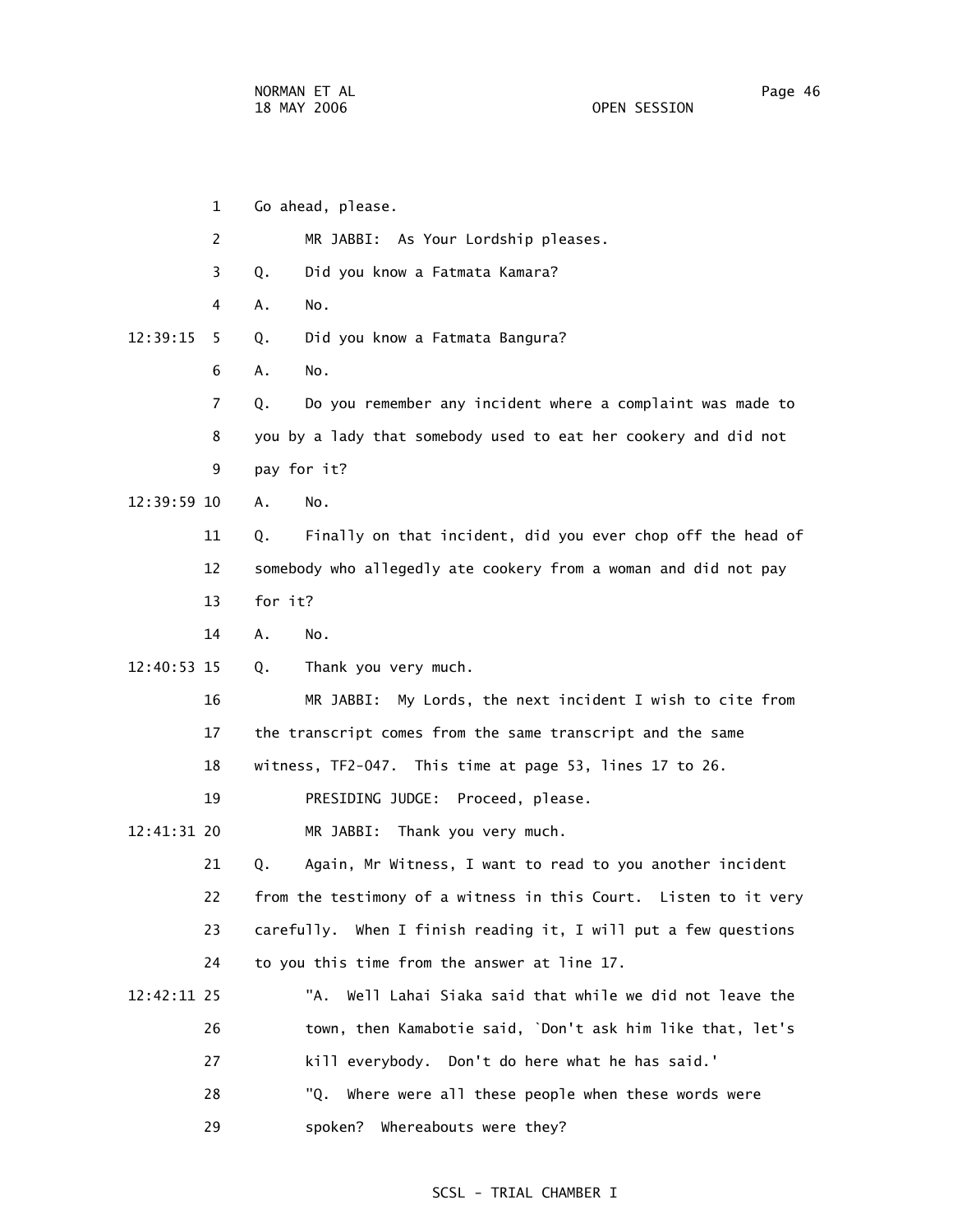1 "A. We are seated on the ground. But before I sat on the 2 ground Kamabotie called me. He said, `Hey, you, come over 3 here. You are a sanitary officer. I know you'" -- 4 PRESIDING JUDGE: Dr Jabbi, please, read the transcript. 12:43:14 5 No -- just read the transcript. 6 MR JABBI: My Lord, I'm sorry. 7 Q. "We are seated on the ground, but before I sat on the 8 ground Kamabotie called me. He said, 'Hey, you, come over 9 here. I know you. Today you are going to bury a lot of 12:43:42 10 corpses until you become tired.'" 11 MR JABBI: My Lord, this is really just an introduction to 12 the next set of incidents emanating from this. If I may give the 13 references to the next block of references emanating from this. 14 My Lords, page 53, the same page, line 27 to page 54, line 18. 12:44:48 15 PRESIDING JUDGE: You mean up to line 18? 16 MR JABBI: Up to line 18, My Lord, of the next page. 17 PRESIDING JUDGE: Okay. 18 MR JABBI: Then page 58, line 12 up to page 59, line 10. 19 And then page 60, lines 1 to 20. Then page 61, lines 9 to 29 and 12:45:35 20 page 65, line 3 to page 66, line 3. So if I may continue reading 21 from line 27 of page 53. 22 PRESIDING JUDGE: Yes. 23 MR JABBI: 24 Q. "Q. On that day -- 12:46:18 25 "A. Yes. 26 "Q. -- did you bury a lot of corpses? 27 "A. Yes. 28 "Q. Did you see how those people became corpses? 29 "A. Yes.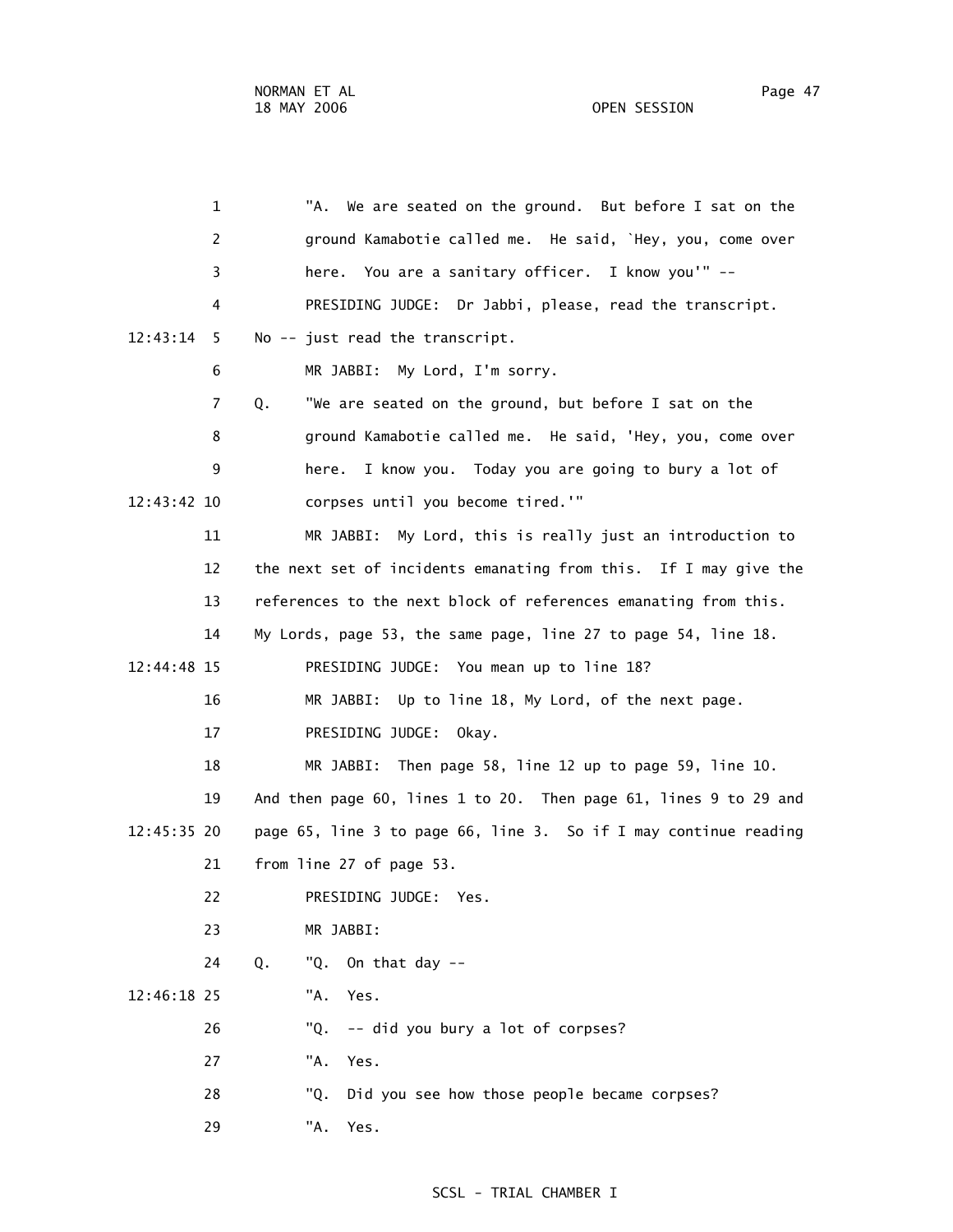|             | 1              | "Q.<br>Where were you when you saw people killed?            |
|-------------|----------------|--------------------------------------------------------------|
|             | 2              | "A.<br>Well, I was within the crowd. I said as we are all    |
|             | 3              | standing, Kamabote came and pointed out and said I should    |
|             | 4              | go to a wheelbarrow and pick a wheelbarrow and go to a pit.  |
| 12:47:32    | 5              | Sorry, gather the corpses and put them in a pit.             |
|             | 6              | "Q.<br>You were in with all the people in the security area? |
|             | $\overline{7}$ | "A.<br>Yes.                                                  |
|             | 8              | Kamabote came and spoke to you?<br>"Q.                       |
|             | 9              | "A.<br>Yes.                                                  |
| 12:47:59 10 |                | "Q.<br>Told you to get a wheelbarrow?                        |
|             | 11             | "A.<br>Yes.                                                  |
|             | 12             | "Q.<br>At that time had anyone been killed?                  |
|             | 13             | "A.<br>A lot, yes.                                           |
|             | 14             | "Q.<br>Who had killed these people?                          |
| 12:48:29 15 |                | "A.<br>The Kamajors killed the people."                      |
|             | 16             | Then we proceed to page 58, line 12, to page 59, line 10 as  |
|             | 17             | a continuation.                                              |
|             | 18             | Mr Witness, did you make any observations as to how<br>"Q.   |
|             | 19             | those people died?                                           |
| 12:49:06 20 |                | "A.<br>Yes.                                                  |
|             | 21             | "Q.<br>What observations did you make?                       |
|             | 22             | "A. Well, I saw some of them their heads chopped off, I      |
|             | 23             | never saw the heads. Some they are disembowelled.<br>Some    |
|             | 24             | were chopped on the head but not completely. Some had some   |
| 12:49:46 25 |                | wounds all over their bodies. Some corpses had no head,      |
|             | 26             | you don't know where the head had gone.                      |
|             | 27             | Do you know who killed those people?<br>"Q.                  |
|             | 28             | It was the Kamajors.<br>"A.                                  |
|             |                |                                                              |

29 "Q. How do you know it was the Kamajors?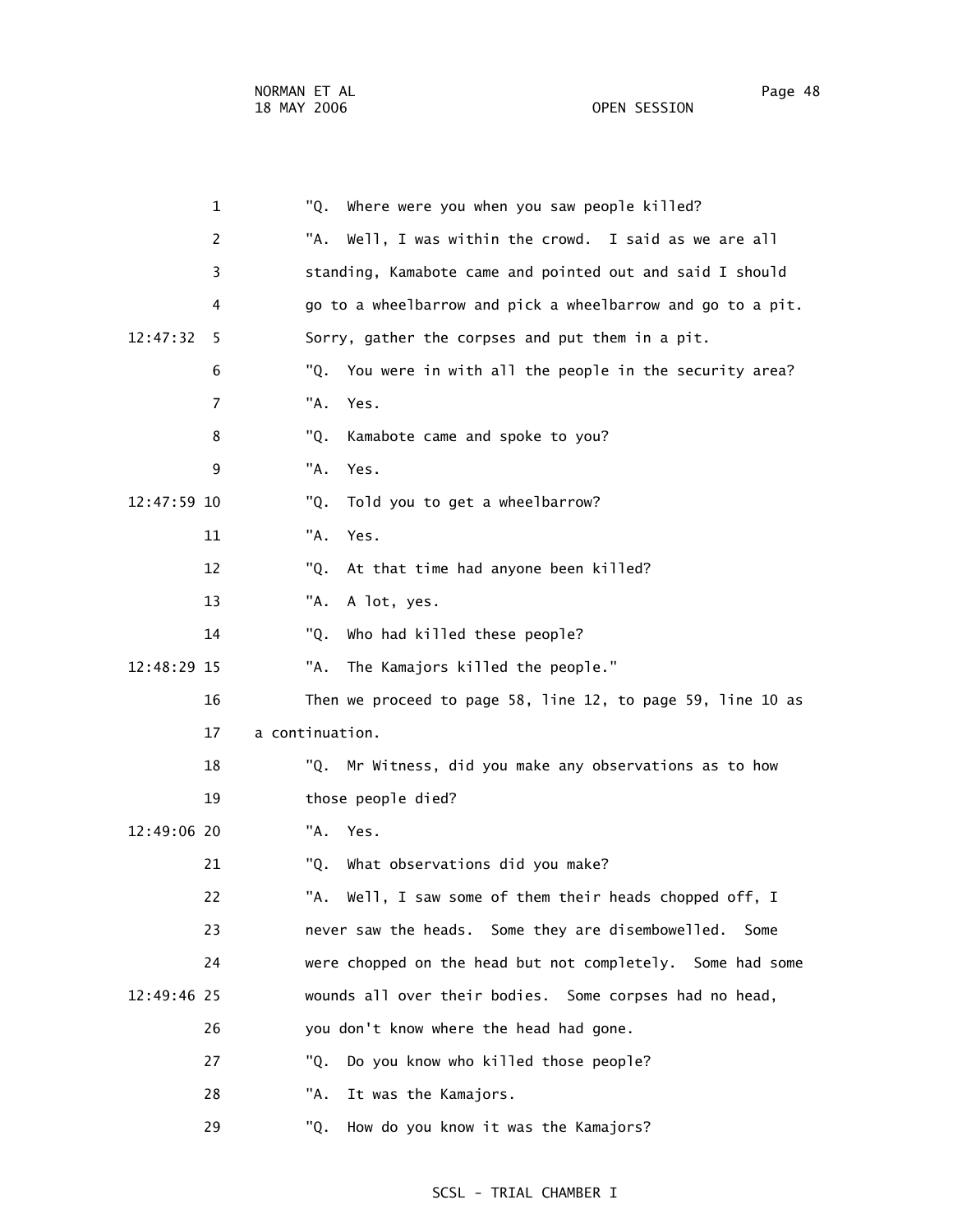1 "A. Because I was there when they killed three people. 2 That's why I concluded that they were killed by Kamajors. 3 And they were in Kamajor gear. So it was the Kamajor that 4 killed them. 12:50:50 5 "Q. How many bodies did you see that had the injuries you 6 have just described? 7 "A. Well, there were many; I cannot tell. The ones that I 8 place in the wheelbarrow and buried, I know the number. 9 The ones that I took and buried. 12:51:28 10 "Q. Where did you bury these bodies? 11 "A. There was a big pit at the back of the headquarters so 12 it was there that I dumped them. 13 "Q. Did you bury these people by yourself or did you have 14 assistance? 12:51:55 15 "A. At the beginning I was alone, but when I became tired 16 I asked for help, so they gave me three people." 17 MR JABBI: Then, My Lords, at page 60, lines 2 to 20, again 18 I read: 19 "Q. And where was that in relation to the security 12:52:46 20 building? 21 "A. It was close to the football field. Security 22 headquarters -- field, it was near there. 23 "Q. How many fields were at the security headquarters? 24 "A. How many fields? 12:53:09 25 "Q. Yes. 26 "A. It was one big one. 27 "Q. In relation to the security headquarters, where did 28 you bury the bodies you have spoken about? 29 "A. Well, the big pit was full so I went close to the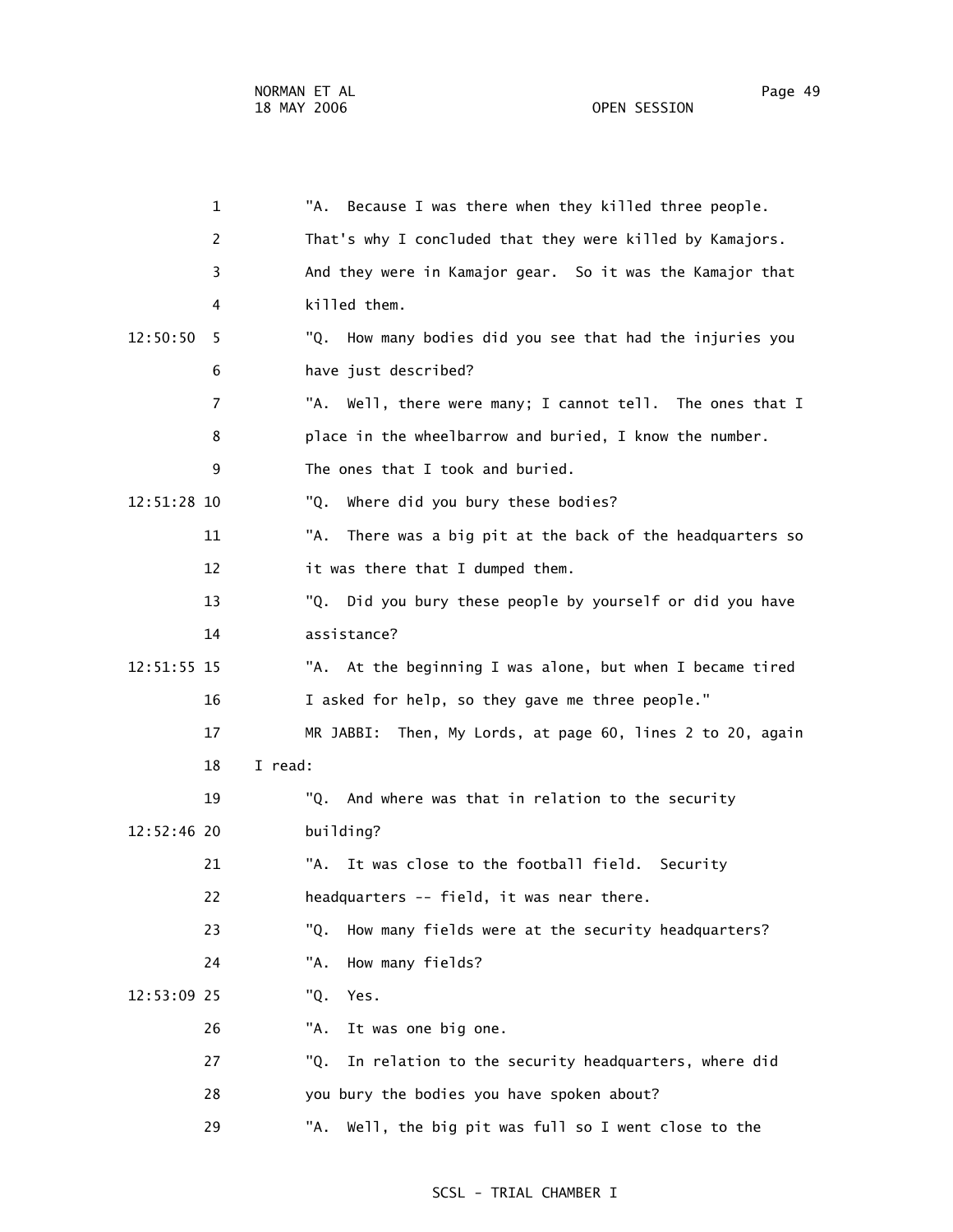1 swamp. That was the area where there were pits. It was 2 there I dumped some of them. 3 "Q. When you finished burying bodies that day what did you 4 do? 12:53:54 5 "A. I was unable to complete my task that day, but I had a 6 number of all the ones that I buried. I counted and kept 7 the number in my memory. 8 "Q. What number is that? 9 "A. Well, I buried 75." 12:54:33 10 Page 61, line 9 to line 29: 11 "Q. The next day you went back to headquarters, as you've 12 said, did you observe anything there when you went back? 13 "A. Yes. 14 "Q. What did you see? 12:55:03 15 "A. Well, I saw a lot of corpses. I buried a lot of them 16 and I continued getting the number. 17 "Q. Where were the corpses that you saw on that day? 18 "A. At times some were in the playing field and the 19 football field. Some were along the road, some were in the 12:55:34 20 grasses near the security headquarters. 21 "Q. How were those -- sorry, I will start again. Do you

22 recall how those bodies were dressed?

23 "A. Yes.

24 "Q. How were they dressed?

 12:56:04 25 "A. Some were nicely dressed, they had very good clothing. 26 Some had short pair, some had guns, some had this kind of 27 clothes that I'm wearing. Some had docket and lappa, had a 28 lot of jewellery on their necks.

29 "Q. The next day what did you do?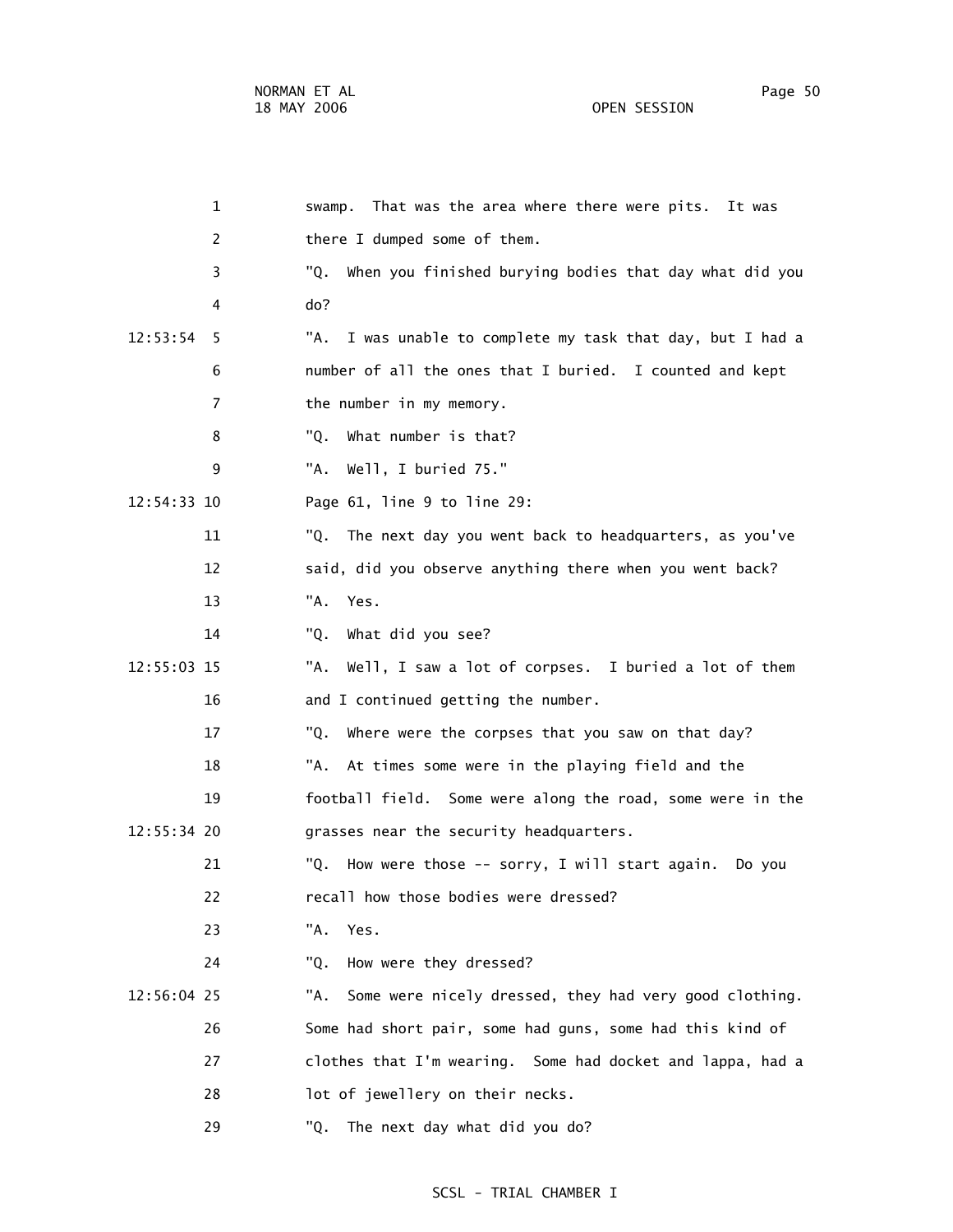1 "A. Well, the corpses I buried the first day to the second 2 day, they went up to 150 corpses." 3 MR JABBI: And finally on this set of incidents, My Lords, 4 page 65, line 3, to page 66, line 3: 12:57:14 5 "PRESIDING JUDGE: After you had buried the 150 corpses in 6 the headquarters. 7 "THE WITNESS: And I came back, I returned to my house but 8 not long I was sent for and I went to town.

9 PRESIDING JUDGE: Who sent for you? You were sent for, who

12:57:41 10 sent for you?

11 "THE WITNESS: Kamabote.

12 "MR TAVENER:

13 "Q. Did you see Kamabote?

14 "A. Yes.

12:57:57 15 "Q. What did he want of you?

 16 "A. He said I should go and assist the other people who 17 have come with a lot of corpses, to assist in burying them 18 at the Methodist school. We buried them at the Methodist 19 Primary School.

 12:58:29 20 "Q. The people you buried at the Methodist Primary School, 21 did you make any observations about their bodies? 22 "PRESIDING JUDGE: Was it in the compound?

23 MR TAVENER:

24 "Q. Perhaps if you can answer first --

12:58:53 25 "THE WITNESS: Inside the classroom, in one big classroom.

26 "PRESIDING JUDGE: What? Buried inside the classroom.

27 "THE WITNESS: Yes sir, yes.

28 "MR TAVENER:

29 "Q. Perhaps if I can ask a question about that. I'm not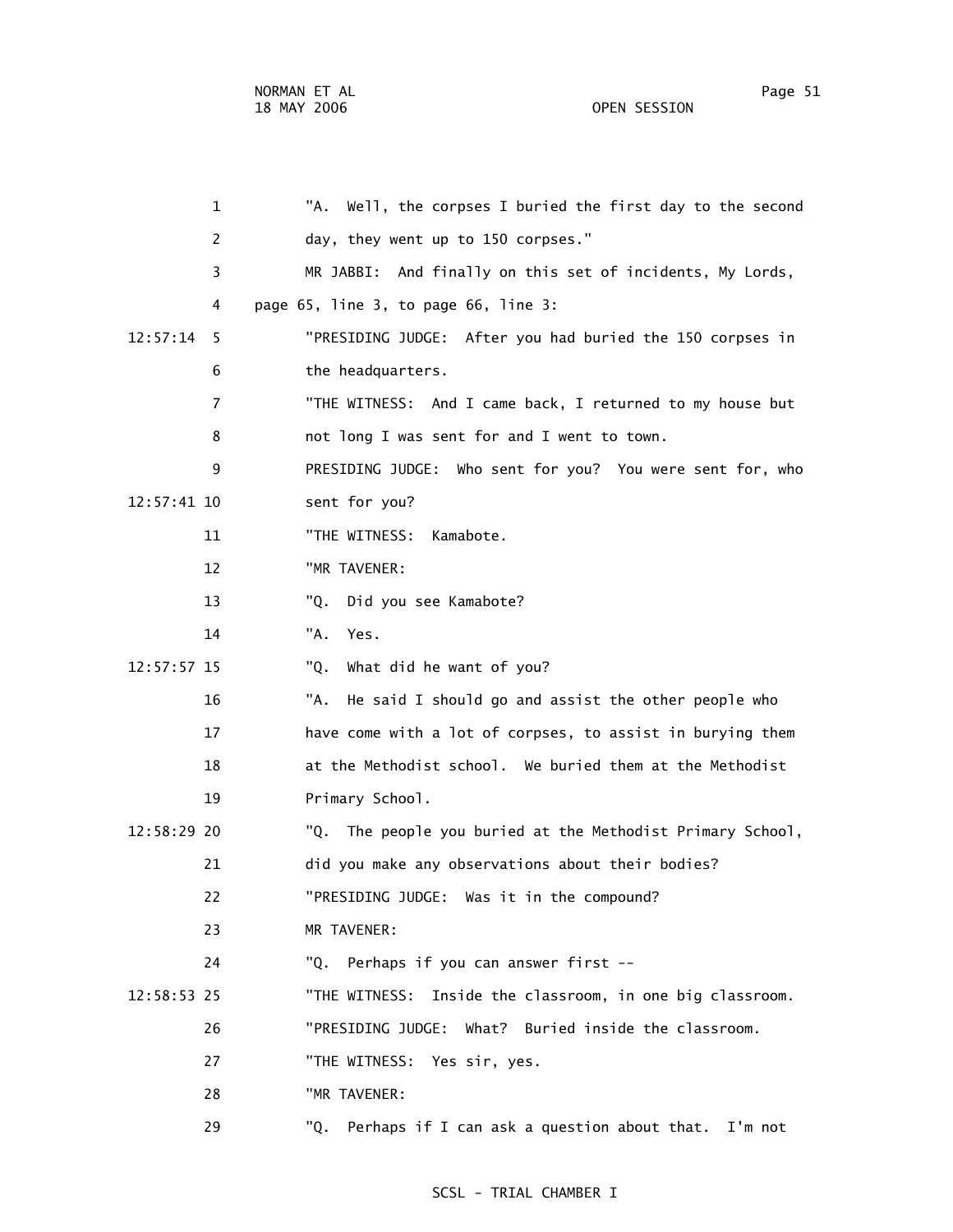1 clear, Mr Witness, are you saying the bodies were in the 2 classroom or you buried them in the classroom? 3 "A. The corpses were not in the classroom, but inside -- 4 it was dug inside the classroom and we dumped them all 12:59:41 5 there in the classroom." 6 So, Mr Witness, those are all various incidents concerning 7 the burying of corpses which one witness gave in this Court. 8 First of all, do you know the headquarters at Tongo? 9 A. Yes, yes. 13:00:42 10 Q. Did you ever attend a meeting there or meet a large number 11 of people at the headquarters during any of the encounters? 12 A. No. I was only at Kpandebu and I stopped at the police 13 checkpoint. That was my own area of operation. I didn't see any 14 corpse. 13:01:20 15 Q. Do you remember asking anyone to get a wheelbarrow and bury 16 corpses? 17 A. I never spoke that to anyone, neither did anyone say that 18 to me. 19 Q. Mr Witness, did you at any point ask anyone to assist 13:02:13 20 people who had come with a lot of corpses so that they could bury 21 them in a primary school, Methodist Primary School at Tongo? 22 A. No, the secondary school was for me. I had no business by 23 Blama and I never heard it, neither did I see it. 24 PRESIDING JUDGE: Can you repeat that answer, please? 13:02:45 25 THE WITNESS: My own area was the secondary school area, 26 starting from the police checkpoint. And I had no business with 27 the Blama area and I never heard that, neither did I see it. 28 MR JABBI: My Lords, I have one or two others but looking 29 at the clock.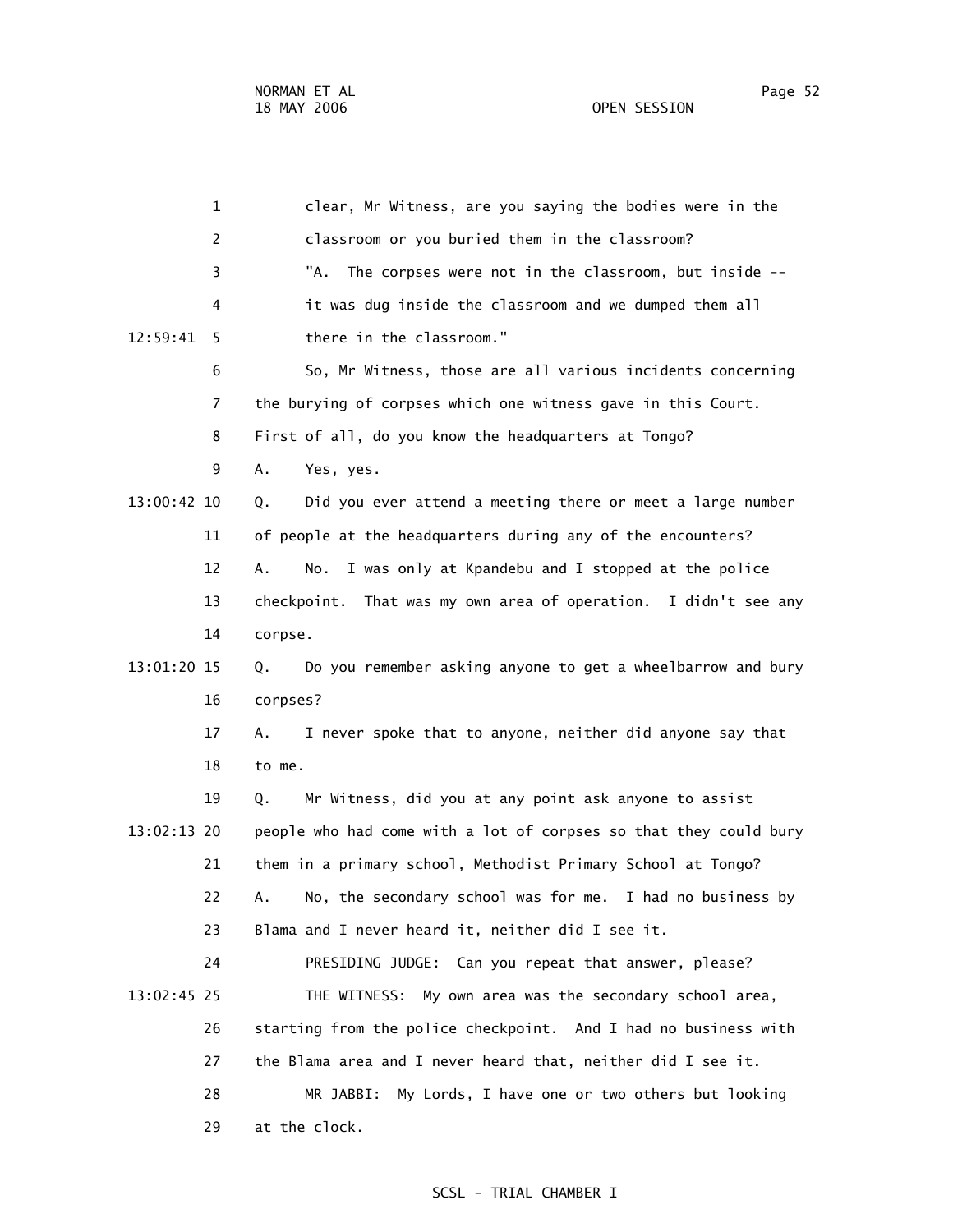1 PRESIDING JUDGE: Are you still with the same witness, 2 TF2 -- 3 MR JABBI: 047, yes, My Lord. 4 PRESIDING JUDGE: We will take it after the lunch break. 13:03:22 5 Court will adjourn until 2.30. Thank you. 6 [Luncheon recess taken at 12.04 p.m.] 7 [CDF18MAY06D - EKD] 8 [Upon resuming at 2.55 p.m.] 9 PRESIDING JUDGE: Dr Jabbi, good afternoon. 14:55:36 10 MR JABBI: Good afternoon, My Lord. 11 PRESIDING JUDGE: So complete the examination-in-chief of 12 your witness. You were dealing with some of the evidence of 13 witness TF2-047 and you had indicated that you still have had 14 some additional questions with respect to that witness. 14:56:00 15 MR JABBI: Yes, My Lord. 16 PRESIDING JUDGE: Can you proceed now, please. 17 MR JABBI: My Lord, the next incident I wish to mention is 18 in respect of the same witness, same transcript, at page 59, 19 lines 12 to 29. 14:56:49 20 Q. Good afternoon, Mr Witness. 21 A. Yes, good afternoon, Dr Jabbi. 22 JUDGE ITOE: Dr Jabbi, you mean you'll go through all the 23 pages, 12 to 29 or? 24 MR JABBI: No, My Lord, lines 12 to 29. Page 59. 14:57:17 25 JUDGE ITOE: Page 59, lines 12 to 29, okay. Thank you. 26 MR JABBI: 27 Q. So, Mr Witness, I will put another incident to you from the 28 evidence given by a witness before this Court, and I will pose 29 some questions to you. This is from the same incident as the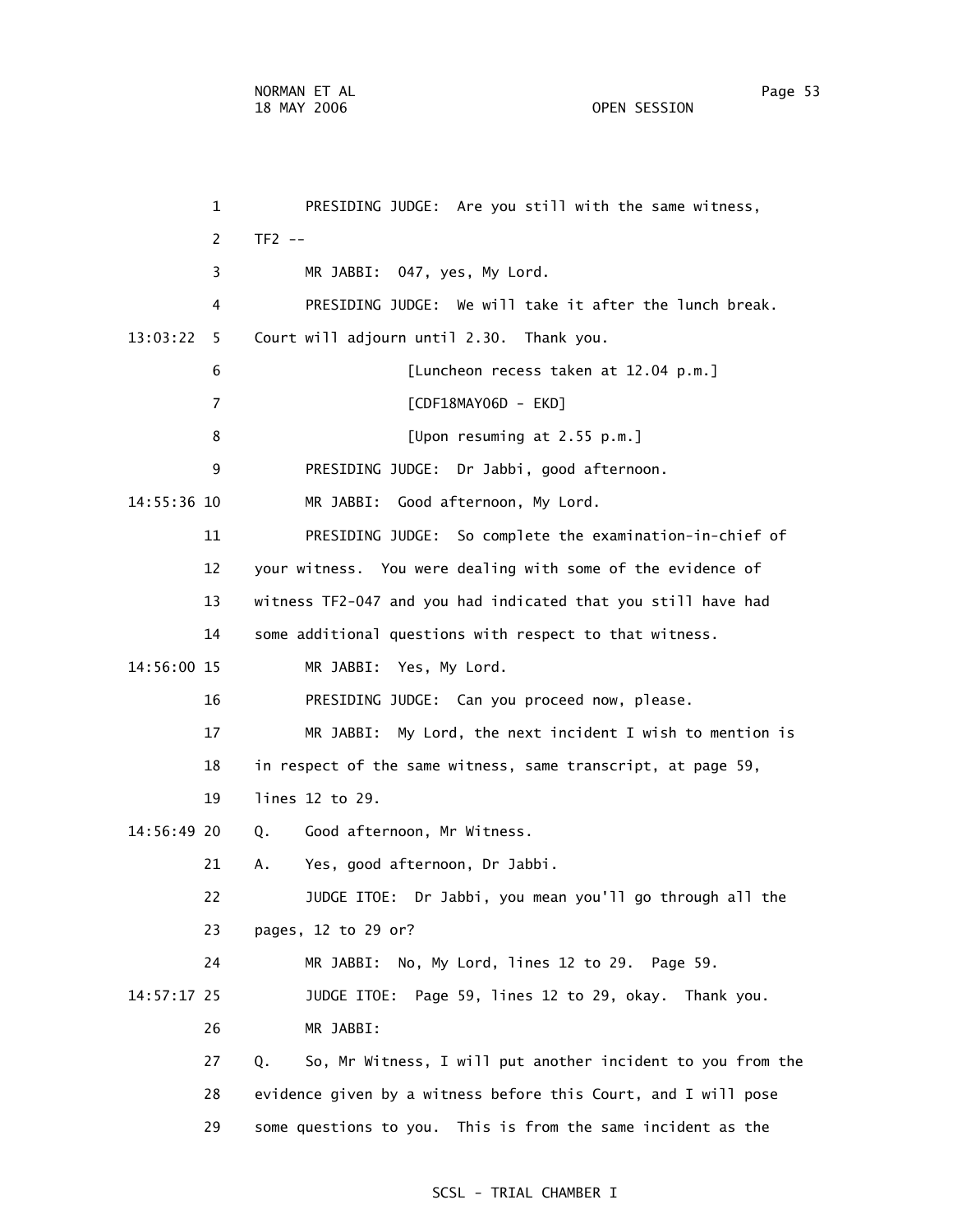1 wheelbarrow incident and I read from line 12. Sorry, line 11. 2 PRESIDING JUDGE: We can take it at 12, I think, that will 3 make sense as well. "Did you know that Fatmata --" 4 MR JABBI: Yes, My Lord. With your leave, if I may just I 14:58:18 5 will skip the relevant points. If I may start from the beginning 6 of the question, My Lord. 7 PRESIDING JUDGE: Go ahead. 8 MR JABBI: 9 Q. "Q. On that day, did you know a woman Fatmata Kamara? 14:58:34 10 "A. Yes, I know Fatmata Kamara. 11 "Q. Did you see her on the day the Kamajors came into 12 town? 13 "A. Yes, I saw her. 14 "Q. Did anything happen to her? 14:59:10 15 "A. Yes. 16 "Q. What happened to her? 17 "A. Kamabotie killed her. He said she was cooking for the 18 rebels. 19 "Q. How was she killed? 14:59:38 20 "A. She was chopped with a cutlass." 21 PRESIDING JUDGE: Just read, Dr Jabbi, don't make any 22 emotion. Just read the plain language. 23 MR JABBI: 24 Q. "Q. Where was she when she was killed? 15:00:03 25 "A. Well, I had three corpses in the wheelbarrow, which I 26 went to bury. So when I came I met her -- I met he has 27 struck her dead. 28 "Q. Where was that that you found her body? 29 "A. The corpse laid in the distance between where I am and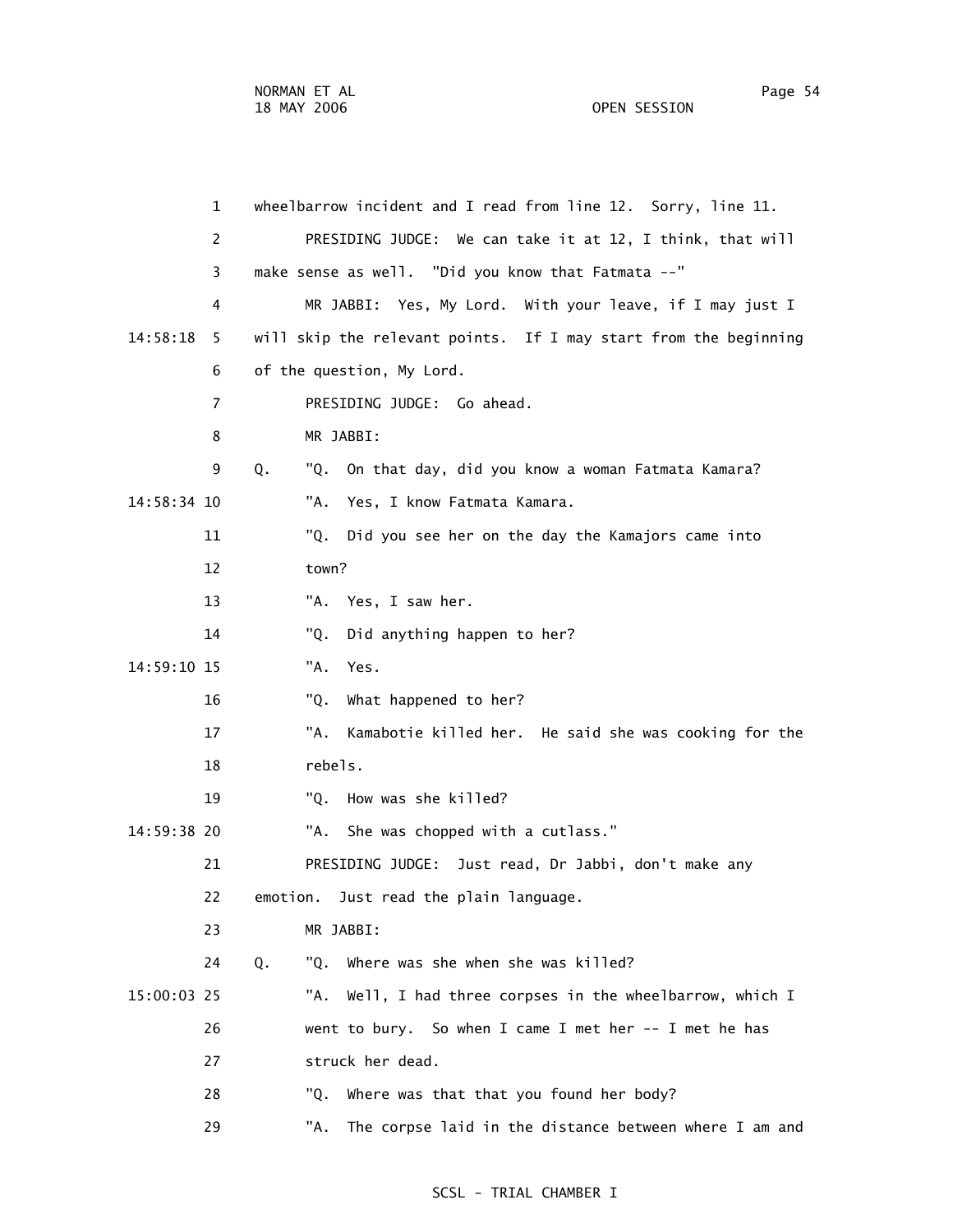1 where you are standing." 2 Now, Mr Witness, did you know a woman called Fatmata Kamara 3 in Tongo? 4 A. No. 15:01:02 5 Q. And did you chop off the head of a woman for cooking for 6 rebels in Tongo? 7 A. No. 8 Q. Thank you. 9 MR JABBI: My Lord, the last set of incidents I wish to 15:01:59 10 refer to from the transcripts is from the transcript of 14th 11 February 2005, the evidence of TF2-035. Again a chain of 12 incidents on the following pages, if I can name the pages first 13 of all: Page 12, lines 4 to 9 and 18 to 25; page 13, lines 10 to 14 12; page 15, line 23 to page 17, line 21; page 18, lines 3 to 16; 15:04:03 15 page 20, line 1 to page 21, line 1. 16 Q. Now, Mr Witness, I am going to read you again a chain of 17 incidents from another witness's testimony. At the end of the 18 reading I will pose a few questions to you. Please listen very 19 carefully. 15:05:06 20 MR JABBI: My Lord, at page 12 if I may begin at line 1, 21 instead of line 4 as I said. One to 9, My Lord. 22 Q. "Q. Please tell the Court once again what the AFRC did 23 when the Kamajors came. 24 "A. They pulled out and leave us and the Kamajors told us 15:05:42 25 to leave for Kenema. 26 "Q. By the way, do you know whether the attack on Tongo 27 carried out by the Kamajors was successful at this time? 28 "A. No. 29 "Q. You don't know or it was not successful?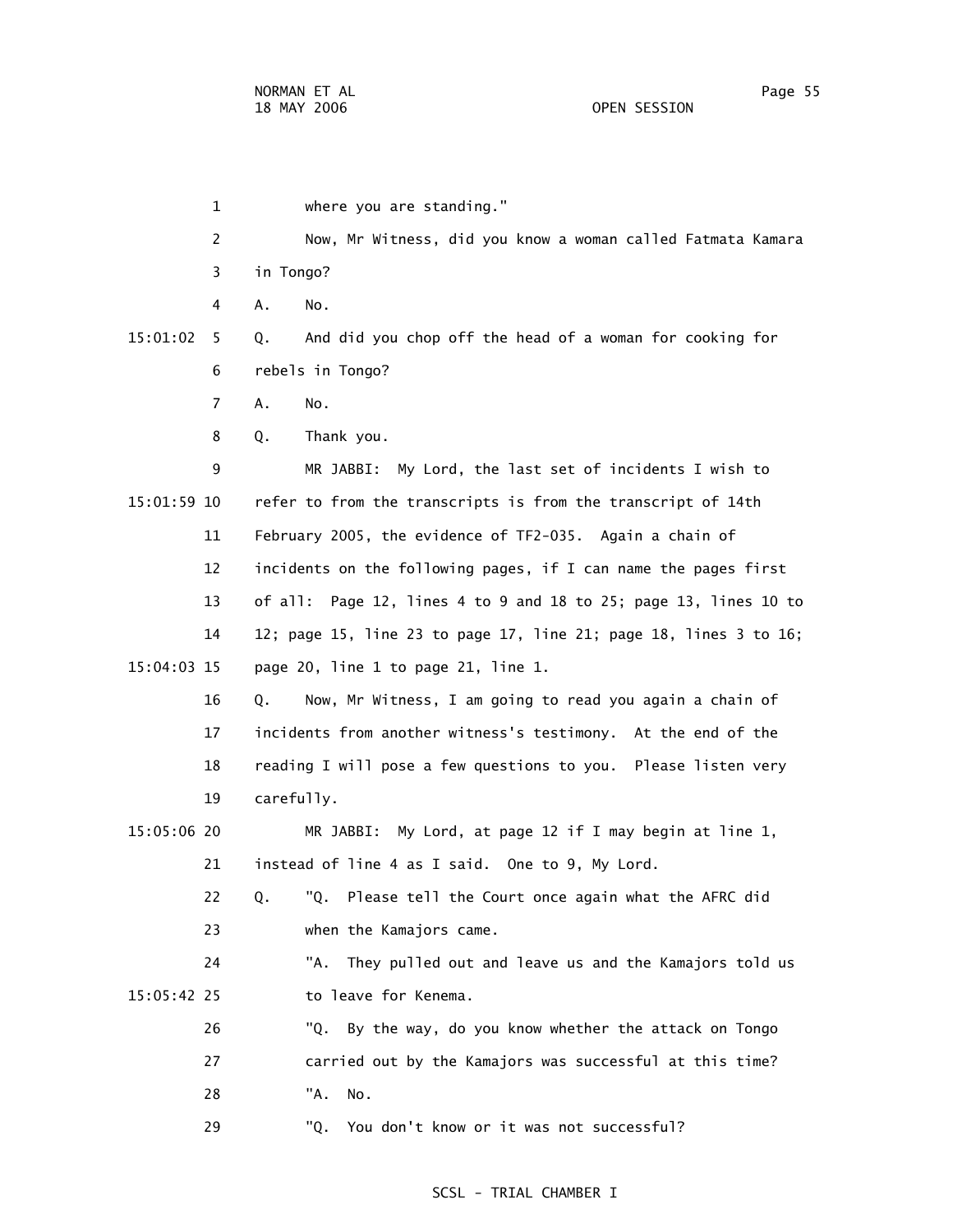|             | 1  | "А. | It was not successful."                                   |
|-------------|----|-----|-----------------------------------------------------------|
|             | 2  |     | Then at line 18 to line 25:                               |
|             | 3  | "Q. | And where in fact did you go really?                      |
|             | 4  |     | "A. We went halfway and the Kamajors told us that we      |
| 15:06:35    | 5  |     | should all go to Panguma.                                 |
|             | 6  |     | "Q. Could you recognise who at this time was commander of |
|             | 7  |     | the Kamajors?                                             |
|             | 8  |     | "A. Yes.                                                  |
|             | 9  | "Q. | Please tell the Court.                                    |
| 15:06:58 10 |    | "A. | The man was called Keikula Kamabotie."                    |
|             | 11 |     | Then at page 13 lines 10 to 12:                           |
|             | 12 | "Q. | Did you go to Panguma?                                    |
|             | 13 |     | "A. We didn't reach Panguma that same day. We stopped     |
|             | 14 |     | halfway at Talama."                                       |
| 15:07:47 15 |    |     | Then at page 15, line 23 to page 17, line 21:             |
|             | 16 |     | "Q. And what happened to the people, the civilians, after |
|             | 17 |     | they were searched?                                       |
|             | 18 |     | "A. Okay. What happened, he passed an order. He ordered   |
|             | 19 |     | us to stand up.                                           |
| 15:08:20 20 |    |     | "PRESIDING JUDGE: Who? 'He' who?                          |
|             | 21 |     | "MR SAUTER:                                               |
|             | 22 | "Q. | Who has given this order?                                 |
|             | 23 | "A. | The commander.                                            |
|             | 24 | "Q. | That means Mr Kamabotie?                                  |
| 15:08:42 25 |    | "A. | Yeah.                                                     |
|             | 26 | "Q. | Did you comply with this order?                           |
|             | 27 | "A. | People stood up, but I didn't.                            |
|             | 28 | "Q. | What did you do?                                          |
|             | 29 | "A. | I was sitting down.                                       |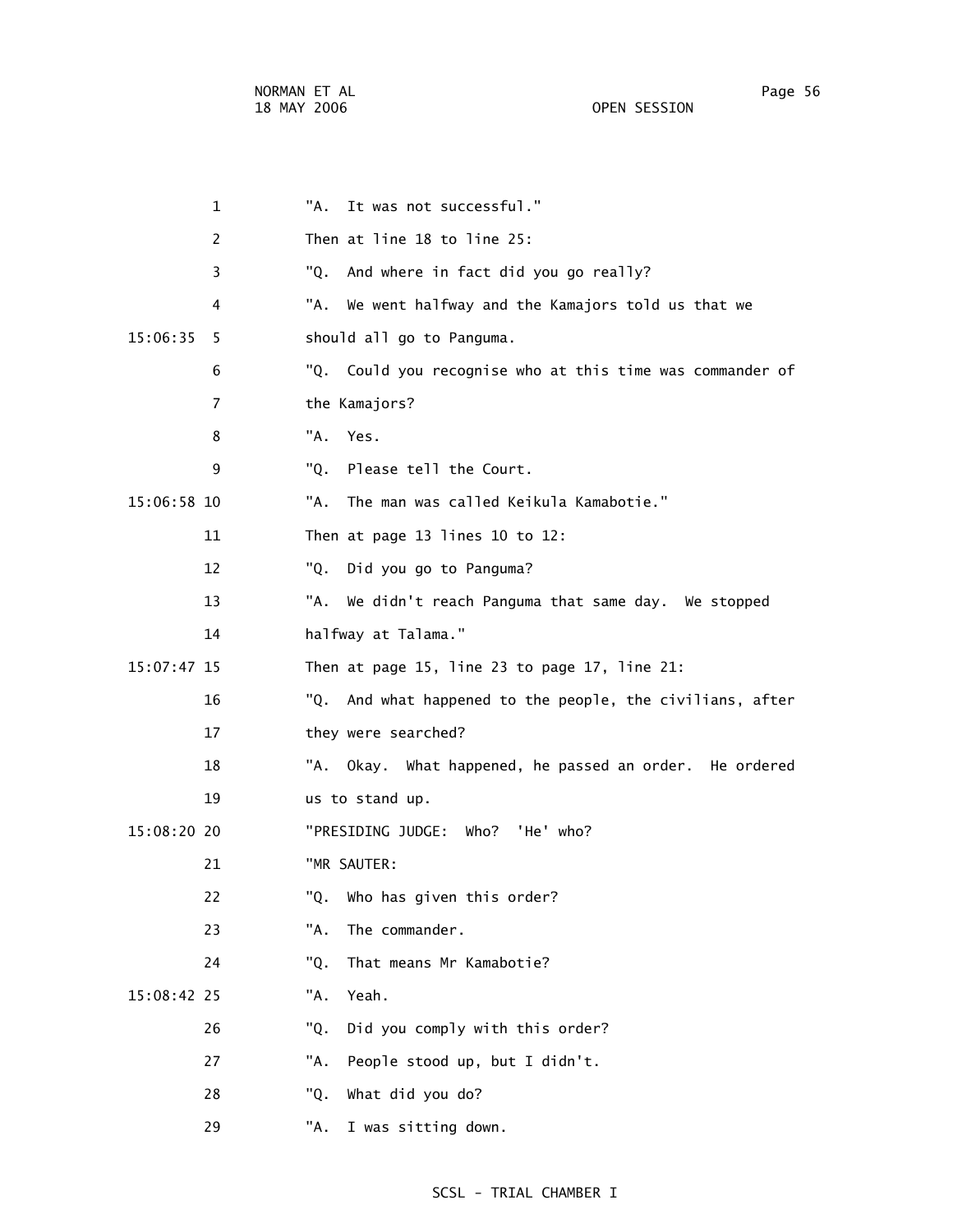1 "Q. So what happened subsequently? People were standing 2 up; you were sitting down. 3 "A. Those who were standing, they said Loko, Limba, Temne, 4 they should form one queue. 15:09:34 5 "Q. From what tribe are you? 6 "A. Myself? 7 "Q. Yes. 8 "A. I am Limba. But I didn't tell them my tribe. 9 "Q. Had you been asked for your tribe? 15:10:02 10 "A. Yeah. 11 "Q. What did you tell them? 12 "A. I told them I was Madingo by tribe. 13 "Q. So let's go a step back. You said people were asked 14 to form a queue consisting of Limba, Temne, Loko people; 15:10:38 15 that's right? 16 "A. Yeah. Yes, they formed one queue. 17 "Q. Was this meant for all the people being there? 18 "A. Yeah. Temne, Mende, Sherbro and Kissi formed one 19 queue. 15:11:03 20 "Q. Now it's getting a bit confusing. You were first 21 speaking about Limba, Temne, Loko. Let's stay with the 22 Limba, Temne, Loko. 23 "A. That's the first thing I answered. That's the first 24 thing I said. I said Temne, Limba and Loko, they formed 15:11:23 25 one queue. That was the first line queue that was formed. 26 "Q. So after this line formed, of how many people 27 approximately this line consisted? 28 "A. There were many.

### SCSL - TRIAL CHAMBER I

29 "PRESIDING JUDGE: Which line? The Loko, Limba, Temne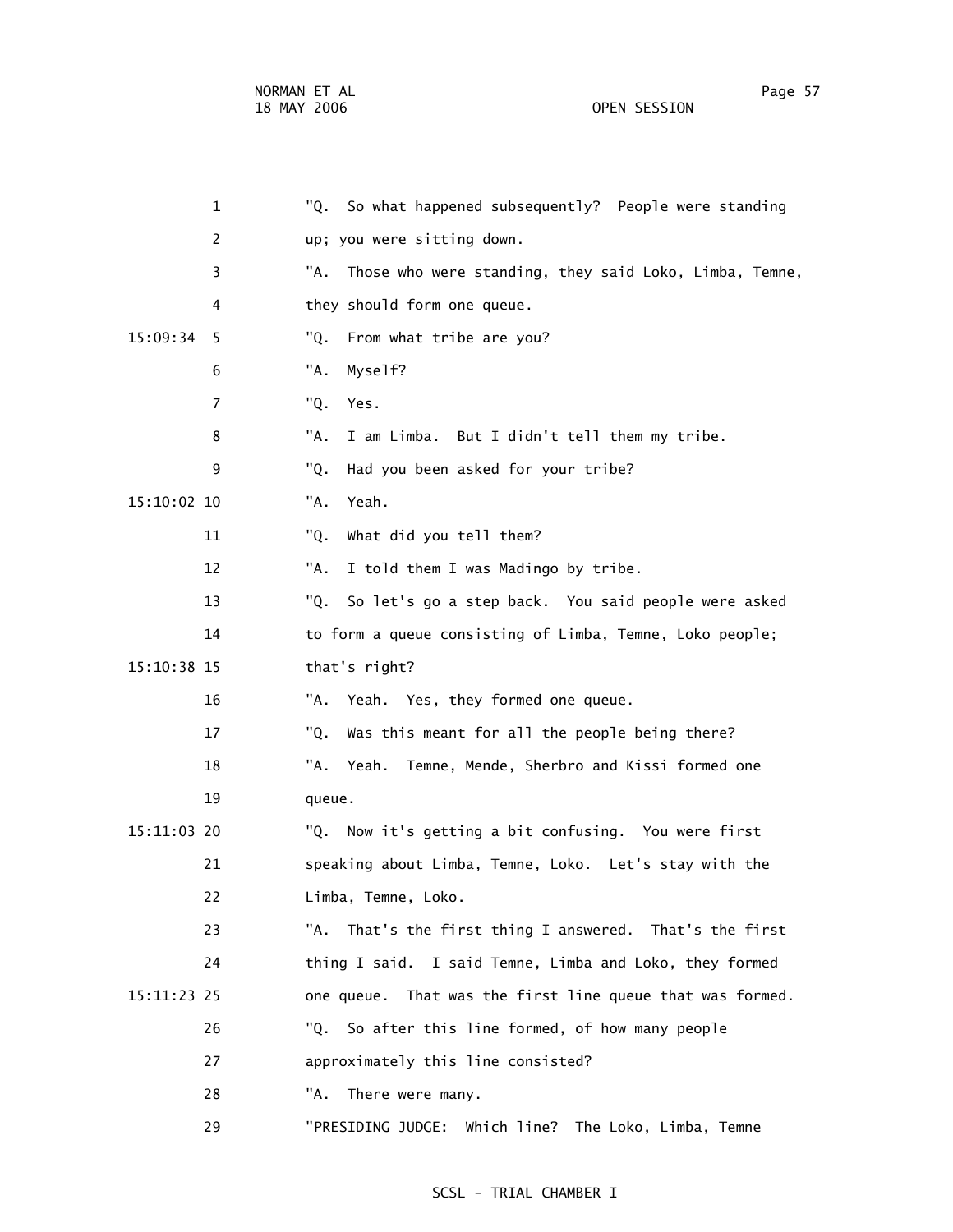1 line? 2 "WITNESS: Yes, there were many. 3 "MR SAUTER: 4 "Q. Once again, could you give an estimate how many? 15:12:07 5 "A. The people? 6 "Q. Yes, in this line. In the line of Limba, Temne and 7 Loko. 8 "A. The number of people who were in the queue? 9 "Q. Yes. 15:12:32 10 "A. Yes, it was 150. 11 "Q. When you say -- when you say 150, is this an estimate 12 or an exact number? 13 "A. That's the exact number which was in the line. 14 "Q. How did you learn that there were exactly 150 persons? 15:13:03 15 "A. Well, the commander himself proved it to us when he 16 said there were 150, that they should be taken away 17 somewhere." 18 Then at page 18 lines 3 to 16: 19 "Q. So this group of people, were there both sexes and old 15:13:39 20 people, young people? 21 "A. There were no women, there were only men. 22 "Q. And once again, all ages? Children and adults? 23 "A. Out of the 150? 24 "Q. Yes. 15:14:13 25 "A. It only had one small boy who was 12 years old. Foday 26 Koroma. 27 "Q. Did you know this small boy by name, Foday Koroma?" 28 "A. Yes. 29 "Q. What about this Foday Koroma?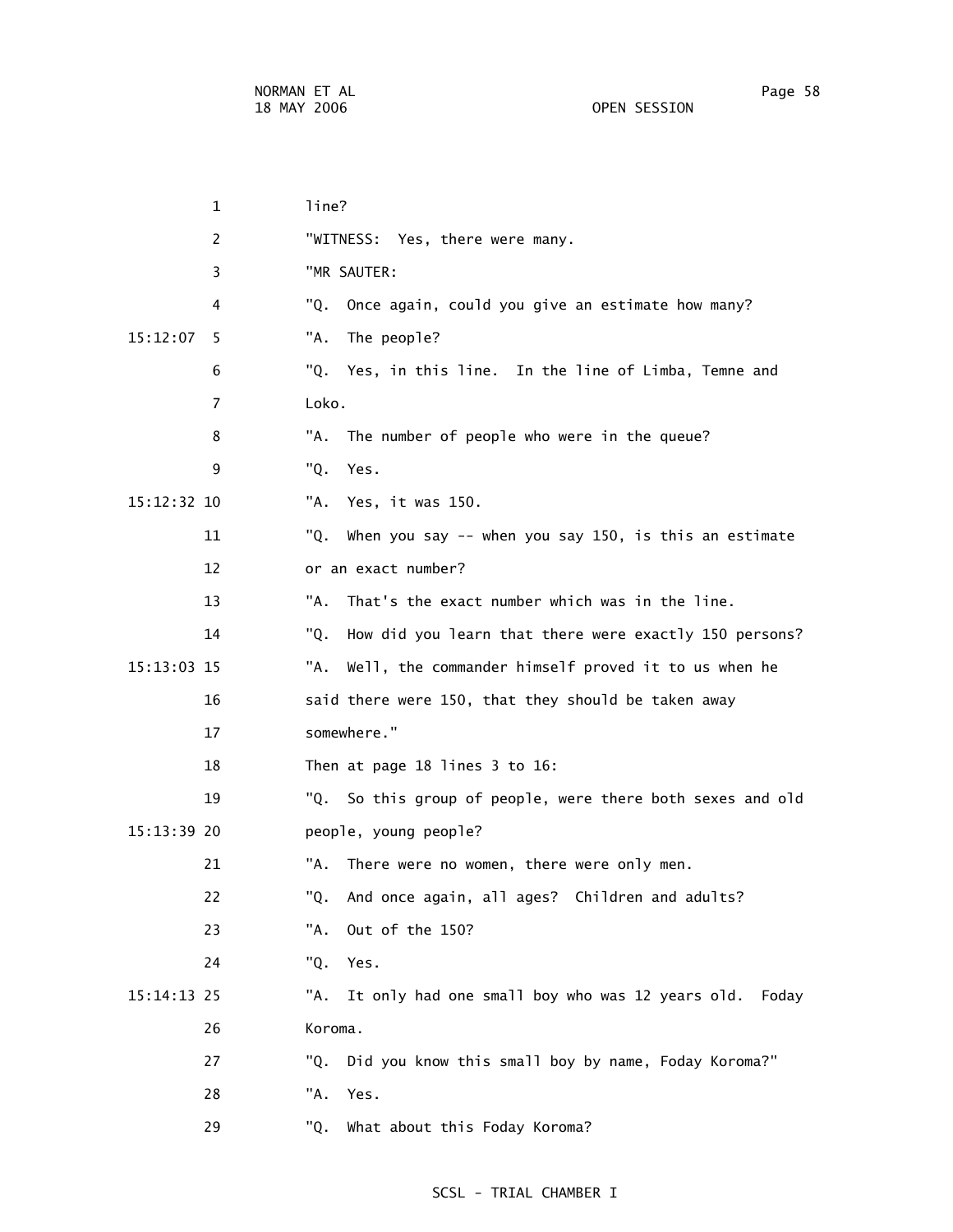1 "A. He was included in the group. He was a member of that 2 group, that 150." 3 And finally at page 20, line 1 to page 21, line 1: 4 "Q. So, Mr Witness, what happened to these people after 15:15:20 5 they were brought to this place? 6 "A. The commander passed an order that they should all be 8 "Q. To your knowledge, had this order been carried out?

- 15:15:45 10 "Q. Could you see these people being killed, with your own 11 eyes?
	- 12 "A. Yeah.

7 killed.

9 "A. Yes.

- 13 "Q. Please tell the Court how the killing was executed.
- 14 "A. Well, these people were hacked to death. In fact,
- 15:16:12 15 they were killed by the use of a cutlass.
	- 16 "Q. Could you see whether or not really all people from 17 this group were killed?
		- 18 "A. Yes.
- 19 "Q. And could you give an estimate how many Kamajors were 15:16:44 20 involved in this killing?
	- 21 "A. There were 30.
		- 22 "Q. What time about was it when this happened? Daylight?
			- 23 "A. Yes. It was daylight, about 10 o'clock.
- 24 "Q. Mr Witness, after this killing was done, what happened 15:17:21 25 to the remaining people?
	- 26 "A. We were taken to Panguma, but before they took us to 27 Panguma, one person's stomach was slit open, and they 28 removed his entrails and placed it in a bucket before us. 29 "Q. Are you saying out of the group of killed person one's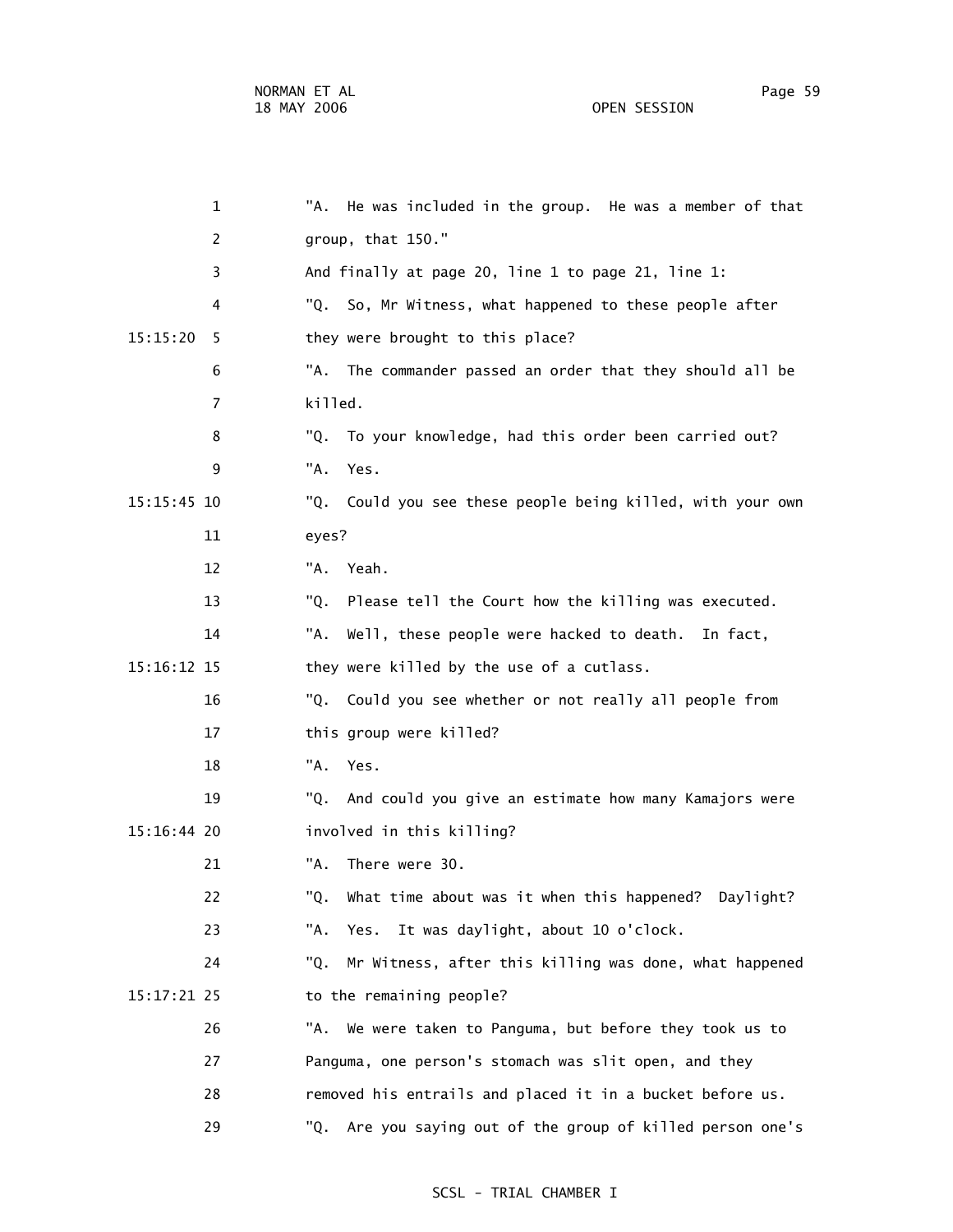1 body was opened, or another one? Did you understand my 2 question? 3 "A. I understand. It were not among the survivors, it was 4 among those who were killed, one of them." 15:18:21 5 Now, Mr Witness, as I say, that is another set of incidents 6 from another witness who testified before this Court. The 7 incident relates to an attack on Tongo by Kamajors which, 8 according to the witness, which attack was not successful, and 9 these incidents followed. Now, Mr Witness, do you remember 15:19:18 10 taking a number of civilians from Tongo following an unsuccessful 11 attack on Tongo by the Kamajors? 12 A. Yes. 13 Q. Do you remember taking those civilians to Talama? 14 JUDGE ITOE: Why don't you ask him where he took -- 15:20:20 15 MR JABBI: My Lord, it's all there. 16 JUDGE ITOE: It's all where? 17 MR JABBI: It is all in the incident I've read. 18 JUDGE ITOE: You are in examination-in-chief. 19 MR JABBI: As Your Lordship pleases. 15:20:37 20 JUDGE ITOE: That is why I wanted to remind you. 21 MR JABBI: Yes, My Lord, thank you very much. 22 PRESIDING JUDGE: Just make sure that when you put that 23 question to the witness, you make it clear to him that this is 24 from that portion of the transcript that you have read to him, 15:20:54 25 not something new. Because you have read many pages now - to 26 keep the context.

27 MR JABBI:

 28 Q. Mr Witness, the next set of questions I am asking you are 29 all related to the incident that I have just read out from this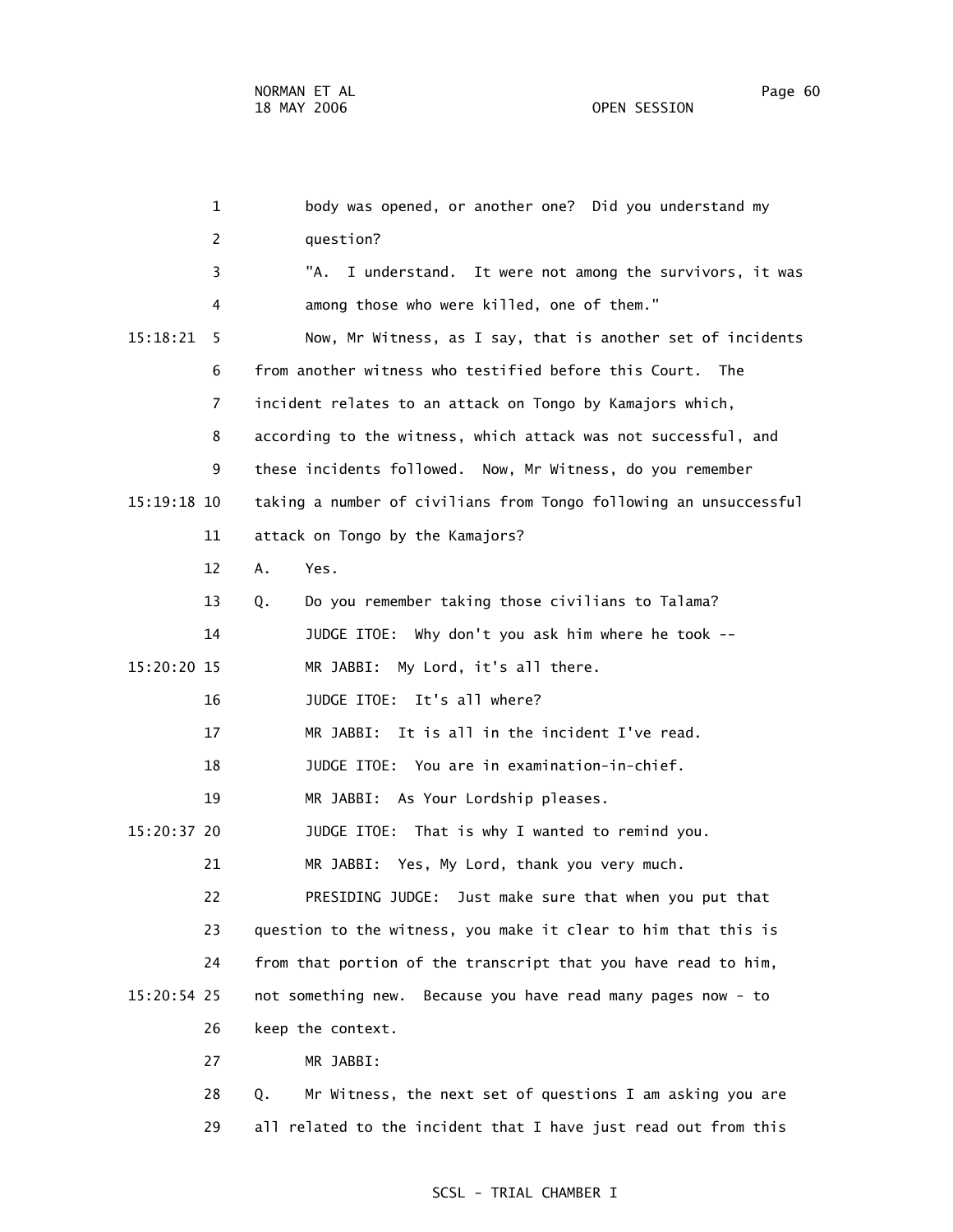1 evidence. When, on that unsuccessful attack on Tongo by the 2 Kamajors, you rescued a number of civilians, where did you take 3 them? 4 PRESIDING JUDGE: There was no such thing as rescue. You 15:21:47 5 were asking, "Do you remember taking these civilians to" -- 6 MR JABBI: Sorry, My Lord. 7 Q. When you took the number of civilians after the 8 unsuccessful attack on Tongo, where did you take them? 9 A. We took them to Talama. 15:22:21 10 Q. Had you told them where you were going to take them 11 ultimately? 12 A. Yes. 13 Q. Where did you say you were going to take them, ultimately? 14 A. I told them that we were taking them to our Kamajor chief, 15:22:56 15 Panguma, BJK Sei. 16 Q. At Talama, did you count them? 17 A. Yes. 18 Q. How many did you get? 19 A. The others who were 175. That was apart from the children 15:23:31 20 that were amongst them. 21 Q. How many children? 22 A. I didn't count them. 23 Q. But one, two, three; around that? 24 A. There were more than that. There were babies among them. 15:24:06 25 There were others, three years, four years, seven years. Not one 26 or two, there were many. 27 Q. Did you search those civilians? 28 A. No.

### SCSL - TRIAL CHAMBER I

29 Q. What did you do to them?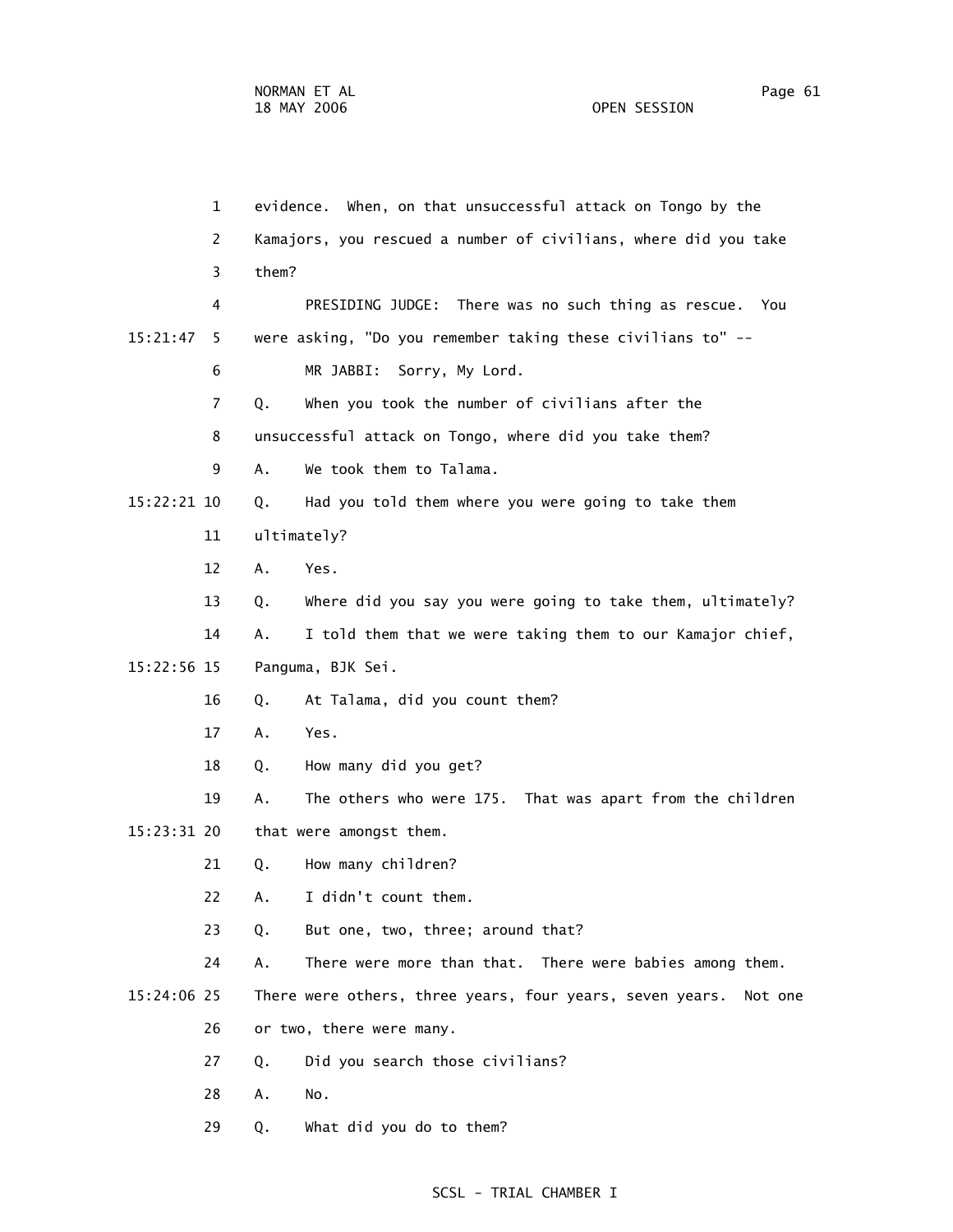1 A. I let my Kamajors to get oranges for them, I took bucket 2 for them and went to the tap and got water for them so they 3 drank, and I put them in front of me and I took them to BJK Sei 4 at Panguma. All of them. 15:25:02 5 PRESIDING JUDGE: We are just going in circles here. This 6 is essentially the evidence he gave in-chief. You are to put to 7 the witness some -- and you have read these portions of that 8 particular transcript, so put it to him. Basically that witness 9 that you have referred to has said they were put in a queue and 15:25:18 10 asked. This is what this witness is saying, so put that to him, 11 presumably. 12 MR JABBI: I am putting the specifics, My Lord. 13 PRESIDING JUDGE: Because if you ask him what he did, we 14 will get nowhere. 15:25:31 15 MR JABBI: Yes, indeed, My Lord. 16 Q. Did you ask the civilians to queue up by their tribes? 17 A. No. 18 Q. Temne, Loko, Limba in one line? 19 A. No. 15:26:06 20 Q. Then Temne, Mende, Sherbro in another line? 21 A. No. I never picked them by tribes. 22 Q. Did you pass an order that a number of them be taken away 23 and killed? 24 A. No. 15:26:37 25 Q. Did you take all of them to Panguma as planned? 26 A. Yes. 27 MR JABBI: My Lords, that is all for this witness. 28 PRESIDING JUDGE: Thank you. Second accused, any 29 cross-examination of this witness?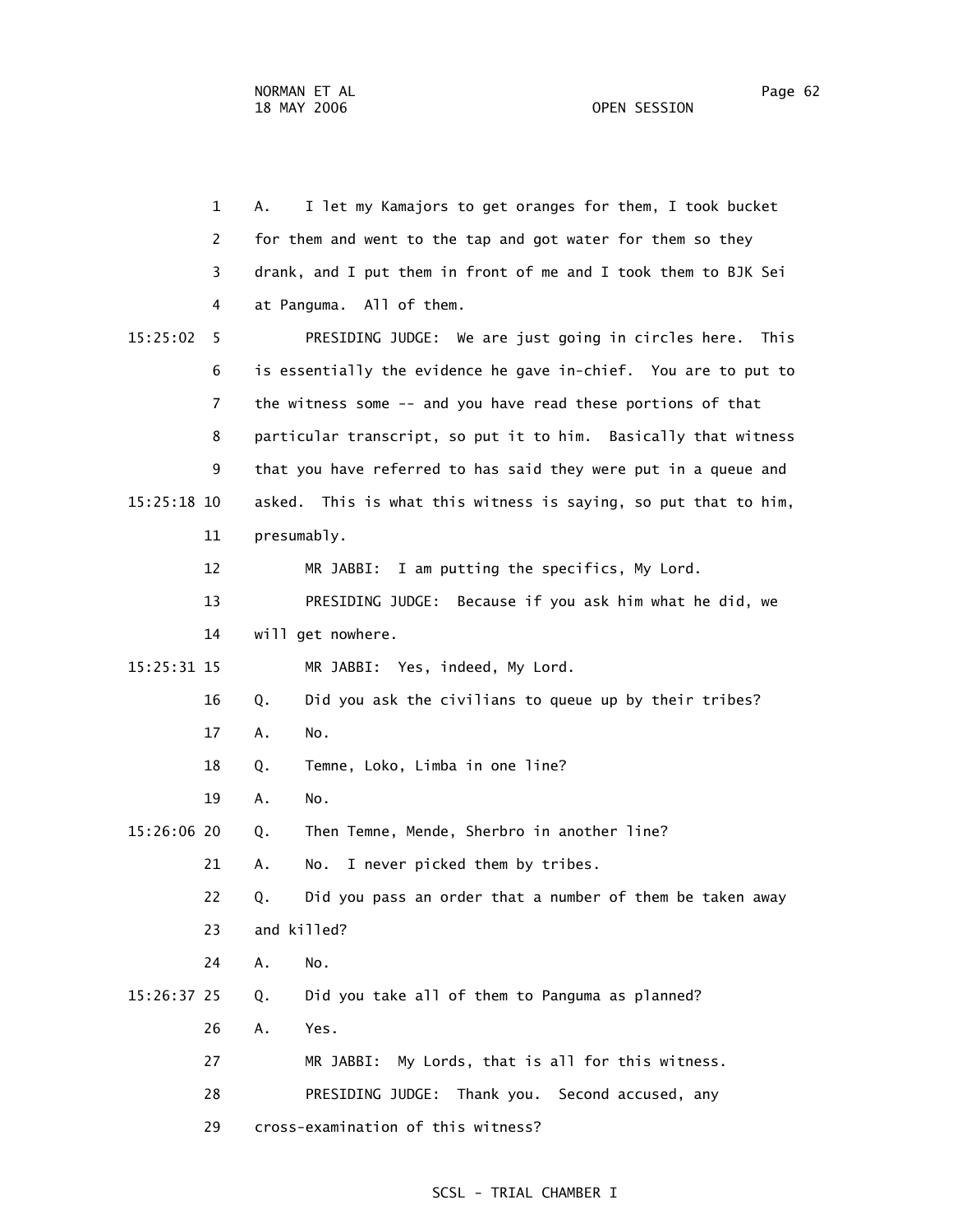29 MR PESTMAN:

 1 MR PESTMAN: Yes, Your Honour, thank you. 2 CROSS-EXAMINED BY MR PESTMAN: 3 Q. Mr Amara, I am counsel for Mr Moinina Fofana. I would like 4 to ask you a couple of questions. Do you know Mr Moinina Fofana? 15:27:42 5 A. Yes, I know him now belatedly. 6 Q. When did you first meet Mr Moinina Fofana? 7 A. We met in Bo when CDF had come. 8 Q. Was that before or after the reinstatement of the 9 government? 15:28:07 10 A. After the reinstatement. 11 Q. Do you happen to know whether he was at Bo Waterside when 12 you were there? 13 A. Yes, I heard his name there, but I didn't know him. 14 Q. Do you know what he was doing there? 15:28:41 15 A. He wasn't doing anything there. He was only there because 16 he was a Kamajor and that the war had displaced us and we're all 17 there at Bo Waterside. 18 Q. After your short period stay in Bo Waterside, you went back 19 to the Tongo area and I understand that your commander at that 15:29:18 20 time was BJK Sei; is that correct? 21 A. Yes. 22 Q. Do you happen to know to whom he reported, if he reported 23 at all? 24 A. Yes. 15:29:46 25 Q. Who did he report to? 26 A. He reported to our chiefs, because at that time we never 27 knew of any other leaders. 28 PRESIDING JUDGE: He reported to whom?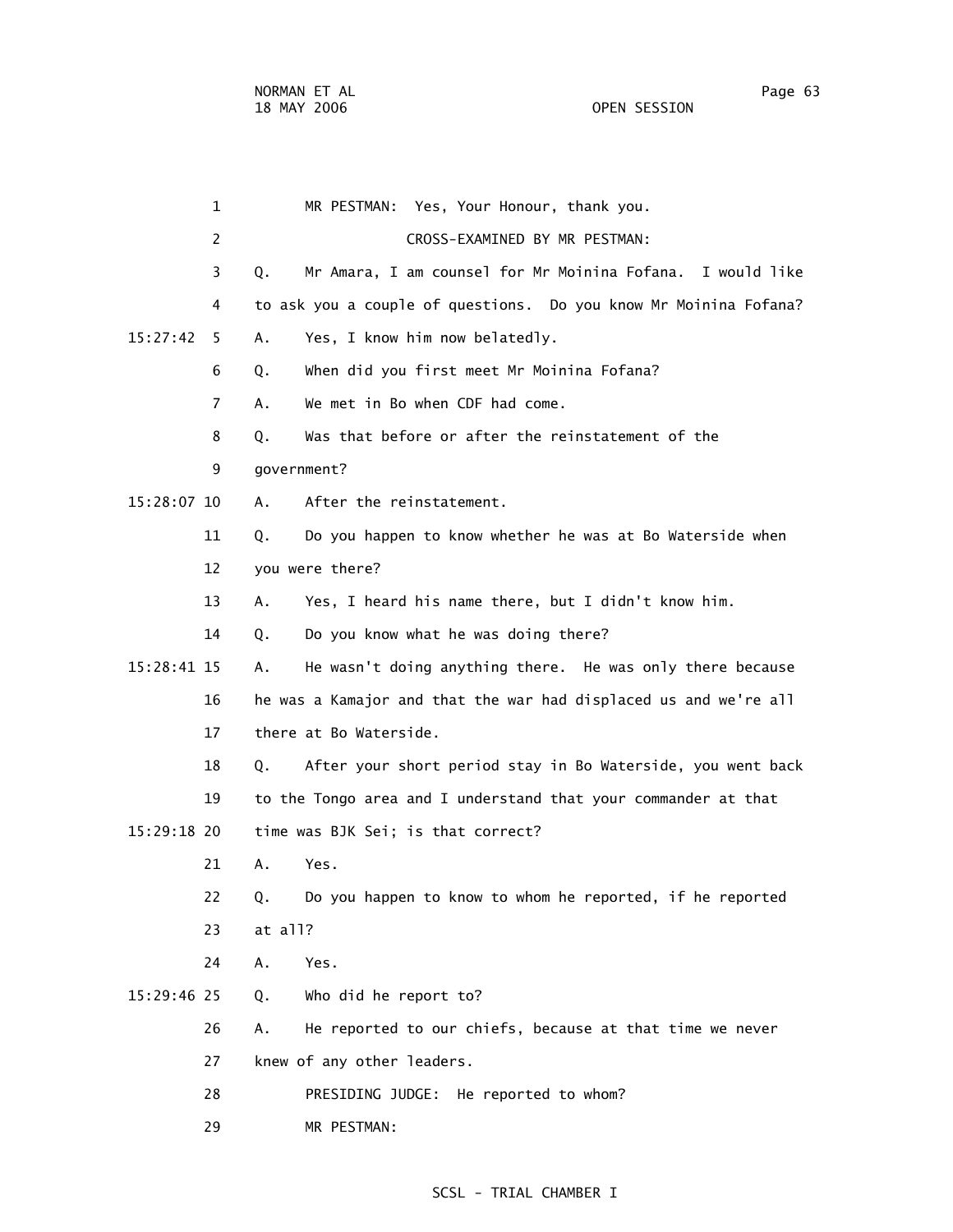1 Q. Could you please repeat the answer? 2 A. Our chiefs, the chiefs who were in the chiefdom, 3 Lower Bambara Chiefdom. 4 PRESIDING JUDGE: So BJK reported to the chiefs of the 15:30:28 5 chiefdom; that's what you're saying? 6 THE WITNESS: Yes. 7 MR PESTMAN: 8 Q. Did Mr Fofana ever give you any orders? 9 A. No. 15:30:46 10 Q. Not even indirectly through other people? 11 A. I didn't hear that, neither did I see it. 12 Q. Did you ever report to Mr Fofana about battles, about the 13 war? 14 A. Ever since we have not had such a thing between myself and 15:31:25 15 Mr Fofana. 16 Q. What was Mr Fofana to you? What did he mean? Was he of 17 any importance to you during the war? 18 A. Kinie Fofana, I used to hear his name, but there was no 19 important -- I only used to hear his name. He was of no 15:32:02 20 importance to me related to the Kamajor business. 21 Q. Sorry, I missed the last sentence. Could you please repeat 22 the last sentence? 23 A. Mr Fofana, I didn't know about his importance related to 24 the Kamajor business the time we were fighting the war. 15:32:45 25 MR PESTMAN: I would like to refer the Court to witness 26 TF2-008. I have mentioned that witness before. In a statement 27 given on 16th November 2004 at page 47. 28 PRESIDING JUDGE: I'm sorry. TF2 -- 29 MR PESTMAN: 008, 16 November 2004 page 47.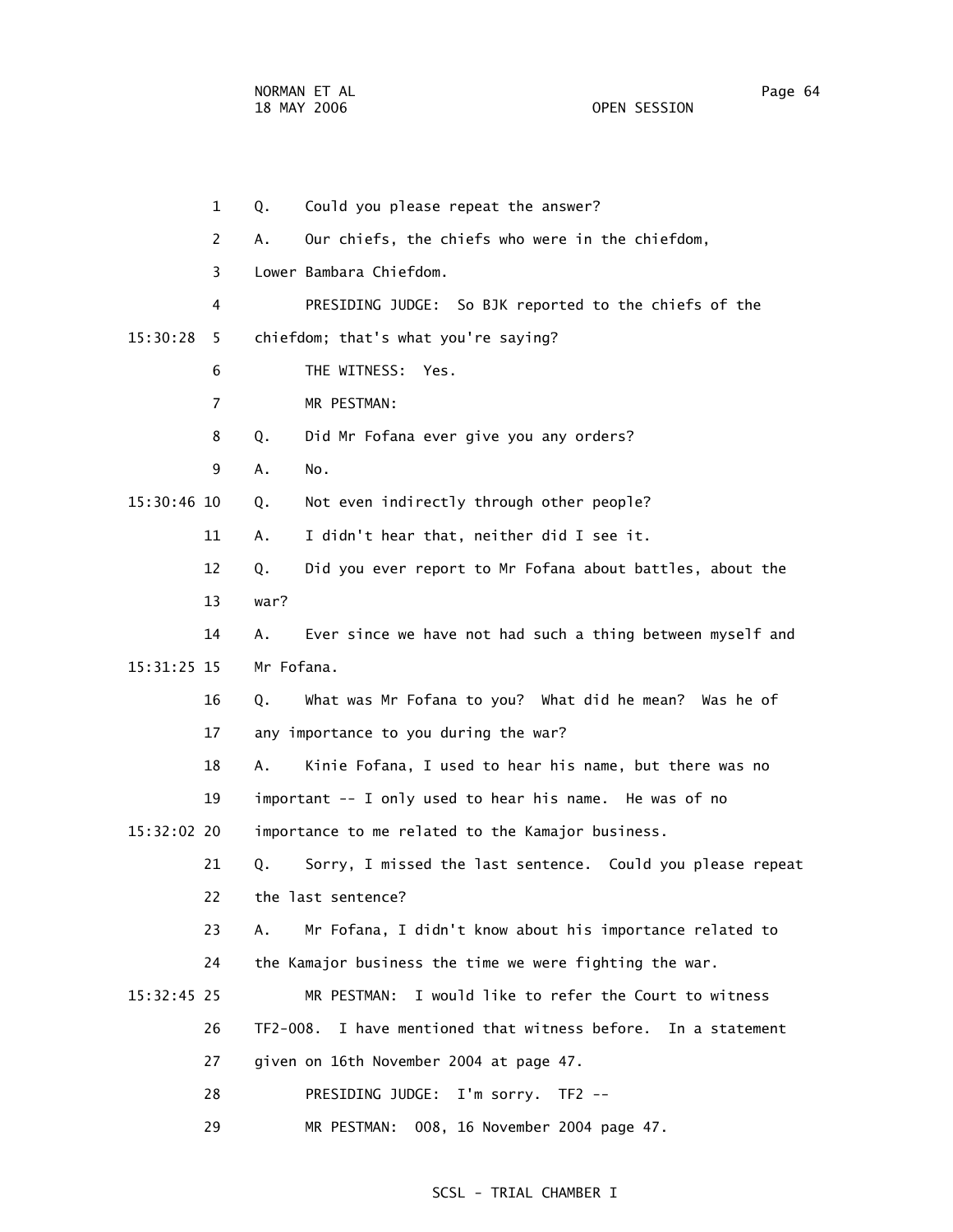1 Q. A witness for the Prosecution, Mr Amara, came and told this 2 Court that Mr Fofana was in charge of all CDF fighting groups. 3 In your own experience as a commander in the CDF, did you 4 consider Mr Fofana to be in charge of fighting groups? 15:33:54 5 A. No. At that time, that never happened and I didn't hear 6 it. 7 MR PESTMAN: There is one more witness I would like to draw 8 the attention of the Court to, Your Honours, TF2-005, in a 9 statement given on 15 February 2005 at page 94? 15:34:34 10 Q. Mr Amara, there was another witness here for the 11 Prosecution who said that Mr Fofana was one of those responsible 12 for deciding and planning how the war was to be fought. In your 13 own experience as a CDF commander, did Mr Fofana play that role? 14 A. No. 15:35:24 15 MR PESTMAN: Your Honours, the same witness on the same 16 day, page 101. 17 Q. The same witness, Mr Amara, said that Mr Fofana was 18 responsible within the CDF for the selection of commanders, CDF 19 commanders. In your own experience as a CDF commander, do you 15:35:53 20 know whether Mr Fofana was responsible for the selection of 21 commanders? 22 A. No, I didn't know about that. 23 Q. Did Mr Fofana appoint you as a commander? 24 A. No. 15:36:27 25 MR PESTMAN: The same witness, Your Honours, on 16 February 26 2005 at page 10. 27 Q. Mr Amara, the same witness also said that Mr Fofana was 28 responsible for decisions as to how many Kamajors would 29 participate in any given attack. To your knowledge, Mr Amara,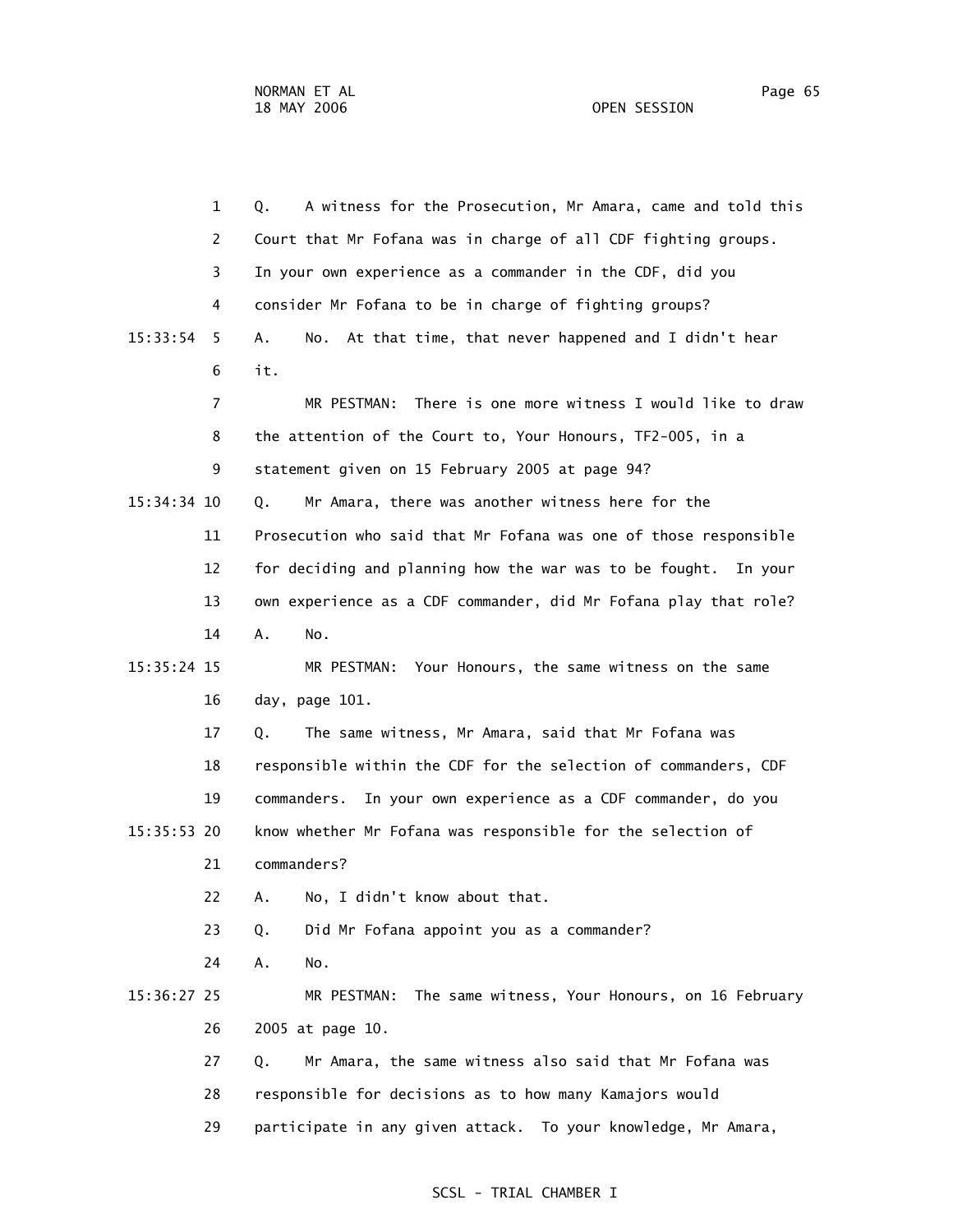1 did Mr Fofana ever determine how many Kamajors should participate 4 Q. Have you ever talked to the Prosecution or an investigator 6 A. They used to go there asking us that we should say 7 something to us so that we would record them. But I didn't know 8 their differences. Some of them would say they were coming from

 9 the Defence and they had gone to us to investigate some things. 15:37:48 10 Even as we're here, one is amongst us, I know him, but I don't 11 know his name.

> 12 Q. Just out of curiosity, who was that? Could you point at 13 that particular person?

 14 A. That man sitting after this man. That man over there. He 15:38:08 15 met me in Bumpeh, my village.

> 16 Q. He doesn't work for the Defence. He is from the other 17 side.

 18 A. That's why I said I didn't know their differences. Someone 19 would just come and say whatever you know about this one say it 15:38:35 20 and we will document it.

21 Q. And you always told the same story?

 22 A. If only what I said was what you wrote, you didn't write 23 any other thing, well, I'll accept it.

 24 MR PESTMAN: I would like to show this witness the CDF 15:39:02 25 calendar, please, and go to my last set of questions.

26 PRESIDING JUDGE: What is the exhibit number?

27 MR PESTMAN: I think it is 112.

28 Q. Mr Witness, can I ask you in the meantime whether you can

29 read English?

# SCSL - TRIAL CHAMBER I

 2 in any attack you participated in? 3 A. No.

15:37:26 5 working for the Prosecution?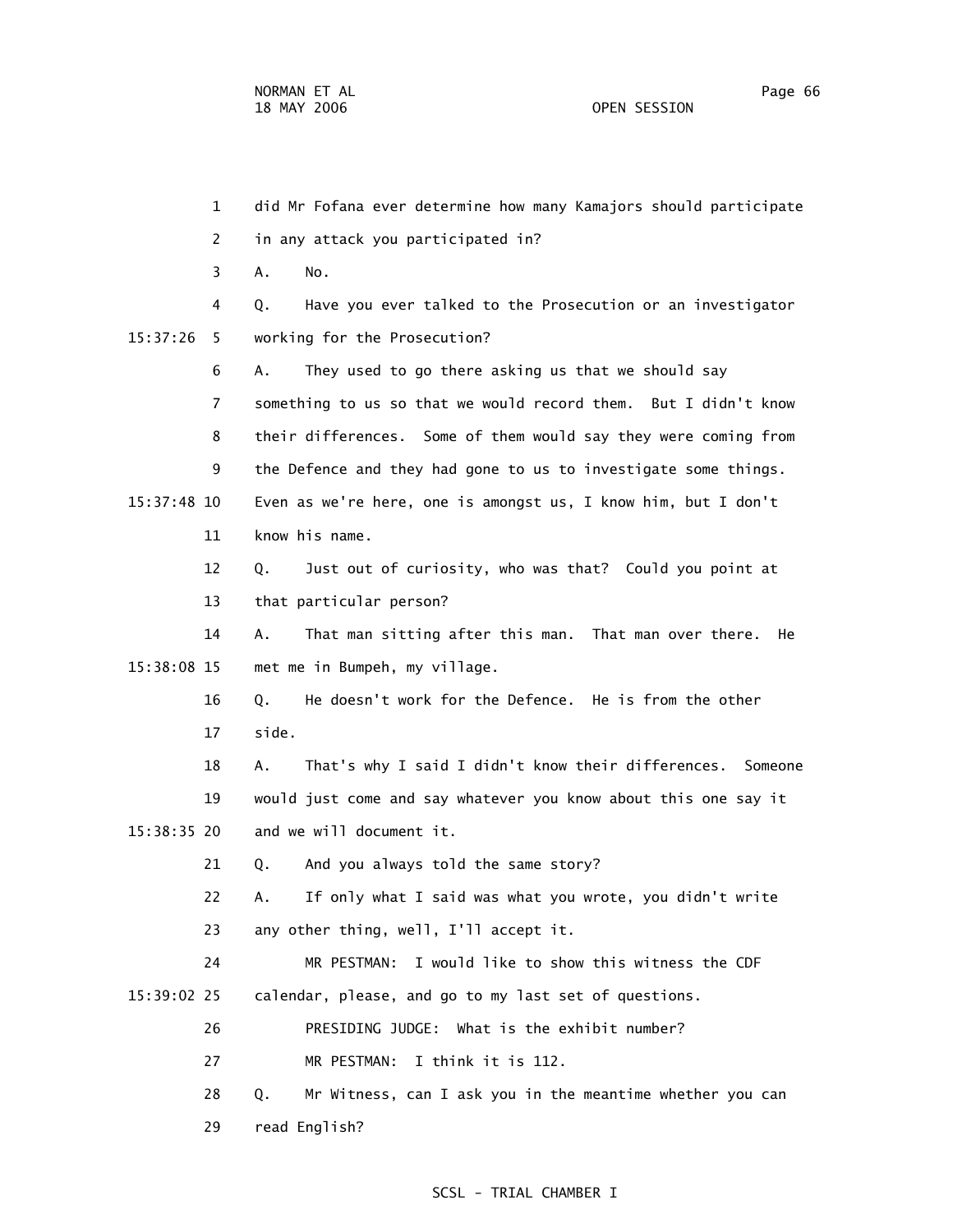1 A. No. 2 Q. If you could open, Mr Amara, the calendar. Go to what I 3 think is the third page, the top. There is a top of Mr Fofana. 4 I think it is the next page. It is the month of February. Can 15:40:52 5 you see the photo with Mr Moinina Fofana? 6 A. Yes. 7 Q. Okay. Have you ever seen this calendar before? 8 A. I've never seen it and I don't know anything about it. 9 Q. I would just like to read some of the text underneath the 15:41:27 10 photo and I would like to ask what your reaction is to that 11 particular text. The first line says, "As far as the 12 Sierra Leone Civil Defence Forces are concerned, they don't say 13 war unless he says they say war." And "he," that will be 14 Mr Fofana. What would be your reaction to this? 15:42:10 15 A. Is that a question? 16 Q. Yes. 17 A. I thought you were reading. 18 Q. No, no. My quotes are a bit shorter. The question is: 19 The text says, "They don't say war unless he says they say war," 15:42:51 20 and "he" would be Mr Fofana. That is what the text of the 21 calender says. My question would be: Is that statement correct? 22 A. No. 23 Q. And a bit further it says, "Moinina" -- I'm quoting again. 24 "Moinina Fofana, popularly known within the CDF as director, is 15:43:29 25 the man who overseas the mobilisation and deployment of the 26 volunteer fighters of the CDF." Is that statement correct? 27 A. No. 28 Q. I have one final question. On the photo you can see that

#### SCSL - TRIAL CHAMBER I

29 Mr Fofana is holding a pen or a pencil in his right hand. Have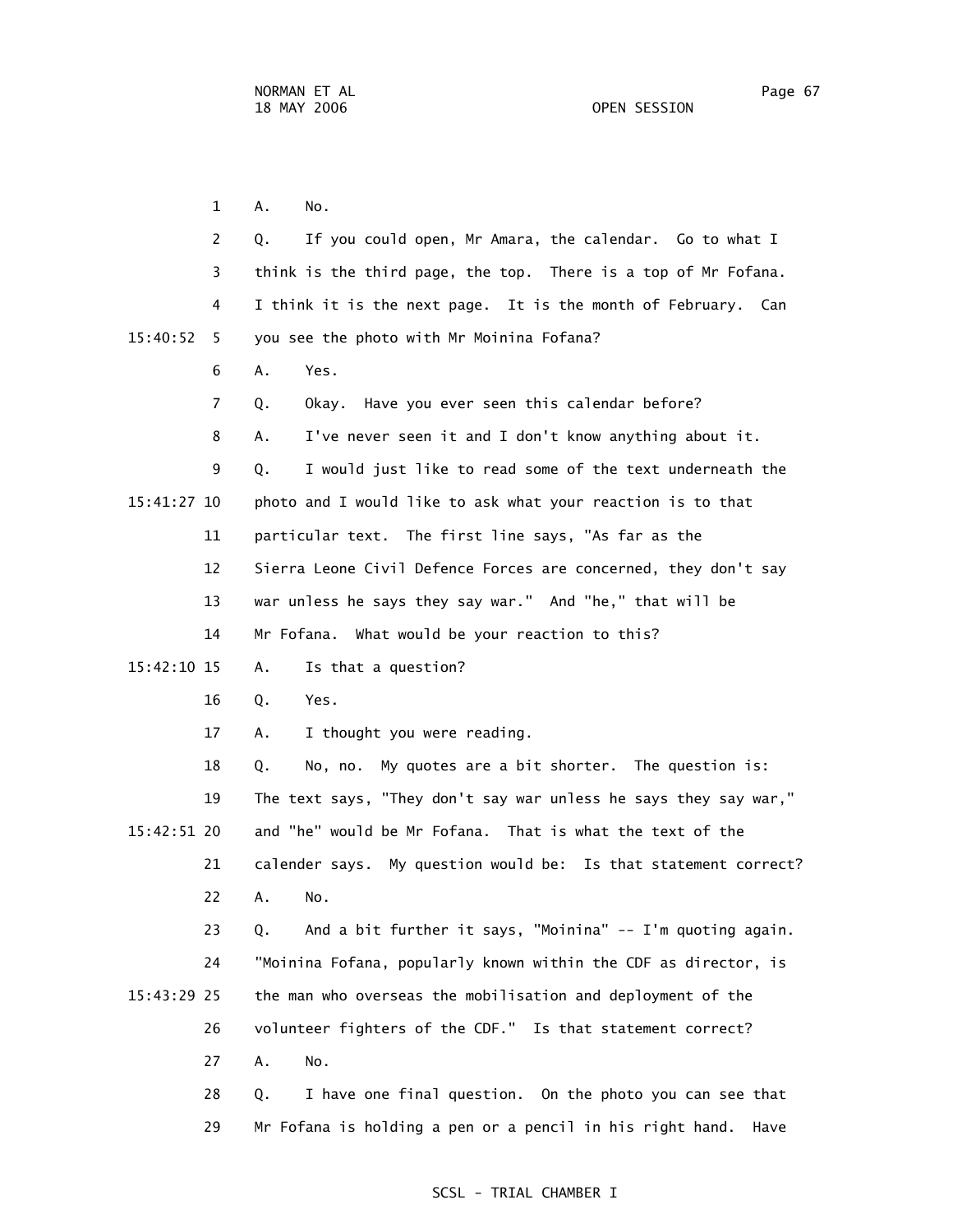1 you ever seen him holding a pencil in his hand? 2 A. Even when I came to him in Bo, I didn't see him with a 3 pencil in his hand. I took -- I spent seven days in Bo when I 4 came there. I didn't see him with a pencil in his hand. 15:44:35 5 Q. Thank you, Mr Amara. 6 MR PESTMAN: Thank you, Your Honours. 7 PRESIDING JUDGE: Thank you. Counsel for third accused, 8 any questions in cross-examination of this witness? 9 MR LANSANA: Yes, Your Honour, by all means. 15:45:07 10 CROSS-EXAMINED BY MR LANSANA: 11 Q. Mr Witness, good afternoon. 12 A. Yes, good afternoon. 13 Q. You testified before this Court to the effect that you were 14 a Kamajor; correct? 15:45:34 15 A. Yes. Even now I'm a Kamajor. 16 Q. You were initiated into the Kamajor society, you say, in 17 1996; not so? 18 A. Yes. 19 Q. Who initiated you? 15:46:10 20 A. Kamoh Brima Bangura. 21 Q. At the time of your initiation were you aware of any other 22 initiators? 23 A. I used to hear. 24 Q. Did you specifically hear about a man called 15:46:52 25 Allieu Kondewa? 26 A. I heard his name being called. 27 Q. Would it be true to say that you had combat experience 28 before you became initiated into the Kamajor society? 29 A. Yes.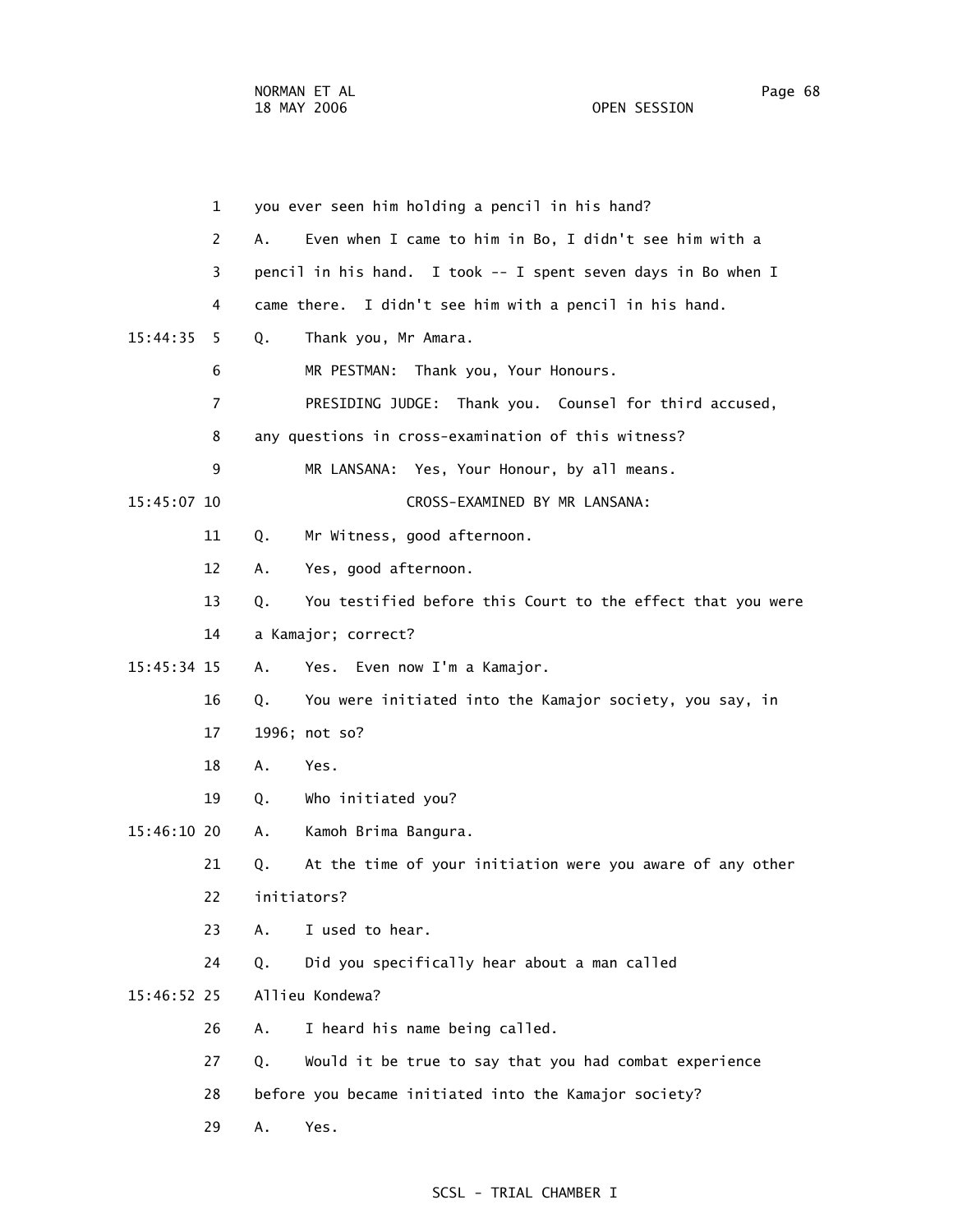1 Q. Is it also true that there were quite a number of other 2 people, other Kamajors, who had combat experience before they got 3 to be initiated into the Kamajor society? 4 A. Many. 15:47:56 5 Q. What was your personal motivation for becoming a Kamajor? 6 A. What motivated me to become a Kamajor? I was not forced 7 into the Kamajor society. Because the war came from my home 8 town, the way it was destroying my home town, killing my people, 9 it was then the chiefdom people came together and said let's 15:48:31 10 gather the young men together so that we'll be initiated and 11 eventually protect our land. So I was willingly initiated so 12 that will help the soldiers fight the war. 13 Q. Mr Witness, did you believe in the mystical powers that the 14 initiators said they would give to you as an initiate? 15:49:08 15 A. Yes. 16 Q. Can you give this Court a few personal experiences you had 17 in battle that justified that belief? 18 A. Yes. 19 Q. Can you oblige the Court? 15:49:51 20 A. My own Kamajor society that I was initiated into, I can put 21 off a gun, the guns of my enemies. 22 Q. Can you come there again? What do you mean by "put off a 23 gun"? 24 A. If my enemy's firing at me, I would make sure that that gun 15:50:30 25 is disabled. 26 Q. Thank you. Any other experience? 27 A. [No interpretation] 28 Q. Please oblige the Court. 29 A. They will fire at me and the bullet would never pierce my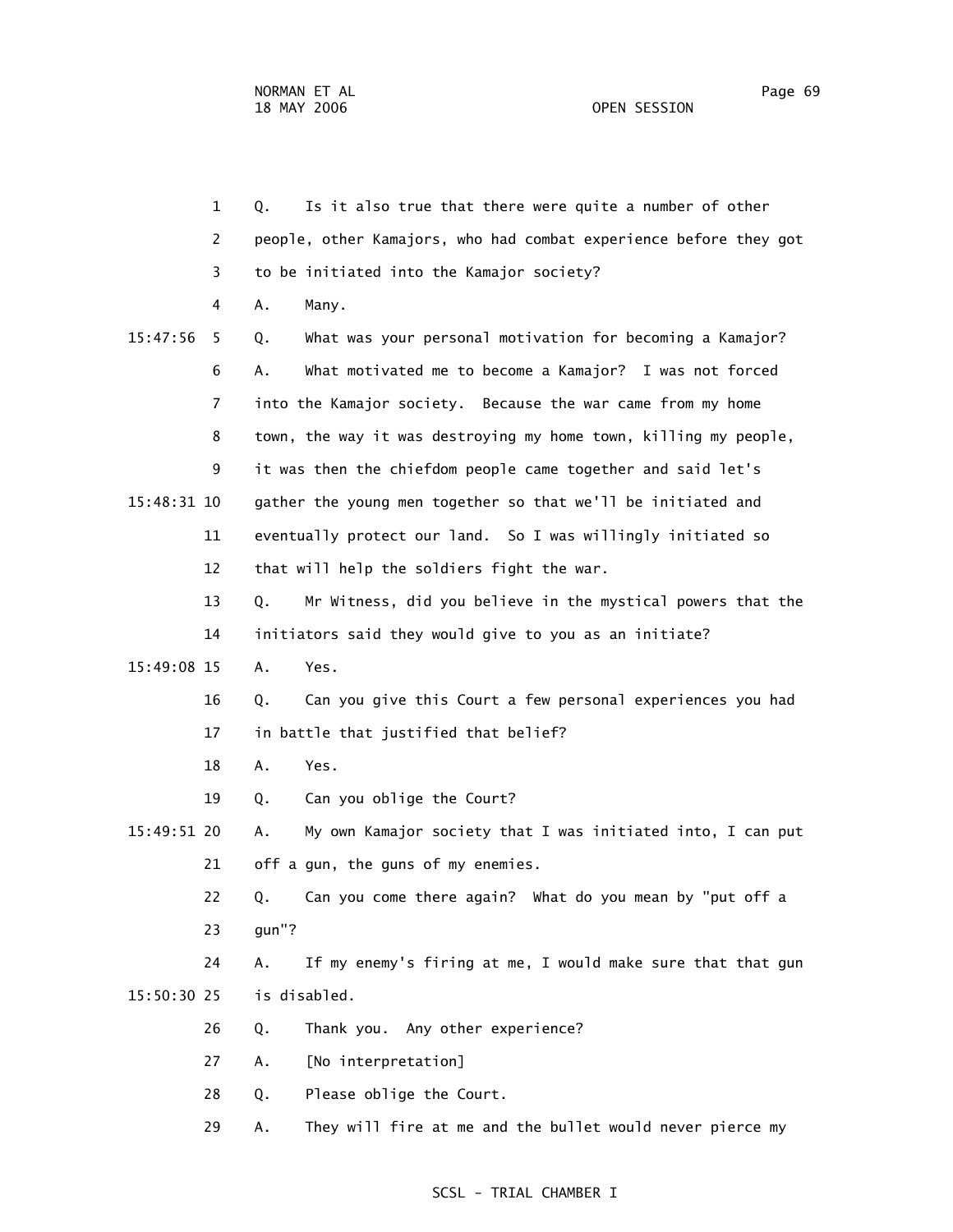|             | 1            | body. In fact, even my shirt will not be burned. Even until      |
|-------------|--------------|------------------------------------------------------------------|
|             | $\mathbf{2}$ | this time that I'm sitting here.                                 |
|             | 3            | When you were answering questions to counsel for the first<br>Q. |
|             | 4            | accused, he put to you an allegation against Kamajors regarding  |
| 15:51:27    | 5.           | disembowelment of a corpse. Answer this question: What was the   |
|             | 6            | attitude of Kamajors to corpses?                                 |
|             | 7            | In fact, that is not the work of a Kamajor. That's just a<br>Α.  |
|             | 8            | lie.                                                             |
|             | 9            | PRESIDING JUDGE: Answer the question, please.                    |
| 15:52:04 10 |              | MR LANSANA:                                                      |
|             | 11           | Please address yourself to the question. I would want the<br>Q.  |
|             | 12           | interpreters to be a little helpful this way. How did Kamajors   |
|             | 13           | look at corpses? What was their attitude? How did they relate    |
|             | 14           | to corpses?                                                      |
| 15:52:37 15 |              | In the war, a Kamajor would jump over a corpse when once<br>Α.   |
|             | 16           | the war is going on. But ordinarily you should not touch the     |
|             | 17           | corpse. But when once the fighting is on you will jump over the  |
|             | 18           | Nothing will happen to you. But when the war is over<br>corpse.  |
|             | 19           | you are not supposed to touch the corpse.                        |
| 15:52:59 20 |              | Thank you. Let me come to initiators. Did initiators<br>Q.       |
|             | 21           | command troops?                                                  |
|             | 22           | Α.<br>No.                                                        |
|             | 23           | Did they go into combat? Did they go into battle?<br>Q.          |
|             | 24           | I did not see that. That is not their work.<br>Α.                |
| 15:53:38 25 |              | Did they plan battles, sit down with the commanders and<br>Q.    |
|             | 26           | plan battle?                                                     |
|             | 27           | Α.<br>No.                                                        |
|             | 28           | Did they supply arms and ammunition to combatants?<br>Q.         |
|             | 29           | In fact, they were not getting it. How would they<br>No.<br>А.   |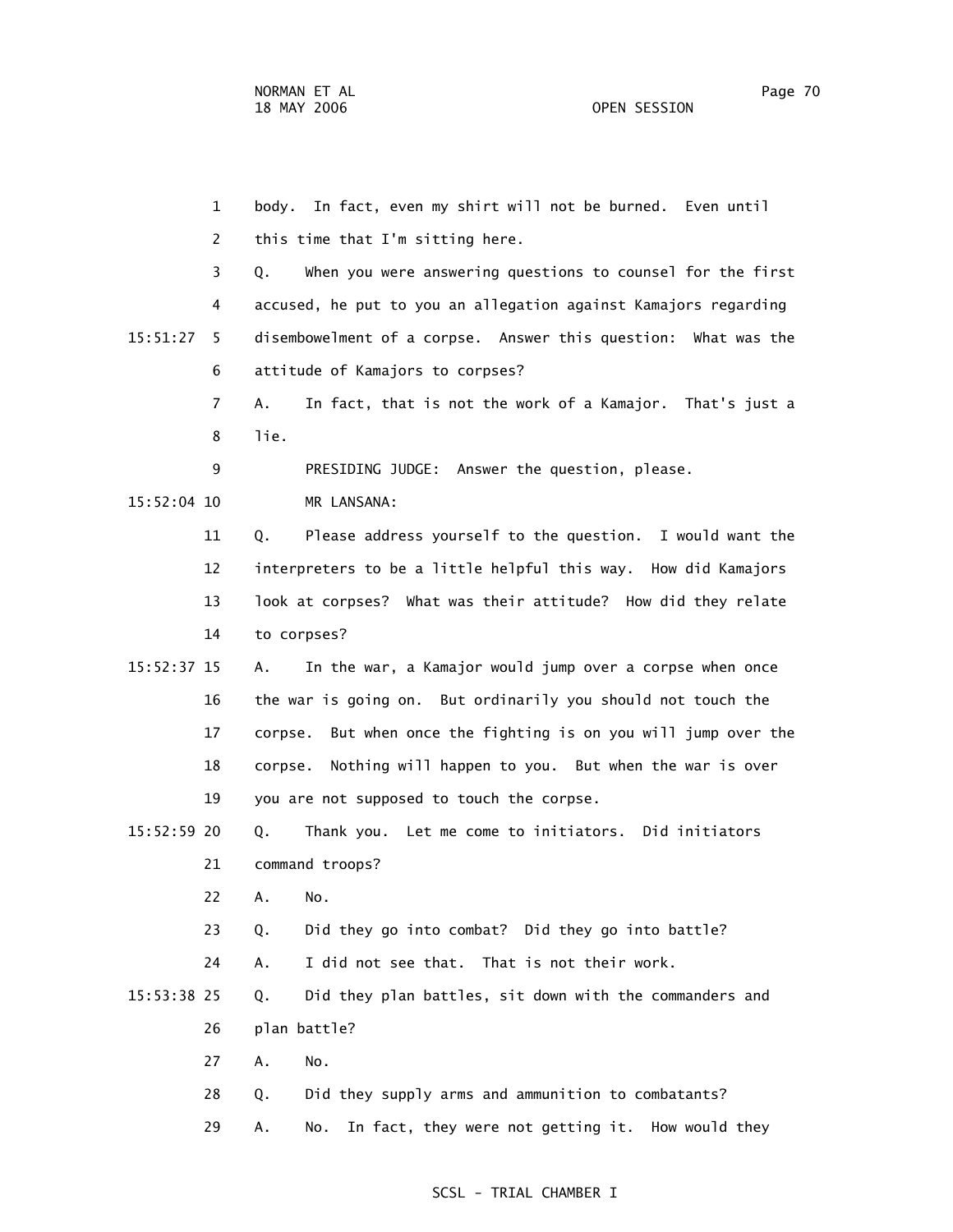1 give it to us? 2 Q. Mr Witness, you have narrated to this Court several 3 instances of you planning battle, going into battle and the rest 4 of it. Can I ask you who it was that sat down and planned 15:54:33 5 battles? 6 A. Yes. 7 Q. Tell the Court who it was that actually sat down to plan 8 battle. 9 A. In our own chiefdom, Lower Bambara, our Kamajor chief and 15:55:10 10 the chiefs in our chiefdom who gave us, will sit together with 11 Kamajor chief and organise and plan the war. 12 Q. When you went into battle Kamajors engaged the enemy, the 13 enemy would engage the Kamajors; they'll rout you out, you'll 14 rout them out. In the execution of the battle did you get 15:55:55 15 reports of misconduct by Kamajors as a commander? 16 A. God forbid. A Kamajor is a disciplined person. 17 Q. And if there were misconduct by Kamajors, can you tell this 18 Court how -- 19 JUDGE ITOE: He has not said that there were misconducts. 15:56:35 20 Has he? Kamajors are disciplined people. The question which 21 preceded that. 22 MR LANSANA: It does not directly answer my question. 23 JUDGE ITOE: Observe the rules of the game. 24 MR LANSANA: As Your Honours pleases. As it please 15:56:49 25 Your Honour. It is an assumption. 26 JUDGE ITOE: Don't assume. 27 MR LANSANA: 28 Q. Mr Witness, did you as a Kamajor commander have a mechanism

#### SCSL - TRIAL CHAMBER I

29 of disciplining Kamajors who misconducted themselves?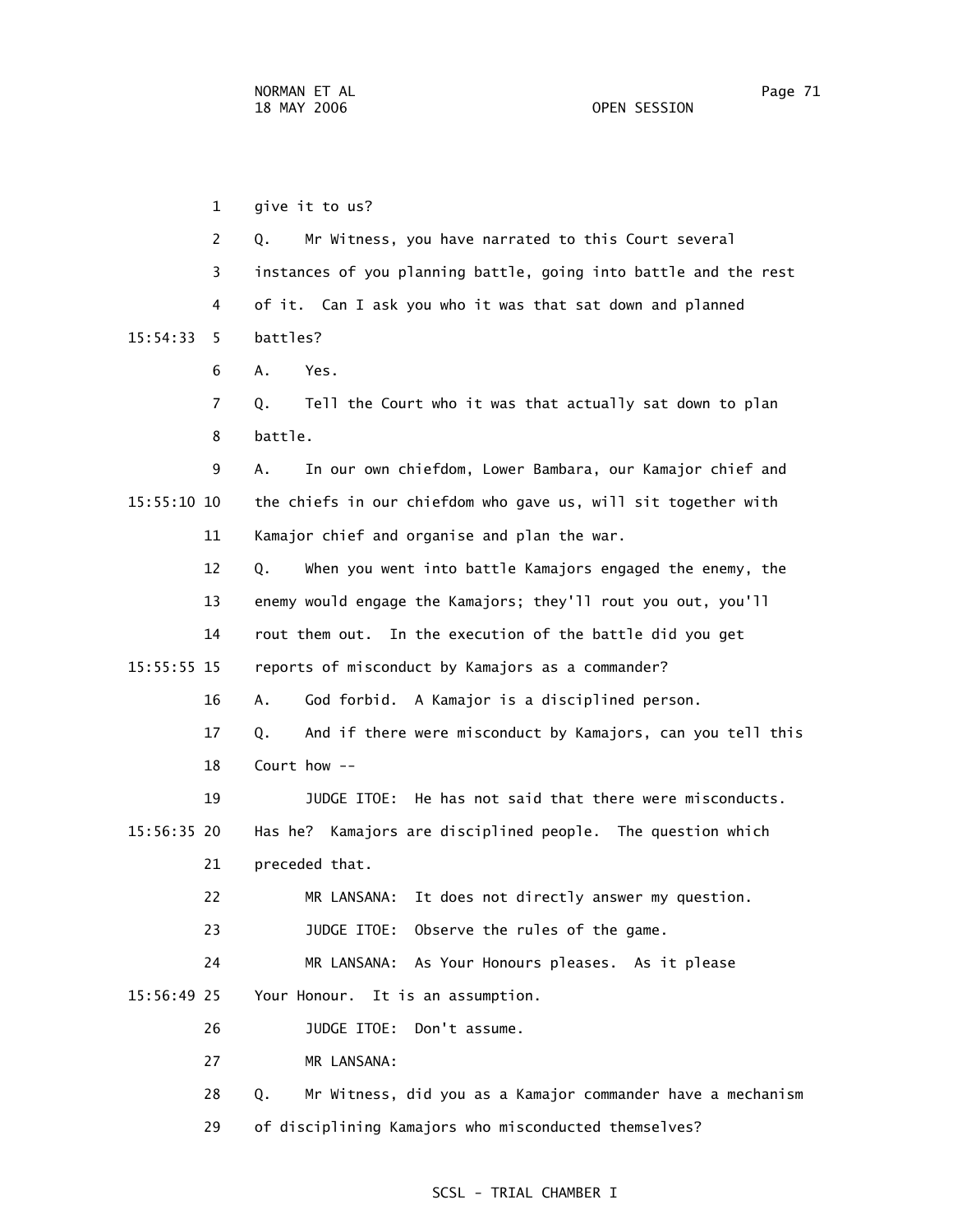1 A. Yes. 2 Q. Can you oblige this Court as to what that mechanism was? 3 A. In fact, in that our chiefdom, I was the one in charge of 4 disciplining the Kamajors. If a Kamajor did wrong to a civilian, 15:57:43 5 if they come and make a report against you, if I was supposed to 6 give you 12 lashes, I will give you 12 lashes. So if your 7 colleague saw that he'll not do it again. 8 Q. Finally, Mr Witness, you said you had been a Kamajor and 9 you just told me in this Court that you're still a Kamajor. By 15:58:14 10 hindsight are you proud of the role you played as a Kamajor 11 during the war? 12 A. Yes. 13 MR LANSANA: Thank you very much. Your Honours, that will 14 be all for this witness. 15:58:47 15 PRESIDING JUDGE: Thank you. Mr Prosecutor, any 16 cross-examination of this witness? 17 MR KAMARA: Yes, My Lord. 18 CROSS-EXAMINED BY MR KAMARA: 19 Q. Good afternoon, Mr Witness. 15:59:21 20 A. Yes, good afternoon, Mr Lawyer. 21 Q. Let me start off by asking you if you would be surprised to 22 know that my learned friend you pointed out has never been to 23 Bumpeh? 24 JUDGE ITOE: Identity. You can continue. 15:59:50 25 MR KAMARA: Yes, My Lord. 26 JUDGE ITOE: It is a matter of identity. Maybe if he's not 27 the one. Let's move on. 28 MR KAMARA: 29 Q. Further to that, no member of the prosecution team has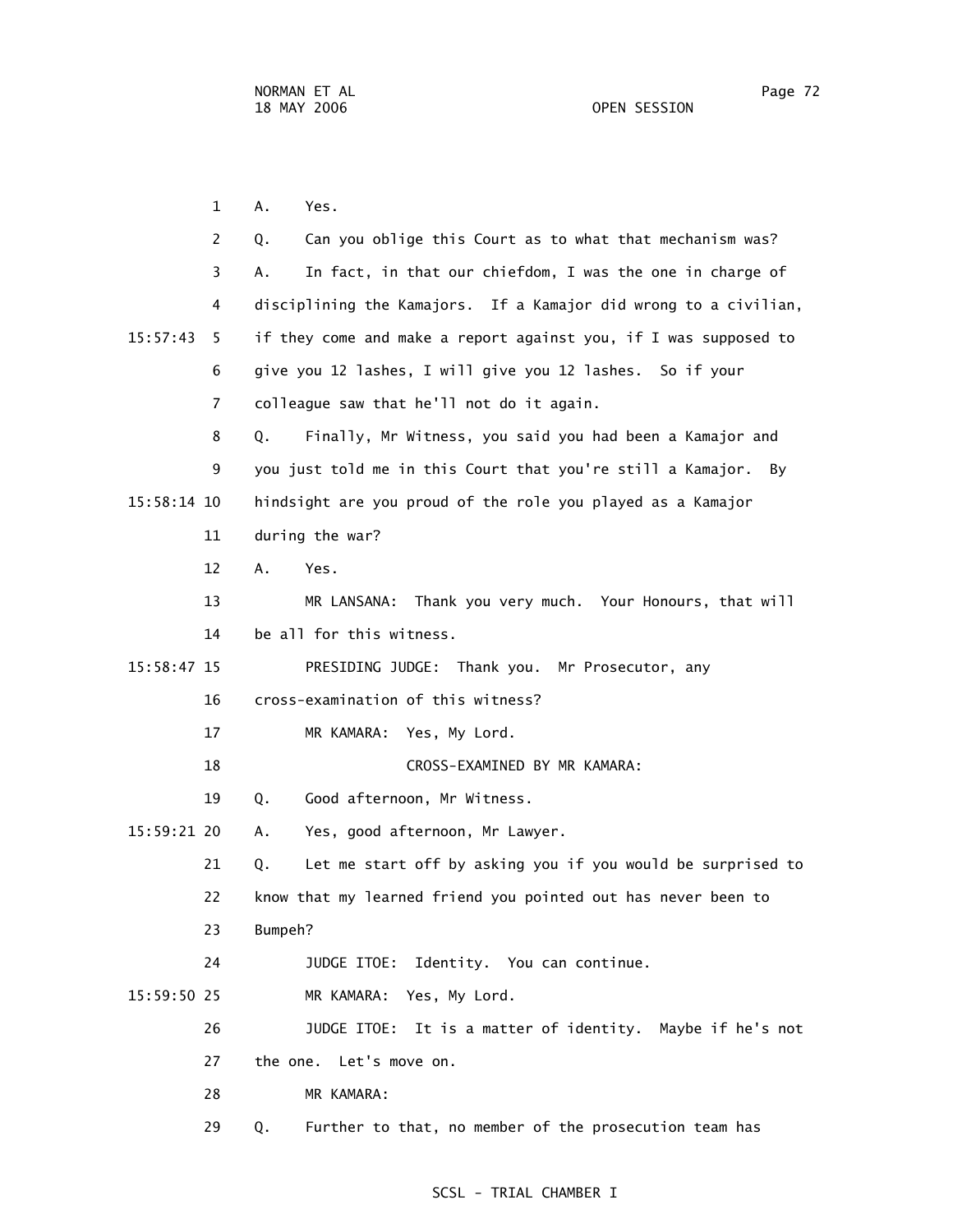1 never met you because you have been running away from them; is 2 that not so? 3 A. No. That man sitting there near you, he went to me at my 4 house, Bumpeh. He also went to BJK Sei at Panguma. 16:00:16 5 [CDF17MAY06E - CR] 6 Q. All right. Let's leave that. Now, Mr Kamabotie? 7 A. Yes. 8 Q. I will start off with these Tongo attacks you've described. 9 You agreed before this Court that you carried civilians to 16:00:56 10 Panguma; correct? 11 A. Yes. 12 Q. At the time you collected these civilians, did you get them 13 all from one place? 14 A. Yes. They were put into one place and said, "We're all 16:01:29 15 going to be here until your brothers come and kill all of us 16 here." 17 Q. Thank you. At the time you collected them, were you, the 18 Kamajors, armed? 19 A. Yes. 16:02:01 20 Q. Do you, by any chance, know how many Kamajors were there? 21 A. Mine who were with me were four commanders. We were 22 divided by towns. Mine who were with me, I know their number. 23 Q. What's the number? I'm talking about the movement to 24 Panguma, the Kamajors that were with you when you were moving 16:02:29 25 these civilians to Panguma? 26 A. My own Kamajors who were with me, who came for the fight, 27 when we took those people to Talama were 47 who were with me at 28 my base. 29 Q. They were 47.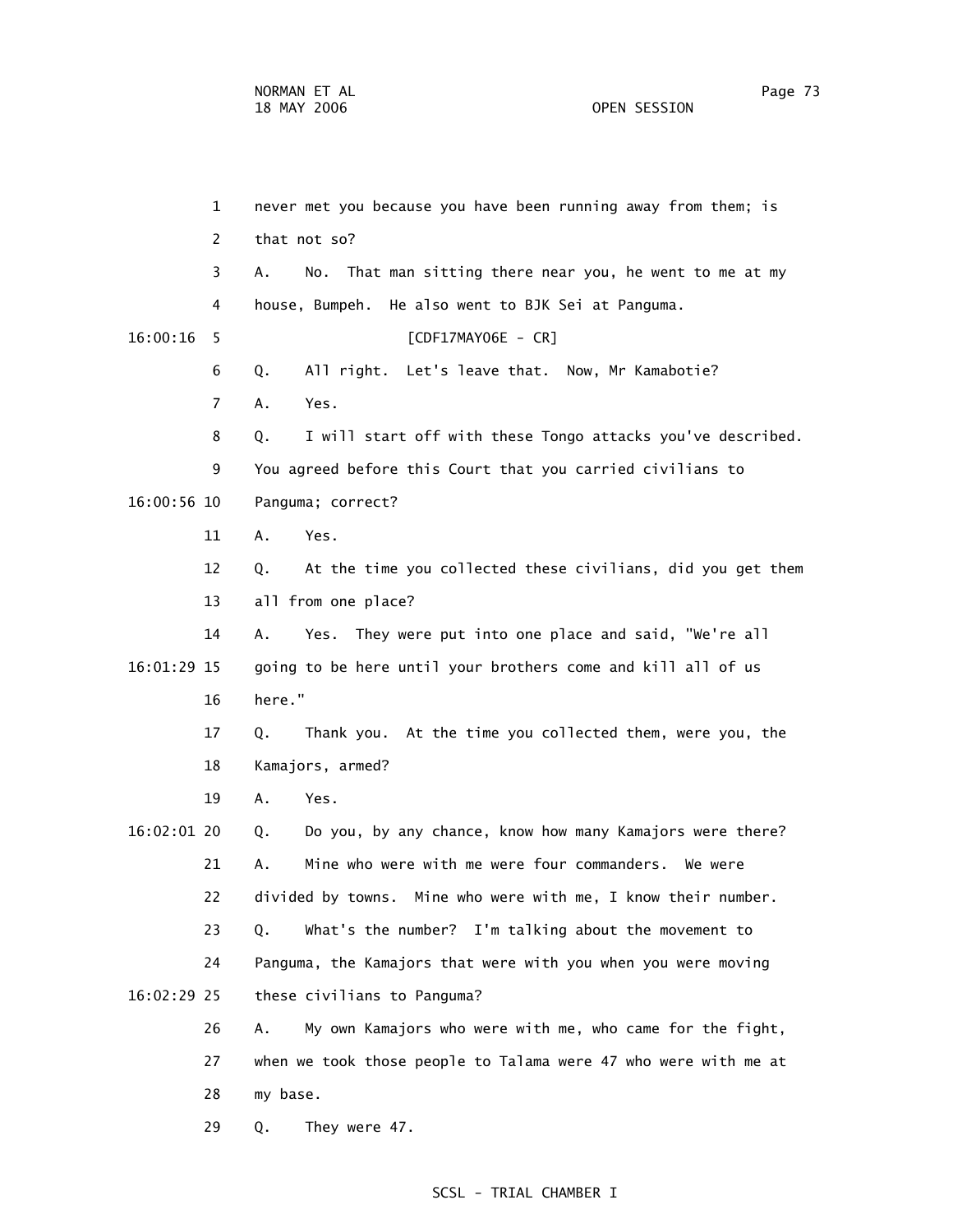|             | $\mathbf{1}$   | JUDGE ITOE:<br>Is it Talama or Panguma? Which one are we         |
|-------------|----------------|------------------------------------------------------------------|
|             | 2              | referring to?                                                    |
|             | 3              | It is on the route to Panguma, My Lord.<br>MR KAMARA:            |
|             | 4              | JUDGE ITOE: Let's call the town where you say --                 |
| 16:03:08    | 5              | MR KAMARA: Talama. I will leave it for Talama, My Lord.          |
|             | 6              | You're telling this Court that 47 armed Kamajors escorted<br>Q.  |
|             | $\overline{7}$ | those people on to Talama?                                       |
|             | 8              | Yes, all of us.<br>Α.                                            |
|             | 9              | Were these civilians free to move on their own?<br>Q.            |
| 16:03:34 10 |                | Very well. That's why my -- the commander was at the back.<br>Α. |
|             | 11             | To ensure that no one escaped; is that not so?<br>Q.             |
|             | 12             | So that nobody would disturb them. Because when I told<br>А.     |
|             | 13             | them that I was taking them to Panguma, they were happy. So that |
|             | 14             | none of my Kamajors would disturb them. That's why I was at      |
| 16:04:10 15 |                | their back so we go on to where we are going.                    |
|             | 16             | Mr Witness, we have evidence in this Court that the<br>Q.        |
|             | 17             | civilians that wanted to go to Kenema, and you insisted that you |
|             | 18             | were taking them to Panguma, to your boss, BJK Sei. You will     |
|             | 19             | agree with me with that?                                         |
| 16:04:37 20 |                | They did not say that to me.<br>Α.                               |
|             | 21             | You are suggesting to this Court that all those civilians<br>Q.  |
|             | 22             | chose to go with you to Panguma and not to their own different   |
|             | 23             | villages? Is that what you are telling this Court?               |
|             | 24             | Yes.<br>Α.                                                       |
| 16:05:06 25 |                | Those that made it to Panguma had to sign an undertaking<br>Q.   |
|             | 26             | before they were released; is that not so?                       |
|             | 27             | Nobody among them took an undertaking, signed an<br>Α.           |
|             | 28             | undertaking.                                                     |
|             | 29             | THE INTERPRETER: Your Honours, may the witness go over the       |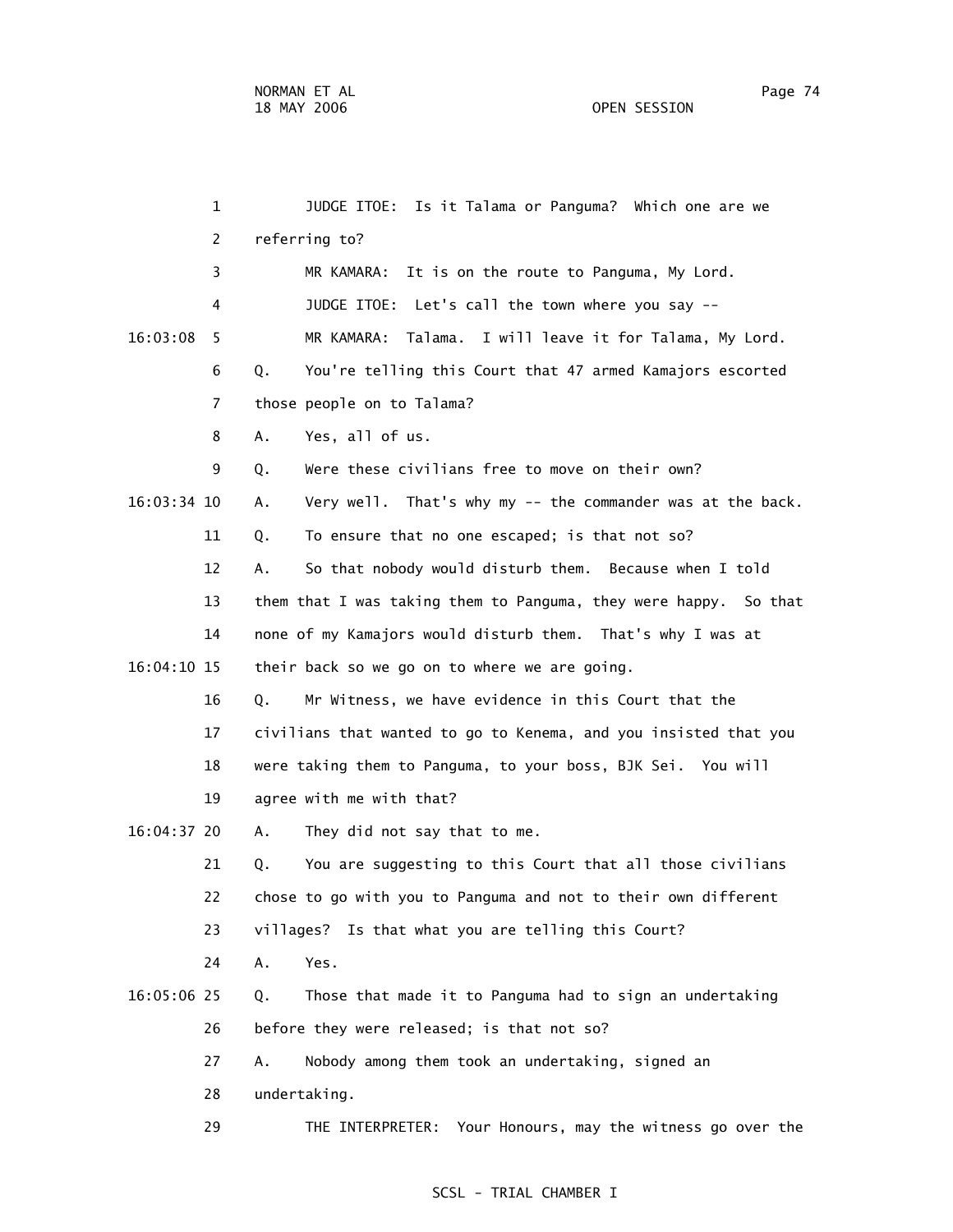1 answer? 2 PRESIDING JUDGE: Mr Witness, go slowly, please. Will you 3 take your answer back again because the interpreter was unable to 4 follow you. Repeat your answer, please. 16:06:04 5 THE WITNESS: When I took these civilians and handed them 6 over to chief Kamajor Mr BJK Sei, Panguma, he told them in my 7 presence. 8 JUDGE ITOE: Please, instead of swinging on your chair, do 9 the talking. You are swinging and swinging and you are not 16:06:54 10 talking. 11 THE WITNESS: I'm waiting for you, you would allow me to 12 say something. 13 **JUDGE ITOE:** We are waiting for you, too. 14 THE WITNESS: BJK Sei told them that whosoever have a 16:07:12 15 relative, and that is closer to here, or know where a relative 16 is, because the war had displaced all of us, you are free to go 17 there. 18 MR KAMARA: 19 Q. Now, Mr Witness, these 47 Kamajors that you said were 16:07:32 20 armed, what type of weapons were they armed with? Can you tell 21 the Court? 22 A. There were AK-47 guns -- rifles, with my Kamajors. They 23 had 58; they had G3; they had shotguns; and even RPG was there. 24 Q. Were any of the civilians armed? 16:08:27 25 A. None of them was armed. 26 Q. Did any one of them leave of their own free will before you 27 got to Talama? 28 A. Go over that again.

29 Q. The question is: Did any of those you were moving with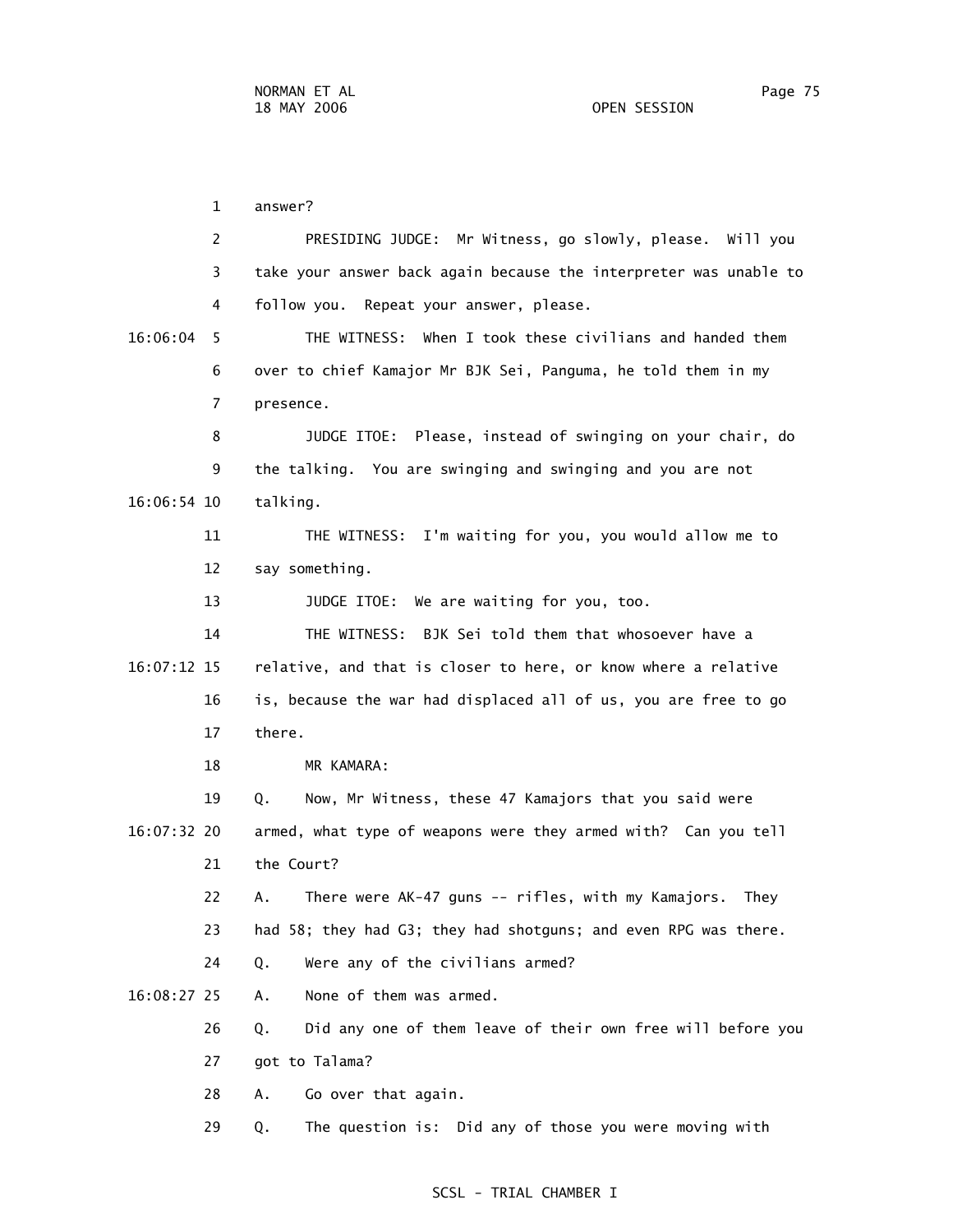1 left of their own free will before you got to Talama; the 2 civilians I am referring to. 3 A. No. 4 Q. Mr Witness, I am putting it to you that you abducted these 16:09:32 5 civilians and forcibly took them to Talama. 6 A. That did not happen. 7 Q. And furthermore, you stopped at Talama so that you could 8 harass and kill the civilians. 9 A. In fact, the bucket was in my own hands when I fetched the 16:10:10 10 water and giving them to the children and even the adults 11 themselves and even when the oranges were picked, they were 12 giving them to them. 13 Q. Now let me take you to Talama. I'm reminding you that 14 you're under oath, Mr Witness. Did you and your Kamajors 16:10:42 15 off-load these civilians of their properties? 16 A. No, no, not even a needle did I allow any Kamajor to take 17 from them. Even now, some of them are grateful to me. 18 Q. Mr Witness, there is evidence before this Court that when 19 you took the civilians to Talama, you ordered them to sit on the 16:11:26 20 ground and took their properties away from them and stacked them 21 in the house; is that not what happened? 22 A. He's telling a lie. 23 Q. Mr Witness, there is evidence also before this Court that 24 while those people were gathered there, and the lawyer for the 16:11:57 25 first accused read the transcript for you, you ordered the 150 26 people that you had separated, based on their tribes, for them to 27 be killed; is that not so? I'm putting it to you. 28 A. I say that did not happen. It's a lie. It never happened. 29 I took all of them and handed them over to our Kamajor chief.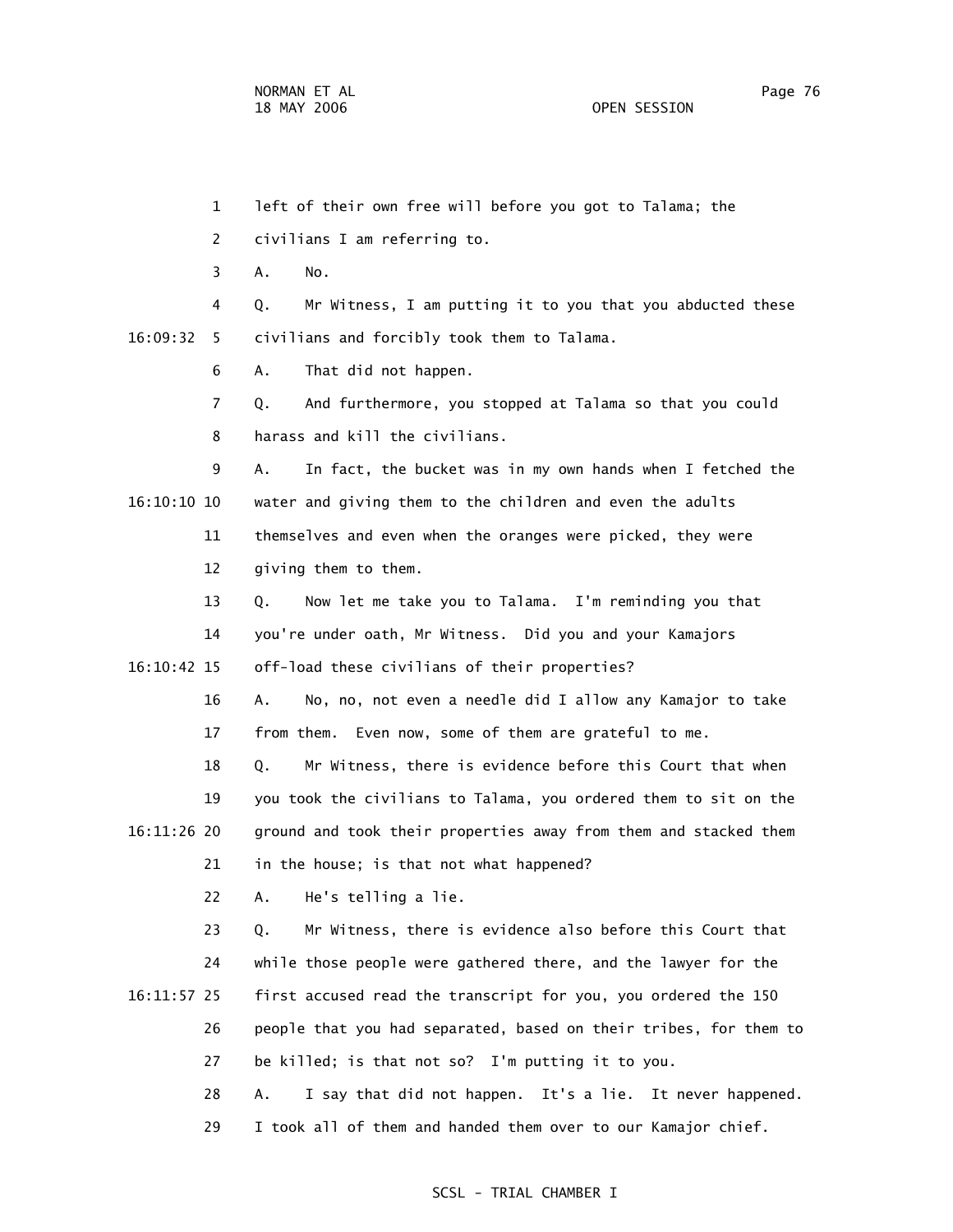1 Q. Mr Witness, you left Tongo with over 500 civilians. You 2 arrived in Panguma with only 175. What happened to the rest? 3 Tell this Court. 4 A. The 500 you are talking about, except it was another 16:13:33 5 Kamabotie, but the ones that I took from that place were 175. 6 That was excluding the children, because I did not count them. 7 Q. Now I'm taking a specific issue with you. Do you remember 8 that little boy of about 12 years old that you ordered to be 9 killed because he was suspected to be a rebel. Do you remember 16:14:04 10 that boy, Foday Koroma, specifically? 11 A. That did not happen. 12 Q. Thank you, Mr Witness. You have seen a lot of battles 13 yourself - is that not so? - as a commander?

14 A. Yes. Those that I witnessed, yes.

16:14:46 15 Q. And you are well known in your area?

16 A. Yes, because I used to save people.

17 Q. And also loot from them; is that not so? That is why you

18 are known. You looted from the people and killed for the people,

19 so you are known.

16:15:16 20 A. That is a lie.

 21 Q. Now, we're still at Talama. In answer to a question from 22 counsel for the third accused, you did say that Kamajors do not 23 touch corpses; am I correct?

 24 A. Yes. If no gun firing is on, you will not even go near it. 16:15:50 25 Q. Is that why you always ask other people to bury the corpses 26 that you have killed?

27 A. I've never told anyone that during the war.

28 Q. Let me remind you. You remember the killings at the

29 security headquarters. You asked the man with the wheelbarrow to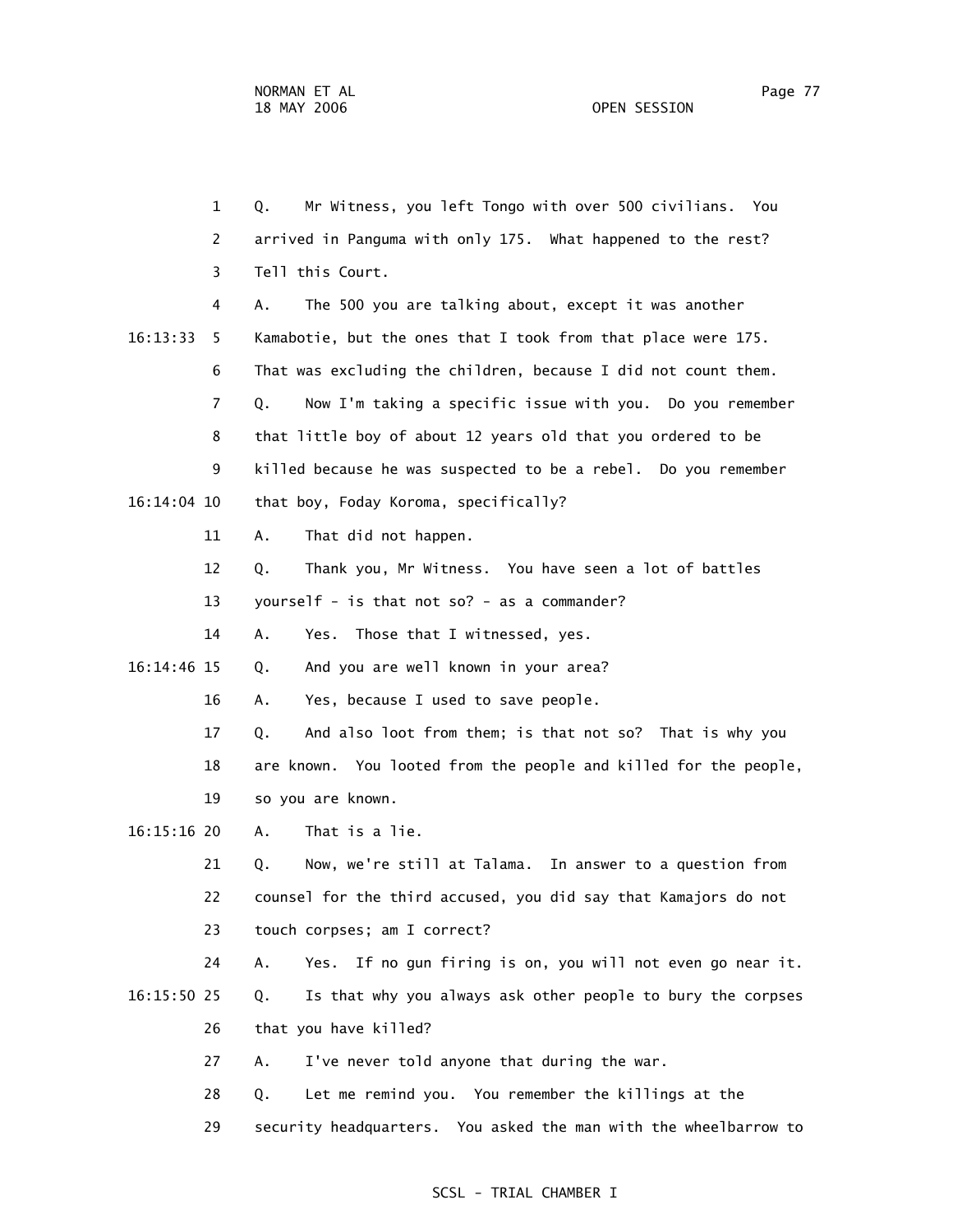29 same material --

 1 bury the corpses. Do you remember that? 2 A. I did not do that. And I did not even see any Kamajor do 3 it. I was in Kpandebu. I was stopped at a police gate. I shall 4 not pass order at the headquarters. That is about one and a half 16:16:46 5 miles away from the headquarters. 6 Q. It doesn't make a difference. I'll remind you again. You 7 remember the incident at Konia? 8 A. Uh-huh. 9 Q. You ordered the civilians to bury the 30 corpses that you 16:16:58 10 and your Kamajors killed. Do you remember that? 11 A. Where? 12 Q. I said Konia. You know exactly where I'm talking about. 13 A. Well, I did not hear the name of the town. Ever since the 14 start of the Kamajor fight, up to this moment, none of my orders 16:17:40 15 was to Konia, or even my property or myself. I had nothing to do 16 with Konia. 17 Q. Now, Mr Amara, I'm suggesting to you that it is as a result 18 of these killings that you've been running away from the law; is 19 that not so? 16:17:59 20 MR MARGAI: My Lords, I would borrow the language of 21 Justice Thompson that perhaps it would be helpful to all of us if 22 these questions are put singularly, instead of a double barrel. 23 Because if he says yes or no, it would be difficult to attribute 24 the answer to a particular question. 16:18:25 25 JUDGE THOMPSON: In this particular case, hasn't he denied 26 these suggestions of crime on his part? He's denied the 27 suggestions of crime on his part and it's being suggested to him 28 the reason why he's denying. Wouldn't that be part of the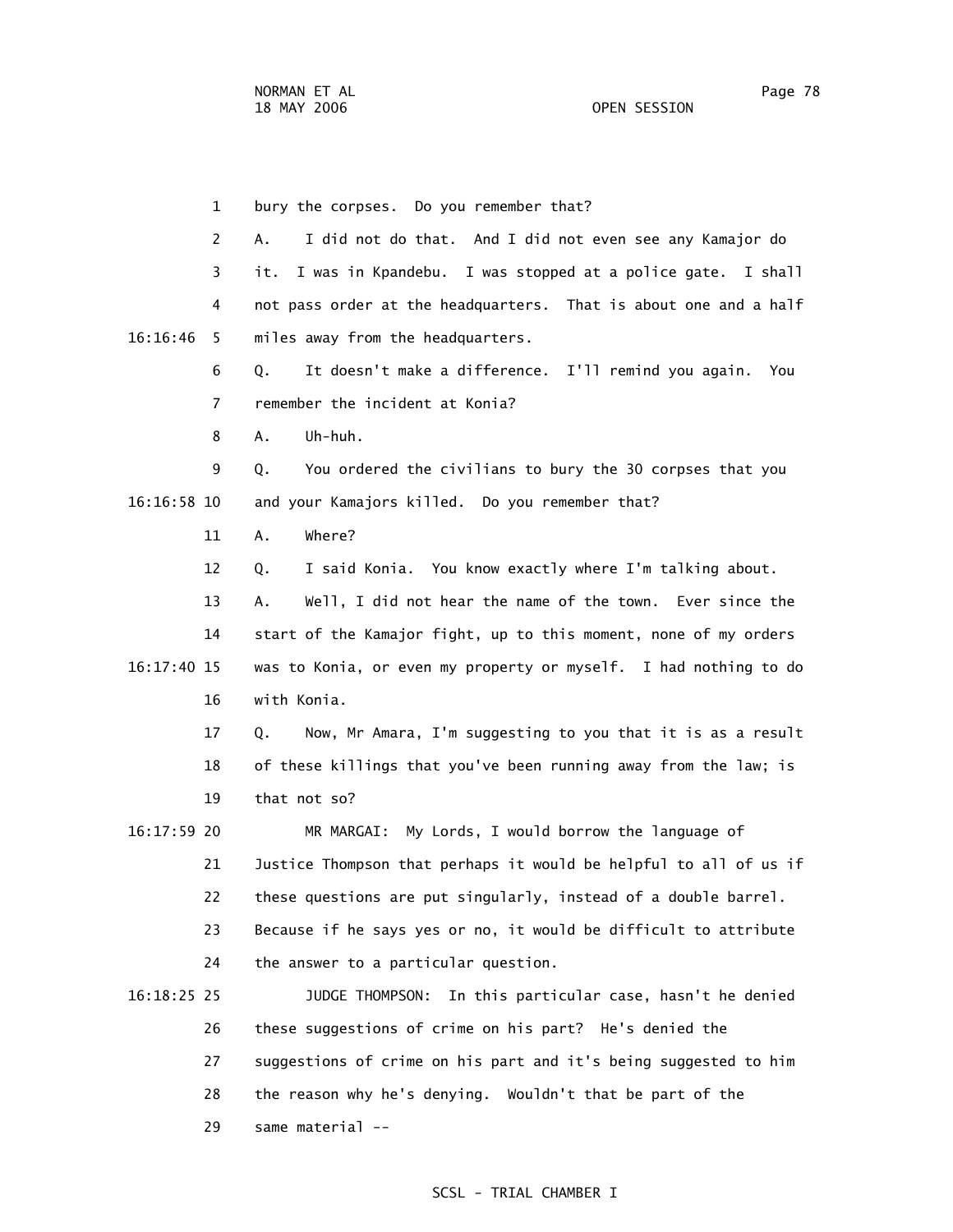1 MR MARGAI: No, these are two questions in one. That's all 2 I'm saying, My Lord. To avoid any confusion. As My Lords 3 please. 4 JUDGE THOMPSON: All right. 16:19:03 5 MR KAMARA: Thank you, My Lord. May I pose the same 6 question again? 7 PRESIDING JUDGE: Go ahead, please. 8 MR KAMARA: 9 Q. I am suggesting to you, Mr Witness, that it is as a result 16:19:11 10 of these killings that you've been running away from the law; the 11 killings I've cited to you. 12 JUDGE ITOE: Running away from the law in what sense? Can 13 you be more specific? 14 MR KAMARA: Yes, My Lord. 16:19:25 15 Q. Such as, for example, running away from the Prosecution. 16 JUDGE ITOE: Why the laughter? He can answer the question. 17 Please, put the question. 18 THE WITNESS: I did not hide from anybody. Since the war 19 was over I returned to Bumpeh and I was staying at my house. 16:19:51 20 JUDGE ITOE: He will say he has not been running from the 21 Prosecution. Isn't it what he will say? 22 MR KAMARA: Yes, My Lord. 23 JUDGE ITOE: But he can answer the question. 24 THE WITNESS: Even if you go to Bumpeh at night, you would 16:19:55 25 meet me there. Even if you go there in the afternoon, you would 26 meet me there. Nobody had ever gone there to look for me. I did 27 not do anything wrong, how would I run away? 28 MR KAMARA: 29 Q. Mr Witness, let's go to the Labour camp meeting at Tongo.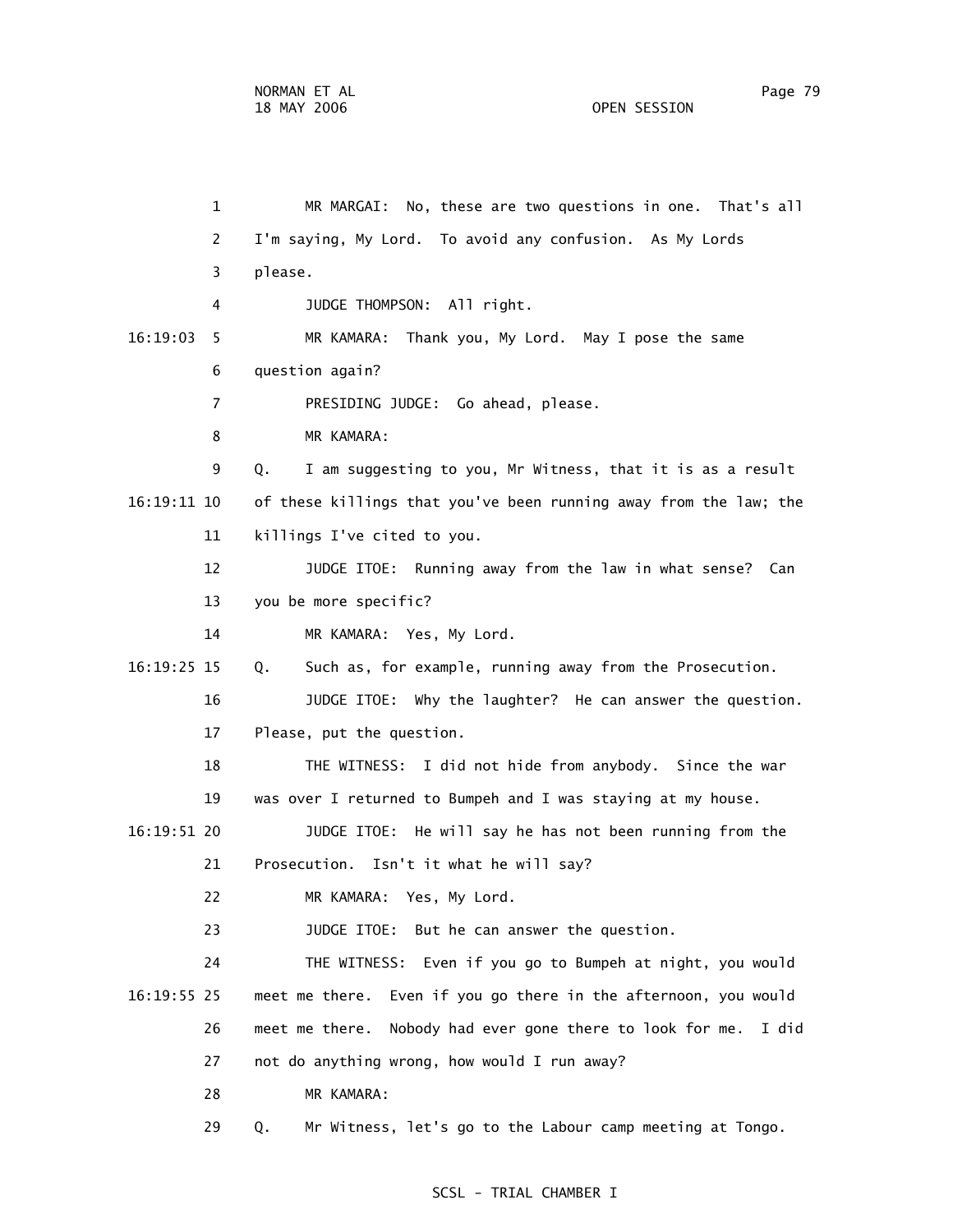- 1 Do you remember that meeting?
- 2 A. Yes.
- 3 Q. You were there, right?
- 4 A. I was in Kenema.
- 16:20:28 5 Q. I'm referring to that meeting immediately after the Tongo 6 capture. You were there. Let's agree on that.
	- 7 A. No. The day we captured Tongo up to the next two weeks
	- 8 nobody held a meeting that I knew of.
- 9 Q. When BJK Sei came was there not a meeting eight days after? 16:20:56 10 A. They held a meeting.
	- 11 Q. That is it.
	- 12 A. No. That is not the question you asked about. But the 13 meeting I spoke about was the same thing you asked about.
	- 14 Q. Okay. Now, let's go to that meeting. Now, you remember
- 16:21:22 15 that meeting, okay? Were you in that meeting?
	- 16 A. I said no.
	- 17 Q. But your commander Siaka Lahai said you were in the
	- 18 meeting. Are you denying that?
- 19 A. I did not go to that meeting. I heard information, but 16:21:44 20 nobody told me that Kamabotie, and the other commanders, "Let's 21 go to that meeting." Nobody ever told me that. I didn't know 22 anything about that.
	- 23 Q. Mr Witness, we have evidence before this Court from at
- 24 least four witnesses that mention you in that meeting, including 16:22:05 25 your own commander. Do you seriously want this Court to believe 26 that you were not in that meeting?
	- 27 A. If I was in that meeting, there would have been no reason 28 why -- if I was in that meeting, there would have been no reason 29 why I would be denying it. I don't know anything about any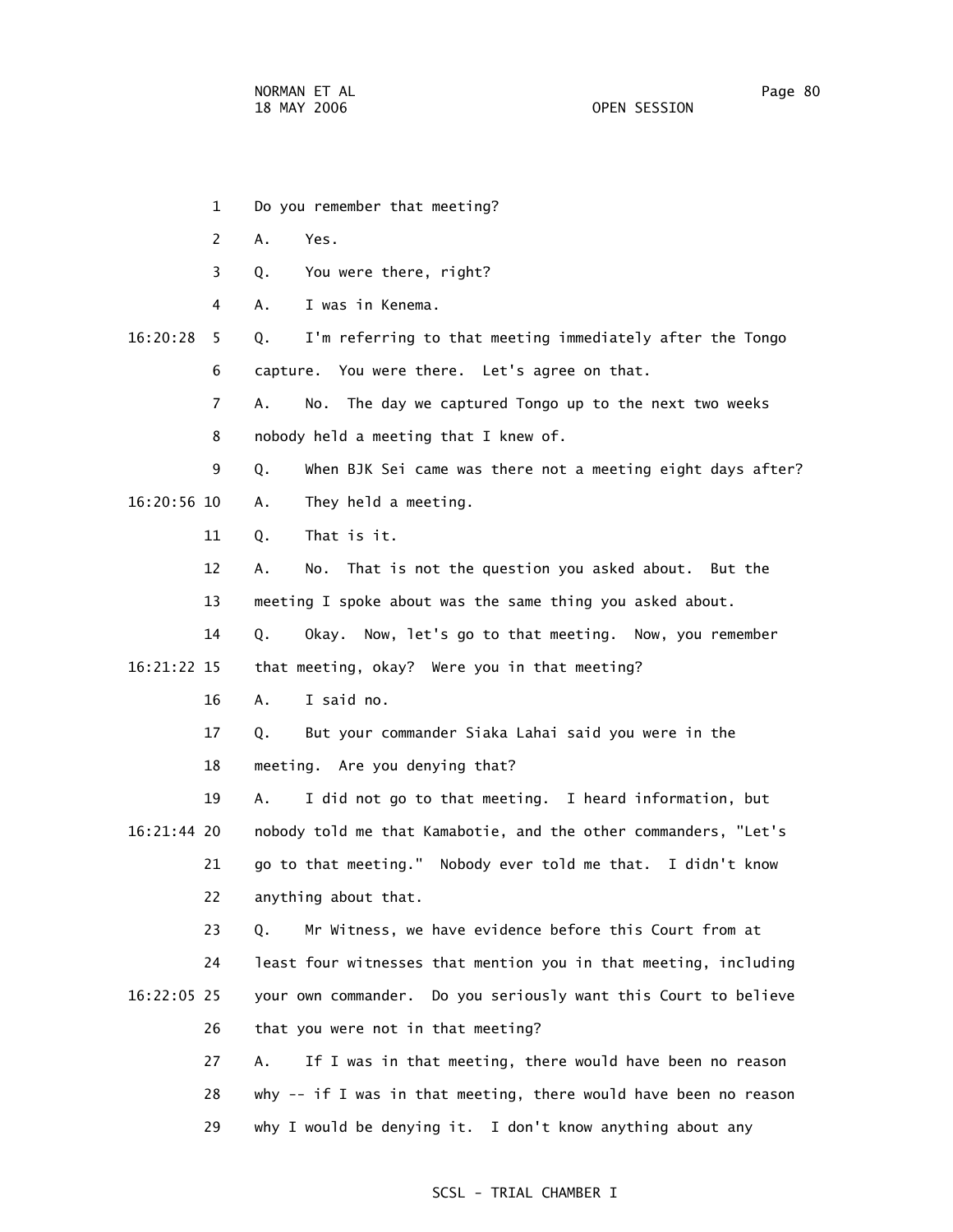29 checkpoint?

 1 meeting. I heard the news that there was a meeting after the 2 capture of Tongo. BJK came. They held a meeting, but I was not 3 there. At that time I was in Kenema. Kenema had been captured 4 then. I was there to my sibling. 16:22:54 5 Q. Mr Witness, did you attend any meeting in Tongo where 6 civilians were being addressed after the capture of Tongo? 7 MR JABBI: My Lords -- 8 THE WITNESS: I said I did not do that. 9 PRESIDING JUDGE: Yes, Dr Jabbi. 16:23:25 10 MR JABBI: Maybe there is need for clarification, because 11 there have been different occasions of capturing Tongo, not just 12 one occasion. 13 MR KAMARA: My Lord, if I understand the state of the 14 evidence, there is only one time Tongo was captured by the 16:23:47 15 Kamajors. They attempted three times and it was on the third 16 time that they actually captured and settled there. That is the 17 only time and that is what I'm referring to this witness. It is 18 a simple question. 19 Q. Were you in any meeting after that third attack when Tongo 16:24:03 20 was captured? 21 A. I said no. 22 Q. Thank you. Were you appointed to man a checkpoint at Lago? 23 A. Yes. 24 Q. Would you tell this Court when? 16:24:32 25 A. The time the rebels were in Tongo. 26 Q. Was that before the overthrow? 27 A. It was after the overthrow. 28 Q. Now tell this Court what were your duties at that Lago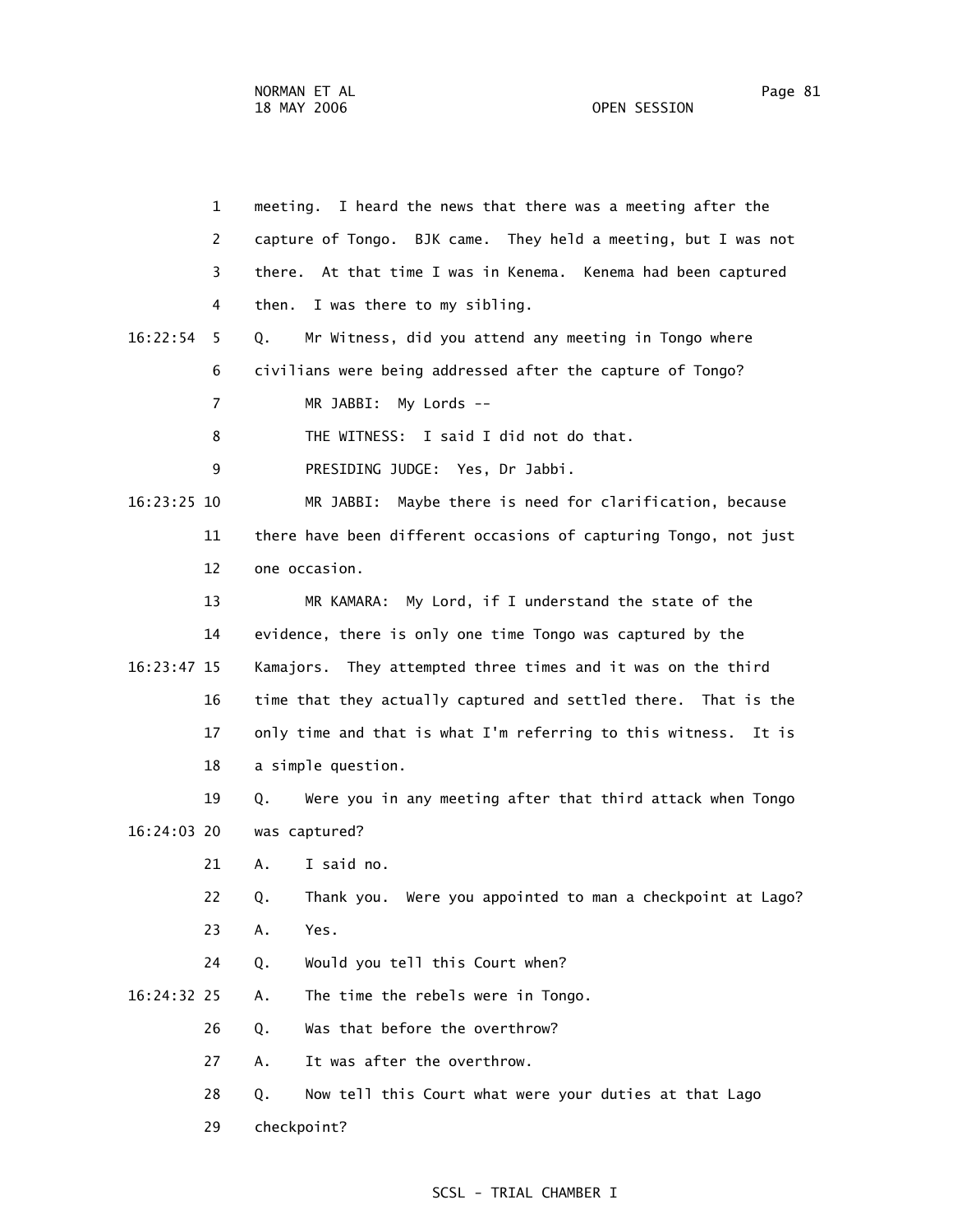1 A. The job I was sent to Lago was -- 2 THE INTERPRETER: Your Honours, may the witness slow down 3 his pace. 4 PRESIDING JUDGE: Mr Witness, please, go slowly, because we 16:25:20 5 are unable to get the interpretation of what you say. You were 6 describing your duties at the checkpoint. Can you take it back 7 again, please? Take your question again, Mr Kamara, please. 8 MR KAMARA: Yes, My Lord. 9 Q. I was asking you what were your duties while you were 16:25:57 10 stationed at the Lago checkpoint. 11 A. My duties for which I was sent to Lago checkpoint was to 12 stop the rebels from entering, because they had written that they 13 were going there. They had hoisted a flag at Jembeh. 14 Q. I am suggesting to you, Mr Witness, that while you were at 16:26:30 15 Lago checkpoint, you exploited the opportunity to exploit 16 civilians and loot their properties. 17 A. That did not happen. 18 Q. And that is why you were removed from that station. You 19 can accept that? 16:26:55 20 A. That did not happen. 21 Q. All right. Do you remember that you had a very difficult 22 time with BJK Sei at one point where you were arrested? 23 A. Nobody arrested me. 24 Q. You were tied to the ground on BJK Sei's orders. 16:27:33 25 A. That never happened. 26 Q. You were taken to the CDF headquarters in Kenema. 27 A. That never happened. 28 Q. After you had looted properties that had been kept by BJK 29 Sei. Do you finally remember that?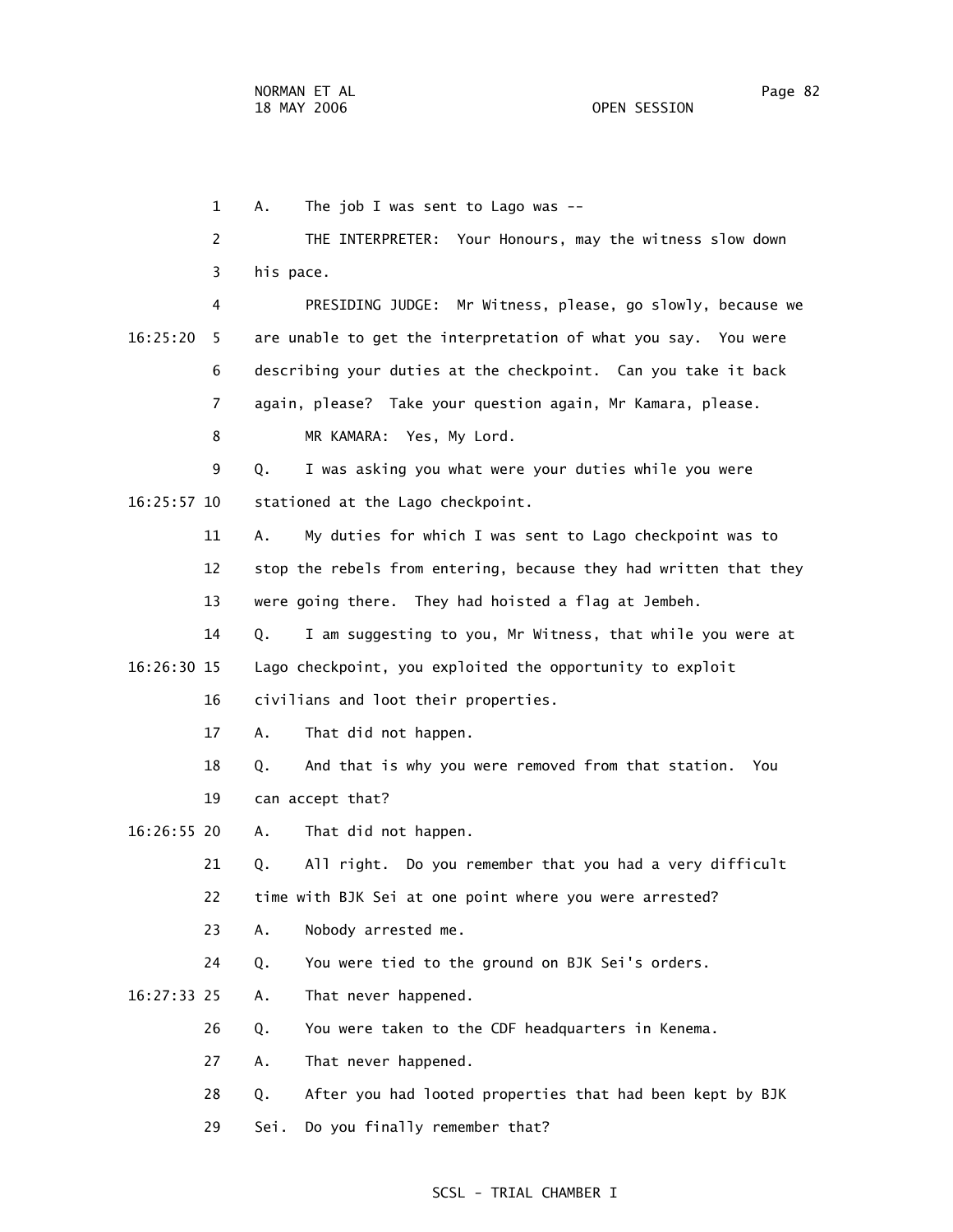|             | $\mathbf 1$ | That did not happen, papa lawyer.<br>Α.                           |
|-------------|-------------|-------------------------------------------------------------------|
|             | 2           | Thank you. Mr Witness, let's go again to Tongo.<br>Q.<br>Do you   |
|             | 3           | remember the area known as Limba Corner?                          |
|             | 4           | Α.<br>Yes.                                                        |
| 16:28:23    | 5           | And that day you went to Tongo wherein you met those<br>Q.        |
|             | 6           | civilians gathered together.                                      |
|             | 7           | I did not meet civilians gathered together at Limba Corner<br>A.  |
|             | 8           | at Tongo. I met them at the checkpoint. Those that I took were    |
|             | 9           | those who I met gathered together, whom the rebels had restricted |
| 16:28:58 10 |             | and the juntas.                                                   |
|             | 11          | Yes, I was just asking if you know Limba Corner, I didn't<br>Q.   |
|             | 12          | say that is where you gathered. Now the issue with Limba Corner.  |
|             | 13          | Listen carefully.                                                 |
|             | 14          | Α.<br>Okay.                                                       |
| 16:29:09 15 |             | I'm putting to you, Mr Witness, that you know very well<br>Q.     |
|             | 16          | that you ordered your Kamajors to kill at least 200 civilians in  |
|             | 17          | that slaughter place.                                             |
|             | 18          | No, that did not happen.<br>Α.                                    |
|             | 19          | That did not happen.<br>Q.                                        |
| 16:29:34 20 |             | At all.<br>Α.                                                     |
|             | 21          | Counsel for the first accused read to you the transcripts.<br>Q.  |
|             | 22          | In one of them it showed the witness buried at least 150 corpses. |
|             | 23          | This happened in the area you were controlling, that was under    |
|             | 24          | your direct control.                                              |
| 16:30:18 25 |             | It is not so. In my own area, Kpandebu, it never happened<br>Α.   |
|             | 26          | and I did not see that. I did not even hear that even for Tongo,  |
|             | 27          | besides my own area, even.                                        |
|             | 28          | Is Foindu part of your jurisdiction?<br>Q.                        |
|             |             |                                                                   |

29 A. No. We're here at Panguma.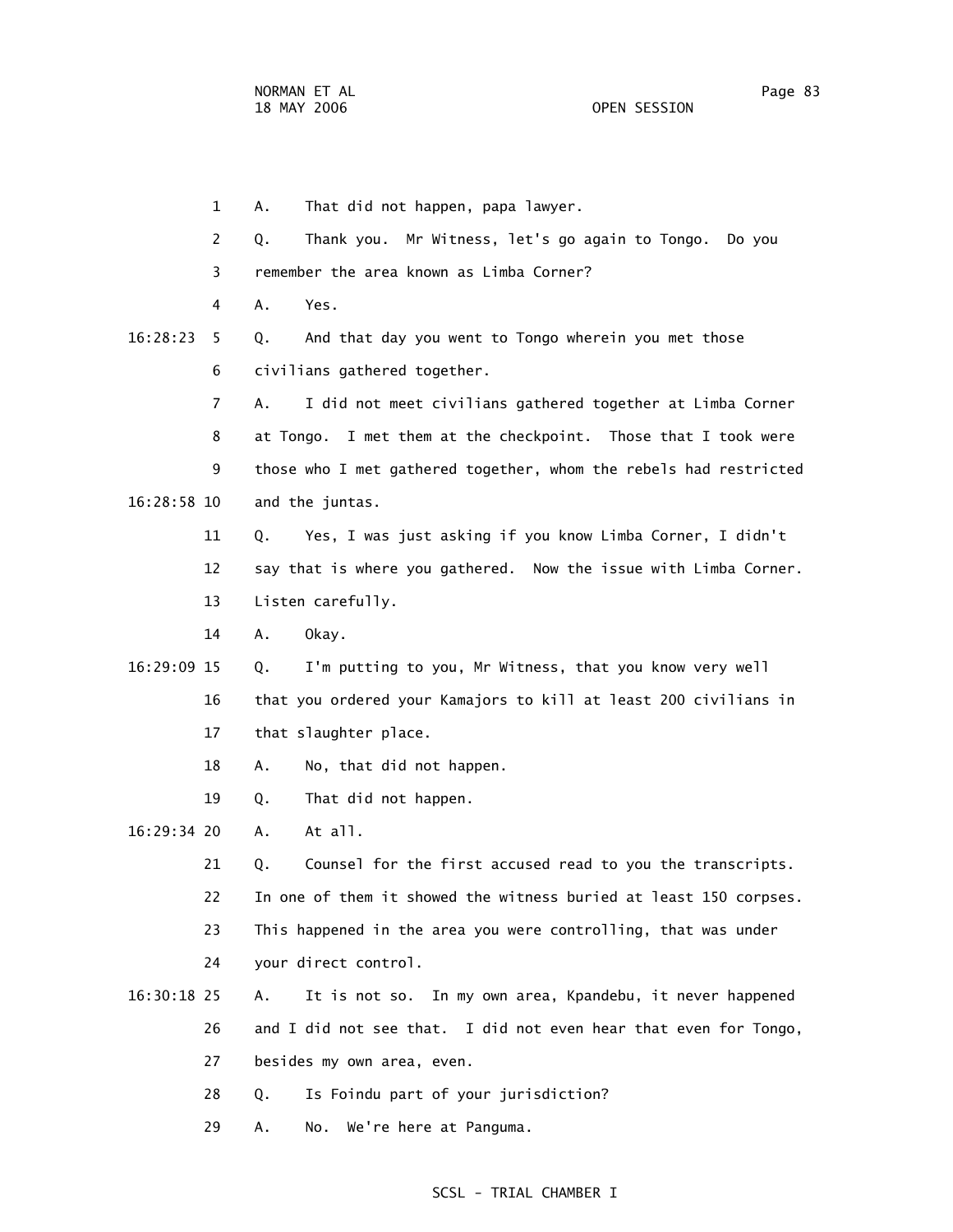|             | $\mathbf{1}$   | Q.          | My question is: Was Foindu part of your jurisdiction while  |
|-------------|----------------|-------------|-------------------------------------------------------------|
|             | 2              |             | you were operational commander?                             |
|             | 3              | Α.          | No.                                                         |
|             | 4              | Q.          | It was under Mohamed Kaineh, was it?                        |
| 16:31:06    | 5              | Α.          | I can't say that. I can't explain that.<br>No.              |
|             | 6              | Q.          | You don't know who was in charge of Foindu Junction is what |
|             | $\overline{7}$ | I'm asking. |                                                             |
|             | 8              | А.          | No. At that time, there was no deployment in that area.     |
|             | 9              |             | There was no Kamajor in that area.                          |
| 16:31:29 10 |                | Q.          | Now, in your evidence --                                    |
|             | 11             |             | PRESIDING JUDGE: Mr Kamara, before you go on, we'll break   |
|             | 12             |             | for the afternoon recess.                                   |
|             | 13             |             | [Break taken at 4.32 p.m.]                                  |
|             | 14             |             | [Upon resuming at 5.00 p.m.]                                |
| 17:00:11 15 |                |             | PRESIDING JUDGE: Mr Prosecutor, are you ready to resume     |
|             | 16             |             | your cross-examination of this witness?                     |
|             | 17             |             | MR KAMARA: I am, My Lord.                                   |
|             | 18             |             | PRESIDING JUDGE: Please proceed now.                        |
|             | 19             |             | MR KAMARA:<br>Thank you.                                    |
| 17:00:23 20 |                | Q.          | Mr Witness, in your evidence this morning, you spoke about  |
|             | 21             |             | situation reports. Do you remember?                         |
|             | 22.            |             | A. I did not say anything about situation reports.          |
|             | 23             |             | JUDGE ITOE: Make it simpler for him.                        |
|             | 24             |             | MR KAMARA: All right, My Lord.                              |
| 17:00:54 25 |                | Q.          | Were you sending reports to your commander, someone         |
|             | 26             |             | superior to you?                                            |
|             | 27             | Α.          | Yes, BJK Sei.                                               |
|             | 28             | Q.          | Thank you. Are you aware that BJK Sei has a superior?       |
|             | 29             | Α.          | Yes.                                                        |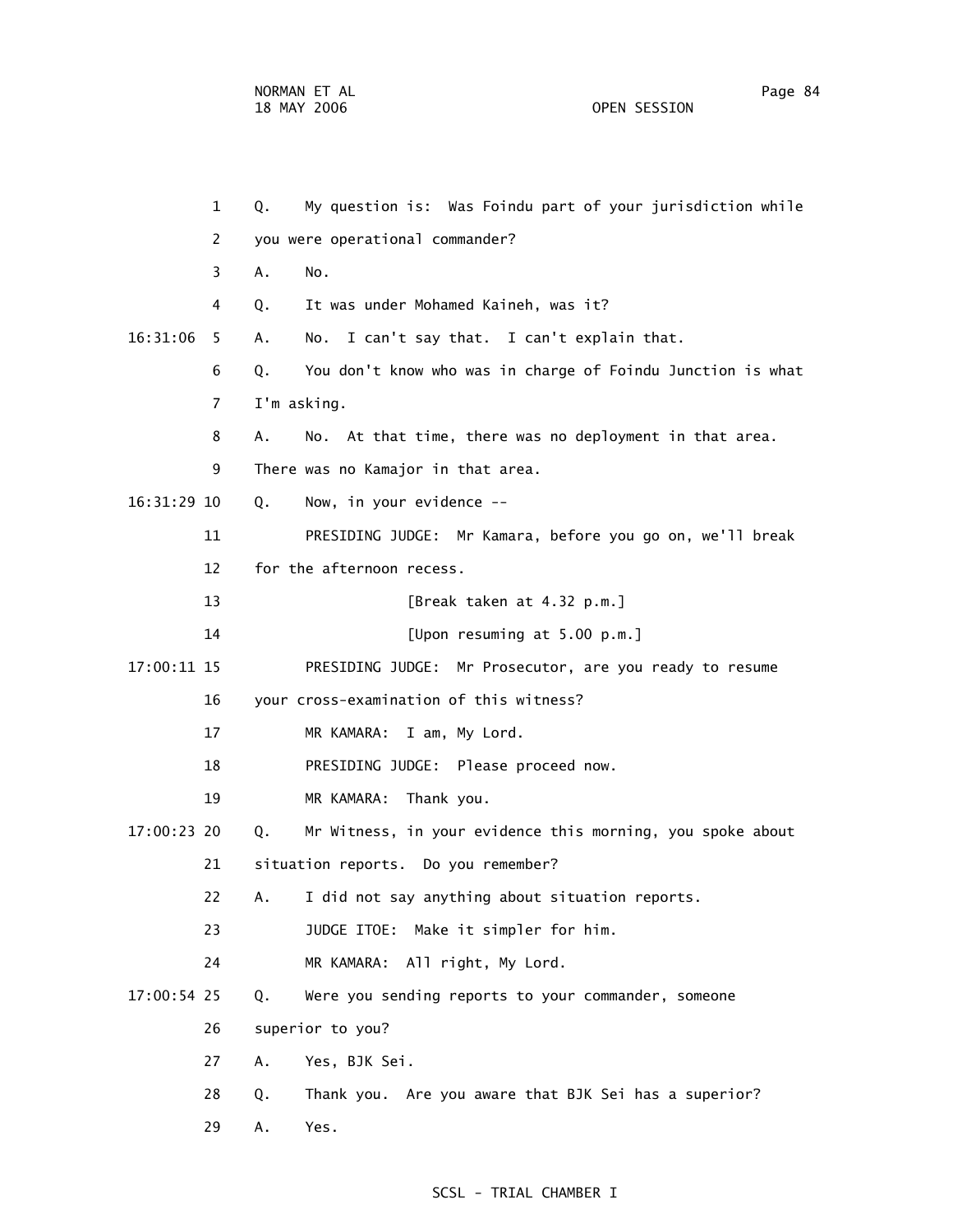1 Q. Who is that? 2 A. Our chiefdom speaker, Chief Amara Gado. 3 Q. Between the periods of 1997 -- 1998 to 1999, was 4 Musa Junisa superior to BJK Sei? 17:02:15 5 A. Yes, later. 6 PRESIDING JUDGE: What was your question exactly? You said 7 1997 then you said 1998. Did you mean to say 1998, 1999 and 8 forgot 1997? 9 MR KAMARA: Yes. Thank you, My Lord. 17:02:45 10 Q. Are you aware, also, during this same period, Musa Junisa 11 was answerable to someone else? 12 A. The time CDF came about was when I heard about an 13 appointment for -- 14 THE INTERPRETER: Your Honours, may the witness go over his 17:03:12 15 answer. 16 PRESIDING JUDGE: Mr Witness, can you repeat your last 17 answer, please. Mr interpreter, is it because he's speaking too 18 fast, or because you didn't hear what he was saying? 19 THE INTERPRETER: Speaking too fast. 17:03:26 20 THE WITNESS: The time I heard about any position for 21 Musa Junisa that was more than BJK Sei's, was when CDF was now in 22 this country. 23 MR KAMARA: 24 Q. Mr Witness, who appointed you commander at that Lago 17:03:54 25 checkpoint? 26 A. The time I was sent to Lago checkpoint, my position -- the 27 position I had was when the NPRC was in power. It was the 28 operation of CO for us to work as one. 29 JUDGE ITOE: Who appointed you to that position?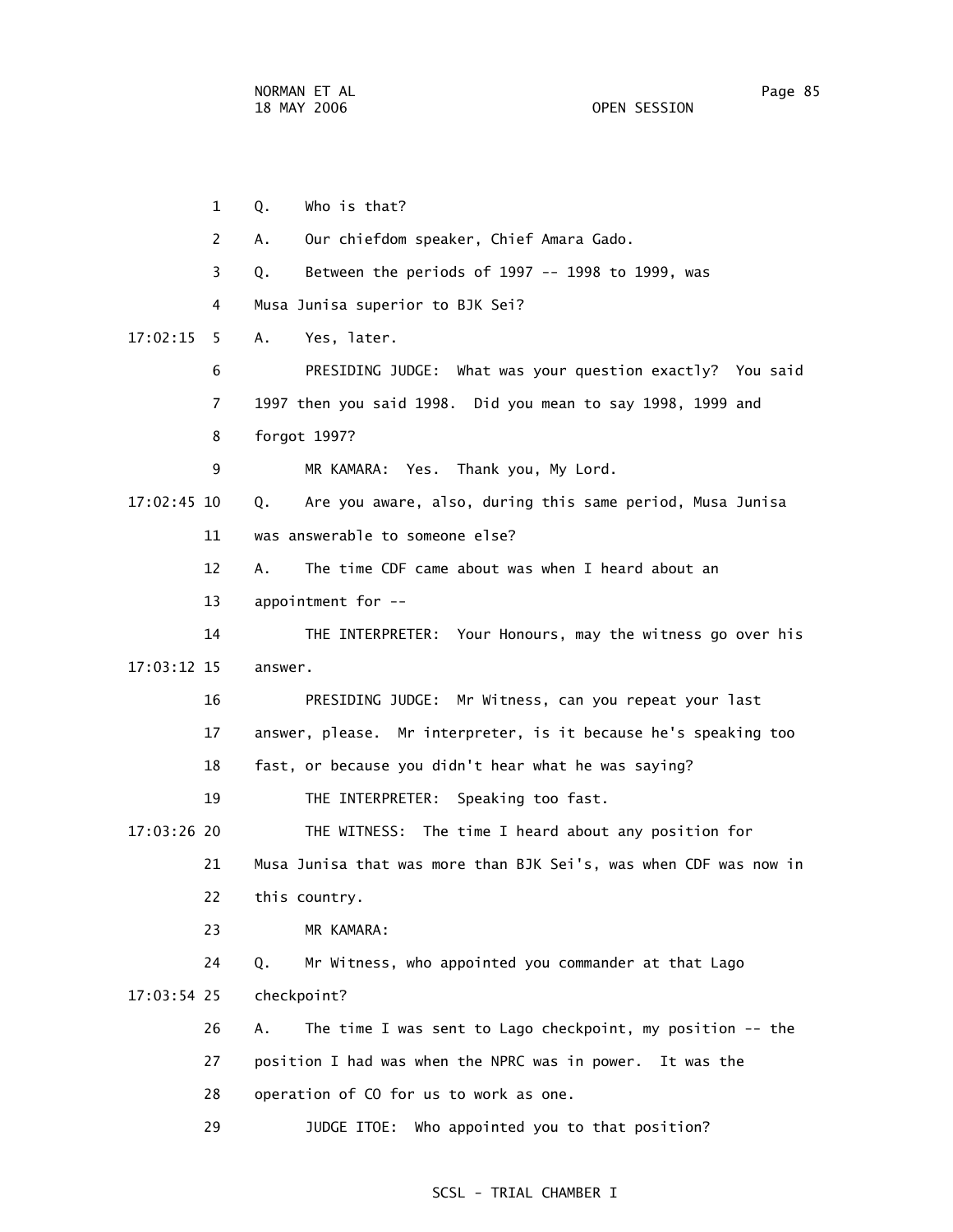| $\mathbf 1$    | THE WITNESS: Our Kamajor chief, BJK Sei.                        |
|----------------|-----------------------------------------------------------------|
| $\overline{2}$ | MR KAMARA:                                                      |
| 3              | Thank you. Do you know any Arthur Koroma?<br>Q.                 |
| 4              | Yes.<br>Α.                                                      |
| 17:04:43<br>5. | Who is he?<br>Q.                                                |
| 6              | He was an administrator when CDF came. It was when he was<br>А. |
| 7              | given that position.                                            |
| 8              | Did you ever send reports to him?<br>Q.                         |
| 9              | No. My report went to my Kamajor chief, Mr Lawyer.<br>А.        |
| 17:05:20 10    | Mr Witness, were you also aware that Musa Junisa was<br>Q.      |
| 11             | answerable to the first accused, Chief Hinga Norman?            |
| 12             | No, no, no. I don't know about that.<br>Α.                      |
| 13             | PRESIDING JUDGE: Mr Witness, I would appreciate that when       |
| 14             | you answer the question, you look at the Bench. We are the ones |
| 17:05:52 15    | who would like to hear what you say.                            |
| 16             | THE WITNESS: Okay.                                              |
| 17             | PRESIDING JUDGE: Thank you.                                     |
| 18             | MR KAMARA:                                                      |
| 19             | Do you know Chief Hinga Norman?<br>Q.                           |
| 17:06:04 20    | Yes.<br>Α.                                                      |
| 21             | Q.<br>How do you come to know him?                              |
| 22             | In this of our country, this Sierra Leone, I knew him to<br>Α.  |
| 23             | hold the deputy defence minister's position in this country.    |
| 24             | You'll agree with me that he was also the national<br>Q.        |
| 17:06:46 25    | co-ordinator for the CDF?                                       |
| 26             | I did not know about that. I did not know about that.<br>Α.     |
| 27             | You never knew about it?<br>Q.                                  |
| 28             | Never.<br>Α.                                                    |
| 29             | Now, Mr Witness, during the periods of the Tongo attack,<br>Q.  |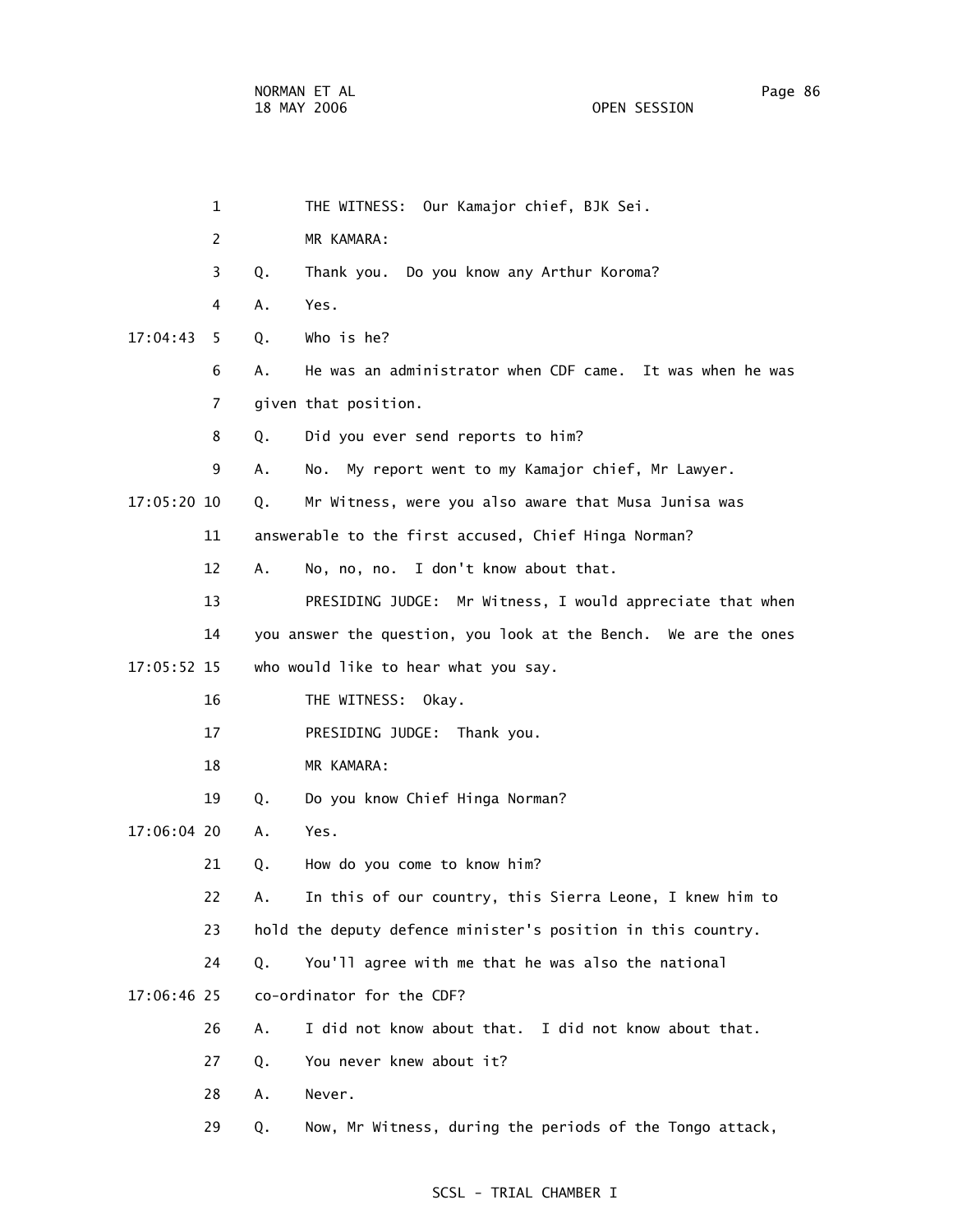1 there was a radio announcement over the BBC made by Chief Norman 2 in which he said Tongo was a tug of war. Who keeps Tongo wins 3 the war. Did you hear that announcement by any chance? 4 A. I did not hear that because I hadn't a radio. In fact, I 17:07:55 5 don't understand English. 6 Q. You gave evidence before this Court that you met 7 Eddie Massallay at Gendema; am I right? 8 A. Yes. 9 Q. Who was Eddie Massallay's boss; do you know? 17:08:24 10 A. The bosses that he had which I knew of at that time were 11 the ECOMOG who were at Bo Waterside who would bring for us the 12 things that we needed to fight the war. He will go to them and 13 bring things that we needed to fight the war. 14 Q. Did you see him go to them? 17:08:59 15 A. I used to see him crossing the river going to them. 16 Q. You said you flew in a helicopter. Eddie Massallay 17 provided that helicopter for you? 18 A. Eddie Massallay told us the Kamajors the government would 19 be sending the helicopter, so we should wait there for the 17:09:36 20 helicopter to pick us up and we'll go to our people. 21 Q. While at Gendema, did you see Chief Norman? 22 A. Not a day did I see him at Gendema. 23 Q. At the time you were there, was Orinko Musa there as well? 24 A. Yes. He took us to Gendema. He was our boss. 17:10:17 25 Q. Was Arthur Koroma there as well? 26 A. Yes, but he was at Fairo in the war front. 27 Q. People gave evidence in this Court that Hinga Norman was at 28 Gendema at the same period you're talking about. Are you 29 honestly telling this Court that you never saw Hinga Norman at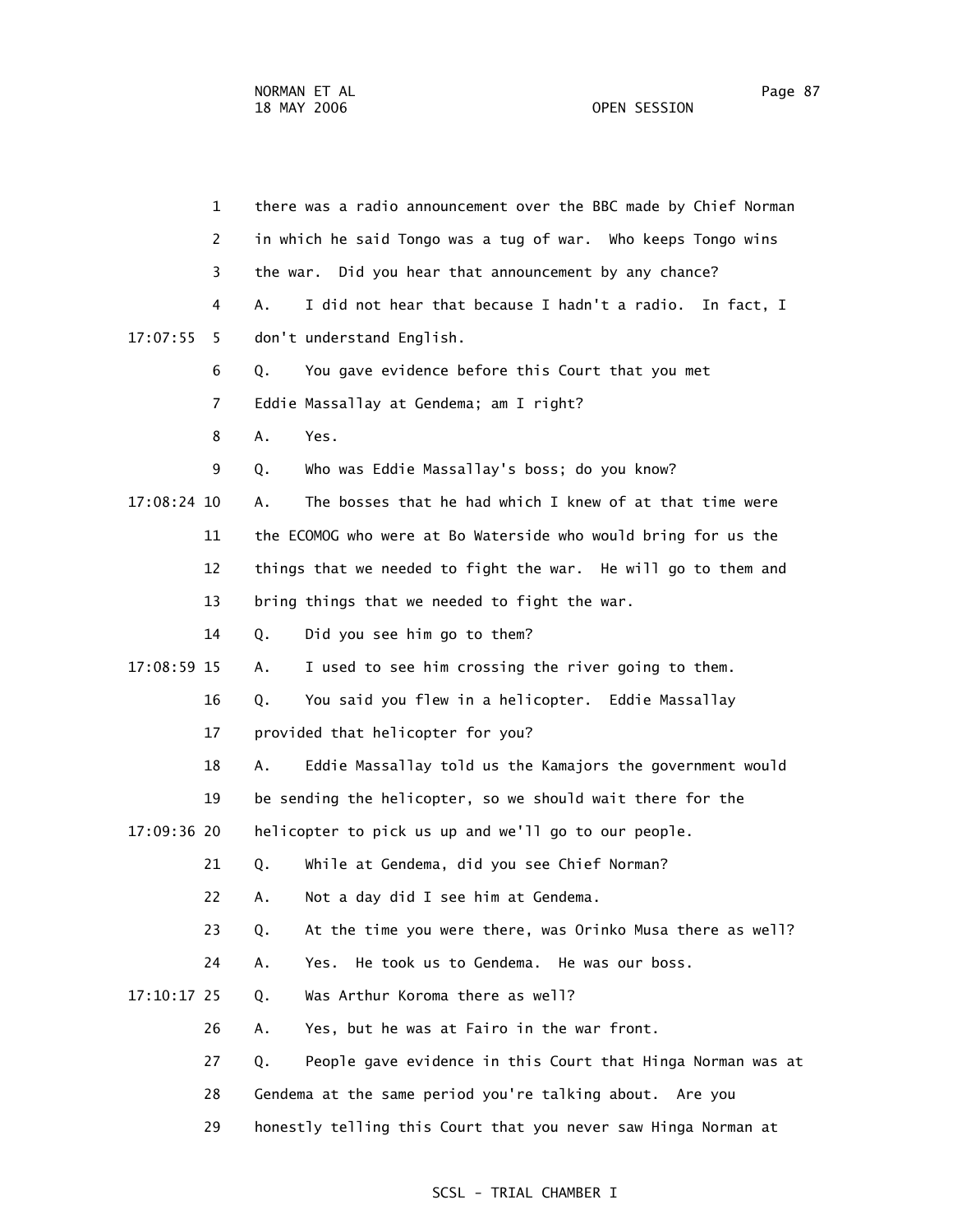1 Gendema? 2 A. I did not see him at all, and I did not even hear, neither 3 did I see that he was there. 4 Q. You said you were initiated by Kamoh -- 17:11:15 5 JUDGE ITOE: Did he say he did not even hear that he was 6 there? 7 MR KAMARA: Yes. 8 THE WITNESS: Yes. The time that we arrived there, I did 9 not hear that. 17:11:29 10 MR KAMARA: 11 Q. You were initiated by Kamoh Kowa; correct? 12 JUDGE THOMPSON: No. No, he didn't say that. Kamoh 13 Bangura. 14 MR KAMARA: Kamoh Bangura. Sorry, My Lord. 17:11:45 15 Q. At what point permission had to be sought from this Kamoh 16 Kowa - can you explain that so I can understand your evidence - 17 for engagement in one of the battles? 18 A. The time our chiefs gave us that we should go and be 19 initiated into the Kamajor society in Kenema. Kamoh Kowa and 17:12:20 20 others were in that society bush at Kamoh Brima's place. This 21 Kamoh Kowa was born in Lower Bambara Wima section. 22 Q. Was he consult -- 23 JUDGE THOMPSON: What's your question? It seems as if he 24 veered away from the question. 17:13:08 25 MR KAMARA: Yes, My Lord. 26 Q. Was Kamoh Kowa consulted before the initiates were sent to 27 battle for the Payima battle? 28 A. Yes. 29 Q. Was Kamoh Kowa himself an initiator?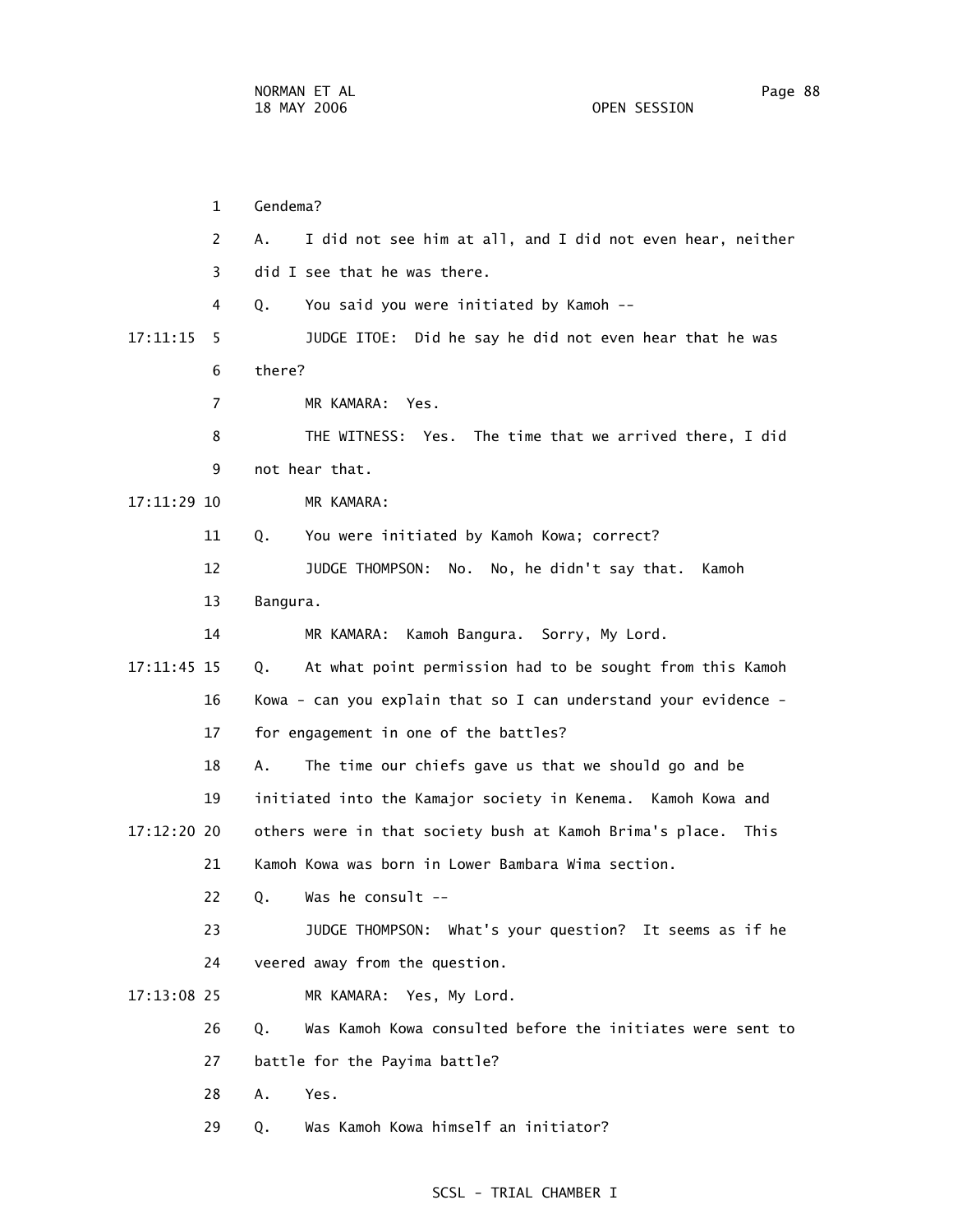1 A. No, no, he was not an initiator. He was just a Kamajor. 2 Wima is his home town. Payima is where we were based. 3 Q. You said to this Court this afternoon a few minutes ago 4 that you had the power to disable the weapon of the enemy. 17:14:20 5 A. Yes. 6 Q. Did you disable the weapons of the soldiers for those three 7 attacks at Tongo? 8 A. Those that were coming to us, I used to shout at them and 9 they were disabled. 17:14:44 10 Q. Then you retreated? 11 A. Yes. 12 Q. Thank you. Now, Mr Witness, as a commander, you had a lot 13 of Kamajors under your control; right? 14 A. The time we were fighting, the number of fighters that I 17:15:25 15 had was the number that I showed to you. The others were with 16 other commanders. They were distributed. 17 Q. Look at Their Lordships. I'm just asking you the 18 questions. This question is: You had Kamajors under your 19 control; is that not so? 17:15:52 20 A. Yes. 21 Q. What is the largest number you had under your control at 22 any given time? 23 A. Those that I was fighting with were 47. 24 Q. Will you tell this Court the composition of that 47? 17:16:24 25 A. They were Kamajors. They were just Kamajors. I didn't 26 know anything about any other composition. 27 Q. Were there children amongst those 47? 28 A. In fact, there was nobody that was 20 years amongst them. 29 There were people that were 35 years, 40 years. In fact, some of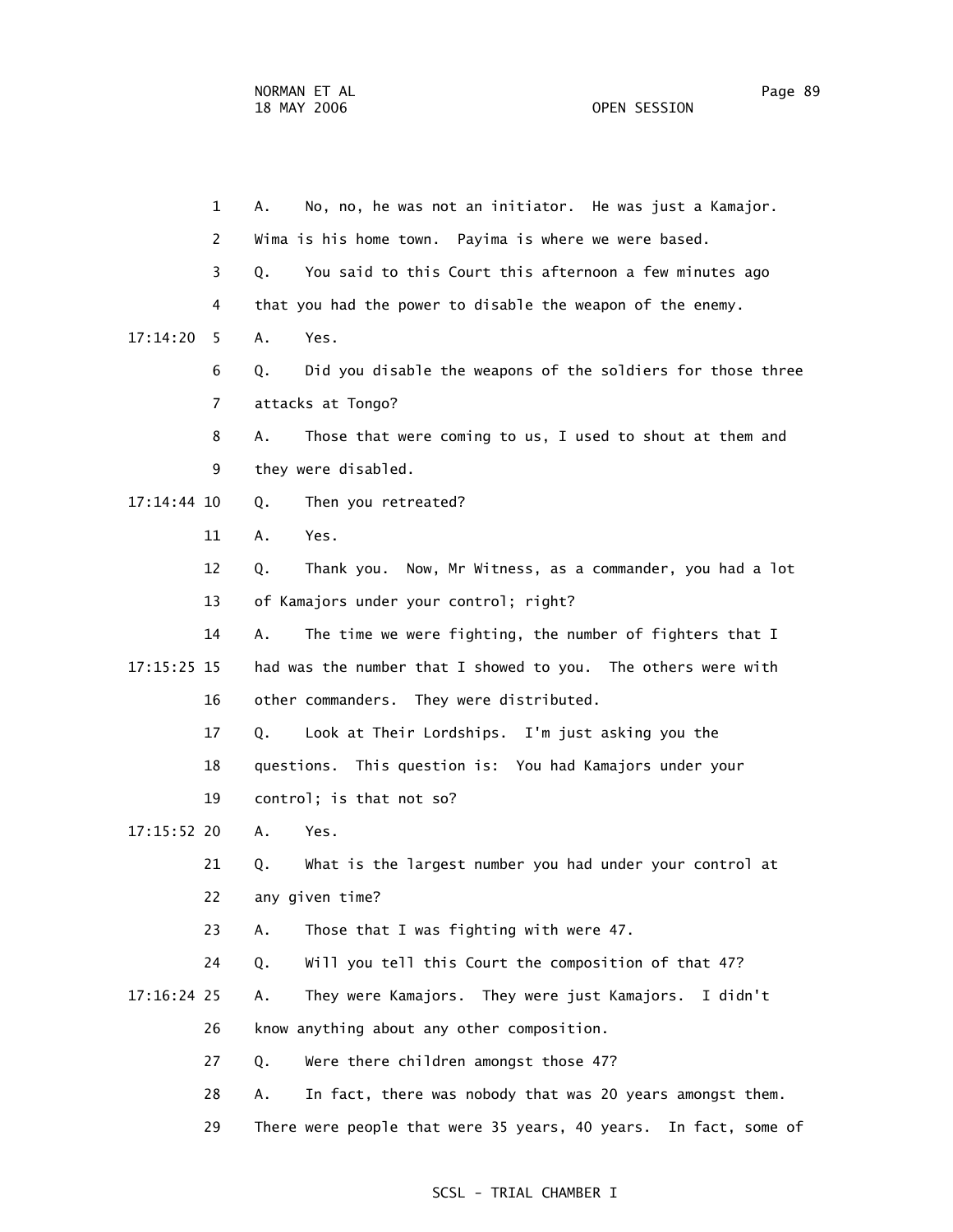1 us were even older than myself. 2 Q. I am putting it to you, Mr Witness, that you had at least 3 three child soldiers with you within that number of 47. 4 A. It was not so. 17:17:41 5 Q. Let me remind you. There is evidence before this Court 6 that at Talama you gave a weapon to the child soldier to execute 7 one of the civilians you had as a captive. 8 A. No. 9 Q. You mentioned discipline, that you were in charge of 17:18:39 10 discipline of Kamajors at Lower Bambara Chiefdom. 11 A. Yes, I was the one disciplining Kamajors. I told you even 12 before -- the time I was in charge of that, no Kamajor ever did 13 wrong to anyone. 14 Q. Are you suggesting that when you were not in charge of 17:19:16 15 disciplining, the Kamajors committed acts of indiscipline? 16 A. No. These are all adults. They are well disciplined. 17 Q. But you said that you can give 100 or 12 lashes to Kamajors 18 that misbehaved. I did hear something like that -- publicly. 19 A. Yes. 17:20:00 20 Q. Could you give examples of what those acts of indiscipline 21 were? 22 A. Yes. 23 Q. Yes, tell the Court. 24 A. During the war, if a Kamajor is deployed to a particular 17:20:25 25 location, and when the war was really beating us, if you abandon 26 your deployment area and the commander did not give you such a 27 permission to do so. 28 Q. Thank you, that's one occasion. Mr Witness, you will order 29 public flogging for such acts of indiscipline; is that what you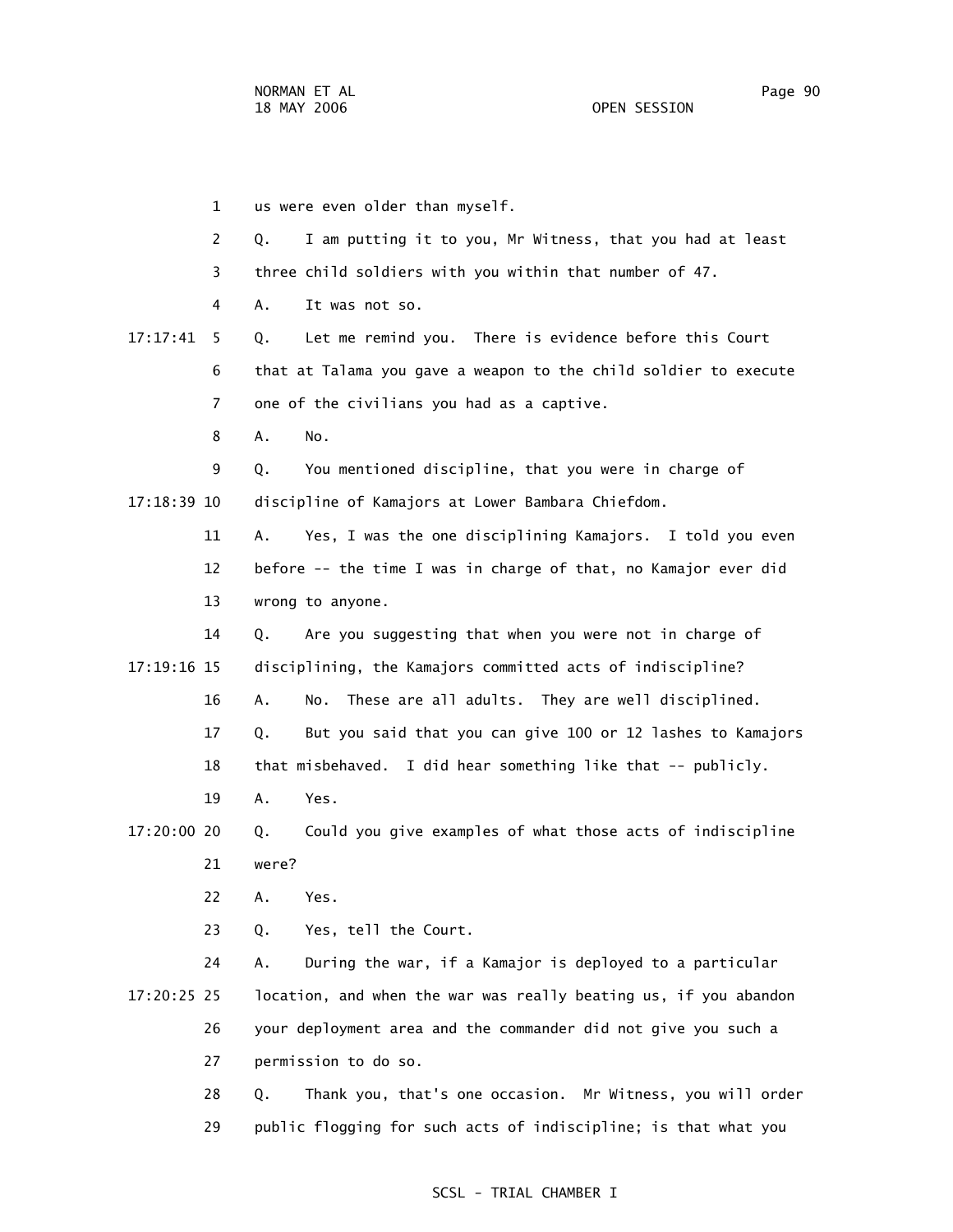1 said? 2 A. If a Kamajor did that, I myself would give him 12 lashes. 3 Q. In public or in private? 4 A. In public, if people were there. If you met the same, 17:21:25 5 you'll see. 6 Q. I am suggesting to you, Mr Witness, that the ease with 7 which you could flog people in public is the same ease with which 8 you could chop off their necks; is that not so? 9 A. That is a lie, mister. 17:21:59 10 Q. Mr Witness, we have evidence before this Court of two 11 occasions that you chopped off the heads of individuals. 12 A. That person told a lie. I did not do that. 13 Q. Finally, Mr Witness, have you ever felt a tinge of remorse 14 for all that you've done? 17:22:25 15 JUDGE ITOE: Does he accept that he has done anything? 16 MR KAMARA: I'm suggesting to him, My Lord. He's free not 17 to answer. 18 JUDGE ITOE: He's not accepted that he's done anything, so 19 what remorse? 17:22:41 20 MR KAMARA: We can let him answer. 21 JUDGE ITOE: No, I will not let him answer. 22 MR MARGAI: On the contrary, he said he was proud of what 23 he did. 24 MR KAMARA: We will take that into account in the light of 17:22:48 25 the evidence, that he is proud of what he did. My Lords, there 26 is only one issue more I want to raise with the witness that I've 27 been reminded of. Bear with me. 28 Q. Do you remember I reminded you of the killing of a boy in 29 Talama, the 12-year-old? I did ask you a question about it.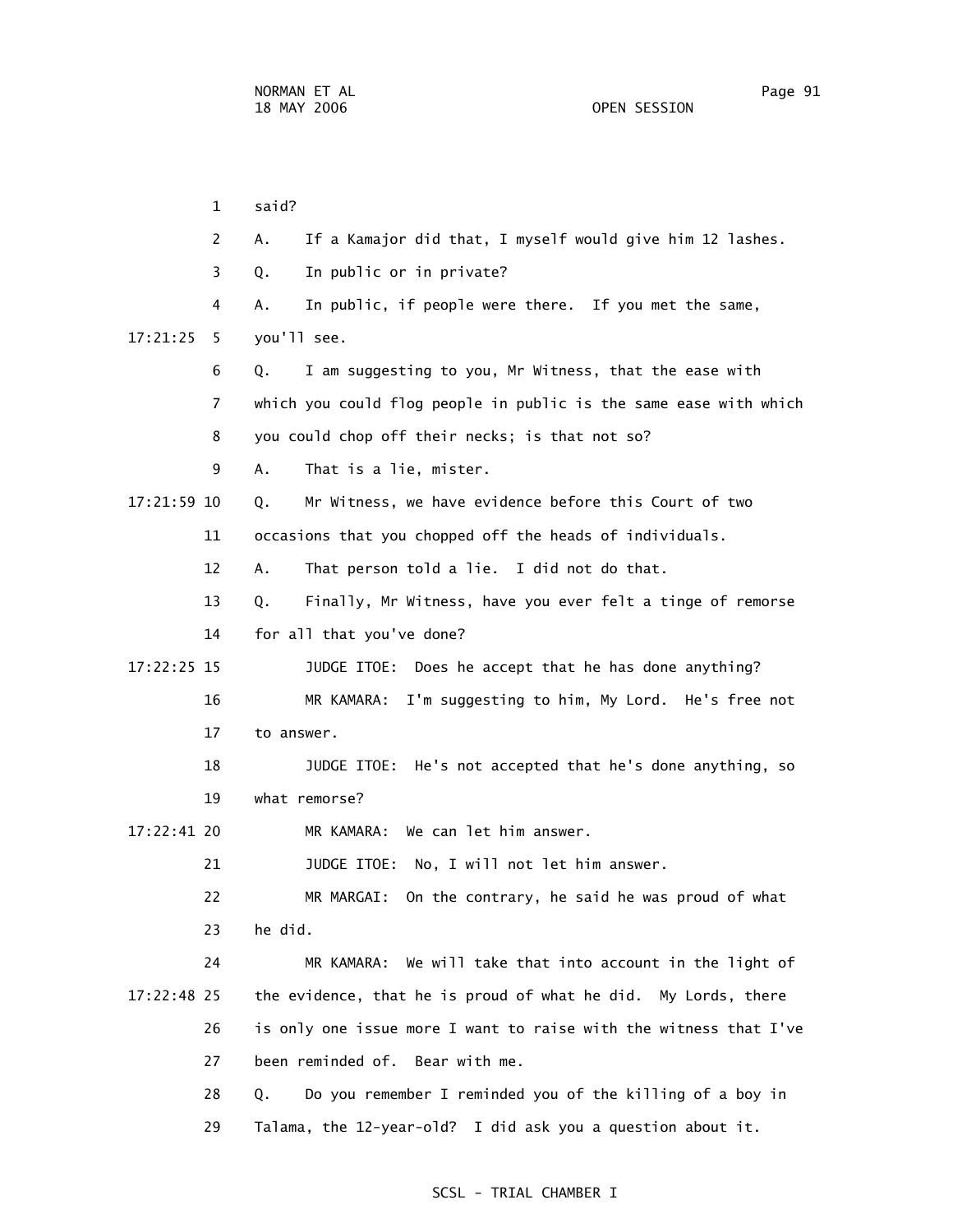1 A. You asked me about it. 2 Q. There is evidence before this Court that was not put to you 3 by the Defence. 4 JUDGE ITOE: What is the name of that child again? Is it 17:24:00 5 Foday? 6 MR KAMARA: Foday Koroma. There is evidence before this 7 Court, My Lord. I am looking at TF2-053, dated 1st March 2005. 8 It runs through page 78. References were made at page 88 and 89, 9 My Lords. 17:24:56 10 Q. The evidence before the Court, Mr Witness, is that a lady 11 that was present in Talama when Foday Koroma was killed went to 12 Kenema and met the father of Foday Koroma. The father was asking 13 her about his missing son. This is what she had to say -- 14 MR KAMARA: My Lords, I'm looking at page 89, at lines 15. 17:25:51 15 Q. "She said they were captured, many of them, and they took 16 them and they made them to queue and they said my son -- 17 she said CO Kamabotie asked, 'Son, what's your tribe?' The 18 child said he was a Loko. He said" - this is referring to 19 you, CO Kamabotie - "'Are you related to Akim?' And the 17:26:40 20 child said, 'Yes.' It was there that CO Kamabotie struck 21 him on the head with a machete." 22 In the light of all the evidence that I have shown to you, 23 Mr Witness, do you seriously deny this allegation? 24 A. Yes, because they told a lie. 17:27:21 25 MR KAMARA: That is all for this witness, My Lord. 26 PRESIDING JUDGE: Thank you. Dr Jabbi, any re-examination? 27 MR JABBI: No re-examination, My Lord. 28 PRESIDING JUDGE: Thank you. Mr Witness, that concludes 29 your evidence in this Court. We thank you for coming here and we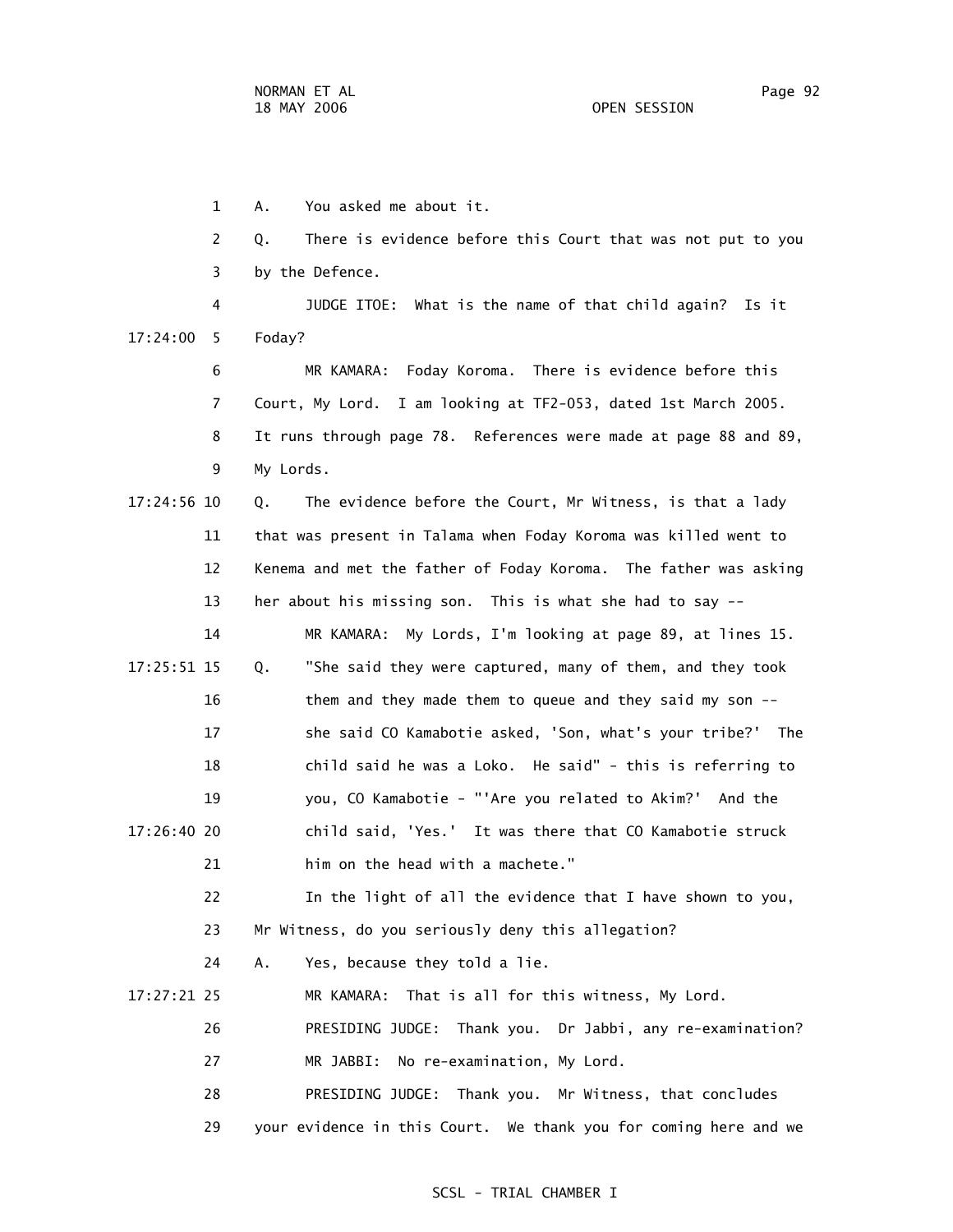1 wish you a safe trip back home. Thank you. It is 5.30, time to 2 adjourn to tomorrow morning at 9.30. Dr Jabbi, you will be ready 3 to proceed with your next witness in the morning? 4 MR JABBI: Yes, My Lord. 17:28:16 5 PRESIDING JUDGE: Who will that be? 6 MR JABBI: The next witness will be number 14 on the list, 8 PRESIDING JUDGE: This is the witness who was listed as

9 such?

17:28:29 10 MR JABBI: Yes, My Lord.

7 Mohamed Kanneh.

11 PRESIDING JUDGE: Very well. The Court is adjourned to

12 tomorrow morning.

13 **Example 20 Extrache Line 20** EWhereupon the hearing adjourned at 5.29 p.m., 14 to be reconvened on Friday, the 19th day of May 17:29:19 15 2006, at 9.30 a.m.]

- 16
	- 17
	- 18
	- 19
	- 20
	- 21
	- 22
	-
	- 23
	- 24
	- 25
	- 26
	- 27
	- 28
	- 29